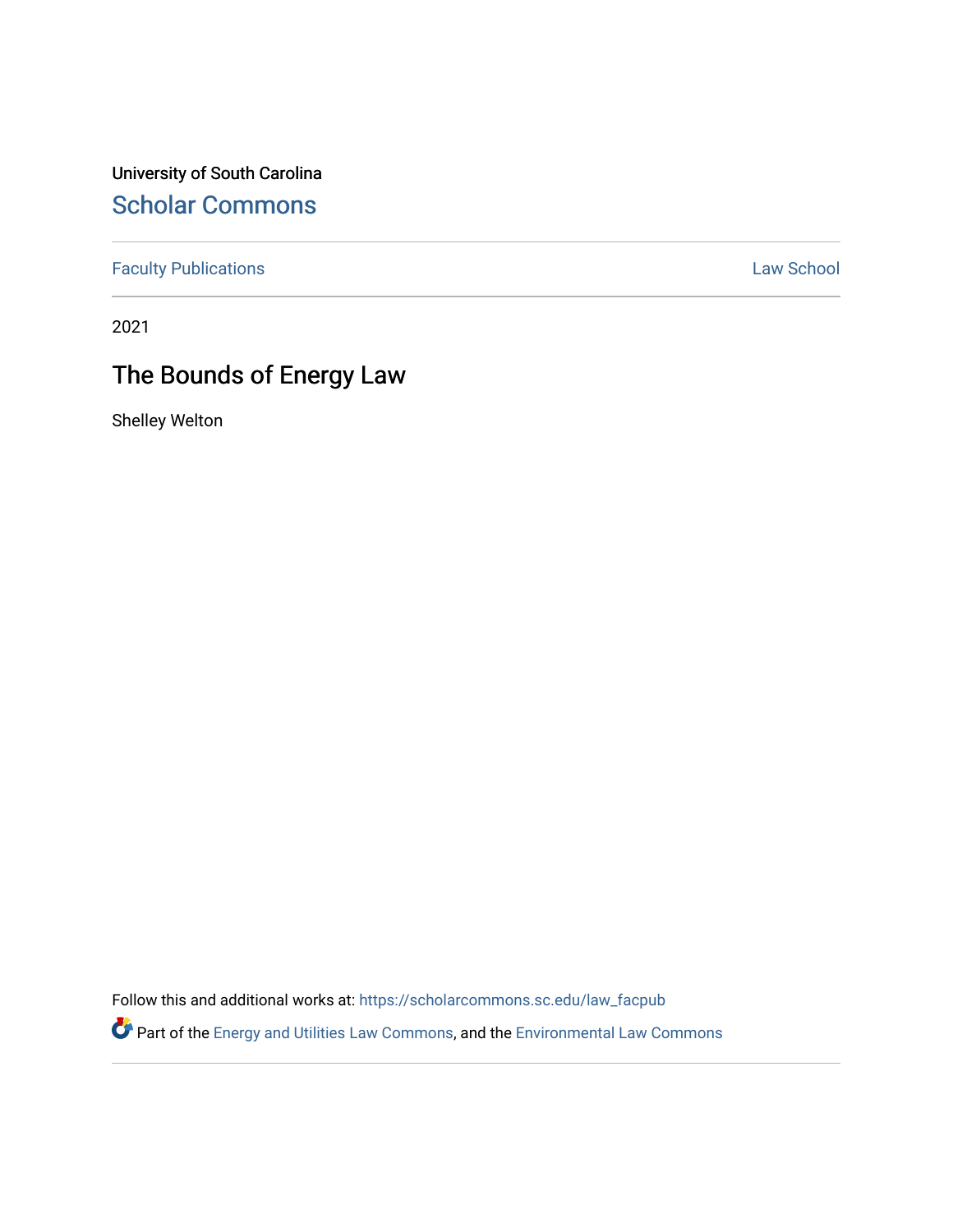# **THE BOUNDS OF ENERGY LAW**

### SHELLEY WELTON

| B. New Deal Legal Gap-Filling and the Mid-Century Détente: 1930–19702353 |       |
|--------------------------------------------------------------------------|-------|
|                                                                          | .2357 |
|                                                                          |       |
| II. THE CLIMATE CONVERSATION AND THE LIMITS OF EXISTING ENERGY LAW  2366 |       |
|                                                                          |       |
|                                                                          |       |
|                                                                          |       |
|                                                                          |       |
|                                                                          | 2390  |
|                                                                          |       |
|                                                                          |       |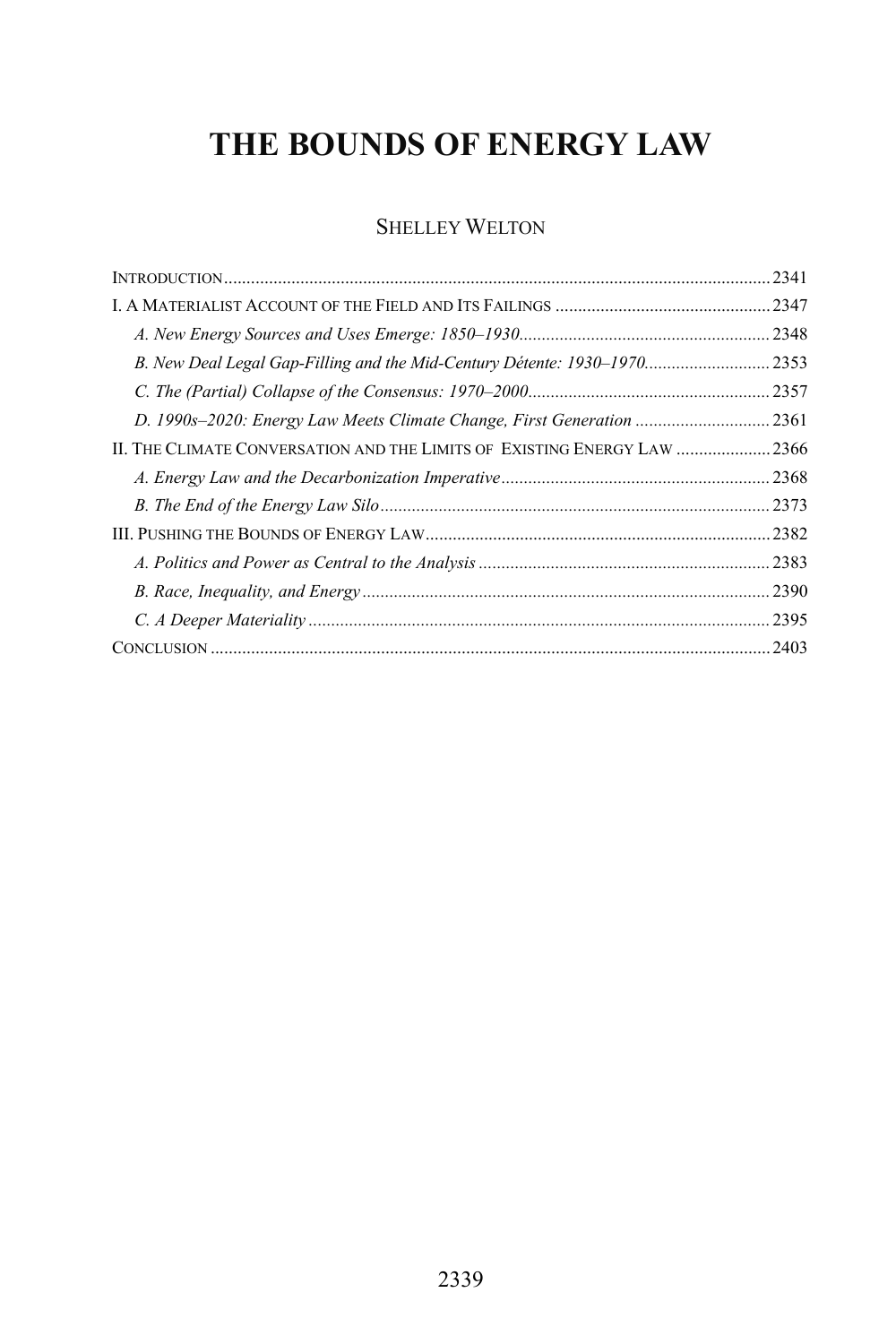## **THE BOUNDS OF ENERGY LAW**

#### SHELLEY WELTON\*

**Abstract:** U.S. energy law was born of fossil fuels. Consequently, our energy law has long centered on the material and legal puzzles that bringing fossil fuels to market presents. Eliminating these same carbon-producing energy sources, however, has emerged as perhaps the most pressing material transformation needed in the twenty-first century—and one that energy law scholarship has rightfully embraced. Yet in our admirable quest to aid in this transformation, energy law scholars are largely writing into the field bequeathed to us, proposing changes that tweak, but do not fundamentally challenge, last century's tools for managing the extraction, transport, and delivery of fossil fuels and electrons. The result, as this Article illustrates, is that we are coming up short in achieving the scale and scope of transformation necessary for planetary stability. The aim of this Article is to push U.S. energy law scholars to expand the bounds of the field in three directions. First, to achieve durable policies that transform the energy system, this Article argues that we must orient more attention to institutions, politics, and power—rather than just substantive solutions—to revive the best of the earlytwentieth-century Progressive scholarly tradition. Second, as conversations around the Green New Deal and the relationship of Black Lives Matter to the energy system highlight, there is both a political and moral imperative to shed our disciplinary obsession with economic efficiency and integrate considerations of overlapping societal priorities—most pointedly, racism and inequality—into energy law and policy. Finally, we should expand our idea of what counts as "energy law" beyond the delivery of fossil fuels and electrons, to include a broader and deeper analysis of how energy is embedded and consumed within the economy and society. That means tracing and regulating the flow of energy beyond the point of delivery by examining means of reducing or eliminating fossil fuel consumption across aviation, shipping, automobility, housing, and agriculture. It also means turning our attention to how the law can help build modes of life that better align with a no-carbon future—a new line of inquiry that the Article calls "structural energy conservation."

 <sup>© 2021,</sup> Shelley Welton. All rights reserved.

<sup>\*</sup> Associate Professor, University of South Carolina School of Law. Thanks to Todd Aagaard, William Boyd, Ann Carlson, Sharon Jacobs, Alex Klass, and participants in the Junior Energy Law Scholars' Summer 2020 Workshop, UCLA's Fall 2020 Environmental Law Seminar, and University of South Carolina's Fall 2020 Junior Scholars Colloquium for helpful comments**.**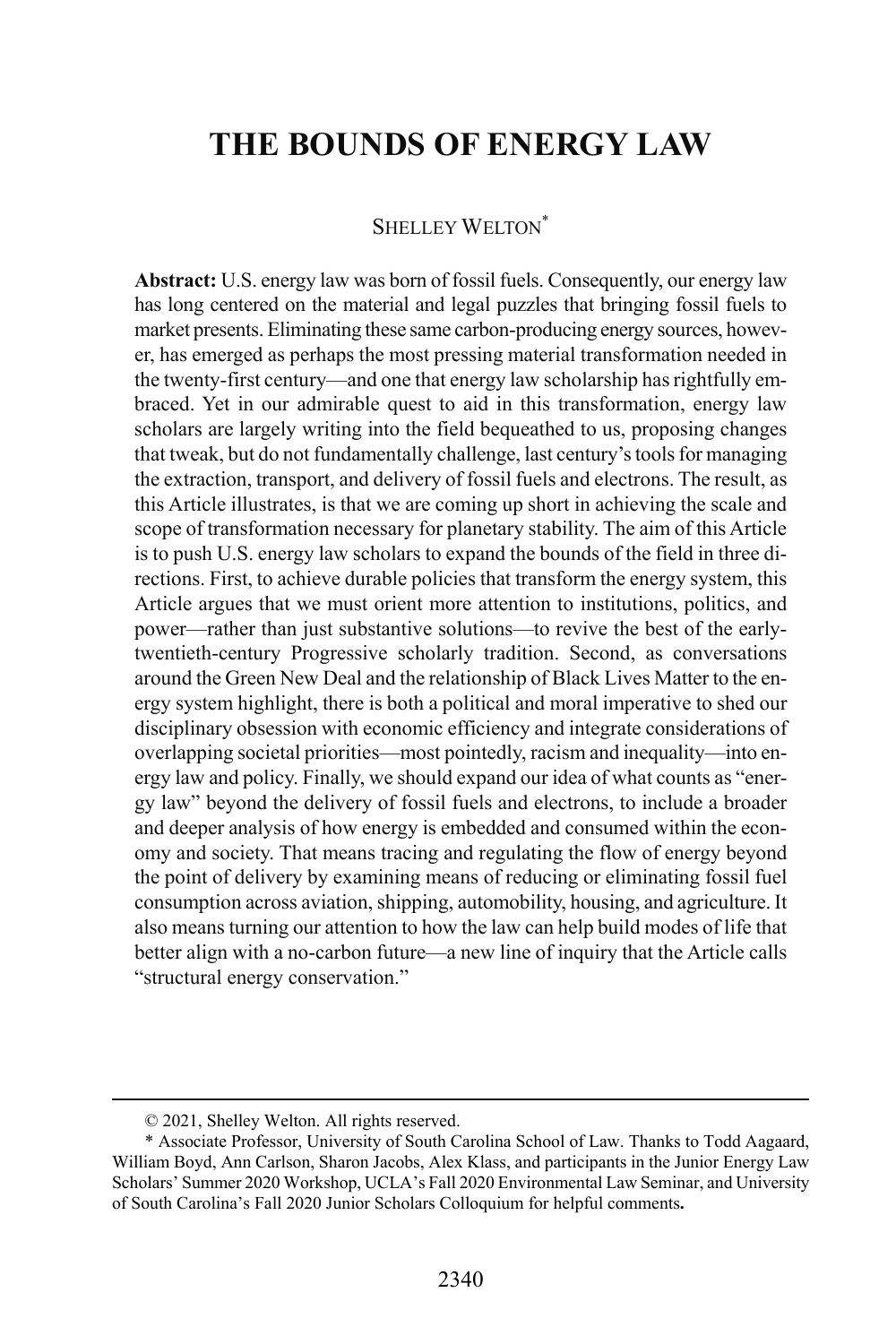#### **INTRODUCTION**

As a field, energy law contains strikingly limited tools for dealing with the major crises of our time. For example, the COVID-19 pandemic tearing through the United States has proven particularly devastating in the Navajo Nation in large part because many homes there still lack electricity and indoor plumbing.1 U.S. energy law has essentially nothing to say regarding these continued disparities in access. COVID-19 also prompted many states to rush through new laws prohibiting electricity shutoffs during the rapid economic contraction and widespread lockdowns of 2020.<sup>2</sup> Without these emergency protections, energy law would have permitted shutoffs to surge among the same communities of color most impacted by the virus. By October 2020, however, protections had expired for at least seventy-six million Americans, and today, most states again "have no binding protections from utility shutoffs."3 These policy decisions have devastating human consequences: a January 2021 study found that a full federal moratorium on utility disconnections from March to November 2020 might have reduced COVID-19 infections by 8.7% and COVID-19-related deaths by 14.8% across the United States.<sup>4</sup>

<span id="page-3-0"></span>When it comes to the longer-term crisis of climate change, the equity gaps in energy law are also enormous. Generally, wealthy Americans create more carbon pollution because they own larger homes, consume more luxury goods, and take more airplane flights than other Americans. <sup>5</sup> This fact means that

 <sup>1</sup> Laurel Morales, *Lacking Water and Electricity, Navajo COVID-19 Cases Surge*, KJZZ (Apr. 7, 2020), https://kjzz.org/content/1514251/lacking-water-and-electricity-navajo-covid-19-cases-surge [https://perma.cc/6PKW-T4LN];*see* Warigia M. Bowman, Dikos Nitsaa'igii-19 ("The Big Cough"): Coal, Covid-19, and the Navajo Nation 9 (Aug. 30, 2020) (unpublished manuscript), https://papers. ssrn.com/sol3/papers.cfm?abstract\_id=3686931 [https://perma.cc/KBS3-LLMD] (examining "how U.S. energy or mineral extraction policy—particularly regarding coal and uranium—has weakened Navajo health, and may have contributed to the Covid-19 infection crisis on Navajo" (footnote omitted)).<br><sup>2</sup> *See* Greer Ryan, Ctr. for Biological Diversity, Expiring Electricity Shutoff Bans

COULD LEAVE TWO-THIRDS OF STATES WITH NO BINDING PROTECTIONS BY JULY,88% BY AUGUST2 (2020), [https://www.biologicaldiversity.org/programs/energy-justice/pdfs/June-23-2020-Issue-Brief\\_](https://www.biologicaldiversity.org/programs/energy-justice/pdfs/June-23-2020-Issue-Brief_State-Moratoria-on-Electric-ShutOffs.pdf) [State-Moratoria-on-Electric-ShutOffs.pdf](https://www.biologicaldiversity.org/programs/energy-justice/pdfs/June-23-2020-Issue-Brief_State-Moratoria-on-Electric-ShutOffs.pdf) [https://perma.cc/49BS-LX92] (providing an overview of laws initiated by half the states during COVID-19 that prohibited electricity shutoffs for consumers).

<sup>3</sup> *Id.* at 1 (emphasis omitted); Michael J. Coren, *Bans on Electricity Shutoffs for 76 Million Americans Are Being Lifted*, QUARTZ, https://qz.com/1896433/utility-shutoff-bans-for-76-million-americansare-being-lifted/ [https://perma.cc/ZBJ7-LYJK] (Sept. 2, 2020).

<sup>4</sup> Kay Jowers, Christopher Timmins, Nrupen Bhavsar, Qihui Hu & Julia Marshall, *Housing Precarity & the COVID-19 Pandemic: Impacts of Utility Disconnection and Eviction Moratoria on Infections and Deaths Across US Counties* 1 (Nat'l Bureau Econ. Rsch., Working Paper No. 28394, 2021), http://www.nber.org/papers/w28394 [https://perma.cc/GJ4S-SRWN]. 5 TIM GORE, OXFAM INT'L,CONFRONTING CARBON INEQUALITY 7 (2020), https://oxfamilibrary.

openrepository.com/bitstream/handle/10546/621052/mb-confronting-carbon-inequality-210920-en.pdf [https://perma.cc/K8QN-R4K4] ("[T]he top 10% richest households globally use around 45% of all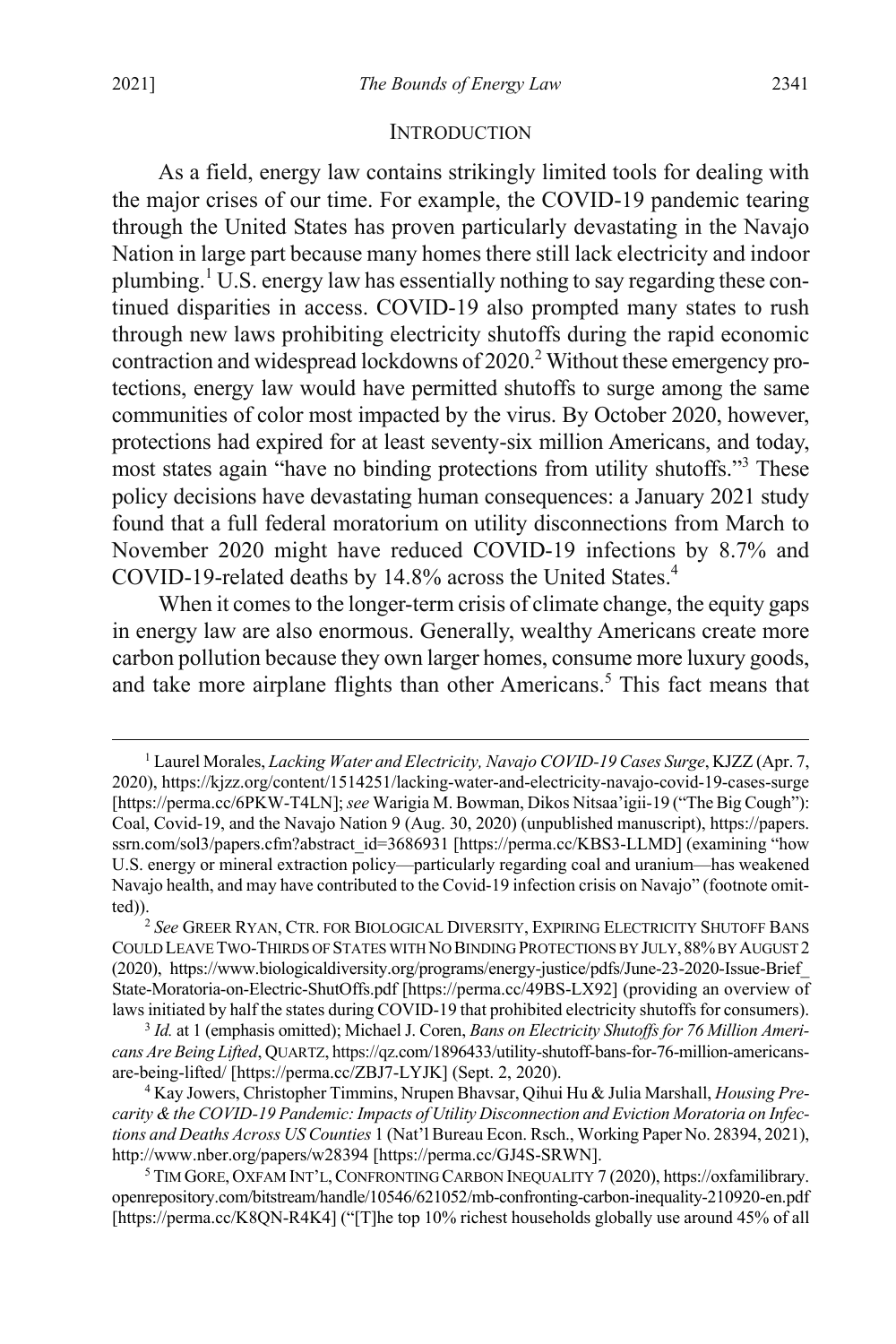<span id="page-4-1"></span>along with the growth of extreme income inequality has come the rise of energy inequality. <sup>6</sup> Due to this increased inequality, much of our remaining carbon budget risks being "squandered to expand the consumption of the already rich, rather than to improve humanity."<sup>7</sup> Yet poor communities within the United States and globally will bear most of the devastating climate-related impacts of these emissions.<sup>8</sup> Again, U.S. energy law has little to say about this disparity in personal energy consumption and its consequences.

U.S. energy law has also struggled to adequately account for issues of structural power and inequality. Although energy law scholars over the past several decades have made admirable contributions to transitioning away from fossil fuels, $9$  to date we have not matched the pace, scale, or scope of the necessary transformation.10 Fossil fuel interests continue to hold outsized sway in energy politics and regulation at the state and federal levels, blocking or weakening many worthwhile reform ideas.<sup>11</sup>

<span id="page-4-0"></span>The present-day limitations of U.S. energy law are obvious to many outside the field, including to the numerous young activists who insist that U.S.

the energy linked to land transport, and around 75% of all energy linked to aviation, compared with just 10% and 5% respectively for the poorest 50%." (footnote omitted)).

<sup>6</sup> Yannick Oswald, Anne Owen & Julia K. Steinberger, *Large Inequality in International and Intranational Energy Footprints Between Income Groups and Across Consumption Categories*, 5 NA-TURE ENERGY 231, 232 (2020), https://www.nature.com/articles/s41560-020-0579-8.pdf [https:// perma.cc/5ALA-F7XQ]. Oxfam International calculates that between 1990 and 2015, the emissions of the top 1% rose three times faster than the emissions of the bottom half. GORE, *supra* note [5,](#page-3-0) at 2.

<sup>7</sup> Fiona Harvey, *World's Richest 1% Cause Double CO2 Emissions of Poorest 50%, Says Oxfam*, THE GUARDIAN (Sept. 20, 2020), https://www.theguardian.com/environment/2020/sep/21/worldsrichest-1-cause-double-co2-emissions-of-poorest-50-says-oxfam [https://perma.cc/2PSF-RN83] (quoting Tim Gore, head of policy, advocacy and research at Oxfam International). 8 *See generally* S. Nazrul Islam & John Winkel, *Climate Change and Social Inequality* (U.N.

Dep't Econ. & Soc. Affs., Working Paper No. 152, 2017), https://www.un.org/esa/desa/papers/2017/ wp152\_2017.pdf [https://perma.cc/UCR7-4ZC3] (identifying three means by which the impact of climate change is especially worse for the poor, including by increased exposure to climate change, increased susceptibility to damage, and decreased ability to recover).

<sup>9</sup> *See infra* Part I, Section D (discussing the inroads energy law scholars have recently made and providing examples of innovative ideas).

<sup>10</sup> *See infra* note[s 144](#page-30-0)[–153](#page-31-0) (describing the current climate crisis and outlining steps needed to address the problem).

<sup>11</sup> *See infra* note[s 155](#page-32-0)[–161](#page-33-0) (outlining the lobbying efforts of utility companies, the fossil fuel industry, and partisan groups to stymie climate change legislation). *See generally* MATTO MILDEN-BERGER, CARBON CAPTURED (Sheldon Kamieniecki & Michael E. Kraft eds., 2020) (investigating domestic climate policy in a series of countries and arguing that the success of clean energy policies depends on institutional support); NAOMI ORESKES & ERIK M. CONWAY, MERCHANTS OF DOUBT: HOW A HANDFUL OF SCIENTISTS OBSCURED THE TRUTH ON ISSUES FROM TOBACCO SMOKE TO GLOBAL WARMING (2010) (charting the history of climate change denialism); LEAH CARDAMORE STOKES, SHORT CIRCUITING POLICY: INTEREST GROUPS AND THE BATTLE OVER CLEAN ENERGY AND CLIMATE POLICY IN THE AMERICAN STATES (2020) (examining clean energy policies in the United States and arguing that lobbying from fossil fuel interest groups is central to why these policies failed to gain or maintain traction).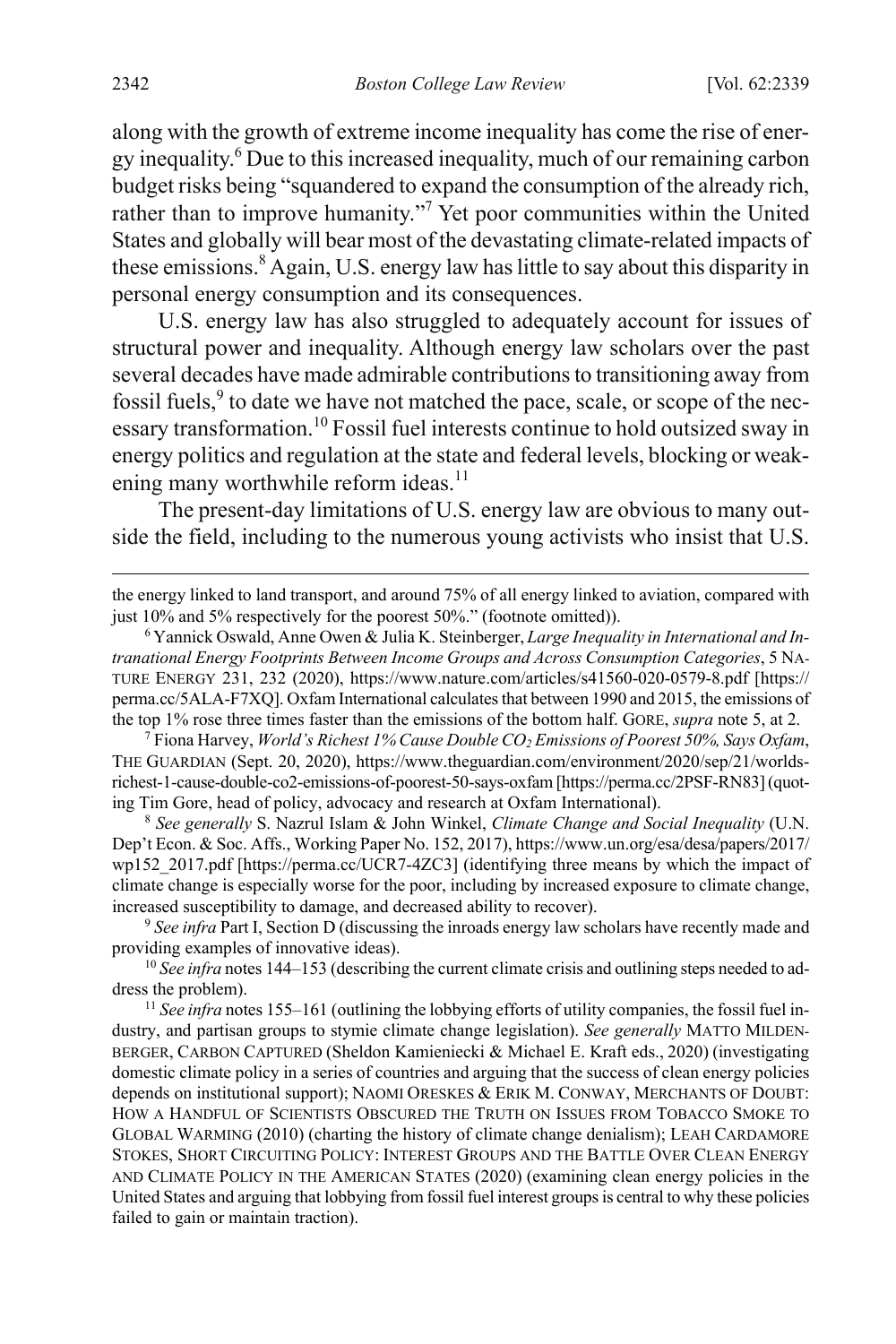leaders stop treating climate change as a technocratic problem that can be solved within existing legal frameworks and institutions. These activists are demanding that climate change be framed as part of a larger agenda of economic and racial justice. To accomplish this goal, activists call for a Green New Deal (GND)—a federal infrastructure and investment initiative at the scale of the 1930s New Deal—to create integrated solutions to the challenges that Americans of color and working-class Americans face in trying to carve out secure livelihoods on an increasingly precarious planet.<sup>12</sup> These demands are gaining traction in state legislatures<sup>13</sup> and now in the White House, as President Joe Biden has credited the youth climate movement for helping shape a federal climate agenda that draws heavily from the GND.<sup>14</sup> Nevertheless, moving this agenda from rhetoric to federal-level action remains a challenging task that will require careful, deliberate attention to both the substance and political economy of emerging legislative and executive reform proposals.

Energy law and energy law scholarship in the United States have not adequately embraced this new conversation. In the last few decades, scholarly interest in the field of energy law has intensified, and an expanded number of law schools have begun offering the subject. The impetus for this increased interest is the challenge of ameliorating climate change and its many injustices, which has drawn a new generation of scholars and students to energy law. But, in speaking with colleagues, I know I am not alone in questioning the contours and bounds of this field. When I teach energy law—and asthe content of leading energy law textbooks illustrates—it ends up a strange admixture of property law, environmental law, constitutional doctrine, regulated industries, statutory interpretation, and administrative law.15 I have found that the only way to

 <sup>12</sup> *See* H.R. Res. 109, §§ 1–2, 116th Cong. (2019) (outlining the goals of the joint resolution and introducing the key framework for the GND).

<sup>13</sup> *See* David Roberts, *New York Just Passed the Most Ambitious Climate Target in the Country*, VOX, https://www.vox.com/energy-and-environment/2019/6/20/18691058/new-york-green-new-dealclimate-change-cuomo [https://perma.cc/6BGP-Y9U7] (July 22, 2019); Justin Worland, *California Already Has a Green New Deal. Here's How It Works*, TIME, https://time.com/5553039/green-newdeal-california/ [https://perma.cc/5Q5F-ZA8X] (Mar. 29, 2019, 2:41 PM).

<sup>14</sup> *See* Adam Aton, *Biden Vows Climate Action in First Speech as Nominee*, E&E NEWS: CLI-MATEWIRE (Aug. 21, 2020), https://www.eenews.net/climatewire/2020/08/21/stories/1063712211 [https://perma.cc/36L2-DUHJ] (highlighting that youth represent powerful voices on economic, racial, and environmental injustice); Anand Giridharadas, *To Solve Everything, Solve Climate*, THE.INK (Anand Giridharadas, New York, N.Y.), Sept. 1, 2020, https://the.ink/p/to-solve-everything-solveclimate [https://perma.cc/6Y5Q-WEQE] (outlining the impetus and goals of President Biden's climate task force with Sunrise Movement executive director Varshini Prakash).

<sup>15</sup> *See* LINCOLN L. DAVIES, ALEXANDRA B. KLASS, HARI M. OSOFSKY, JOSEPH P. TOMAIN & ELIZABETH J. WILSON, ENERGY LAW & POLICY, at ix-x (2d ed. 2018) (organizing major sections by, inter alia, energy extraction, electricity governance, and energy transportation); JOEL B.EISEN,EMILY HAMMOND, JIM ROSSI, DAVID B. SPENCE, JACQUELINE L. WEAVER & HANNAH J. WISEMAN, ENER-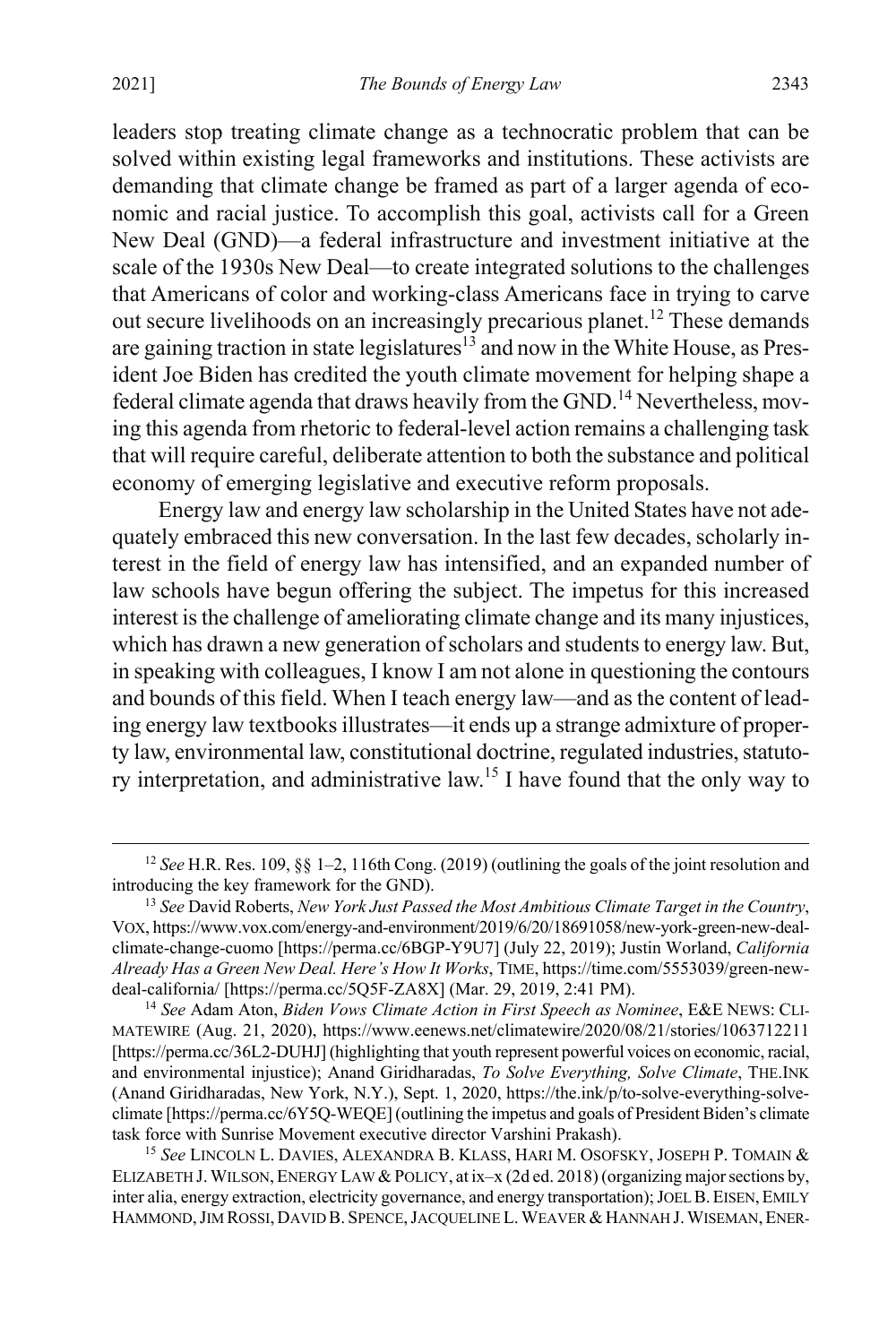organize this content coherently is to approach it *materially*, tracing energy physically as it moves through stages and spaces. For this reason, in my course, we first tackle energy extraction (mining, drilling, etc.), then energy generation (turning raw materials into electrons), then the movement of energy through space (transmission lines and pipelines), and then finally energy delivery (public utility law).

<span id="page-6-2"></span><span id="page-6-1"></span>This Article contends that U.S. energy law scholarship has similarly oriented itself around the historic materiality of energy in ways that constrain the boundaries of the field.<sup>16</sup> U.S. energy law was born of fossil fuels and its development has been largely shaped by the material and legal puzzles associated with bringing these resources to consumers.<sup>17</sup> Eliminating these same carbonproducing energy sources, however, has emerged as perhaps the most pressing material transformation needed in the twenty-first century. Contemporary energy law scholarship embraces this challenge.<sup>18</sup> Yet in the quest to aid in this transformation, energy law scholars are largely writing into the field bequeathed to us by proposing changes that tweak, but do not fundamentally challenge, energy law's supply-side, efficiency-oriented focus. Consequently, we are coming up short in achieving the scale and scope of transformation necessary for planetary stability.

The aim of this Article is to push U.S. energy law scholars to expand the bounds of the field in three directions. First, to achieve durable policies that transform the energy system, the Article argues that we must reorient more attention to politics and power, rather than just substantive solutions, in a revival of the best of the early-twentieth-century Progressive scholarly tradition.<sup>19</sup> Second, there is both a political and moral imperative to shed the disci-

<sup>17</sup> *See infra* Part I (outlining the historical development of energy technology and energy law). *Cf.* Imre Szeman & Dominic Boyer, *Introduction: On the Energy Humanities*to ENERGY HUMANITIES 1 (Imre Szeman & Dominic Boyer eds., 2017) ("We are citizens and subjects of fossil fuels through and through, whether we know it or not.").

<sup>18</sup> *See infra* Part I, Section D (presenting recent articles from prominent energy law scholars).

<sup>19</sup> *See* Jedediah Britton-Purdy, David Singh Grewal, Amy Kapczynski & K. Sabeel Rahman, *Building a Law-and-Political-Economy Framework: Beyond the Twentieth-Century Synthesis*, 129 YALE L.J. 1784, 1792 (2020) (arguing for a "law and political economy" approach to legal scholar-

<span id="page-6-0"></span>GY, ECONOMICS AND THE ENVIRONMENT, at ix (4th ed. 2015) (providing chapters on various sources of production, electricity regulation, and transportation).

<sup>&</sup>lt;sup>16</sup> See ROBERT R. NORDHAUS & SAM KALEN, ENERGY FOLLIES: MISSTEPS, FIASCOS, AND SUC-CESSES OF AMERICA'S ENERGY POLICY 2 (2018) ("[E]nergy law and regulation enjoy an iterative relationship with discrete events."); Joseph P. Tomain, *The Dominant Model of United States Energy Policy*, 61 U.COLO. L.REV. 355, 361 (1990) ("[T]he coal, oil, natural gas (and electricity) industries have been regulated separately by tracking each resource through its fuel cycle from production and processing through distribution and marketing."). For a discussion of British Commonwealth energy law that takes a similar arc, see Raphael J. Heffron & Kim Talus, *The Evolution of Energy Law and Energy Jurisprudence: Insights for Energy Analysts and Researchers*, ENERGY RSCH. & SOC. SCI., Sept. 2016, at 1 (outlining the historical development of energy law to explain its current shape).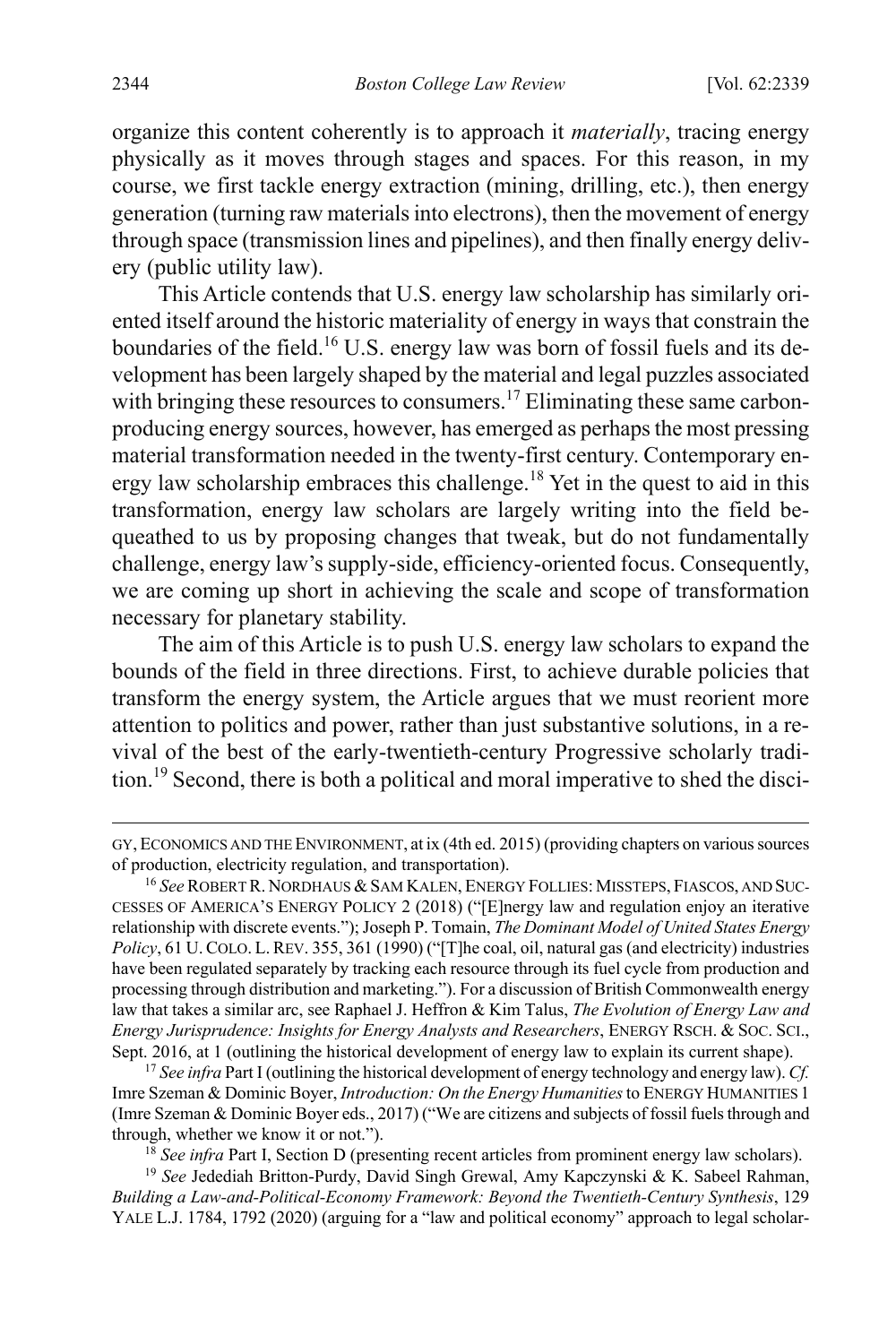plinary obsession with economic efficiency and integrate considerations of overlapping societal priorities—most pointedly, racism and inequality—into energy law and policy. Finally, and relatedly, we should expand our idea of what counts as "energy law" beyond delivery of fossil fuels and electrons, to include a broader and deeper analysis of how energy is embedded and consumed within the economy and society. This expansion must occur in at least two directions. First, we must trace and regulate the flow of energy beyond the point of delivery by examining means of reducing or eliminating fossil fuel consumption across aviation, shipping, automobility, housing, and agriculture. Second, we must ask how the law can help build modes of life that better align with a no-carbon future—a new line of inquiry that this Article terms "structural energy conservation."

<span id="page-7-1"></span>These ideas share kinship with several budding intellectual movements. Several scholars have observed a convergence in the topics treated by energy and environmental law—a trend that drives my desire to reevaluate the contours and content of energy law itself.<sup>20</sup> Energy law scholars, with our focus on financing, siting, and delivering the benefits of key infrastructure, have a unique and valuable perspective to offer in discussions of decarbonization especially if we can better connect our corner of expertise to a broader set of societal conversations and movements. My goal here is to push for a reconceptualization of the field that more thoroughly embraces the material challenge of climate change and under-addressed issues of power, politics, inequality, and racism that it inexorably implicates.<sup>21</sup> Of course, energy is but one area of law

<sup>21</sup> For other energy law scholars who have made inroads here, see generally Deborah Behles, *From Dirty to Green: Increasing Energy Efficiency and Renewable Energy in Environmental Justice Communities*, 58 VILL. L.REV. 25 (2013) (equity-enhancing clean energy policy); Eric Biber, *Cultivating a Green Political Landscape: Lessons for Climate Change Policy from the Defeat of California's Proposition 23*, 66 VAND. L. REV. 399 (2013) (California's progressivity on climate issues); Eric Biber, Nina Kelsey & Jonas Meckling, *The Political Economy of Decarbonization: A Research Agenda*, 82 BROOK. L. REV. 605 (2017) (politics and power); William Boyd, *Public Utility and the Low-Carbon Future*, 61 UCLA L. REV. 1614 (2014) (possibilities for a broader understanding of public utility); Alice Kaswan, *A Broader Vision for Climate Policy: Lessons from California*, 9 SAN DIEGO J. CLIMATE & ENERGY L. 83 (2018) (justice considerations); Felix Mormann, *Clean Energy Equity*, 2019 UTAH L.REV. 335, https://dc.law.utah.edu/cgi/viewcontent.cgi?article=1205&context=ulr [https://perma.cc/94NZ-HCFF] (incorporating equity); Uma Outka, *Fairnessin the Low-Carbon Shift:*

<span id="page-7-0"></span>ship that proceeds from the understanding "that the economy is always already political in both its origins and its consequences"); K. Sabeel Rahman, *Domination, Democracy, and Constitutional Political Economy in the New Gilded Age: Towards a Fourth Wave of Legal Realism?*, 94 TEX. L. REV. 1329, 1332 (2016) (seeking to revive the Progressive concept of a "democratic political economy").

<sup>20</sup> *See, e.g.*, Todd S. Aagaard, *Energy-Environment Policy Alignments*, 90 WASH. L.REV. 1517, 1518–20 (2015); Lincoln L. Davies, *Alternative Energy and the Energy-Environment Disconnect*, 46 IDAHO L. REV. 473, 475–76 (2010); Jody Freeman, *The Uncomfortable Convergence of Energy and Environmental Law*, 41 HARV.ENV'T L.REV. 339, 340 (2017); Alexandra B. Klass, *Climate Change and the Convergence of Environmental and Energy Law*, 24 FORDHAM ENV'T L. REV. 180, 182 (2012).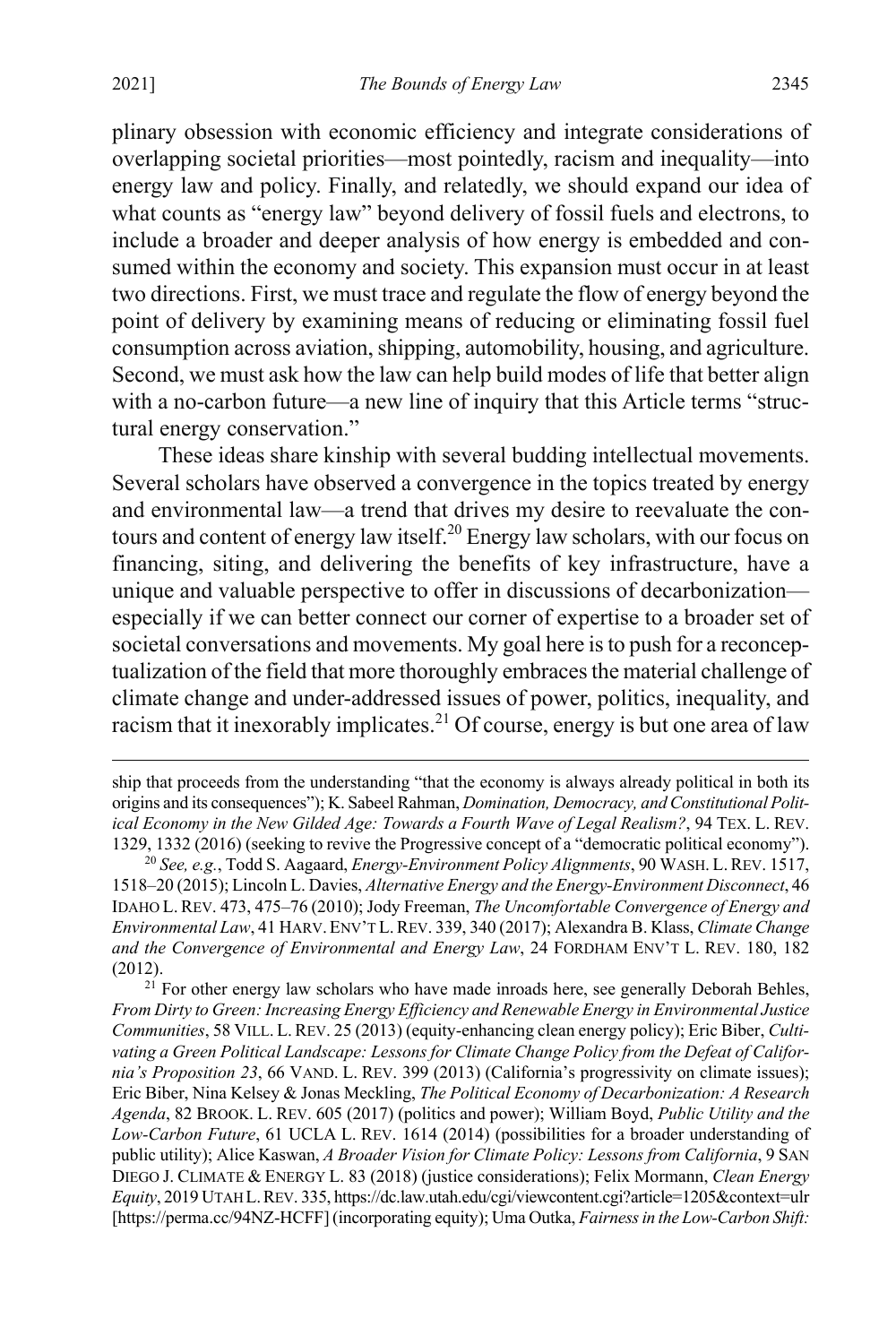that must be reckoned with, and I am indebted to the work of legal scholars across subject areas who are using this pivotal political moment to revisit these interrelationships within and across legal fields.<sup>22</sup>

<span id="page-8-0"></span>In developing this Article's proposed expansions to energy law, I am also aided by the rich literatures that have developed in social science and the energy humanities regarding what the study of energy should encompass. As these literatures help illustrate, our understandings of what energy *is* and how we relate to it are as much cultural as scientific.<sup>23</sup> The transformation of our energy system is therefore likely to require a far greater transformation of ourselves and our institutions than energy law has contemplated to date.

<span id="page-8-1"></span>Many of the critiques leveled here at the narrowness of energy law scholarship also apply to energy policy-making as a whole, however, this Article focuses on legal scholarship for a key reason. As I see it, lawyers and policymakers on the ground can be forgiven and sometimes applauded for pursuing compromises and policies of expediency that secure incremental change. We are likely to see many reforms in this vein soon. The Biden Administration's ambitious climate goals are already butting up against a bare Democratic majority in Congress, creating pressure for compromise measures that make modest in-roads on climate change while reversing the worst of the Trump Administration's deregulatory initiatives.<sup>24</sup> Good, speedy lawyering will be critical in securing these important short-term changes.

(2015) ("Energy underpins the basic aspects of social life—food, mobility, consumption, and the geographies of home and work.").

<sup>24</sup> *See* Press Release, The White House Briefing Room, FACT SHEET: The American Jobs Plan (Mar. 31, 2021), https://www.whitehouse.gov/briefing-room/statements-releases/2021/03/31/fact-sheetthe-american-jobs-plan/ [https://perma.cc/4U3X-APRA] (outlining the goals for the American Jobs

*Learning from Environmental Justice*, 82 BROOK. L. REV. 789 (2017) (justice issues raised by clean energy transition); Shelley Welton & Joel Eisen, *Clean Energy Justice: Charting an Emerging Agenda*, 43 HARV. ENV'T L. REV. 307 (2019) (similar clean energy justice issues).

<sup>22</sup> *See generally* MEHRSA BARADARAN, THE COLOR OF MONEY: BLACK BANKS AND THE RA-CIAL WEALTH GAP (2017) (discussing racial wealth gap and banking); PAUL BUTLER,CHOKEHOLD: POLICING BLACK MEN (2017) (detailing how the legal system is set up against Black men); RICHARD ROTHSTEIN, THE COLOR OF LAW: A FORGOTTEN HISTORY OF HOW OUR GOVERNMENT SEGREGAT-ED AMERICA (2017) (discussing history of racism in housing and land use policies); TIM WU, THE CURSE OF BIGNESS: ANTITRUST IN THE NEW GILDED AGE (2018) (reframing antitrust as a field concerned with "bigness" and political power, rather than just "consumer welfare"); Amna Akbar, Sameer M. Ashar, & Jocelyn Simonson, *Movement Law*, 73 STAN. L. REV. 821 (2021) (calling for more scholarship that works in tandem with social movements to open new avenues for justice); Monica C. Bell, *Policing Reform and the Dismantling of Legal Estrangement*, 126 YALE L.J. 2054 (2017) (framing the problem of policing in Black communities as one of "legal estrangement"); Britton-Purdy et al., *supra* not[e 19](#page-6-0) (suggesting a framework for legal scholarship to focus on equality, power, and democracy); Rahman, *supra* not[e 19](#page-6-0) (discussing ways to respond to inequality today); Ganesh Sitaraman, *The Puzzling Absence of Economic Power in Constitutional Theory*, 101 CORNELL L.REV. 1445 (2016) (urging constitutional scholars to consider the politics of "elite economic domination"). 23 *See, e.g.*, Matthew Huber, *Theorizing Energy Geographies*, 9 GEOGRAPHY COMPASS 327, 328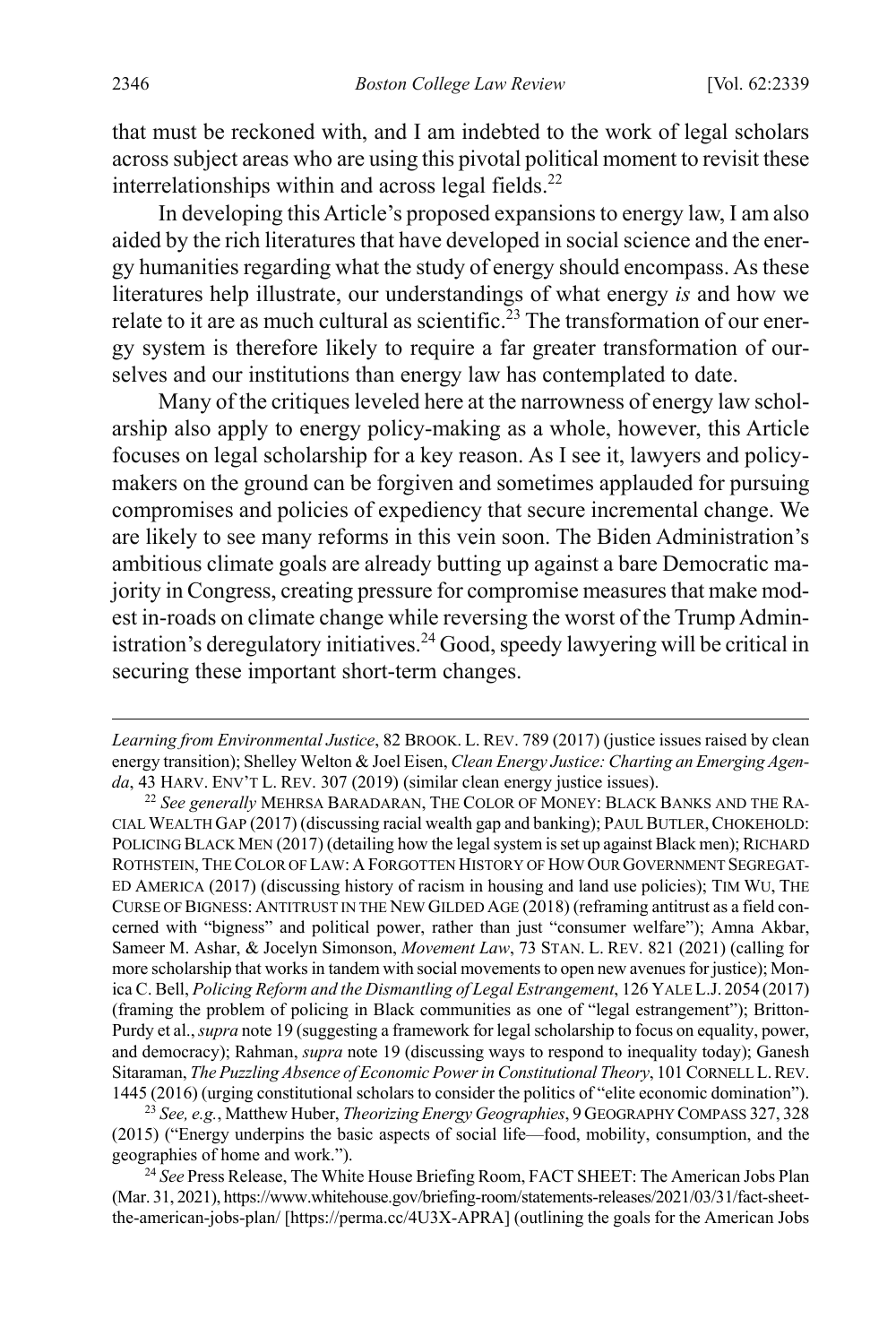In contrast, energy law scholars—in our freer role as intellectuals—bear the burden and privilege of thinking bigger and bolder, asking how we can advance a set of durable reforms on par with the scale of the climate change crisis rather than the political moment. This Article is an attempt to sketch a blueprint in that direction and is intended to be an invitation for collaboration in the effort. Admittedly, the link between scholarship and action is at best slow and iterative and is often perceived as tenuous.<sup>25</sup> But a better grounding of our scholarship in the present material reality of the planet, and the social reality of our times, should strengthen its potential as a catalyst for change.

Because there is limited writing on the development of energy law as a legal field and scholarly discipline, Part I begins with a historical sketch of the topic as frequently conceptualized and taught to date.<sup>26</sup> Part II then describes how climate change complicates the field of energy law both practically and intellectually, and thus demands a rapid transformation in our relationship to energy and to each other that reforms to date have been insufficient to achieve.<sup>27</sup> Finally, Part III lays out my proposed expansions for the field, which build from the exigencies of responding to climate change rather than from the historical, material roots of the field.<sup>28</sup>

#### I. A MATERIALIST ACCOUNT OF THE FIELD AND ITS FAILINGS

Just what is energy law? In the latter part of the Article, I make the case for reimagining the contours and content of the field. But first, this Part sketches the history of energy law as typically, and more narrowly, conceived to date.

Plan); Geof Koss & Timothy Cama, *Senate Inks Highway Deal as Parties Split on Broader Package*, E&E NEWS: E&E DAILY (May 24, 2021), https://www.eenews.net/eedaily/2021/05/24/stories/1063 733303 [https://perma.cc/P583-UYMS] (describing how President Biden proposed \$2.2 trillion in infrastructure spending in his March 2021 American Jobs Plan, but reduced the figure by May to \$1.7 trillion in an effort to achieve bipartisan compromise). Progressives have critiqued even the initial plan as considerably more tepid than President Biden's campaign promises regarding infrastructure spending. Adam Aton, *It's Green and It's New. But Biden's Deal Aimsforthe Center*, E&ENEWS:CLI-MATEWIRE(Apr. 1, 2021), https://www.eenews.net/climatewire/2021/04/01/stories/1063729009 [https:// perma.cc/SMQ2-DNK9]. 25 *See, e.g.*, Pierre Schlag, *Spam Jurisprudence, Air Law, and the Rank Anxiety of Nothing Hap-*

*pening (A Report on the State of the Art)*, 97 GEO. L.J. 803, 805–06 (2009). Activist-scholars might take perverse heart from recent work excavating the deep links between early scholars of neoliberalism and the ongoing, multi-decade, largely successful political project they helped to spawn. *See generally* WENDY BROWN,IN THE RUINS OF NEOLIBERALISM:THE RISE OF ANTIDEMOCRATIC POLITICS IN THE WEST (2019); NANCY MACLEAN, DEMOCRACY IN CHAINS: THE DEEP HISTORY OF THE RADI-CAL RIGHT'S STEALTH PLAN FOR AMERICA (2017); QUINN SLOBODIAN, GLOBALISTS: THE END OF EMPIRE AND THE BIRTH OF NEOLIBERALISM (2018). 26 *See infra* Part I.

<sup>27</sup> *See infra* Part II.

<sup>28</sup> *See infra* Part III.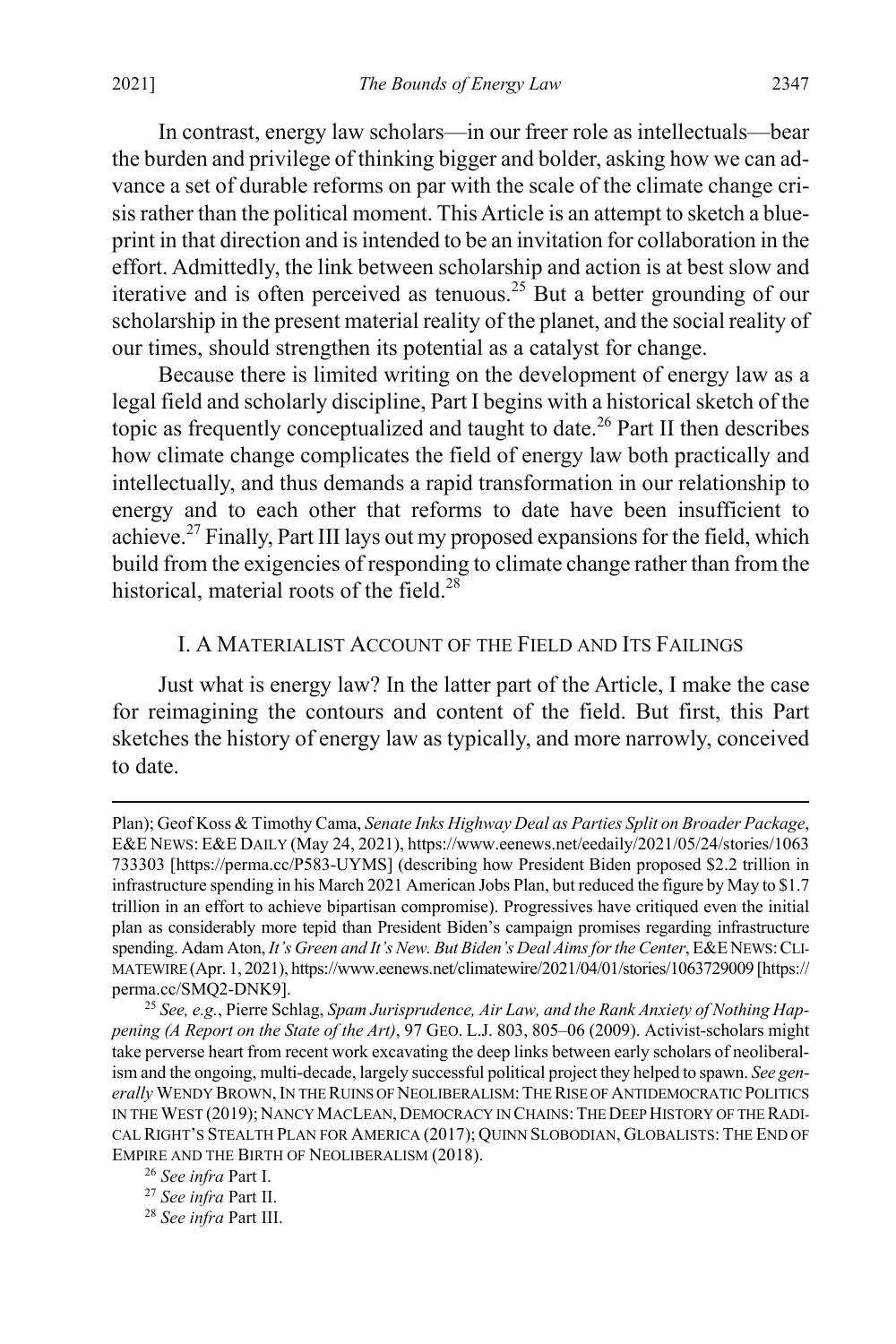This Part illustrates how energy's material characteristics deeply inform energy law doctrine and scholarship. U.S. energy law is shaped around the particular characteristics of dominant energy sources as they emerge, rise, and sometimes fall.<sup>29</sup> Thus, in the history of energy law, three energy sources feature centrally: oil, gas, and electricity––largely fired by coal, until recently. The arc of energy law devotes itself primarily to remedying evolving challenges in the production, transportation, and delivery of these fuels. This Part broadly outlines several of the field's core theoretical and doctrinal developments and points out some of these developments' limitations. Section A relates the emergence of certain fuel sources and the birth of public utility companies. <sup>30</sup> Section  $\overline{B}$  delves into the New Deal and its implications for energy law.<sup>31</sup> Section C discussestrends that emerged in the later part of the twentieth century, including the environmental movement and deregulation.<sup>32</sup> Finally, Section D considers how the field has grappled so far with growing concern over climate change.<sup>33</sup>

#### <span id="page-10-0"></span>*A. New Energy Sources and Uses Emerge: 1850–1930*

The birth of U.S. energy law can be traced to the late 1800s, the period when the country began extracting hydrocarbons from the earth in earnest to fuel rapid industrialization.<sup>34</sup> Before this time, the nation was largely powered by hydropower and wood, with limited need for attendant legal doctrines.<sup>35</sup> By the end of the nineteenth century, coal was the dominant fuel source in American industry and daily life.<sup>36</sup> The oil and gas industries also emerged during

 <sup>29</sup> *See, e.g.*, Kenneth A. Manaster, *An Introductory Analysis of Energy Law and Policy*, 22 SANTA CLARA L.REV. 1151, 1152–53 (1982) (suggesting that the development of energy law has proceeded fuel by fuel and controversy by controversy); Tomain, *supra* not[e 16,](#page-6-1) at 361 (providing an analysis of how energy policy has developed alongside each fuel's development). Other scholars have made concordant observations, albeit not necessarily with a critical slant. *See* Manaster, *supra*, at 1152–53; Tomain, *supra* note [16,](#page-6-1) at 361.

<sup>30</sup> *See infra* Part I, Section A.

<sup>31</sup> *See infra* Part I, Section B.

<sup>32</sup> *See infra* Part I, Section C.

<sup>33</sup> *See infra* Part I, Section D.

<sup>34</sup> *See* BARBARA FREESE, COAL: A HUMAN HISTORY 137 (2003) (describing transition from wood to coal between 1850 and 1900); William J. Novak, *Law and the Social Control of American Capitalism*, 60 EMORY L.J. 377, 379 (2010) (dating the emergence of modern capitalism to the period from 1877 to 1932); Tomain, *supra* not[e 16,](#page-6-1) at 355 (outlining how U.S. energy policy-makers have oriented the field towards efficiency since its inception); *Hydrocarbon*, MERRIAM-WEBSTER, https:// www.merriam-webster.com/dictionary/hydrocarbon [https://perma.cc/AZJ9-TMFN] (defining hydrocarbons as "organic compound[s] . . . containing only carbon and hydrogen and often occurring in petroleum, natural gas, coal, and bitumens").

<sup>35</sup> NORDHAUS & KALEN, *supra* not[e 16,](#page-6-1) at 8, 11. During this time, Congress authorized dams on navigable waters through individual statutes. *Id.*

<sup>36</sup> *See* FREESE, *supra* not[e 34,](#page-10-0) at 137.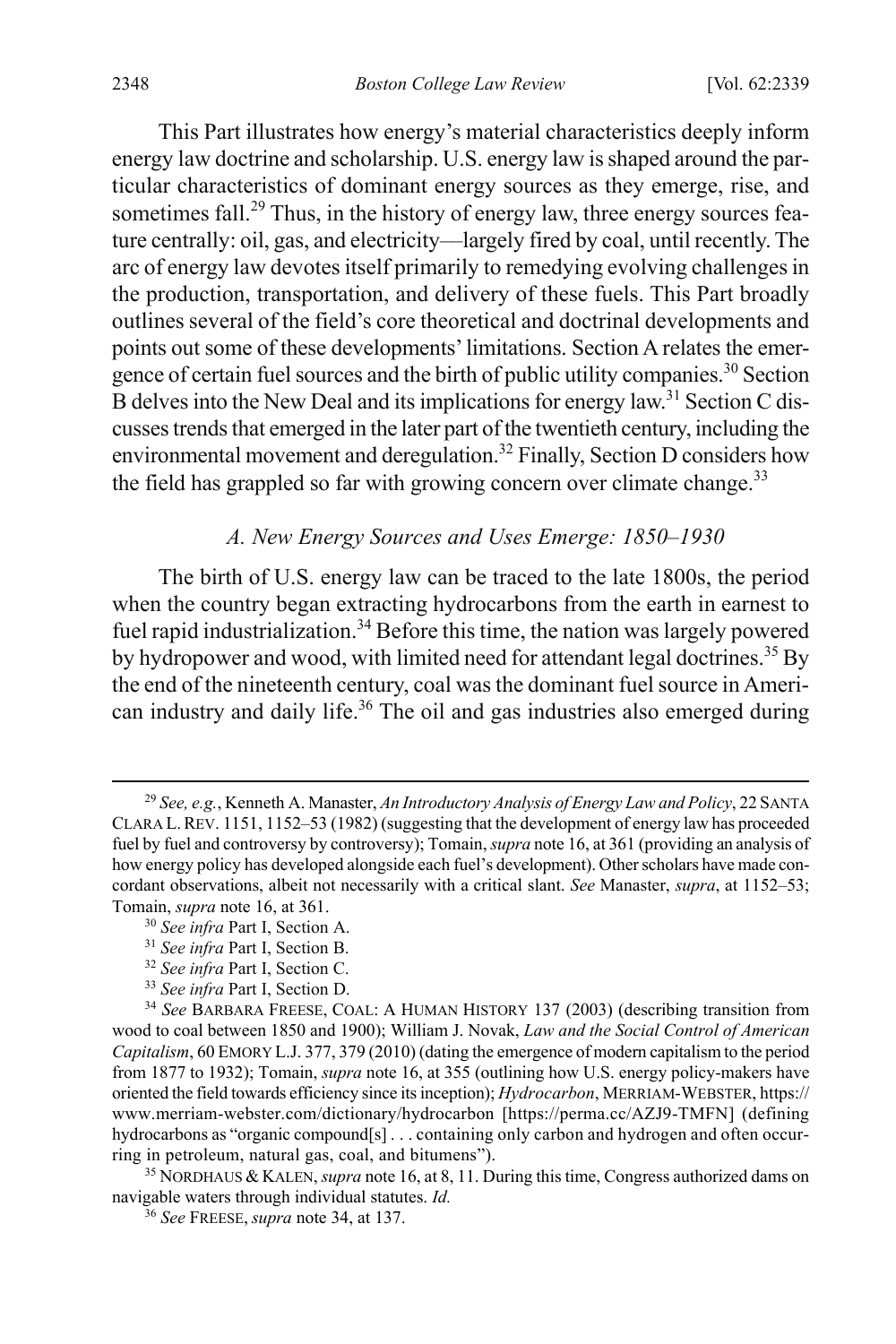<span id="page-11-1"></span>this same period, with the nation's first commercial well drilled in 1859 in Pennsylvania.<sup>37</sup>

These emerging fuels gave rise to new legal puzzles and doctrines. Some of the earliest legal battles revolved around property rights with disputes centered on who could lay claim to the new riches coming from underground. With coal—a rock that remains in place until removed by considerable labor these queries proved simple to answer under traditional notions of property. Coal mining, however, often left behind devastated landowners, whose land and homes could fissure, sink, and cave in once the support of underground coal stores was removed.<sup>38</sup> The common law regarding such subsidence ostensibly protected surface landowners from collapses and other surface damage caused by mineral rights holders.<sup>39</sup> In practice, however, enforcement of these rights proved difficult and courts tended to construe waivers of subjacent support liberally.40 Thus, as coal became king, landowners, neighbors, and laborers found limited recourse in the law against its destructive potential.<sup>41</sup>

<span id="page-11-0"></span>For slippery oil and invisible gas, property doctrines proved more complex because these fuels could migrate underground from one person's property to another's when drilled.<sup>42</sup> A new theory was necessary for these fossil fuels, and the solution state courts across the country struck upon was the "law of capture."43 In brief, this doctrine holds that whoever captures oil or gas that is, has it in his possession by extracting it from the earth—owns it, even if

<sup>42</sup> D. Edward Greer, *The Ownership of Petroleum Oil and Natural Gas in Place*, 1 TEX. L. REV. 162, 163 (1923) (discussing early cases differentiating oil and gas from "solid minerals").

 <sup>37</sup> Owen L. Anderson, *Foreword: The Evolution of Oil and Gas Conservation Law and the Rise of Unconventional Hydrocarbon Production*, 68 ARK. L. REV. 231, 231–32 (2015).

<sup>38</sup> *See* Wendy B. Davis, *Out of the Black Hole: Reclaiming the Crown of King Coal*, 51 AM.U.L. REV. 905, 928 (2002) (describing subsidence as a phenomenon that occurs when the land sinks or shifts due to the removal of underlying coal).

<sup>&</sup>lt;sup>39</sup> See Terrence O'Brien, Comment, *Subsidence Regulation*, 6 LAND & WATER L. REV. 543, 543– 44 (1971) (outlining the rights granted to the owner of a property from which coal is removed).

<sup>40</sup> *See* Robert E. Beck, *Protecting the Public Interest or Surface Owners from Their Own Folly?: A Close Look at "Preventing" Subsidence Under the Surface Mining Control and Reclamation Act of 1977 (SMCRA*), 21 S. ILL. U. L.J. 391, 398–99 (1997) (noting how courts gradually construed evervaguer language as adequate waiver); Davis, *supra* not[e 38,](#page-11-0) at 917 (explaining how, "[a]fter selling their mineral rights for pennies," surface land property owners were often surprised by the degree to which coal companies gained co-extensive rights to use and abuse the surface).

<sup>41</sup> *See* THOMAS G. ANDREWS, KILLING FOR COAL:AMERICA'S DEADLIEST LABOR WAR 87–156 (2008) (detailing working conditions in turn-of-the-century coal mines); Davis, *supra* not[e 38,](#page-11-0) at 918– 19 (describing how coal operators were granted superior rights to surface owners by courts).

<sup>43</sup> *See* Note, *Nature of A Landowner's Right to Natural Gas*, 7 HARV. L. REV. 369, 370 (1894) (outlining decisions that implicated the law of capture); Note, *Rights of Accessto Underlying Strata of the Earth's Surface*, 7 HARV. L.REV. 47, 47–48 (1893) (discussing cases regarding whether rights to coal also gave rights to underlying oil).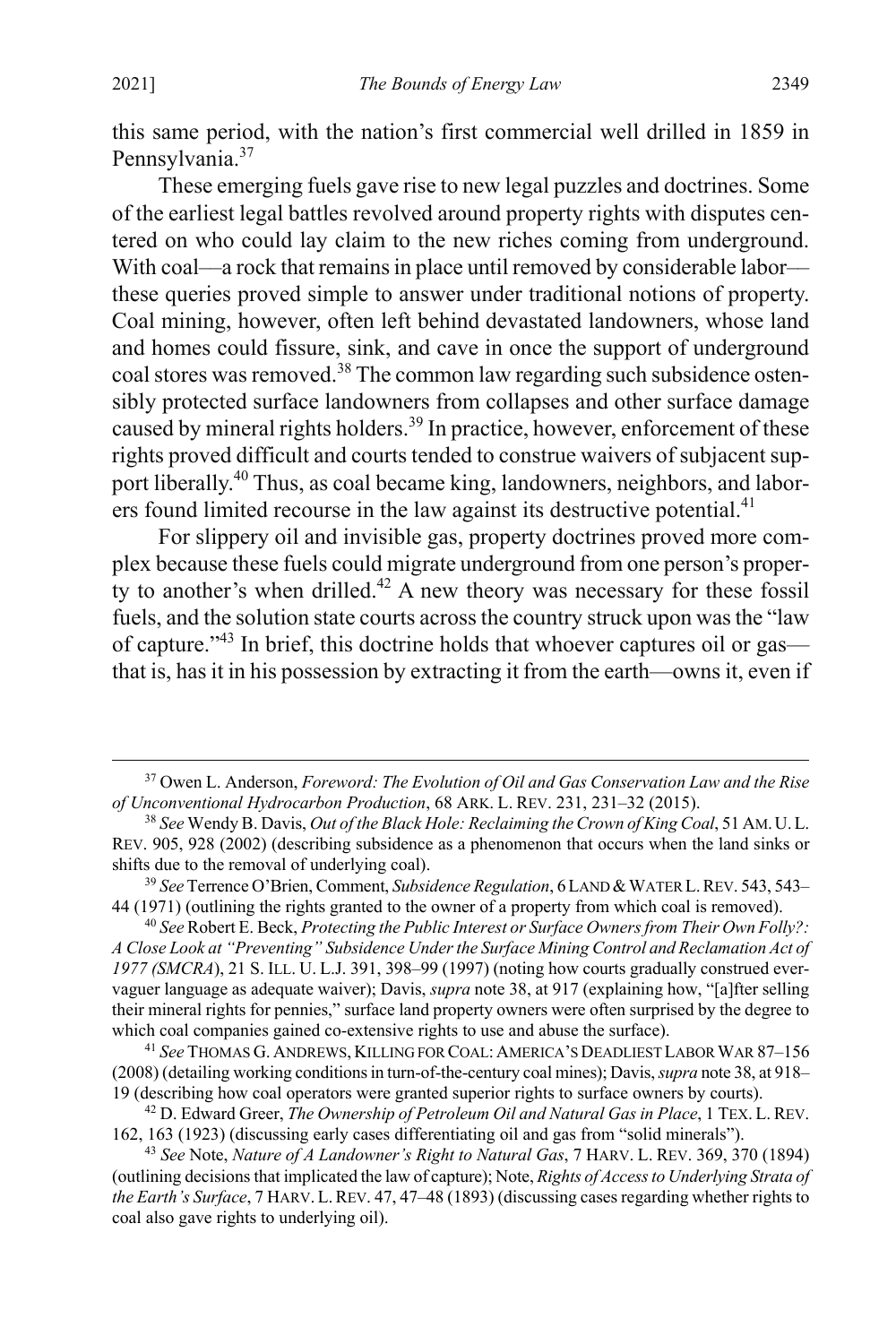<span id="page-12-3"></span>most of what was extracted originated under someone else's land.<sup>44</sup> And with that, the race to drill was on.

<span id="page-12-1"></span>Near the end of the nineteenth century, a new technology emerged that would revolutionize American domestic and industrial life: electricity.<sup>45</sup> At first, the clamor to provide electricity caused a rush of competition between rival firms. Firms strung duplicative wires haphazardly across cities, competing to win local franchises and trying to cherry-pick the most lucrative customers.<sup>46</sup> Later, certain firms assumed dominant market shares, creating monopoly conditions that allowed the firms to exploit consumers.<sup>47</sup>

<span id="page-12-2"></span><span id="page-12-0"></span>These new material conditions forced an intense intellectual and practical legal battle over who should control the delivery of electricity, along with other key goods, and how.<sup>48</sup> Some Progressive scholars advocated for municipal ownership of utilities that would each serve entire cities or regions.49 Other scholars called for the creation of state-level public utility commissions designed to oversee and regulate the rates of private monopoly utilities.<sup>50</sup>

<span id="page-12-4"></span>The terms of this debate were much more public-oriented than were earlier battles over property rights. The theme animating these conversations was how best to tame the giant corporations that industrialization and agglomera-

pany). 45 *See* DAVID E. NYE, ELECTRIFYING AMERICA: SOCIAL MEANINGS OF A NEW TECHNOLOGY, 1880–1940, at 391 (1990) (describing the transformative effect of electricity in the United States).

 <sup>44</sup> James W. Coleman, *The Third Age of Oil and Gas Law*, 95 IND. L.J. 389, 391 (2020); *see* Bruce M. Kramer & Owen L. Anderson, *The Rule of Capture–An Oil and Gas Perspective*, 35 ENV'T L. 899, 899 (2005) (describing the rule of capture as "an integral part of oil and gas law since the completion of the first commercial oil well"). Coleman describes how oil and gas leases were an important complementary legal development at this time. *See* Coleman, *supra*, at 401–06 (explaining how these leases spread the risk a productive or nonproductive well to the landowner and the oil com-

<sup>46</sup> *Id.* at 141.

<sup>47</sup> *See* RICHARD F.HIRSH,POWER LOSS:THE ORIGINS OF DEREGULATION AND RESTRUCTURING IN THE AMERICAN ELECTRIC UTILITY SYSTEM 13 (1999) (describing how utilities evolved from small local entities "into giant, centralized electric power corporations" during the 1890s–1900s).

<sup>48</sup> Novak, *supra* not[e 34,](#page-10-0) at 397 ("[T]he central question was what new forms of control would arise to contain and regulate the new concentrations and organizations of economic power.").

<sup>49</sup> *See, e.g.*, DANIEL T. RODGERS, ATLANTIC CROSSINGS: SOCIAL POLITICS IN A PROGRESSIVE AGE 135–36, 148–49 (1998) (noting that municipalization was a major issue in mayoral campaigns in New York City, Detroit, Chicago, San Francisco, and Cleveland, among others); Edward F. Dunne, *Our Fight for Municipal Ownership*, THE INDEPENDENT, Oct. 1906, at 927 ("In recent years perhaps no subject has engrossed so much of the attention of the public in the great cities of this country . . . as the question of ownership and operation by the public of public utilities.").

<sup>50</sup> *See* Forrest McDonald, *Samuel Insull and the Movement for State Utility Regulatory Commissions*, 32 BUS. HIST. REV. 241, 250–51 (1958) (describing the importance of a 1907 National Civic Federation report in tilting opinions towards state commission regulation); Shelley Welton, *Public Energy*, 92 N.Y.U. L.REV. 267, 285–89 (2017)(describing the historical debate between proponents of municipal ownership and proponents of commission control of private utilities).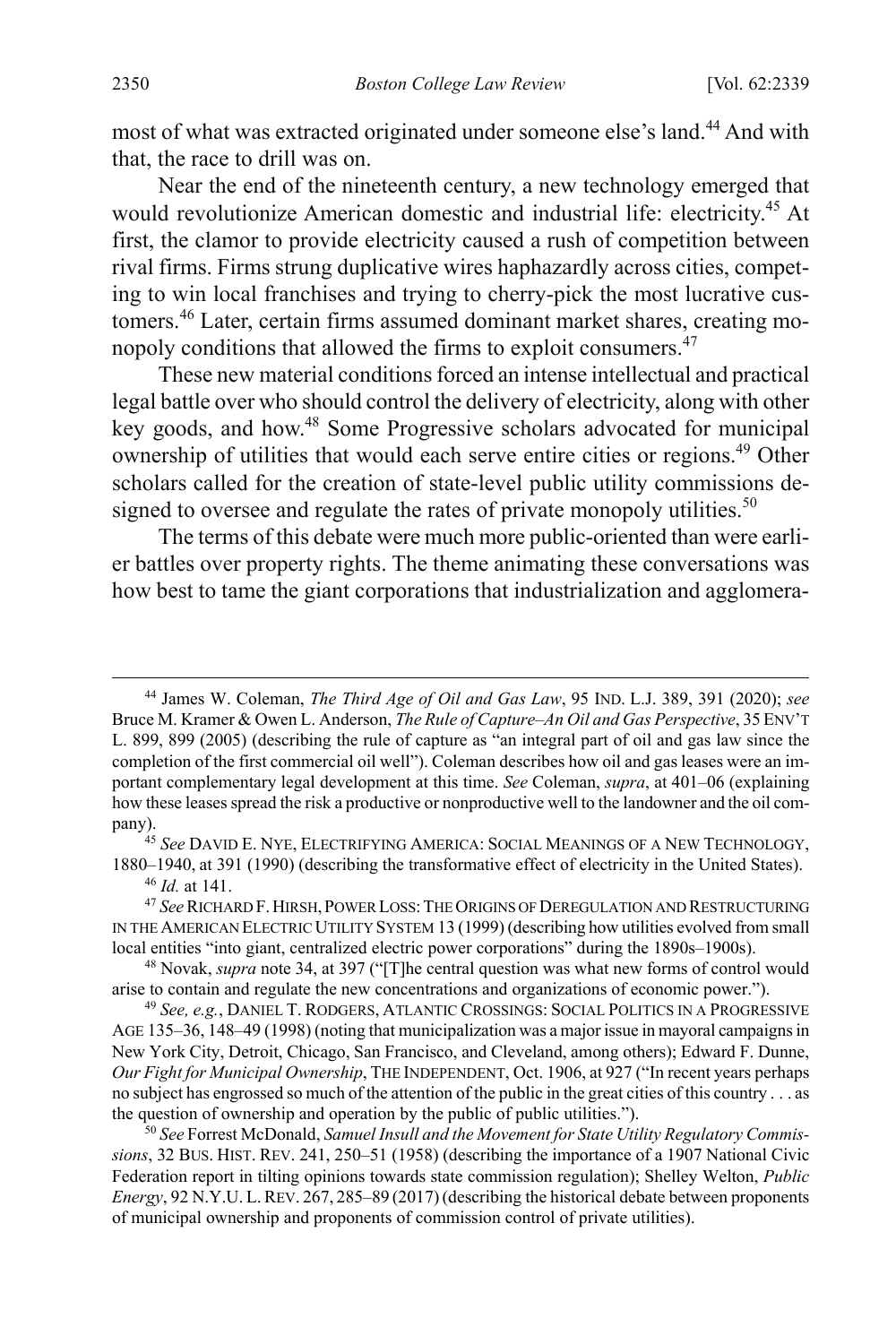<span id="page-13-0"></span>tion had wrought.<sup>51</sup> The consumer interest, writ large, was pitted against the impulses of these corporate giants to take advantage of everyday people.<sup>52</sup> In the end, largely due to distrust of corrupt local governments,<sup>53</sup> state public utility regulation won the day and every state in fairly rapid succession established a commission to regulate a number of private service providers as public utilities, including electricity, natural gas, railroads, and telephone service.<sup>54</sup> In exchange for a monopoly service territory, these utility companies agreed to provide safe and adequate service to all customers within the territory at commission-determined "just and reasonable" rates.<sup>55</sup>

<span id="page-13-2"></span><span id="page-13-1"></span>Public utility law presented a sweeping new theory of the interrelationship between state and market actors rooted in a hierarchy in which public needs trumped profit motives and laissez-faire economics.<sup>56</sup> And it was a theory put into action: commissions proved largely successful in their mission of

53 *See* HIRSH, *supra* not[e 47,](#page-12-0) at 19 (outlining how state legislatures made reforms to rectify corruption in local government). Many scholars also suggest that the utilities supported state regulation as an alternative to public ownership, helping forge a "consensus" around state commissions. *See id.* at 23–24; Robert L. Bradley, Jr., *Introduction: The Origins and Development of Electric Power Regulation* to THE END OF A NATURAL MONOPOLY: DEREGULATION AND COMPETITION IN THE ELECTRIC POWER INDUSTRY 43, 56 (Peter Z. Grossman & Daniel H. Cole eds., 2003); Boyd, *supra* not[e 21,](#page-7-0) at 1642.54 *See* HIRSH, *supra* not[e 47,](#page-12-0) at 19 (describing the rise of utility regulation based on the passage

of model laws). For a longer recounting of this history, see Boyd, *supra* not[e 21,](#page-7-0) at 1636–51. William Novak explains how railroad regulation was really the driving force behind public utility law. *See* William J. Novak, *The Public Utility Idea and the Origins of Modern Business Regulation*, *in* CORPO-RATIONS AND AMERICAN DEMOCRACY 139, 160–61 (Naomi R. Lamoreaux & William J. Novak eds., 2017) (presenting "the railroad problem" that suddenly faced the Supreme Court and the federal government during the late nineteenth century).

55 Boyd, *supra* not[e 21,](#page-7-0) at 1619, 1641–42 (describing key elements of early exemplar state public utility statutes). "Just and reasonable" is a term of art that anchors most public utility statutes; it describes the standard for regulated prices that public utility companies charge and the companies' corresponding duty to uphold that standard. *Id.* The Supreme Court case *Munn v. Illinois*, which upheld price regulation of Chicago's grain elevators as constitutional, laid the legal foundation for this regulatory innovation. 94 U.S. 113 (1877); *see also* Boyd, *supra* not[e 21,](#page-7-0) at 1637 (explaining *Munn*'s importance).

<sup>56</sup> *See* Boyd, *supra* note [21,](#page-7-0) at 1616 (calling the innovation of public utility "among the most powerful and evocative in American law"); Novak, *supra* not[e 34,](#page-10-0) at 399 (describing the idea of the public utility as emerging from the trend against monopolies and for public service). As David Spence and Robert Prentice have detailed, Progressive control over the oil industry proceeded not through commissions, but rather through antitrust law. *See* David B. Spence & Robert Prentice, *The Transformation of American Energy Markets and the Problem of Market Power*, 53 B.C.L.REV. 131, 135–36 (2012) (outlining how the Sherman Act was used against Rockefeller's Standard Oil).

<sup>&</sup>lt;sup>51</sup> See THOMAS C. LEONARD, ILLIBERAL REFORMERS: RACE, EUGENICS & AMERICAN ECONOM-ICS IN THE PROGRESSIVE ERA 4 (2016) ("Between 1895 and 1904, a sweeping merger movement consolidated scores of American industries: 1,800 major industrial firms disappeared into 157 mergers."); Novak, *supra* not[e 34,](#page-10-0) at 393 ("[P]rogressives increasingly considered monopoly and the concentration of economic interests as a problem in and of themselves . . . .").

<sup>52</sup> Boyd, *supra* not[e 21,](#page-7-0) at 1649; *see* Novak, *supra* not[e 34,](#page-10-0) at 392 (describing how this system was explicitly advanced).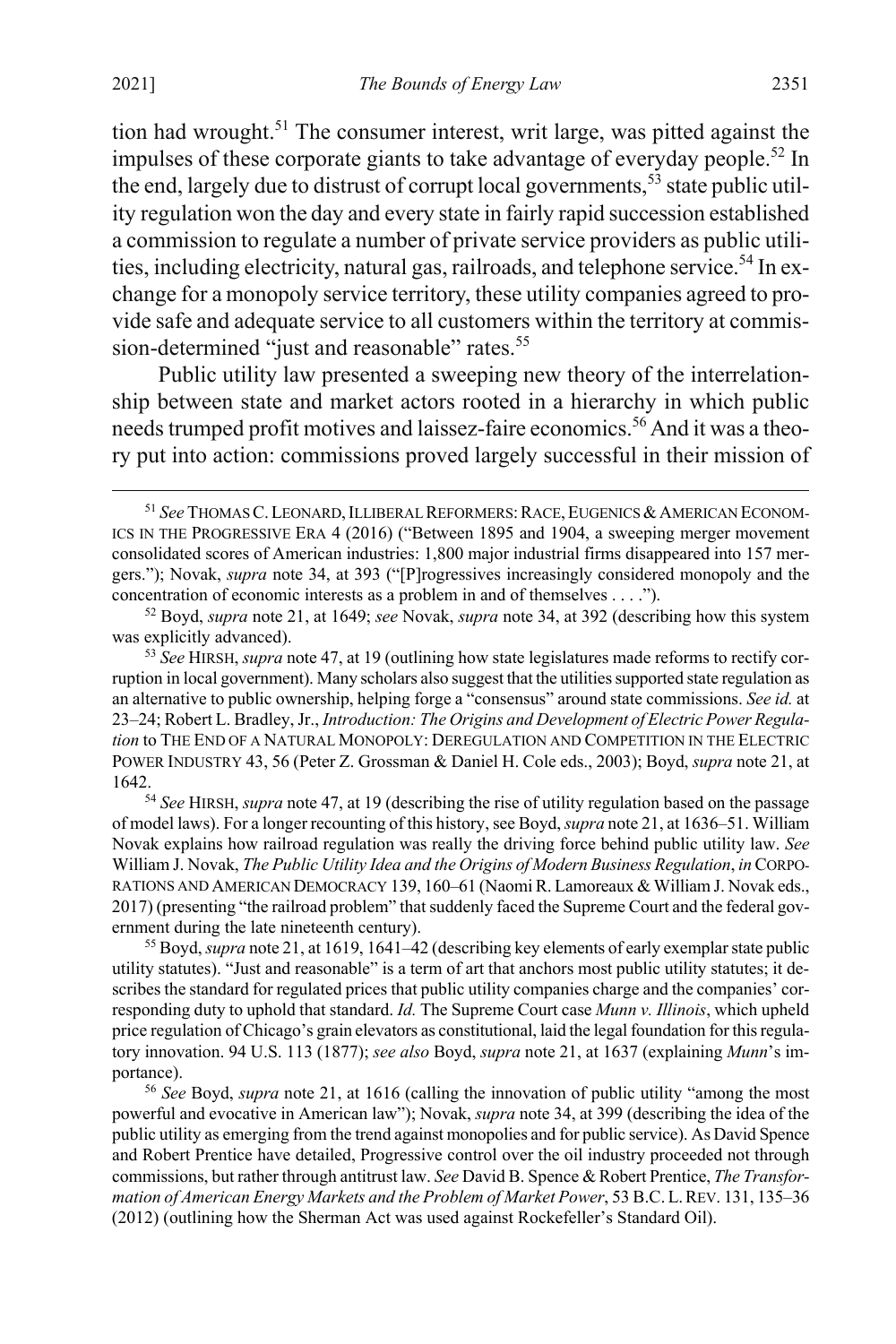providing affordable electrical service and other public goods to those living within the territories of regulated utilities.<sup>57</sup> Also notable, however, is what public utility regulation—this grand innovation born of Progressive scholars', politicians', and activists' desire to elevate the masses $58$ —did not do. Public utility law might require utility companies to serve all customers within their territory, but it did not force utilities to operate in areas they chose not to.<sup>59</sup> Consequently, vast rural swaths of the country remained unserved. $60$ 

<span id="page-14-0"></span>Other scholars today critique Progressives for vaunting technocracy over democracy, pointing out the ways in which their reforms carved out a prominent role for experts by adjudicating the so-called "public interest" through institutions, such as public utility commissions.<sup>61</sup> Legal historian William Novak contests this characterization, arguing that the turn to commissions was *pro-*democratic—an experiment in new ways to elevate the needs of the broader populace over the interests of businesses that dominated the political institutions of the era.62 Nevertheless, Progressives' reliance on independent commissions to control energy delivery created an ongoing conundrum regarding what role the public should play in these technically-oriented adjudicatory bodies.<sup>63</sup>

 <sup>57</sup> *See* HIRSH, *supra* not[e 47,](#page-12-0) at 55 (explaining that by the end of World War II, utility customers in the United States were able to enjoy the benefits of "ever-cheaper electricity"). For the sake of space, I am glossing over several other commission-related reforms during this era that aimed to control market power, including the Hepburn Act, the Interstate Commerce Commission, and the Federal Trade Commission. *See* Tomain, *supra* note [16,](#page-6-1) at 359.

<sup>58</sup> *See* John Burns, *Municipal Ownership a Blessing*, THE INDEPENDENT, Feb. 1906, at 449 (advocating municipal ownership of electricity as a tool for "dispers[ing] the ghettos of poverty, the slums of misery and the Alsatias of vice"); NYE, *supra* not[e 45,](#page-12-1) at 156–57 (explaining that electricity was the case of many contradictions, including both economic growth and unemployment).

<sup>59</sup> *See* Shelley Welton, *Clean Electrification*, 88 U.COLO.L.REV. 571, 614 (2017); *see also* NYE, *supra* not[e 45,](#page-12-1) at 292, 308; Bruce Wyman, *The Obligations of Public Services to Make Connections*, 22 HARV. L. REV. 564, 571 (1909) (remarking that those who provide a designated service need not go beyond the service they have committed to provide).

<sup>60</sup> NYE, *supra* not[e 45,](#page-12-1) at 287 ("[B]y the end of the 1920s, . . . 90 percent of the farmers in the United States could not get distribution lines to their homes and those few who did often paid double the urban rate.").

<sup>61</sup> LEONARD, *supra* not[e 51,](#page-13-0) at 38 ("University-certified experts advised or served the administrative state in the fourth branch of government . . . in the name of an expert-identified common good.").

<sup>62</sup> *See* William J. Novak, *The Progressive Idea of Democratic Administration*, 167 U. PA.L.REV. 1823, 1837–47 (2019).

<sup>63</sup> *See* William T. Gormley, John Hoadley & Charles Williams, *Potential Responsiveness in the Bureaucracy: Views of Public Utility Regulation*, 77 AM. POL. SCI.REV. 704, 705 (1983) (analyzing the policy implications of public utility responsiveness). *See generally* David Arkush, *Democracy and Administrative Legitimacy*, 47 WAKE FOREST L.REV. 611 (2012); Reeve T. Bull, *Making the Administrative State "Safe for Democracy": A Theoretical and Practical Analysis of Citizen Participation in Agency Decisionmaking*, 65 ADMIN. L. REV. 611, 617, 622 (2013); Mariano-Florentino Cuéllar, *Rethinking Regulatory Democracy*, 57 ADMIN.L.REV. 411, 470 (2005); Wendy Wagner, *The Participation-Centered Model Meets Administrative Process*, 2013 WIS. L. REV. 671.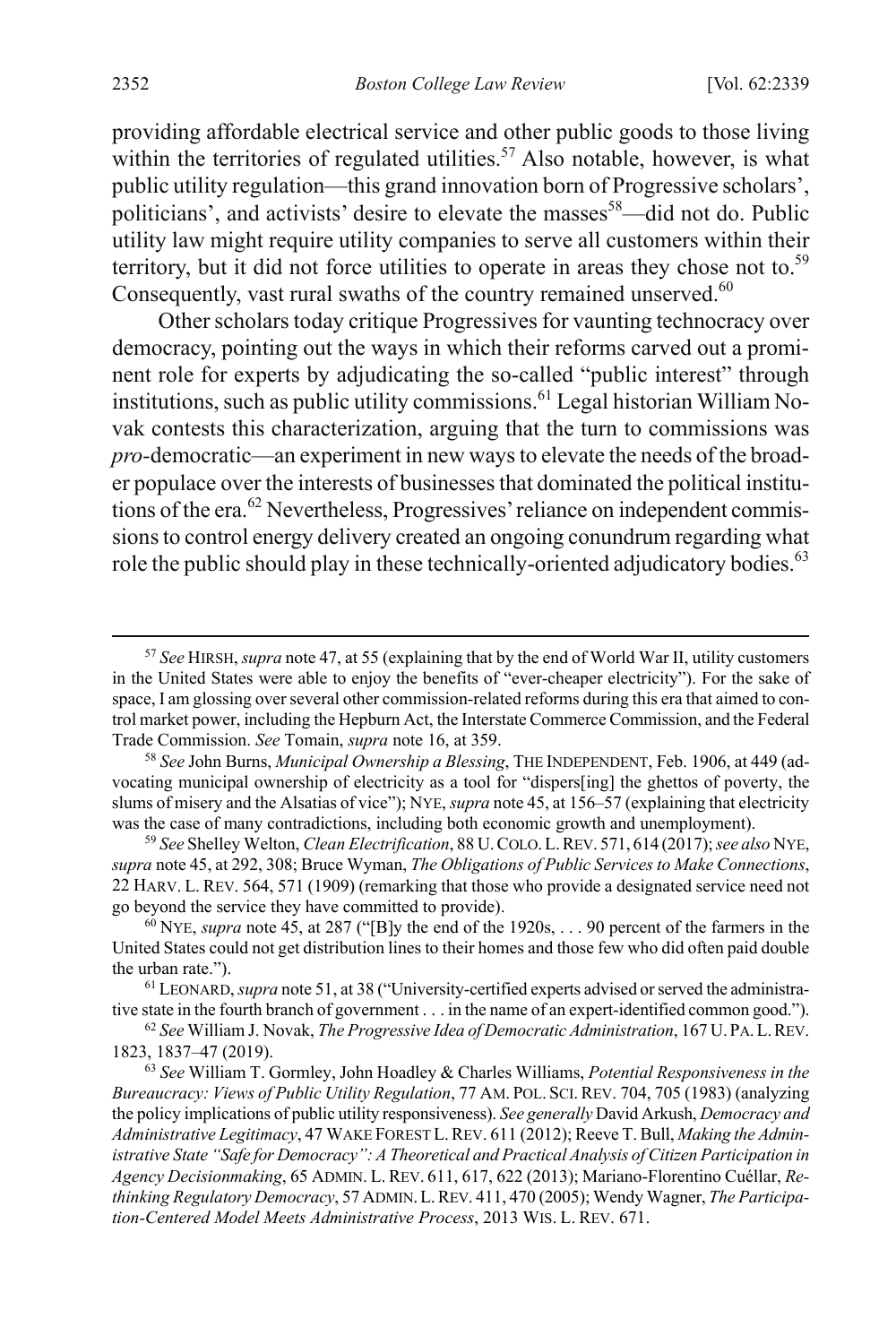Certain Progressive reformers also carried disturbing ideological baggage. Several key intellectuals behind the public utility movement were decidedly racist, and some to the point of supporting race-based immigration policies, race- and gender-based workplace exclusions, and eugenics.<sup>64</sup> This does not necessarily invalidate their regulatory innovations.<sup>65</sup> But it does, perhaps, explain something about the choice of commissions as a regulatory tool. By giving commissions the authority to set rates for private companies, public utility law focused on keeping energy prices low for the deserving poor—that is, those whose station in society afforded them the means to pay for it.<sup>66</sup>

#### *B. New Deal Legal Gap-Filling and the Mid-Century Détente: 1930–1970*

By the 1930s, several material problems with the earlier phase of U.S. energy law caught the attention of lawmakers and scholars. The first was the yawning divide in urban and rural electrification rates. Whereas urban dwellers considered electricity a commonplace necessity by this time, ninety percent of farms still lacked access to this essential resource.<sup>67</sup> Progressives needed a new legal solution for this challenge because rate regulation could not force the expansion of utilities' service territories.<sup>68</sup>

Laws adopted in the 1930s facilitated rural electrification through a twopronged strategy. First, the Rural Electrification Act provided loans to self-

 <sup>64</sup> LEONARD, *supra* note [51,](#page-13-0) at xi (describing how the Progressive campaign of labor reform excluded "the disabled, immigrants, African Americans, and women from the American work force, all in the name of progress"); *id.* at xii (noting that Richard T. Ely and John R. Commons, both influential figures in the public utility scholarship, supported theories of "race suicide," purporting that "racially inferior immigrants, by undercutting American workers' wages, outbred and displaced their Anglo-Saxon betters"). For more on Ely and Commons and their contributions to the public utility debates, see Boyd, *supra* not[e 21,](#page-7-0) at 1654–57; Novak, *supra* not[e 34,](#page-10-0) at 392; RODGERS, *supra* not[e 49,](#page-12-2) at 148– 59.

<sup>65</sup> *See* Herbert Hovenkamp, *The Progressives: Racism and Public Law*, 59 ARIZ. L. REV. 947, 949 (2017) (agreeing that many Progressives were racist but defending them on the grounds that "Progressives inherited these views, and they were not appreciably different from those held by most of their non-Progressive predecessors and contemporaries").

<sup>66</sup> *Cf.* BLAKE EMERSON, THE PUBLIC'S LAW: ORIGINS AND ARCHITECTURE OF PROGRESSIVE DEMOCRACY 67 (2019) (observing Progressives' "poor record on questions of racial equality, with policies aimed at advancing labor and the middle class often advancing side by side with the perpetuation and deepening of the racial caste system" (footnote omitted)); HIRSH, *supra* not[e 47,](#page-12-0) at 11 ("Customers had a responsibility as well—to pay rates high enough to guarantee the financial wherewithal of the power firms.").

<sup>67</sup> NYE, *supra* not[e 45,](#page-12-1) at 287; *see* DAVID E. NYE, CONSUMING POWER: A SOCIAL HISTORY OF AMERICAN ENERGIES 171 (1999) (reporting that from 1905 to the 1930s, wired houses jumped from fewer than 10% to 75%).

<sup>68</sup> NYE, *supra* not[e 45,](#page-12-1) at 304. President Franklin D. Roosevelt considered rural electrification a key component of a New Deal reform agenda. *Id.*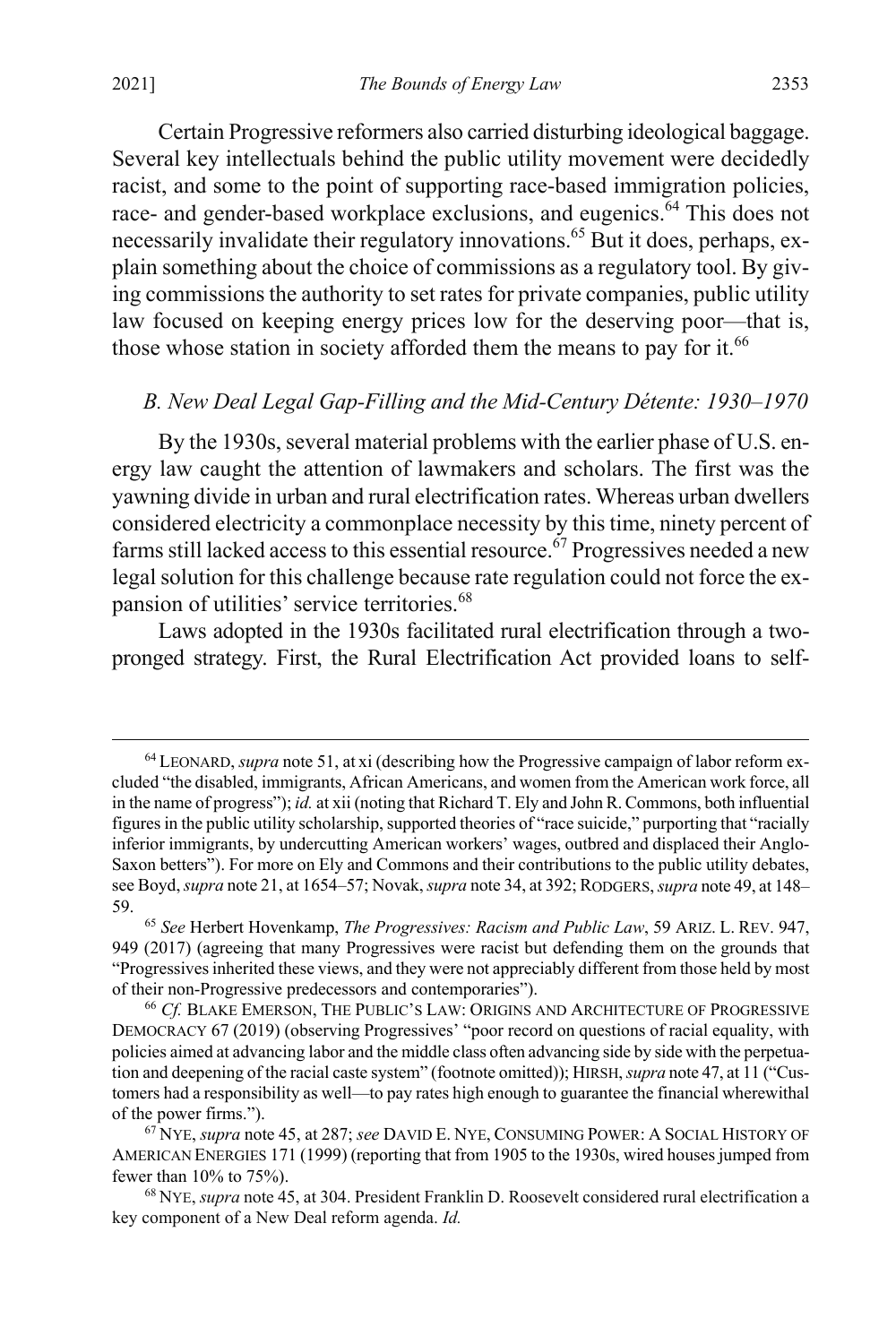organized cooperatives to build their own electricity networks.<sup>69</sup> Second, the Tennessee Valley Authority Act authorized large-scale, federally-built-and-owned infrastructure, particularly hydropower dams, to provide cheap electrical power to communities that constructed their own delivery systems.<sup>70</sup> Although utilities resisted these plans, many large corporations supported them as a strategy to increase consumer demand for electric appliances.<sup>71</sup> These legal strategies proved exceedingly successful in communities that were capable of capitalizing on them––within twenty years, cooperatives had wired ninety percent of their service territories.<sup>72</sup>

Again, however, these solutions posed distinct limitations. Low-interest loans worked only for communities that had enough density, wherewithal, and money to organize themselves into viable cooperatives. These were the deserving rural poor. Moreover, scholars have documented the disparate impacts of the large federal power projects built to supply electricity to these cooperatives. Unsurprisingly, the losers from rural electrification were "the most vulnerable: poor farm tenants, African and Native Americans, and farmers forcibly removed from their lands."<sup>73</sup>

The limits of state-level energy regulation had also become apparent by the 1930s. In 1920, Congress passed the Federal Water Power Act to give a federal commission the authority to license dams on interstate navigable waters and to control interstate hydropower rates.<sup>74</sup> This commission—the predecessor of the Federal Energy Regulatory Commission (FERC)––gained additional powers as large interstate gas and electric companies outgrew state regu-

<sup>71</sup> *See* NYE, *supra* not[e 45,](#page-12-1) at 318 (describing how cooperation between utilities and private industry helped to get the latter on board with the initiative); ROY TALBERT, JR., FDR'S UTOPIAN: AR-THUR MORGAN OF THE TVA 145–48 (1987) (outlining the competition to take advantage of the laws to market electric appliances).

<sup>72</sup> *See* Jim Cooper, Policy Essay, *Electric Co-Operatives: From New Deal to Bad Deal?*, 45 HARV.J. ON LEGIS. 335, 347–55 (2008) (outlining the rapid growth and success of co-ops); Alexandra B. Klass & Gabriel Chan, *Cooperative Clean Energy*, 99 N.C. L. REV. (forthcoming 2021) (manuscript at 9–11) (on file with authors).

<sup>73</sup> Atif Ansar, *The Fate of Ideals in the Real World: A Long View on Philip Selznick's Classic on the Tennessee Valley Authority (TVA)*, 36 INT'L J. PROJECT MGMT. 385, 391 (2018);*see also* Richard Lowitt, *The TVA: 1933–45*, *in* TVA: FIFTY YEARS OF GRASS-ROOTS BUREAUCRACY 35, 52, 58–59 (Erwin C. Hargrove & Paul K. Conkin eds., 1981) (discussing discrimination in the TVA).

<sup>74</sup> Federal Water Power Act, ch. 285, 41 Stat. 1063 (1920) (codified as amended in scattered sections of 16 U.S.C.); NORDHAUS & KALEN, *supra* note [16,](#page-6-1) at 18.

 <sup>69</sup> *See* Rural Electrification Act of 1936, Pub. L. No. 74-605, §§ 2–4, 49 Stat. 1363, 1363–65 (codified as amended at 7 U.S.C. § 901); RURAL ELECTRIFICATION ADMIN., U.S.DEP'T OF AGRIC.,A BRIEF HISTORY OF THE RURAL ELECTRIC AND TELEPHONE PROGRAMS 1 (1983) (describing the mechanics of the Rural Electrification Act and how people may receive loans to gain access to electricity).

<sup>70</sup> *See* Tennessee Valley Authority Act of 1933, Pub. L. No. 73-17, 48 Stat. 58 (codified as amended at 16 U.S.C. §§ 831–831ee); *see also* Welton, *supra* not[e 59,](#page-14-0) at 614–17 (describing these strategies in more detail).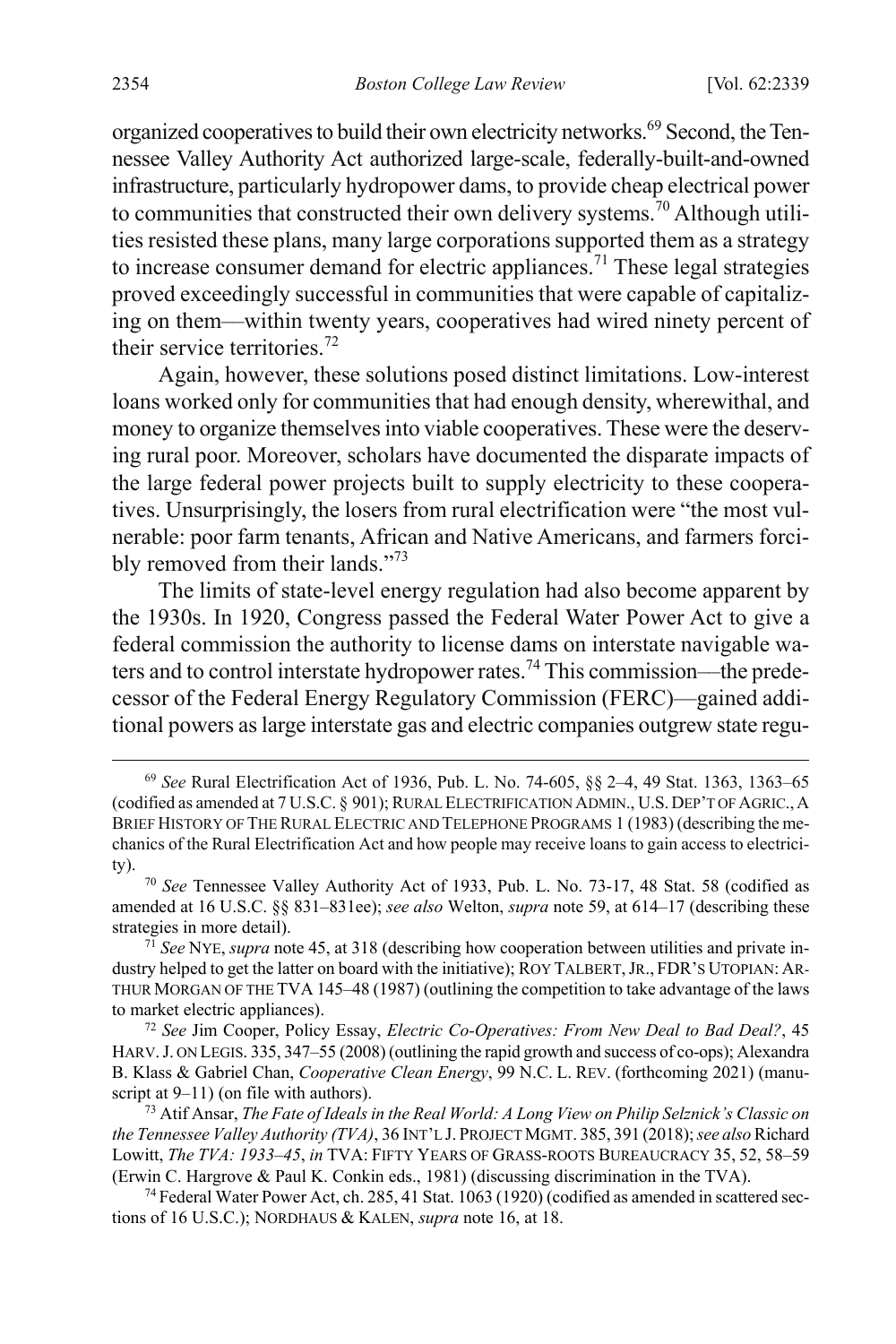lators' ability to manage them, leading to regulatory gaps and allowing some unscrupulous holding companies to take advantage of unwary investors.<sup>75</sup> To vest federal regulators with the authority necessary to manage such companies, Congress passed a series of statutes extending the practices of rate regulation to the federal level for both gas and electricity.76 At the same time, Congress placed limits on massive holding companies by refusing to allow them to invest in noncontiguous territories, so as to limit their economic and political sway.<sup>77</sup> These innovations created the enduring foundations of federal public utility law today.

A third challenge confronting lawmakers during the New Deal era related to the extraction of oil and natural gas. The law of capture had worked too well, and by the 1930s, super-productive oil fields were so full of wells that "a person could walk from derrick to derrick without stepping on the ground."<sup>78</sup> Such density proved inefficient because the overabundance of wells diminished the productive capacity of the fields and left oil and gas trapped underground.<sup>79</sup> Regulators responded with a new generation of federal and state conservation laws. $80$  These laws included well spacing requirements, legal arrangements that forced landowners above a reservoir to work cooperatively rather than competitively, and state and interstate compacts that periodically restricted the amount that producers could bring to market.<sup>81</sup> These conservation laws, however, did not have an environmental focus; their goal was simply maximum efficient production of fossil fuels.<sup>82</sup>

<span id="page-17-1"></span><span id="page-17-0"></span>After the frenetic lawmaking of the 1930s, energy law entered decades of stasis—or what historian Richard Hirsh has described as the "utility consen-

 <sup>75</sup> *See* Pub. Utils. Comm'n v. Attleboro Steam & Elec. Co., 273 U.S. 83, 89–90 (1927) (holding under the Commerce Clause that electricity sold between states could only be regulated by federal government). 76 *See, e.g.*, Federal Power Act, ch. 687, 49 Stat. 838 (1935) (codified as amended in scattered

sections of 16 U.S.C.); Natural Gas Act, ch. 556, 52 Stat. 821 (1938) (codified as amended in scattered sections of 15 U.S.C.);*see also* Alexandra B. Klass & Danielle Meinhardt, *Transporting Oil and Gas: U.S. Infrastructure Challenges,* 100 IOWA L. REV. 947, 995 (2015).

<sup>77</sup> *See* Public Utility Holding Company Act of 1935, ch. 687, 49 Stat. 803 (codified as amended at 15 U.S.C. §§ 79–79z-6) (repealed 2005).

<sup>78</sup> Anderson, *supra* note [37,](#page-11-1) at 235.

<sup>79</sup> *Id.*

<sup>80</sup> *See* Ohio Oil Co. v. Indiana, 177 U.S. 190, 211–12 (1900) (upholding Indiana regulations limiting waste from wells); Anderson, *supra* note [37,](#page-11-1) at 232, 236 (describing early efforts by state and federal government to enact conservation laws). New Deal-era conservation laws had earlier roots in some states, but the 1930s saw a marked increase in such conservation statutes. *See Ohio Oil Co.*, 177 U.S. at 211–12; Anderson, *supra* note [37,](#page-11-1) at 232, 236.

<sup>&</sup>lt;sup>81</sup> Anderson, *supra* note [37,](#page-11-1) at 237, 239–41.<br><sup>82</sup> *Id.* at 244 ("A major objective of conservation agencies was to conserve reservoir energy to maximize oil production."); *see* Coleman, *supra* not[e 44,](#page-12-3) at 411 (describing how state conservation regulations serve to increase efficiency, rather than environmental protection).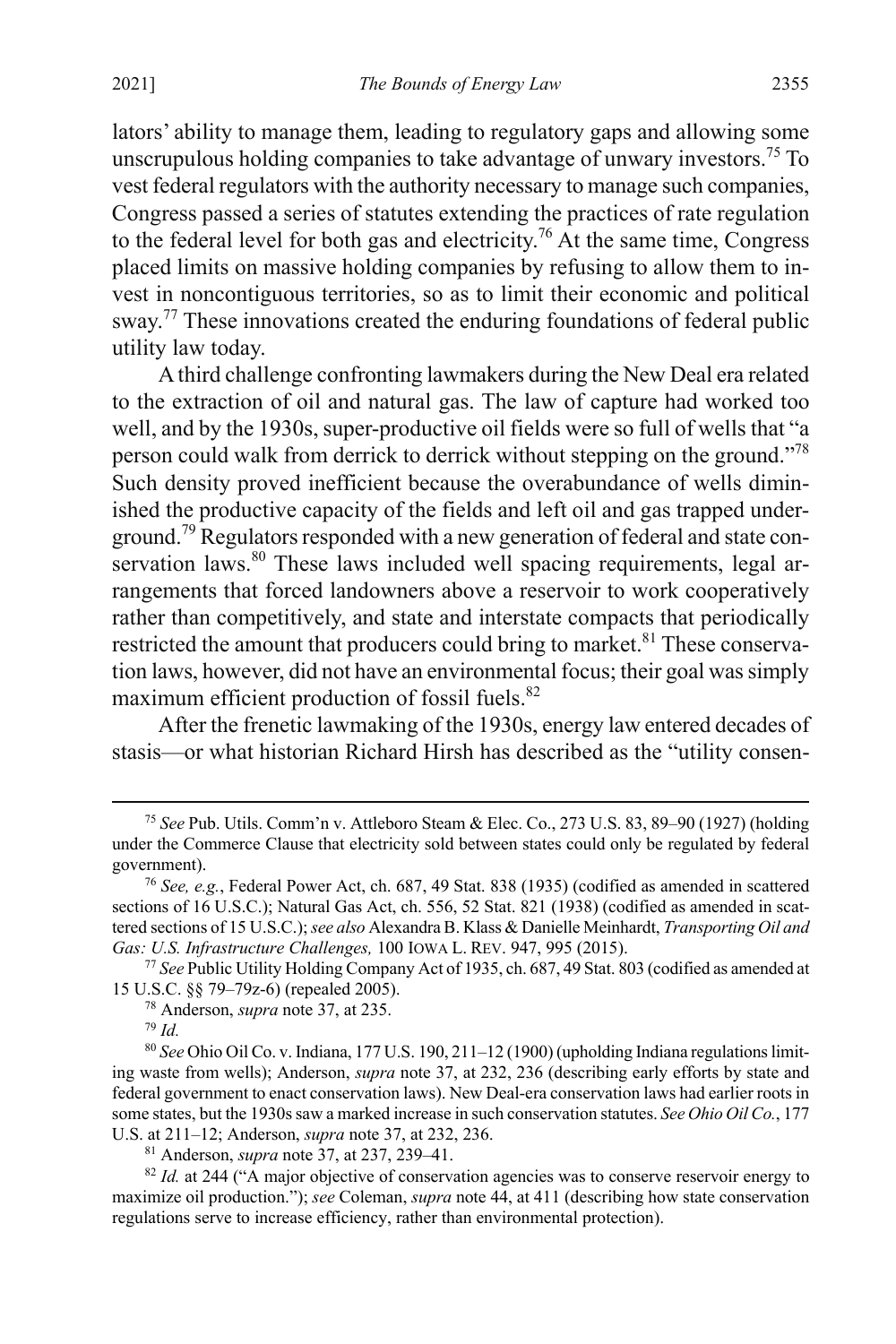sus."<sup>83</sup> Through 1970, energy consumption steadily rose, prices steadily fell, and no one was much bothered to consider further legal reforms.<sup>84</sup> During this same time period, the physical landscape of the United States and people's engagement with fossil fuels were dramatically transformed. In particular, federal highway funding and increased federal home financing options during the 1950s facilitated the accelerated rise of automobility and suburban development patterns.<sup>85</sup> These developments contributed substantially to the increasing dominance of oil and natural gas.<sup>86</sup> Moreover, governments of all scales disinvested in mass transit, such that bus and trolley ridership plummeted from 17.2 billion passengers per year in 1950 to fewer than 7 billion per year in the early 1970s.<sup>87</sup> Energy law, however, barely registered these shifts because there was no real material challenge presented by the rising use of oil and gas. Oil prices declined and consumers were able to obtain the increasing amounts of gasoline they demanded without significant government intervention.<sup>88</sup>

<span id="page-18-0"></span>The emergence of the nuclear energy industry brought about new regulatory oversight, but largely of the same conceptual model as natural gas and electricity: regulation by commission.<sup>89</sup> Scholars studying this model did begin to point out the dangers of the commission format should regulators and regulated utilities grow too cozy<sup>90</sup>—but systematic critiques fell by the wayside in

<sup>86</sup> *See* NYE, *supra* not[e 45,](#page-12-1) at 199 (charting the rise of oil and gas and the declining importance of coal during this period).

<sup>87</sup> *See id.* at 206.

<sup>90</sup> Horace M. Gray, *The Passing of the Public Utility Concept*, 16 J. LAND & PUB. UTIL. ECON. 8, 16 (1940) (arguing that the concept of the public utility is obsolete because companies have no impetus to conserve resources and efficiently utilize capital and techniques); *see also* FINLA G. CRAW-FORD, A. BLAIR KNAPP, RALPH E. HIMSTEAD, LOUIS MITCHELL, RICHARD L. SCHANK & MAURICE R. SCHARFF, ELECTRICAL UTILITIES: THE CRISIS IN PUBLIC CONTROL, at xix (William E. Mosher ed.,1929) (cataloguing "the extent to which the industry is still being administered as any other exploitative private industry"); James W. Fesler, *The Independence of State Utility Commissions, II*, 3 J. POLITICS 42, 66 (1941) (discussing the potential for utility capture and questioning how the public interest can be protected); Robert L. Hale, *The "Physical Value" Fallacy in Rate Cases*, 30 YALE L.J.

 <sup>83</sup> *See* HIRSH, *supra* not[e 47,](#page-12-0) at 11; *see also* Tomain, *supra* not[e 16,](#page-6-1) at 356 (describing "the symbiotic relationship between private energy industries and public energy regulation" (footnote omitted)).

<sup>84</sup> *See* HIRSH, *supra* note [47,](#page-12-0) at 45–47; Tomain, *supra* not[e 16,](#page-6-1) at 365–66; *see also* NYE, *supra* note [45,](#page-12-1) at 187 (noting that U.S. energy production rose a staggering 300% between the late nineteenth century to the 1940s as American factories implemented electricity, providing a cheap means to increase efficiency). 85 *See* NYE, *supra* not[e 45,](#page-12-1) at 206; ROTHSTEIN, *supra* note [22,](#page-8-0) at 59–76.

<sup>88</sup> *See* James M. Summers, *Case for Decontrolling the Price and Allocation of Crude Oil*, 53 TEX. L. REV. 1275, 1276 (1975) (describing how, at the time, the federal government put few limits on oil).

<sup>89</sup> *See* Tomain, *supra* not[e 16,](#page-6-1) at 368. One important legal innovation for nuclear power was the passage of the Price-Anderson Act that limited nuclear facilities' liability in the case of an accident. Atomic Energy Damages Act (Price-Anderson Act), Pub. L. No. 85-256, 71 Stat. 576 (1957) (codified in scattered sections of 42 U.S.C.); *see* Tomain, *supra* not[e 16,](#page-6-1) at 368–69.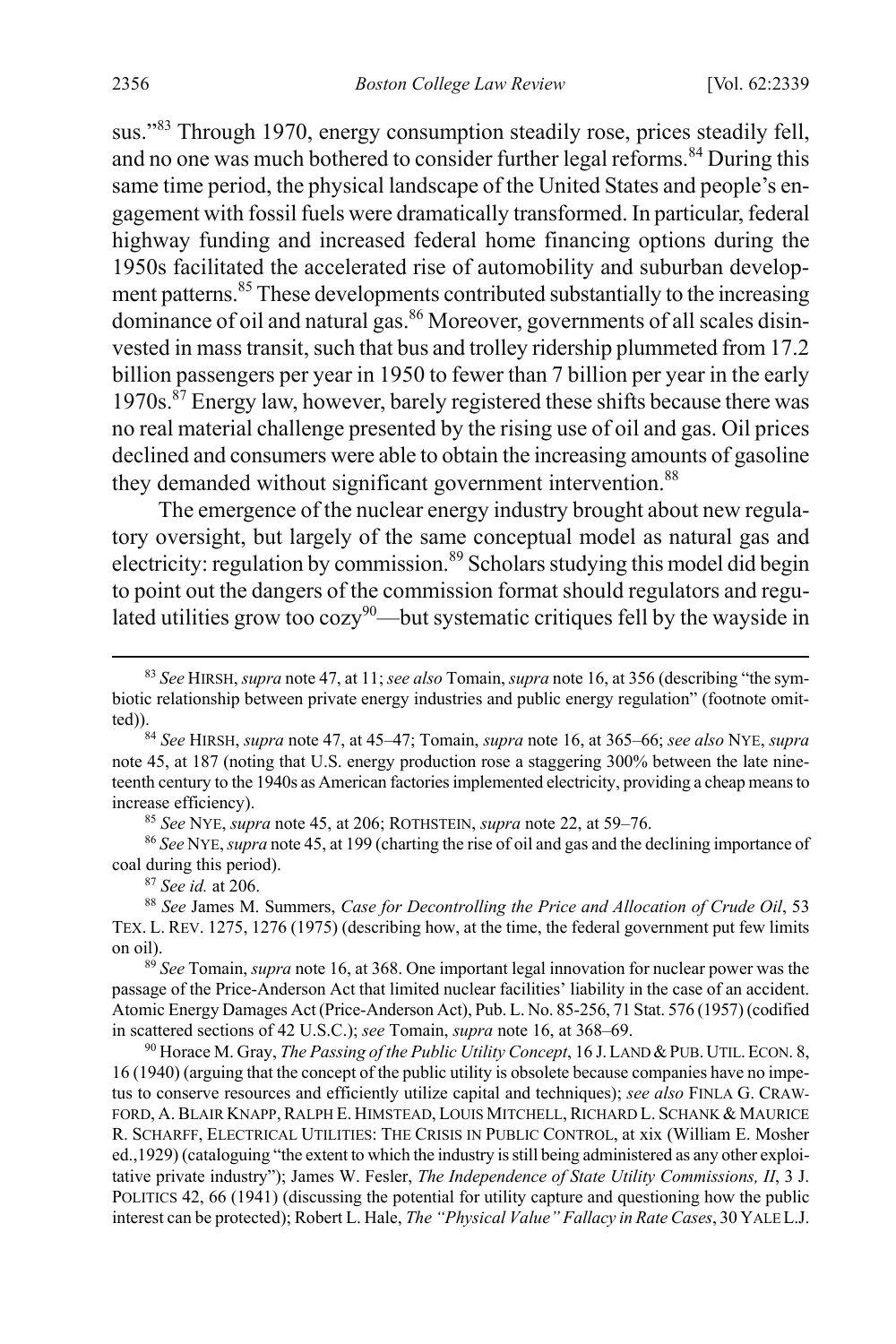<span id="page-19-0"></span> $\overline{a}$ 

#### <span id="page-19-1"></span>*C. The (Partial) Collapse of the Consensus: 1970–2000*

The longstanding utility consensus cracked in the  $1970s$ .<sup>91</sup> By this point, technological advancements had stalled and the energy crisis of 1973 sent prices skyrocketing.<sup>92</sup> As consumers lined up at the gas pumps, the federal government responded with one of its few attempts to directly manage oil prices through price control and allocation programs.<sup>93</sup> These programs, however, proved largely ineffectual and short-lived.<sup>94</sup> There were also some efforts to address the oil shortage from the angle of consumption that manifested most prominently through the adoption of Corporate Average Fuel Economy Standards (CAFE) legislation.<sup>95</sup> This controversial legislation placed requirements on automobile manufacturers to meet increasing fleetwide average miles-pergallon targets.<sup>96</sup>

When it came to natural gas, the federal government by this point had controlled prices for decades, following a much-maligned Supreme Court opinion in 1954 that required FERC to exercise heavy-handed oversight of gas transactions.97 The agency's strategy for managing this task, however, had created a shortage in natural gas by the 1970s.<sup>98</sup>

<sup>93</sup> Emergency Petroleum Allocation Act of 1973, Pub. L. No. 93-159, 87 Stat. 627 (codified as amended at scattered sections of 15 U.S.C.); Summers, *supra* not[e 88,](#page-18-0) at 1276.

<sup>94</sup> Robert P. Murphy, *Removing the 1970s Crude Oil Price Controls: Lessons for Free-Market Reform*, J. PRIV.ENTER., Spring 2018, at 63, 63, 63–64 (describing how the U.S. government instituted price controls and that "by early 1981, almost all vestiges of the command-and-control regime had been removed, with a return to a normal market for the resource").

<sup>95</sup> *See* Energy Policy and Conservation Act of 1975, Pub. L. No. 94-163, §§ 501–506, 89 Stat. 871, (codified as amended in scattered sections of 15, 42 U.S.C.).

<sup>96</sup> *See* COMM. ON THE EFFECTIVENESS & IMPACT OF CORP. AVERAGE FUEL ECON. (CAFE) STANDARDS, NAT'L RSCH.COUNCIL, EFFECTIVENESS AND IMPACT OF CORPORATE AVERAGE FUEL ECONOMY (CAFE) STANDARDS 3 (2002), https://www.nhtsa.gov/sites/nhtsa.gov/files/162944\_web. pdf [https://perma.cc/9KJ2-BHDJ]. 97 *See* Philips Petroleum Co. v. Wisconsin, 347 U.S. 672, 685 (1954); Richard J. Pierce, Jr., *The* 

*Evolution of Natural Gas Regulatory Policy*, NAT. RES. & ENV'T, Summer 1995, at 53, 54.

<sup>98</sup> Pierce, *supra* not[e 97,](#page-19-0) at 54.

<sup>710, 720–21 (1921) (</sup>outlining cases where courts critiqued the actual cost approach, finding that companies could spend money recklessly or improvidently and the public would still have to foot the

<sup>&</sup>lt;sup>91</sup> See Boyd, *supra* note [21,](#page-7-0) at 1658–61 (providing a thorough account of these how the utility consensus changed).

<sup>92</sup> HIRSH, *supra* not[e 47,](#page-12-0) at 45; Fred Bosselman, *A Brief History of Energy Law in United States Law Schools: An Introduction to the Symposium*, 86 CHI.-KENT L. REV. 3, 3 (2011). In 1973, the members of Organization of Petroleum Exporting Countries(OPEC) declared an oil embargo against the United States and other countries that caused prices to rise exponentially. HIRSH, *supra* not[e 47,](#page-12-0) at 60–61.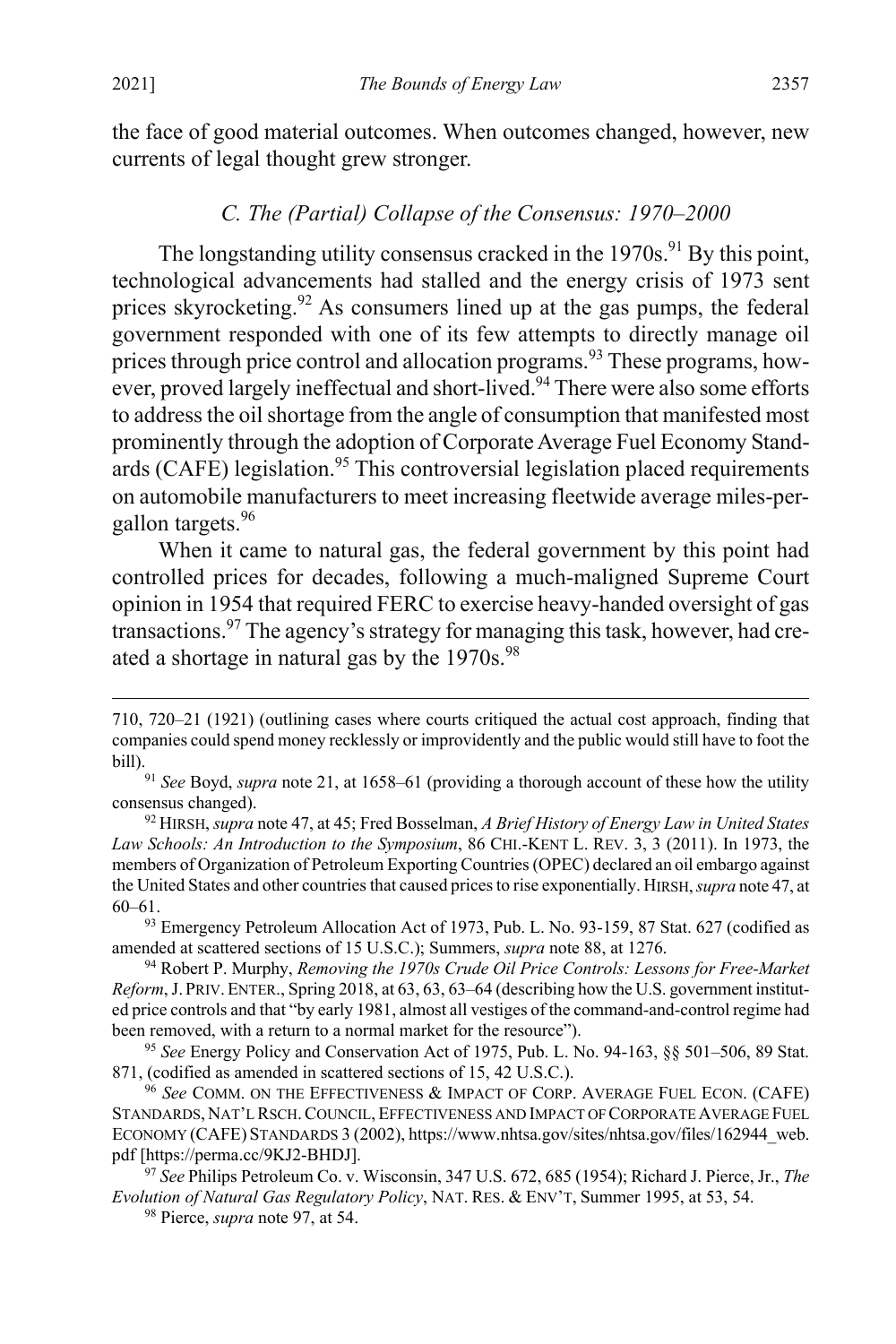Although these shortages and price shocks brought some attention to the plight of low-income consumers struggling to heat and power their homes and fuel their cars, only tepid reforms resulted. Congress created two taxpayerfunded programs, the Low Income Home Energy Assistance Program and the Weatherization Assistance Program, to provide support to low-income families struggling to pay bills.<sup>99</sup> But these efforts were always modest, and in the decades since their implementation the federal government has chronically underfunded them.<sup>100</sup> Some states adopted shut-off protections for the particularly vulnerable in cases of temperature extremes, and a few adopted "lifeline rates" that provided discounts for their poorest residents.<sup>101</sup> There was a general reluctance to subsidize bills by charging other ratepayers more, however, and even less appetite for funding any assistance programs through general taxes.<sup>102</sup> Central to this reluctance was the rise within energy law of a particular economic notion of "equity" that emphasized the importance of each class of ratepayers paying its fair share.<sup>103</sup>

<span id="page-20-0"></span>Environmentalism also rose to prominence during the 1970s, but with only tangential impacts on energy law. Rate regulation largely accepted environmental regulation as an input. For example, air quality regulations that required the addition of a scrubber might raise the cost of electricity or cause a particular utility to shift among energy sources, but they did not fundamentally reshape energy law or energy regulatory institutions.<sup>104</sup> Similarly, although the National Environmental Policy Act (NEPA) placed new procedural requirements on energy infrastructure projects, it did little to reshape the substantive law that governed them.<sup>105</sup> Energy law remained comfortably in its silo, focused on delivering energy at low prices.

 <sup>99</sup> Sanya Carley & David M. Konisky, *The Justice and Equity Implications of the Clean Energy Transition*, 5 NATURE ENERGY 569, 573 (2020), https://www.nature.com/articles/s41560-020-0641- 6.pdf [https://perma.cc/KZG8-E2NE].

<sup>100</sup> *Id.*

<sup>101</sup> Welton, *supra* not[e 59,](#page-14-0) at 619. 102 *Id.*

<sup>103</sup> Gerald R. Faulhaber, *Cross-Subsidization: Pricing in Public Enterprises*, 65 AM.ECON.REV. 966, 966 (1975) (defining policy-makers' equity concerns about whether a proposed price structure "unduly" favors certain consumers by resulting in a cross-subsidy). *See generally* EDWARD E.ZAJAC, FAIRNESS OR EFFICIENCY:AN INTRODUCTION TO PUBLIC UTILITY PRICING (1978) (arguing that public utility law is largely an ongoing contest between the aims of fairness and efficiency).

<sup>104</sup> *See* Richard J. Pierce, Jr., *The Past, Present, and Future of Energy Regulation*, 31 UTAH ENV'T L.REV. 291, 291 (2011) (noting how environmental laws induced fuel-switching); Jim Rossi, *Public Choice, Energy Regulation and Deregulation*, *in* RESEARCH HANDBOOK ON PUBLIC CHOICE AND PUBLIC LAW 419 (Daniel A. Farber & Anne Joseph O'Connell eds., 2010) (describing how utilities spread environmental compliance costs among ratepayers).

<sup>105</sup> *See* HIRSH, *supra* not[e 47,](#page-12-0) at 66 (describing environmentalists' use of NEPA to delay or halt nuclear projects in the 1970s); Freeman, *supra* not[e 20,](#page-7-1) at 361–64.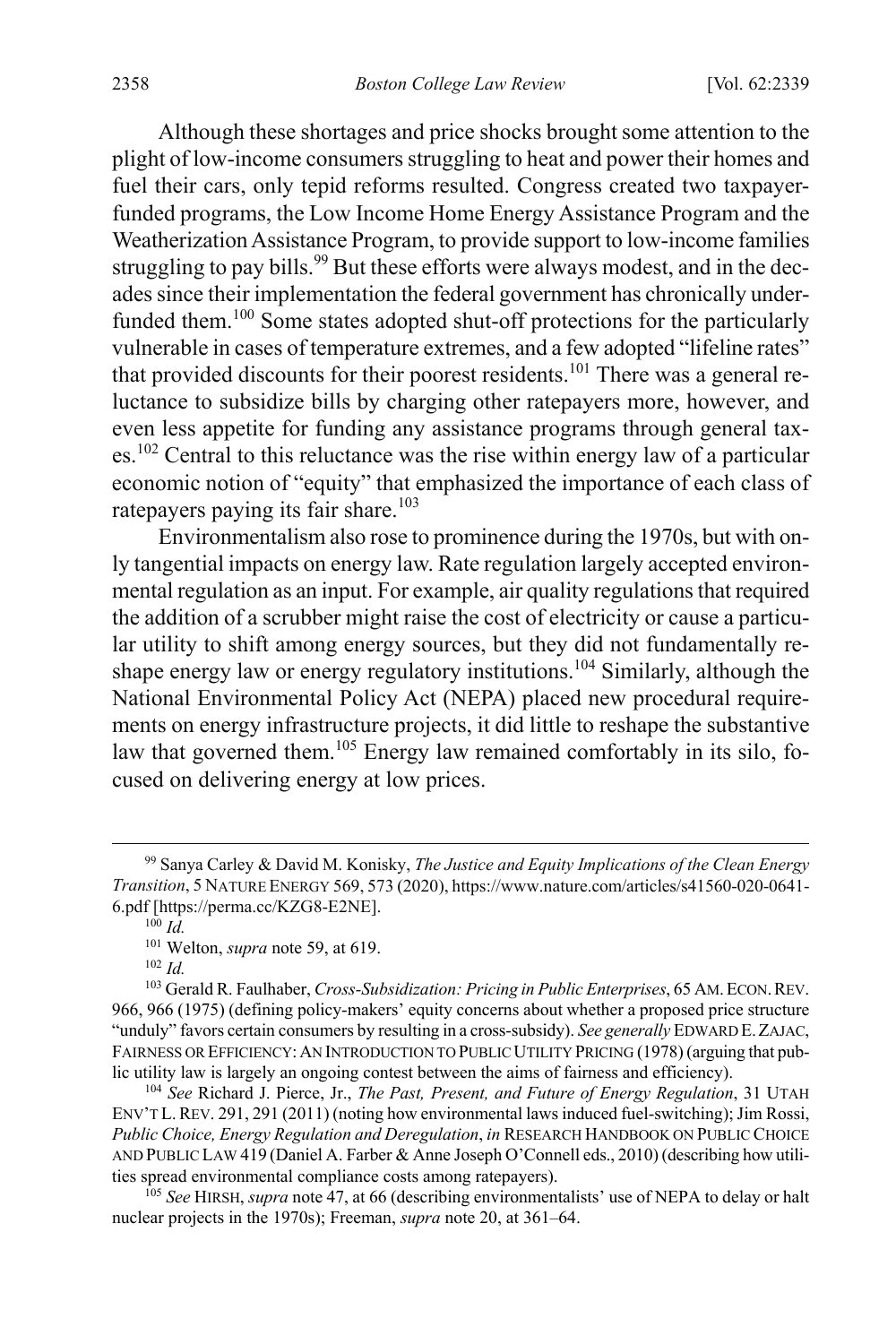Up until this period, law schools generally offered two separate classes on energy: oil and gas law and the law of regulated industries. The former focused on the extraction and transport of these fuels, while the latter included public utility regulation of electricity and natural gas. But during the 1970s, there was a renewed interest in energy as a material problem for American society, such that the common threads between these subject areas grew more apparent.<sup>106</sup> Consequently, scholars began to frame energy law as more of a coherent and distinct discipline, complete with its own law journal as of  $1979$ .<sup>107</sup>

<span id="page-21-0"></span>The crises that renewed interest in energy law also gave critics of the public utility regime more of an audience. Here again, material problems in energy supply and delivery drove change. Drawing on the antiregulatory theory and rhetoric of the Chicago School, public choice scholars voiced distrust of regulators' ability to either discern or make decisions in favor of the public interest.<sup>108</sup> The strongest version of this argument suggested that commissions are subject to capture in much the same way as politicians, and that commissioners act to preserve their own roles in the industry above all else.<sup>109</sup> Based on these critiques, public choice theorists went for the jugular: arguing that the antidote to imperfect bureaucracy was its elimination through deregulation.<sup>110</sup>

<sup>109</sup> *See* Stigler, *supra* not[e 108,](#page-21-0) at 3 ("[A]s a rule, regulation is acquired by the industry and is designed and operated primarily for its benefit.");*see also* Rossi, *supra* not[e 108,](#page-21-0) at 385 (describing the regulatory capture hypothesis as an "extreme" version of public choice theory).

<span id="page-21-1"></span> <sup>106</sup> *See* Bosselman, *supra* not[e 92,](#page-19-1) at 3 (describing how the price shocks of the 1970s gave birth to energy law as a discipline).

<sup>&</sup>lt;sup>107</sup> William A. Mogel, Editor's Page, 11 ENERGY L.J. [vii] (1990) (dating the emergence of the *Energy Law Journal* to 1979).

<sup>&</sup>lt;sup>108</sup> See Jim Rossi, *The Political Economy of Energy and Its Implications for Climate Change Legislation*, 84 TUL. L. REV. 379, 382 (2009) ("Much public choice scholarship has emphasized how governmental regulation of energy reflects rent-seeking behavior by private actors as well as government officials, in ways that sometimes limit or reduce aggregate wealth."); *see also* William J. Novak, *Institutional Economics and the Progressive Movement for the Social Control of American Business*, 93 BUS. HIST.REV. 665, 695 (2019) (describing the Chicago School, a neoliberal economic school of thought, as "an explicit rebuke" to the economics thinkers behind Progressive regulatory reform efforts). Public choice scholars study how the interaction between private industry and government action in the energy sector is indicative of "self-interest rather than sound economic policy." Rossi, *supra*, at 380. For more research exploring this notion, see generally Harold Demsetz, *Why Regulate Utilities?*, 11 J.L.&ECON. 55 (1968); Richard A. Posner, *Theories of Economic Regulation*, 5 BELL J. ECON. & MGMT. SCI. 335 (1974); George J. Stigler, *The Theory of Economic Regulation*, 2 BELL J. ECON. & MGMT. SCI. 3 (1971).

<sup>110</sup> *See* David Moss & Daniel Carpenter, *Conclusion* to PREVENTING REGULATORY CAPTURE: SPECIAL INTEREST INFLUENCE AND HOW TO LIMIT IT 453 (Daniel Carpenter & David Moss eds., 2013) (describing deregulation as the "remedy of choice" for preventing capture, despite many other options); Boyd, *supra* not[e 21,](#page-7-0) at 1651–56 (tracing the history of the public choice critique of public utility); David B. Spence, *Can Law Manage Competitive Energy Markets?*, 93 CORNELL L.REV. 765, 770 (2008) (describing deregulation of electricity and gas as having "both an economic and a political basis").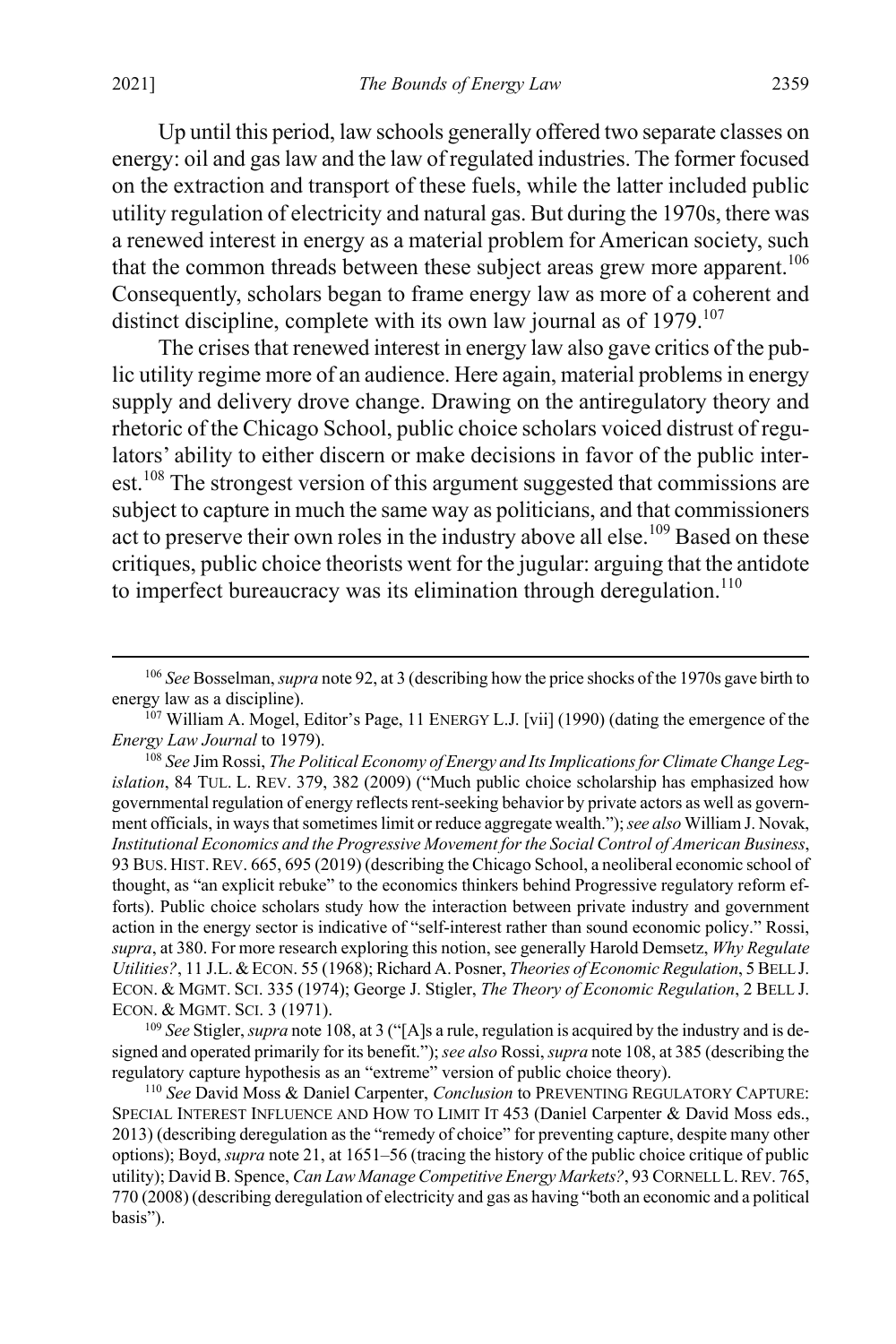The idea quickly caught hold in influential energy policy circles. Congress passed legislation beginning the deregulation of natural gas prices in 1978, and FERC followed up with a series of orders aimed at increasing competition in the natural gas sector during the 1980s.<sup>111</sup> Electricity deregulation proceeded more slowly, complicated by the fact that the technology requires a high degree of planning to perfectly balance supply and demand of electricity at all times.<sup>112</sup> Nevertheless, early success in promoting more sectoral competition helped persuade scholars and regulators of the potential for electricity sector deregulation.<sup>113</sup> Consequently, during the 1990s, some states began to split up their utilities, requiring companies delivering power to sell off generation assets.<sup>114</sup> Many states also embraced "retail competition," allowing residents to shop among energy providers rather than remain tethered to a monopoly service provider.<sup>115</sup> On the wholesale level, Congress and FERC encouraged regions to band their utilities together to form grid management organizations and centralized energy markets.<sup>116</sup> Congress also relaxed the longstanding requirements that limited the size of utility holding companies—a move that utilities insisted would help them better compete through diversification of assets.<sup>117</sup> Today, although substantial regulatory oversight endures at both the state and federal levels, electricity markets determine what energy gets bought and sold in most of the country.<sup>118</sup>

<span id="page-22-0"></span>The transformation to more of a market-based system for regulating energy prices was premised on saving consumers money. Tracing its effectiveness even

<sup>113</sup> *See* Boyd, *supra* not[e 21,](#page-7-0) at 1659–66. Efforts at deregulation were aided by the surprising success of the Public Utility Regulatory Policies Act of 1978 (PURPA), which contained an underscrutinized provision that allowed small renewable energy and cogeneration plants to demand access to utility systems, along with compensation at avoided cost rates. *See* Public Utility Regulatory Policies Act of 1978, Pub. L. No. 95-617, 92 Stat. 3117 (codified as amended at scattered sections of 15, 16, 30, 42, 43 U.S.C.); Richard D. Cudahy, *PURPA: The Intersection of Competition and Regulatory Policy* 16 ENERGY L.J. 419, 422–25 (1995) (describing the provision and its impact on the energy market).

<sup>115</sup> William Boyd & Ann E. Carlson, *Accidents of Federalism: Ratemaking and Policy Innovation in Public Utility Law*, 63 UCLA L. REV. 810, 835–40 (2016) (detailing the different models that now exist in various states, including traditional, restructured, and hybrid models).

<sup>116</sup> *Id.* at 830–32.<br><sup>117</sup> Energy Policy Act of 2005, 42 U.S.C. §§ 16451–16463.

<sup>118</sup> See Boyd, *supra* not[e 21,](#page-7-0) at 1670 (arguing that electricity markets are "not really markets in any traditional sense"). For more on the varieties of modern electricity regulation across the United States, see generally Boyd & Carlson, *supra* not[e 115.](#page-22-0)

 <sup>111</sup> *See* Natural Gas Policy Act of 1978, Pub. L. No. 95-621, 92 Stat. 3350 (codified at scattered sections of 15 U.S.C.); Pierce, *supra* note [104,](#page-20-0) at 293 (recounting history of price controls); Pierce, *supra* not[e 97,](#page-19-0) at 54 (describing the agency's goals and strategic plan).

<sup>112</sup> *See* Paul L. Joskow, *Competitive Electricity Markets and Investment in New Generating Capacity*, *in* THE NEW ENERGY PARADIGM 79–80 (Dieter Helm ed., 2007) (outlining the historical difficulty in balancing capacity with demand).

<sup>114</sup> Spence, *supra* not[e 110,](#page-21-1) at 774.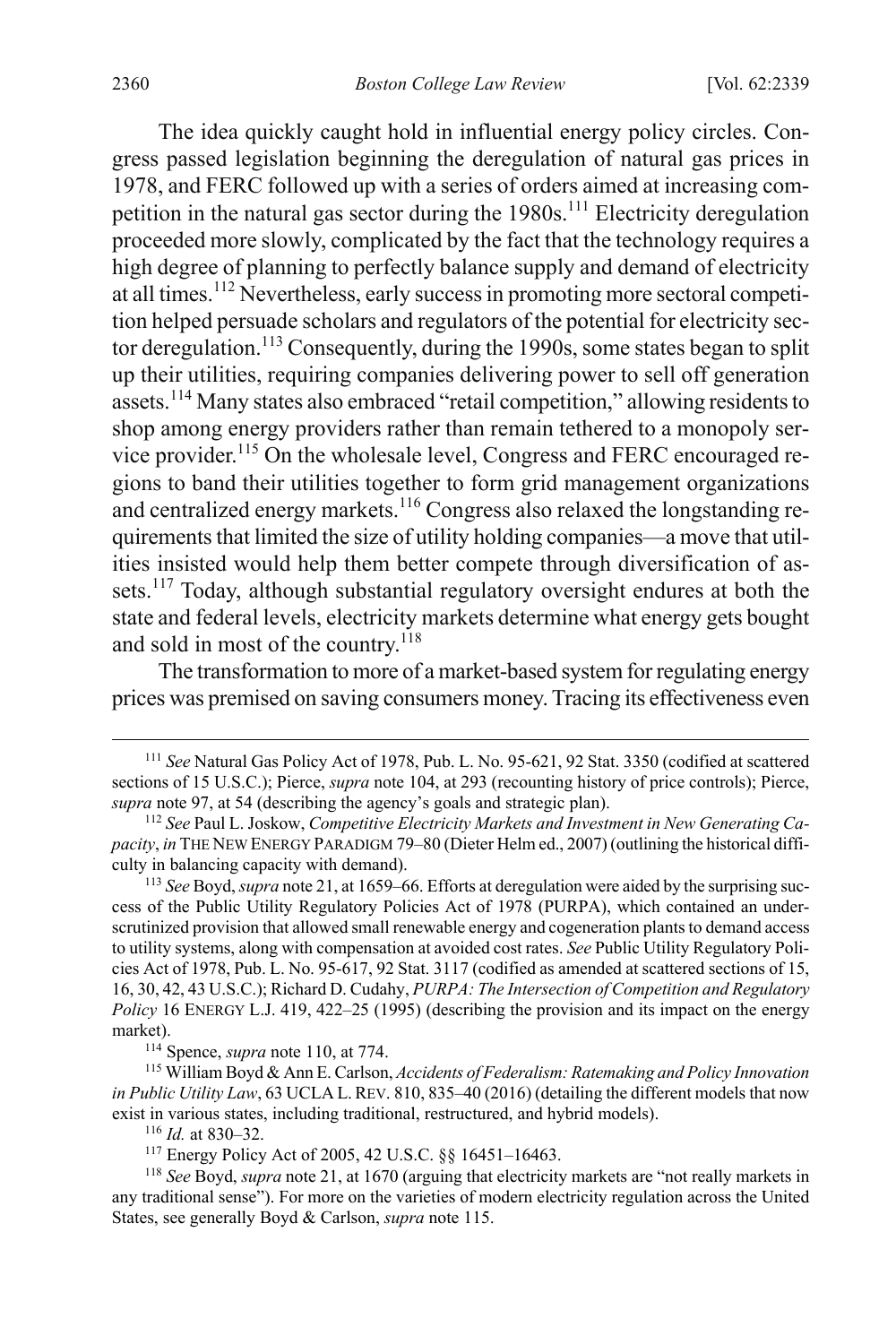in this limited regard, however, has proven challenging. Many studies find gains in operating efficiency,<sup>119</sup> but whether these savings are funneled to producers or consumers is not clear.<sup>120</sup> Scholars have also raised concerns that this more market-oriented system is scarcely immune from the same domination by powerful incumbent firms that public choice theorists claimed it would eradicate.<sup>121</sup>

#### <span id="page-23-0"></span>*D. 1990s–2020: Energy Law Meets Climate Change, First Generation*

Alongside energy deregulation, the 1990s also ushered in growing concern about global climate change. It was always clear that the energy sector as the lifeblood and driver of a fossil-based economy—would need to feature centrally in any serious effort to remediate the mounting climate crisis.

Scholars of energy law have responded much more enthusiastically to this challenge than has the energy sector as a whole. Articles since the 1990s have proposed a range of thoughtful amendments to the energy laws bequeathed to us by the twentieth century to help decarbonize the sector. Scholars have devoted significant attention to the design and functionality of renewable portfolio standards (RPS), which mandate that utilities purchase a certain percentage of their electricity from renewable energy sources, often increasing over

<sup>120</sup> *See* Boyd, *supra* note [21,](#page-7-0) at 1672–73 (questioning who benefits from competition). 121 *See* Joshua C. Macey & Jackson Salovaara, *Rate Regulation Redux*, 168 U. PA.L.REV. 1181,

 <sup>119</sup> *See* Phillip J. Ardoin & Dennis Grady, *The Politics of Electricity Restructuring Across the American States: Power Failure and Policy Failure*, 38 STATE &LOCAL GOV'T REV. 165, 167 (2006) (analyzing why deregulatory initiatives "took hold so rapidly in so many states"); Seth Blumsack, Lester B. Lave & Jay Apt, *Electricity Prices and Costs Under Regulation and Restructuring* 12 (Carnegie Mellon Elec. Indus. Ctr., Working Paper No. CEIC-08-03, 2008), https://www.cmu.edu/ceic/ assets/docs/publications/working-papers/ceic-08-03.pdf [https://perma.cc/233C-ZLXX] ("The existing evidence suggests that restructuring has improved production efficiency, but whether (or how much of) these efficiency gains have been passed on to consumers is much less clear."); Severin Borenstein & James Bushnell, *The U.S. Electricity Industry After 20 Years of Restructuring* 2–19 (Nat'l Bureau of Econ. Rsch., Working Paper No. 21113, 2015), http://www.nber.org/papers/w21113 [https://perma. cc/DL95-E3WW] (reviewing the historical reasons for the transformation and analyzing whether the positive outcomes were due to the policy changes or to organic technology advances and price fluctuations); Kira R. Fabrizio, Nancy L. Rose & Catherine D. Wolfram, *Do Markets Reduce Costs? Assessing the Impact of Regulatory Restructuring on US Electric Generation Efficiency*, 97 AM. ECON. REV. 1250, 1250 (2007) (finding "modest medium-term efficiency benefits from replacing regulated monopoly with a market-based industry structure"); Paul L. Joskow, *Lessons Learned from Electricity Market Liberalization*, 29 ENERGY J.(SPECIAL ISSUE) 9 (2008) (presenting lessons from the last twenty years in the energy industry); John Kwoka, *Restructuring the U.S. Electric Power Sector: A Review of Recent Studies*, 32 REV.INDUS. ORG. 165, 174–81, 183–90 (2008) (reviewing ten prominent studies on the impacts of restructuring).

<sup>1189 (2020) (</sup>describing how markets have been subject to pressure to re-create the conditions of rate regulation to favor certain incumbents); David B. Spence, *Naïve Energy Markets*, 92 NOTRE DAME L. REV. 973, 978 (2017) (arguing that "energy markets can never resemble the idealized markets of economic theory that have become so popular in conservative policy discourse"); Shelley Welton, *Rethinking Grid Governance for the Climate Change Era*, 109 CALIF. L. REV. 209, 264–272 (2021).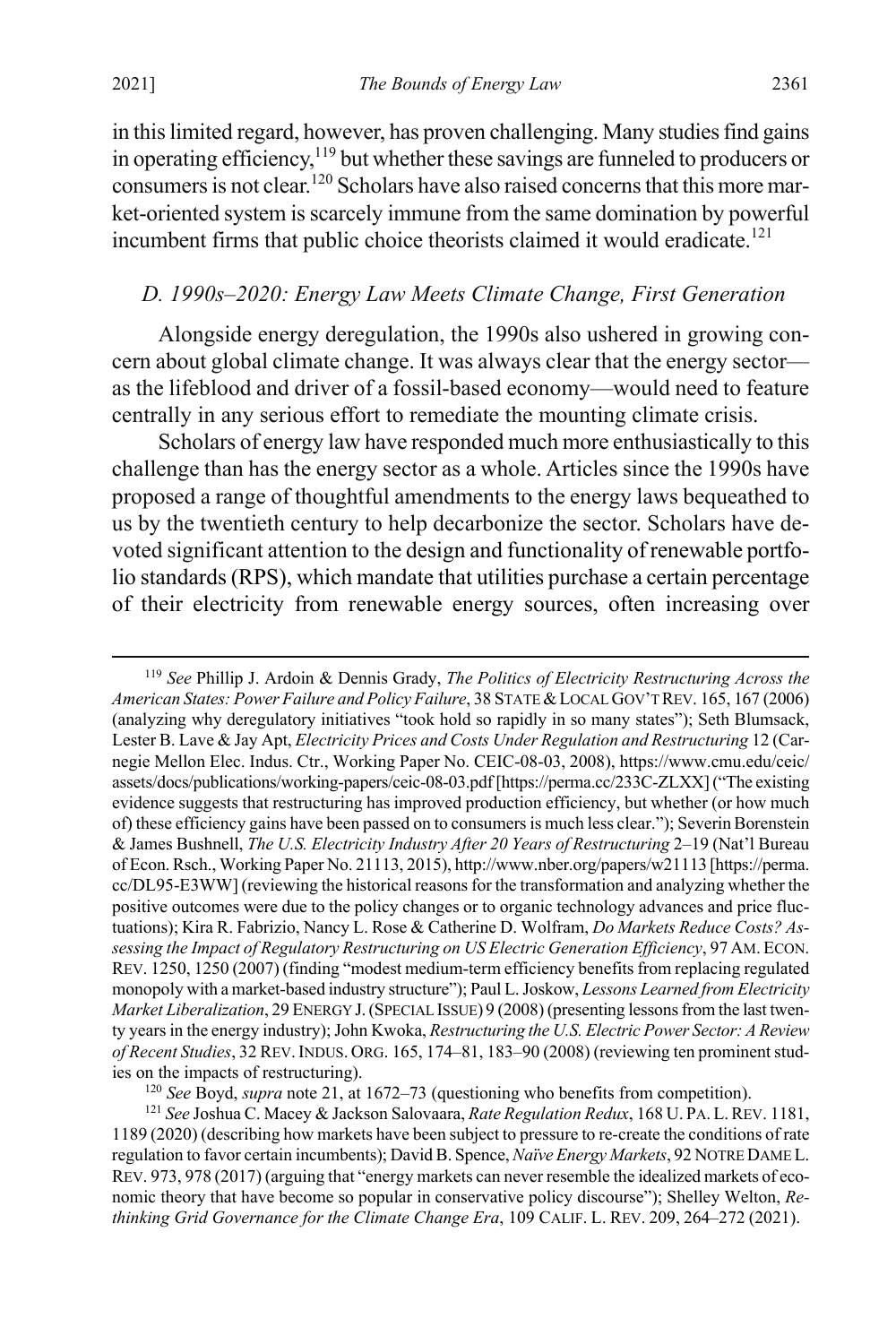<span id="page-24-1"></span>time.<sup>122</sup> They have also thoroughly explored the role of tax incentives in renewable energy development, and have advanced reforms in utility rate structures and practices like net metering with the aim of rewarding utilities' pursuit of energy efficiency and other distributed energy technologies.<sup>123</sup>

<sup>123</sup> For a sampling of scholars considering the role of tax incentives, see generally Shannon Baker-Branstetter, *Distributed Renewable Generation: The Trifecta of Energy Solutionsto Curb Carbon Emissions, Reduce Pollutants, and Empower Ratepayers*, 22 VILL. ENV'T L.J. 1 (2011); Joel B. Eisen, *Distributed Energy Resources, "Virtual Power Plants," and the Smart Grid*, 7 ENV'T &ENER-GY L. & POL'Y J. 191 (2012); John A. Herrick & Cara S. Elias, *Federal Incentives for Clean Energy After Solyndra: A Post-Recovery Act Precipice*, 87 N.D. L. REV. 625 (2011); Kayci G. Hines, *Solar Shift: An Analysis of the Federal Income Tax Issues Associated with the Residential Value of Solar Tariff*, 5 ARIZ.J. ENV'T L. & POL'Y 388 (2015); Mark James, Ashleigh H. Krick & Kelsey R. Bain, *Planning forthe Sun to Come Up: How Nevada and California Explain the Future of Net Metering*, 8 SAN DIEGO J. CLIMATE & ENERGY L. 1 (2017); Paul L. Joskow & Richard Schmalensee, *Incentive Regulation for Electric Utilities*, 4 YALE J. ON REG. 1 (1986); Alexandra B. Klass, *Regulating the Energy "Free Riders*,*"* 100 B.U. L. REV. 581 (2020); Alexandra B. Klass & Elizabeth J. Wilson, *Remaking Energy: The Critical Role of Energy Consumption Data*, 104 CALIF.L.REV. 1095 (2016); Sandra Levine & Katie Kendall, *Energy Efficiency and Conservation: Opportunities, Obstacles, and Experiences*, 8 VT.J. ENV'T L. 101 (2006); Jeff D. Makholm, *"Decoupling" for Energy Distributors: Changing 19th Century Tariff Structures to Address 21st Century Energy Markets*, 29 ENERGY L.J. 157 (2008); Jonas J. Monast & Sarah K. Adair, *A Triple Bottom Line for Electric Utility Regulation: Aligning State-Level Energy, Environmental, and Consumer Protection Goals*, 38 COLUM.J.ENV'T L. 1 (2013); Felix Mormann, *Beyond Tax Credits: Smarter Tax Policy for a Cleaner, More Democratic Energy Future*, 31 YALE J. ON REG. 303 (2014); Sandeep Nandivada, *Energy-Efficiency Retrofits in the Commercial Sector: An Analysis of PACE Financing, On-Bill Repayment, and Energy Savings* 

<span id="page-24-0"></span> <sup>122</sup> For scholarly work on RPS, see generally Anthony E. Chavez, *Using Renewable Portfolio Standards to Accelerate Development of Negative Emissions Technologies*, 43 WM. & MARY ENV'T L. &POL'Y REV. 1 (2018); Lincoln L. Davies, *Reconciling Renewable Portfolio Standards and Feedin Tariffs*, 32 UTAH ENV'T L.REV. 311 (2012); Lincoln L. Davies, *Power Forward: The Argument for a National RPS*, 42 CONN.L.REV. 1339 (2010); Lincoln L. Davies, *State Renewable Portfolio Standards: Is There a "Race" and Is It "To the Top"?*, 3 SAN DIEGO J. CLIMATE & ENERGY L. 3 (2012); Kirsten H. Engel, *The Dormant Commerce Clause Threat to Market-Based Environmental Regulation: The Case of Electricity Deregulation*, 26 ECOLOGY L.Q. 243 (1999); Joshua P. Fershee, *Changing Resources, Changing Market: The Impact of a National Renewable Portfolio Standard on the U.S. Energy Industry*, 29 ENERGY L.J. 49 (2008); Joshua P. Fershee, Commentary, *Moving* Power Forward*: Creating a Forward-Looking Energy Policy Based on a National RPS*, 42 CONN.L.REV. 1405 (2010); Ivan Gold & Nidhi Thakar, *A Survey of State Renewable Portfolio Standards: Square Pegsfor Round Climate Change Holes?*, 35 WM. & MARY ENV'T L. & POL'Y REV. 183 (2010); Daniel A. Lyons, *Federalism and the Rise of Renewable Energy: Preserving State and Local Voices in the Green Energy Revolution*, 64 CASE W. RSRV. L. REV. 1619 (2014); Robert J. Michaels, *National Renewable Portfolio Standard: Smart Policy or Misguided Gesture?*, 29 ENERGY L.J. 79 (2008); James W. Moeller, *Of Credits and Quotas: Federal Tax Incentives for Renewable Resources, State Renewable Portfolio Standards, and the Evolution of Proposals for a Federal Renewable Portfolio Standard*, 15 FORDHAM ENV'T L. REV. 69 (2004); Felix Mormann, *Clean Energy Federalism*, 67 FLA. L. REV. 1621 (2015); Mary Ann Ralls, *Congress Got It Right: There's No Need to Mandate Renewable Portfolio Standards*, 27 ENERGY L.J. 451 (2006); Jim Rossi, *The Limits of a National Renewable Portfolio Standard*, 42 CONN. L.REV. 1425 (2010); Benjamin K. Sovacool & Christopher Cooper, *Congress Got It Wrong: The Case for a National Renewable Portfolio Standard and Implicationsfor Policy*, 3 ENV'T &ENERGY L. &POL'Y J. 85 (2008); Shelley Welton, Student Article, *From the States Up: Building a National Renewable Energy Policy*, 17 N.Y.U. ENV'T L.J. 987 (2008).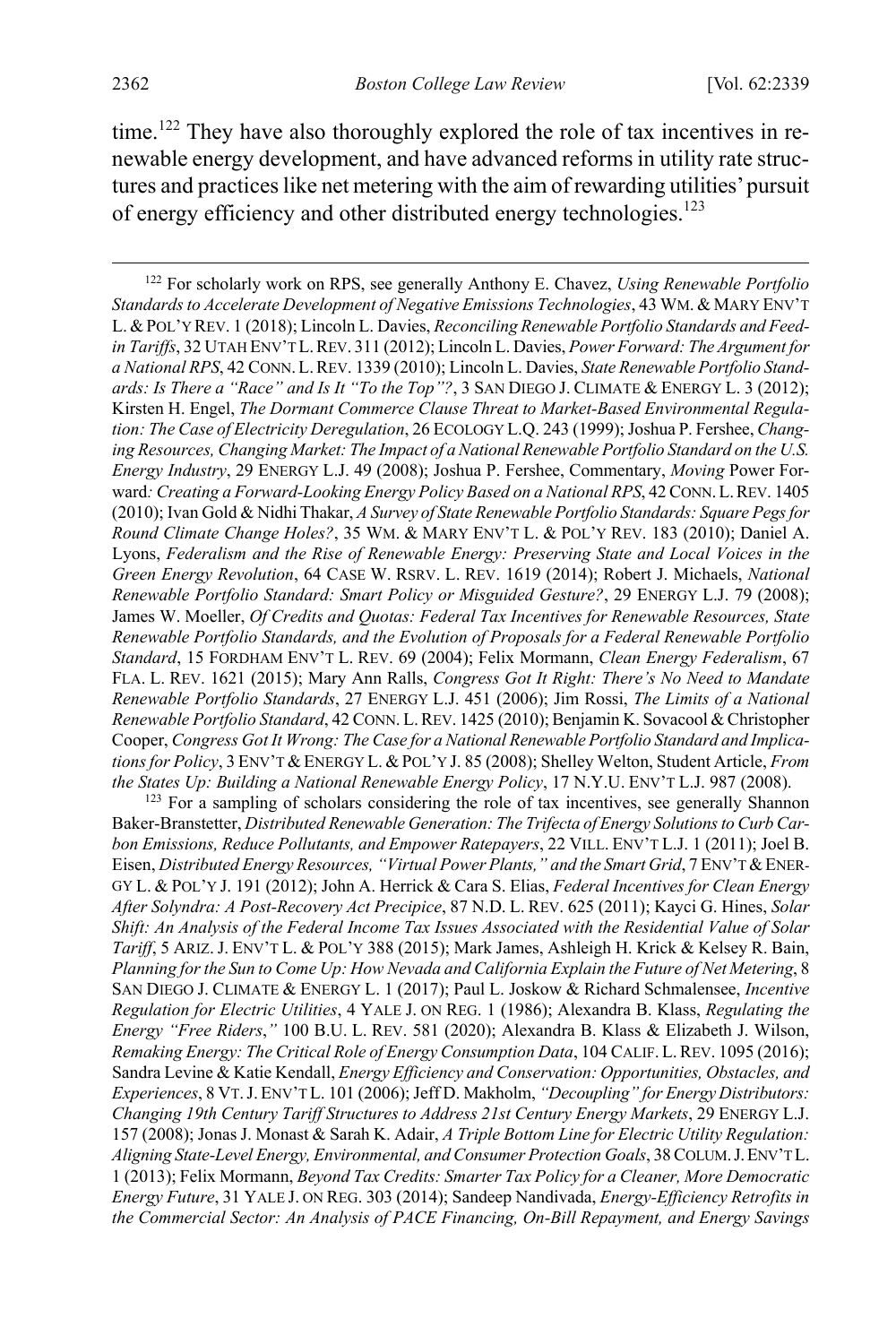More broadly, scholars have mounted compelling arguments about the need to reprice energy to reflect its true societal costs. They have rigorously vetted, compared, and contrasted the merits of cap-and-trade programs and carbon taxation.<sup>124</sup> And considerable effort has been spent exploring how to

 $124$  One might quibble with whether cap-and-trade and carbon tax proposals are truly "energy law" versus "climate change law," but I am treating proposals aimed predominantly at decarbonizing the energy system as energy law in this analysis. For scholarly works discussing repricing energy costs, see generally Ann E. Carlson, *Designing Effective Climate Policy: Cap-and-Trade and Complementary Policies*, 49 HARV.J. ON LEGIS. 207 (2012); Richard Cowart, *Carbon Caps and Efficiency Resources: How Climate Legislation Can Mobilize Efficiency and Lowerthe Cost of Greenhouse Gas Emission Reduction*, 33 VT. L. REV. 201 (2008); Victor B. Flatt, *"Offsetting" Crisis?—Climate Change Cap-and-Trade Need Not Contribute to Another Financial Meltdown*, 39 PEPP. L. REV. 619 (2012); Justin Gundlach, *To Negotiate a Carbon Tax: A Rough Map of Interactions, Tradeoffs, and Risks*, 43 COLUM.J. ENV'T L. 269 (2018); Erik Haites, Duan Maosheng, Kelly Sims Gallagher, Sharon Mascher, Easwaran Narassimhan, Kenneth R. Richards & Masayo Wakabayashi, *Experience with Carbon Taxes and Greenhouse Gas Emissions Trading Systems*, 29 DUKE ENV'T L. & POL'Y F. 109 (2018); Kathryn Harrison, *The Comparative Politics of Carbon Taxation*, 6 ANN.REV.L.&SOC. SCI. 507 (2010); Shi-Ling Hsu, *A Complete Analysis of Carbon Taxation: Considering the Revenue Side*, 65 BUFF. L. REV. 857 (2017); Gary M. Lucas, Jr., *Behavioral Public Choice and the Carbon Tax*, 2017 UTAH L. REV. 115, https://dc.law.utah.edu/cgi/viewcontent.cgi?article=1033&context=ulr [https://perma.cc/JWL4-5ZJX]; Lesley K. McAllister, *The Enforcement Challenge of Cap-and-Trade Regulation*, 40 ENV'T L. 1195 (2010); Lesley K. McAllister, *Beyond Playing "Banker": The Role of the Regulatory Agency in Emissions Trading*, 59 ADMIN. L. REV. 269 (2007); Brian C. Murray & Heather Hosterman, *Climate Change, Cap-and-Trade and the Outlook for U.S. Policy*, 34 N.C. J. INT'L L. & COM.REG. 699 (2009); Carol M. Rose, *Hot Spots in the Legislative Climate Change Proposals*, 102 NW. U.L.REV.COLLOQUY 189 (2008), https://scholarlycommons.law.northwestern.edu/

 $\overline{a}$ *Performance Contracts*, 29 J. ENV'T L. &LITIG. 363 (2014); David Nichols, *The Role of Regulators: Energy Efficiency*, 18 PACE ENV'T L.REV. 295 (2001); Teresa Parejo-Navajas, *The Energy Improvement of the Existing Urban Building Stock: A Proposal for Action Arising from Best Practice Examples*, 24 N.Y.U. ENV'T L.J. 353 (2016); Heather Payne, *A Tale of Two Solar Installations: How Electricity Regulations Impact Distributed Generation*, 38 U. HAW. L. REV. 135 (2016); Neil Peretz, *Growing the Energy Efficiency Market Through Third-Party Financing*, 30 ENERGY L.J. 377 (2009); Ari Peskoe, *Unjust, Unreasonable, and Unduly Discriminatory: Electric Utility Rates and the Campaign Against Rooftop Solar*, 11 TEX.J. OIL GAS &ENERGY L. 211 (2016); Melissa Powers, *Small Is (Still) Beautiful: Designing U.S. Energy Policies to Increase Localized Renewable Energy Generation*, 30 WIS.INT'L L.J. 595 (2012); Harvey L. Reiter & William Greene, *The Case for Reforming Net Metering Compensation: Why Regulators and Courts Should Reject the Public Policy and Antitrust Arguments for Preserving the Status Quo*, 37 ENERGY L.J. 373 (2016); Richard L. Revesz & Burcin Unel, *Managing the Future of the Electricity Grid: Modernizing Rate Design*, 44 HARV. ENV'T L. REV. 43 (2020); Edan Rotenberg, *Energy Efficiency in Regulated and Deregulated Markets*, 24 UCLA J. ENV'T L. & POL'Y 259 (2006); Noah M. Sachs, *Can We Regulate Our Way to Energy Efficiency? Product Standards as Climate Policy*, 65 VAND. L. REV. 1631 (2012); Noah M. Sachs, *The Limits of Energy Efficiency Marketsin Climate-Change Law*, 2016 U.ILL.L.REV. 2237, https://www. illinoislawreview.org/wp-content/uploads/2016/10/Sachs.pdf [https://perma.cc/KP62-7H5P]; Inara Scott, *"Dancing Backward in High Heels": Examining and Addressing the Disparate Regulatory Treatment of Energy Efficiency and Renewable Resources*, 43 ENV'T L. 255 (2013); Inara Scott, *Incentive Regulation, New Business Models, and the Transformation of the Electric Power Industry*, 5 MICH. J. ENV'T & ADMIN. L. 319 (2016); Joseph P. Tomain, *"Steel in the Ground": Greening the Grid with the iUtility*, 39 ENV'T L. 931 (2009); Michael P. Vandenbergh & Jim Rossi, *Good for You, Bad for Us: The Financial Disincentive for Net Demand Reduction*, 65 VAND. L. REV. 1527 (2012).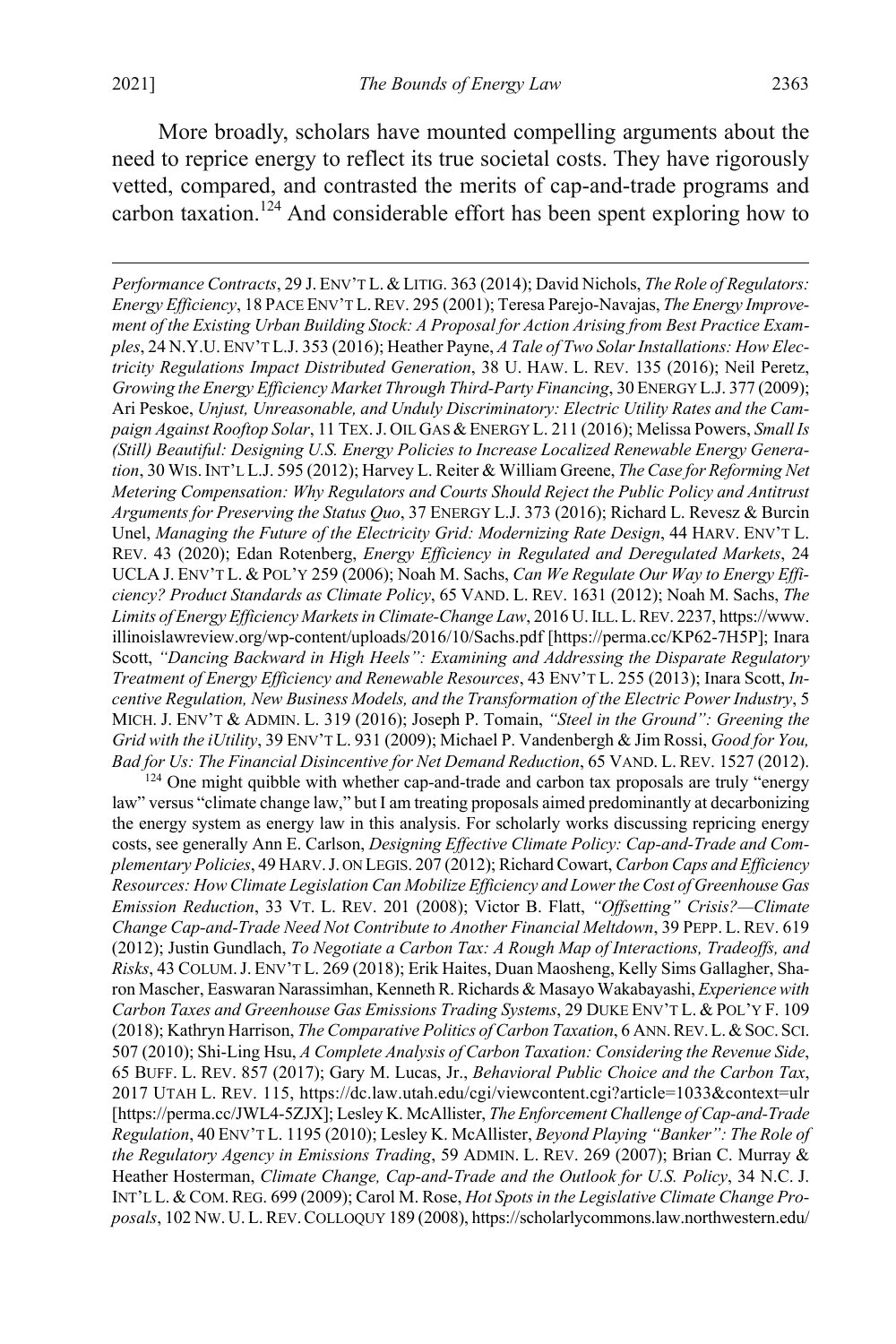<span id="page-26-0"></span>redesign energy markets to make them more favorable to clean energy<sup>125</sup> and how to navigate the federal-state jurisdictional tensions that make this space legally tricky.<sup>126</sup>

Scholars of oil and gas law have also contended with a dramatically altered physical landscape since the late 1990s. Over the last couple of decades, the domestic oil and gas industries have enjoyed a staggering revival through widespread commercialization of horizontal drilling and hydraulic fracturing (fracking) technologies. As James Coleman describes, the fracking boom "dwarfs previous oil and gold rushes—there is simply no historical analogue for the scale of the oil and gas revolution currently sweeping the United States."127 In a few brief years, the United States has become the world's top oil and gas producer—ahead of even Saudi Arabia and Russia.<sup>128</sup> Oil and gas law has adapted to this new reality by embracing evolving theories of capture and conservation that account for the different properties of fractured gas—including environ-

 $125$  For articles discussing ways to reconfigure energy markets, see generally Todd S. Aagaard  $\&$ Andrew N. Kleit, *The Complexity Dilemma in Policy Market Design*, 30 DUKE ENV'T L.&POL'Y F. 1 (2019); Boyd, *supra* note [21;](#page-7-0) Danny Cullenward & Shelley Welton, *The Quiet Undoing: How Regional Electricity Market Reforms Threaten State Clean Energy Goals*, 36 YALE J. ON REG. 106 (2018); Justin Gundlach & Romany Webb, *Distributed Energy Resource Participation in Wholesale Markets: Lessons from the California ISO*, 39 ENERGY L.J. 47 (2018); Emily Hammond & David B. Spence, *The Regulatory Contract in the Marketplace*, 69 VAND. L. REV. 141 (2016); Macey & Salovaara, *supra* not[e 121;](#page-23-0) John S. Moot, *Subsidies, Climate Change, Electric Markets and the FERC*, 35 ENERGY L.J. 345 (2014); Michael Panfil & Rama Zakaria, *Uncovering Wholesale Electricity Market Principles*, 9 MICH.J.ENV'T &ADMIN.L. 145 (2019); Ari Peskoe, *Easing Jurisdictional Tensions by Integrating Public Policy in Wholesale Electricity Markets*, 38 ENERGY L.J. 1 (2017); Amy L. Stein, *Regulating Reliability*, 54 HOUS. L. REV. 1191 (2017); Julia E. Sullivan, *The Intersection of Federally Regulated Power Markets and State Energy and Environmental Goals*, 26 FORDHAM ENV'T L.REV. 474 (2015); Shelley Welton, *Electricity Markets and the Social Project of Decarboni-*

*zation*, 118 COLUM. L. REV. 1067 (2018). 126 For a discussion of jurisdictional tensions, see generally Matthew R. Christiansen & Joshua C. Macey, *Long Live the Federal Power Act's Bright Line*, 134 HARV. L. REV. 1360 (2021); Joel B. Eisen, *FERC's Expansive Authority to Transform the Electric Grid*, 49 U.C. DAVIS L. REV. 1783 (2016); Matt Flaherty, *Evolving Energy Federalism: Zero Emissions Credits and Opportunities in State Energy Policy*, 10 SAN DIEGO J. CLIMATE & ENERGY L. 1 (2019); Robert R. Nordhaus, *The Hazy "Bright Line": Defining Federal and State Regulation of Today's Electric Grid*, 36 ENERGY L.J. 203 (2015); Jim Rossi, *The Brave New Path of Energy Federalism*, 95 TEX.L.REV. 399 (2016); Hannah J. Wiseman & Hari M. Osofsky, *Regional Energy Governance and U.S. Carbon Emissions*, 43 ECOLOGY L.Q. 143 (2016).

127 Coleman, *supra* not[e 44,](#page-12-3) at 419. <sup>128</sup> *Id.*

cgi/viewcontent.cgi?article=1086&context=nulr\_online [https://perma.cc/9AVY-YSGD]; Stephen Sewalk, *Carbon Tax with Reinvestment Trumps Cap-and-Trade*, 30 PACE ENV'T L.REV. 580 (2013); Robert N. Stavins, *A Meaningful U.S. Cap-and-Trade System to Address Climate Change*, 32 HARV. ENV'T L. REV. 293 (2008); Michael Waggoner, *Why and How to Tax Carbon*, 20 COLO. J. INT'L ENV'T L. &POL'Y 1 (2008); Michael Wara, *Instrument Choice, Carbon Emissions, and Information*, 4 MICH. J. ENV'T & ADMIN. L. 261 (2015); Jonathan B. Wiener, *Property and Prices to Protect the Planet*, 19 DUKE J. COMP. & INT'L L. 515 (2009).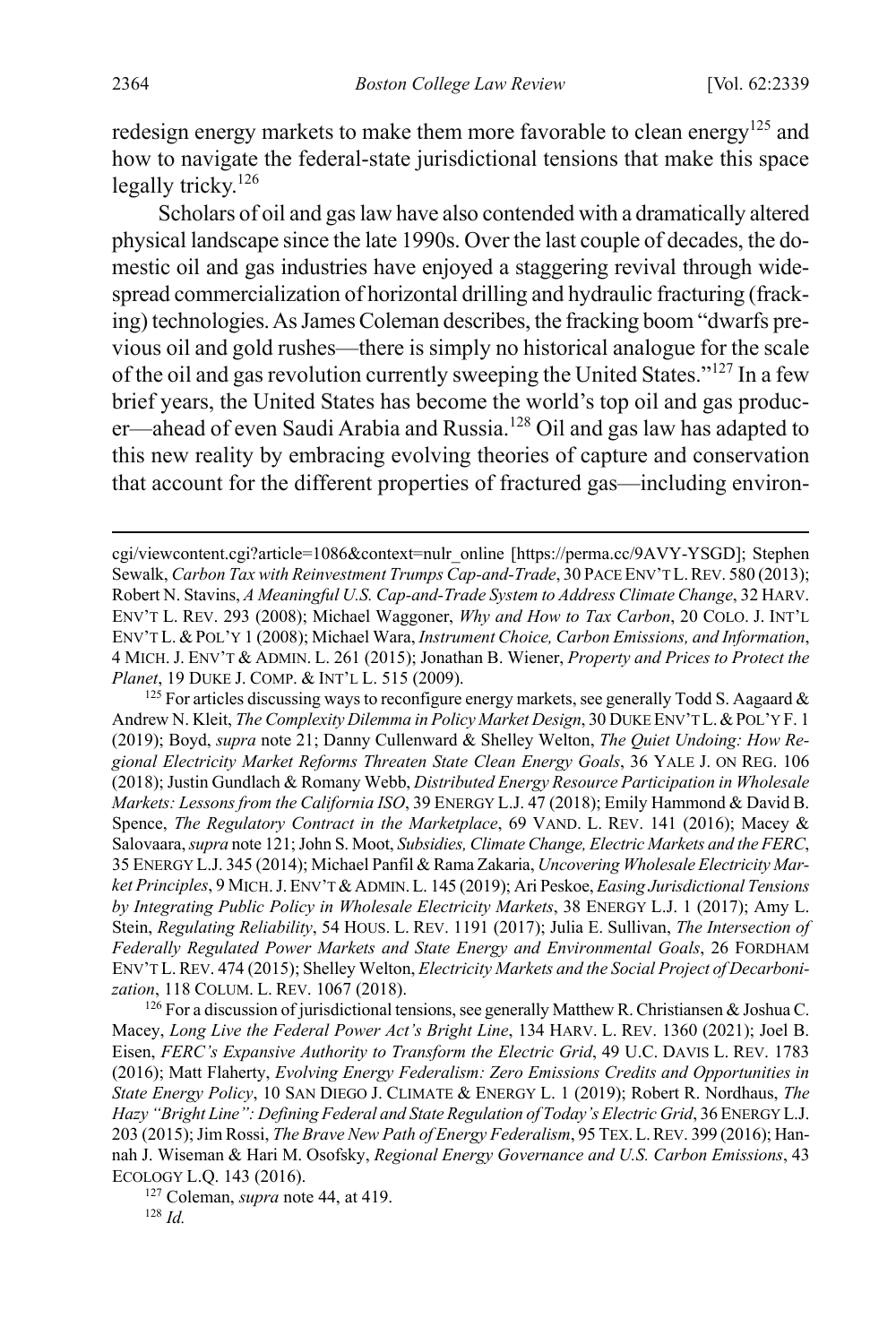<span id="page-27-0"></span>mental conservation.<sup>129</sup> Oil and gas scholars have also plumbed the ways in which the oft-called "fracking revolution" has provoked new debates over federalism and localism in oil and gas law.<sup>130</sup> In addition, scholars now debate over the extent to which natural gas could be a bridge fuel to help transition the United States toward lower-carbon energy sources.<sup>131</sup>

<span id="page-27-2"></span><span id="page-27-1"></span>Viewed from the sector's baseline, many of these policies have proven successful. U.S. greenhouse gas emissions dropped thirteen percent between 2005 and 2019, largely due to hydraulically fractured natural gas replacing coal in the electricity sector.<sup>132</sup> Renewable energy has grown rapidly during the same time period and now makes up nineteen percent of U.S. electricity generation––comprised of one-third hydro, one-third wind, and one-sixth solar, among other sources.<sup>133</sup> Wind power has tripled since 2009, and solar has grown *forty times over* since that same year.<sup>134</sup> The cost of these renewable

 <sup>129</sup> *See* Anderson, *supra* not[e 37,](#page-11-1) at 245, 253; Coleman, *supra* not[e 44,](#page-12-3) at 391–92; Tara K. Righetti, Hannah J. Wiseman & James W. Coleman, *The New Oil and Gas Governance*, 130 YALE L.J.F. 51, 53–54 (2020), https://www.yalelawjournal.org/forum/the-new-oil-and-gas-governance [https://perma. cc/W3DF-XWDV] (describing how regulators are increasingly addressing localized environmental impacts).

<sup>130</sup> *See, e.g.*, John M. Golden & Hannah J. Wiseman, *The Fracking Revolution: Shale Gas as a Case Study in Innovation Policy*, 64 EMORY L.J. 955 (2015); Grace Heusner, Allison Sloto & Joshua Ulan Galperin, *Defining and Closing the Hydraulic Fracturing Governance Gap*, 95 DENV. L. REV. 191 (2017); Amanda C. Leiter, *Fracking as a Federalism Case Study*, 85 U. COLO. L. REV. 1123 (2014); Albert C. Lin, *Fracking and Federalism: A Comparative Approach to Reconciling National and Subnational Interests in the United States and Spain*, 44 ENV'T L. 1039 (2014); Righetti et al., *supra* not[e 129;](#page-27-0) Hannah J. Wiseman, *Risk and Response in Fracturing Policy*, 84 U. COLO. L. REV. 729 (2013).

 $131$  For scholarly sources indicative of the debate, see generally Emily Hammond & Jim Rossi, *Stranded Costs and Grid Decarbonization*, 82 BROOK. L. REV. 645 (2017); Sam Kalen, *A Bridge to Nowhere? Our Energy Transition and the Natural Gas Pipeline Wars*, 9 MICH.J.ENV'T &ADMIN.L. 319 (2020); Patrick Parenteau & Abigail Barnes, *A Bridge Too Far: Building Off-Ramps on the Shale Gas Superhighway*, 49 IDAHO L.REV. 325 (2013); Richard J. Pierce, Jr., *Natural Gas: A Long Bridge to a Promising Destination*, 32 UTAH ENV'T L. REV. 245 (2012); Christopher Serkin & Michael P. Vandenbergh, *Prospective Grandfathering: Anticipating the Energy Transition Problem*, 102 MINN. L. REV. 1019 (2018).

<sup>132</sup> *Inventory of U.S. Greenhouse Gas Emissions and Sinks*, U.S. ENV'T PROT. AGENCY, https:// www.epa.gov/ghgemissions/inventory-us-greenhouse-gas-emissions-and-sinks [https://perma.cc/ G2YN-HN7X ] (June 16, 2021). 133 *See* U.S. ENERGY INFO. ADMIN., ANNUAL ENERGY OUTLOOK: WITH PROJECTIONS TO 2050

<sup>62–64 (2020),</sup> https://www.eia.gov/outlooks/aeo/pdf/AEO2020%20Full%20Report.pdf [https://perma. cc/Q2RS-3XNQ].<br><sup>134</sup> JONATHAN SUNDBY & GIDEON WEISSMAN, FRONTIER GRP., ROB SARGENT, ENV'T AM. RSCH.

<sup>&</sup>amp;POL'Y CTR.,RENEWABLES ON THE RISE 2019:ADECADE OF PROGRESS TOWARD A CLEAN ENERGY FUTURE 1 (2019), https://frontiergroup.org/sites/default/files/reports/FRG%20AME%20Renewables %20on%20the%20Rise%20Aug19.pdf [https://perma.cc/EH8L-LESQ].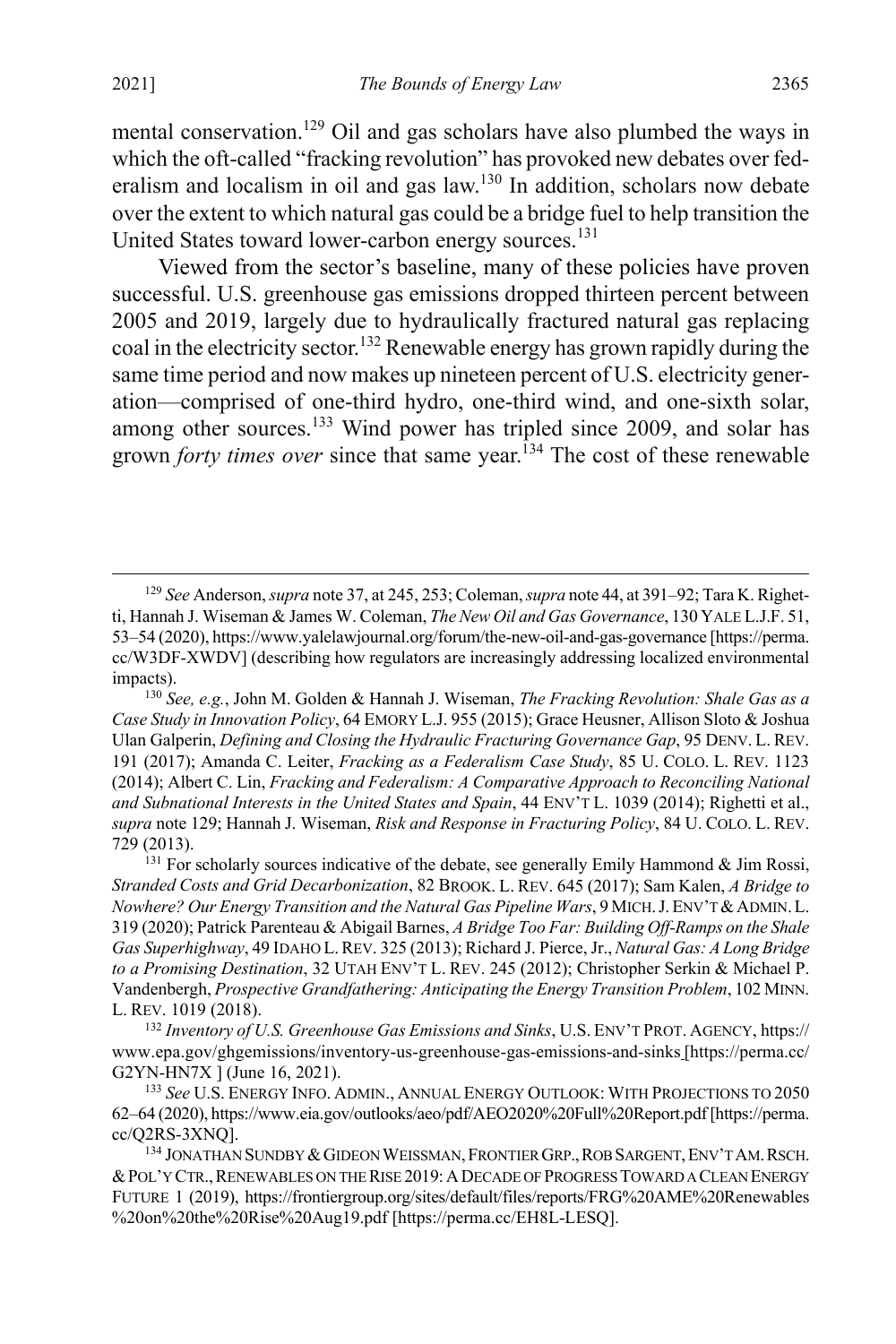resources has also plummeted to the point where they are often more costeffective than coal generation, and in some instances, gas generation.<sup>135</sup>

Although it proves analytically challenging to attribute a precise proportion of increased renewable generation and decreased renewable costs to particular policies,<sup>136</sup> analysts generally agree that RPS policies have played an important role in both trends.137 Similarly, the cap-and-trade program enacted across many Northeastern and mid-Atlantic states boasts that investments made with program revenues have resulted in "\$1.8 billion in lifetime energy bill savings [and] 2.5 million short tons of  $CO<sub>2</sub>$  emissions avoided."<sup>138</sup> The role of scholarship in driving these policies, as opposed to other pathways of policy diffusion and reform, is a difficult question that precludes facile claims of causality. At least it can be said that energy law scholars have been invested in advancing many of the key policy innovations of the last several decades.

Especially in the tough federal political climate of the last several years, this is all good news. A broader lens, however, suggests that we may be reaching the end of the line of interventions in this vein. As the next Part discusses, these efforts, although important, have barely scratched the surface of the radical transition necessary in U.S. energy production and consumption.

#### <span id="page-28-0"></span>II. THE CLIMATE CONVERSATION AND THE LIMITS OF EXISTING ENERGY LAW

The previous Part roughly sketched the central themes and tenets of U.S. energy law as it evolved over its first one-hundred-and-fifty-plus years. Although its amalgamated, fuel-specific nature makes it hard to distill energy law to a first principle, those who have tried have converged on the conclusion

 <sup>135</sup> *See* U.S. ENERGY INFO. ADMIN., *supra* not[e 133,](#page-27-1) at 76 (projecting that solar PV and natural gas combined-cycle plants will be the most economically competitive generating technologies in

<sup>&</sup>lt;sup>136</sup> See Robinson Meyer, *A Very Important Climate Fact That No One Knows*, THE ATLANTIC (May 8, 2019), https://www.theatlantic.com/science/archive/2019/05/controversial-study-asks-dorenewable-energy-standards-work/588823/ [https://perma.cc/MSD6-WKFS]("Economics has no way of knowing whether RPS policies reduced the global price of renewable energy.").

<sup>137</sup> *See* Galen Barbose, Ryan Wiser, Jenny Heeter, Trieu Mai, Lori Bird, Mark Bolinger, Alberta Carpenter, Garvin Heath, David Keyser, Jordan Macknick, Andrew Mills & Dev Millstein, *A Retrospective Analysis of the Benefits and Impacts of U.S. Renewable Portfolio Standards*, 96 ENERGY POL'Y 645, 657–58 (2016); Galen Barbose, Lori Bird, Jenny Heeter, Francisco Flores-Espino & Ryan Wiser, *Costs and Benefits of Renewables Portfolio Standards in the United States*, 52 RENEWABLE & SUSTAINABLE ENERGY REVS. 523, 524 (2015); Sanya Carley, Lincoln L. Davies, David B. Spence & Nikolaos Zirogiannis, *Empirical Evaluation of the Stringency and Design of Renewable Portfolio Standards*, 3 NATURE ENERGY 754, 754 (2018), https://www.nature.com/articles/s41560-018-0202- 4.pdf?proof=t [https://perma.cc/R2SU-NHXF] (pointing out the importance of analyzing variations in state RPS policies).

<sup>138</sup> *Investment of Proceeds*, REG'L GREENHOUSE GAS INITIATIVE, https://www.rggi.org/investments/ proceeds-investments [https://perma.cc/J2ZD-EMRC].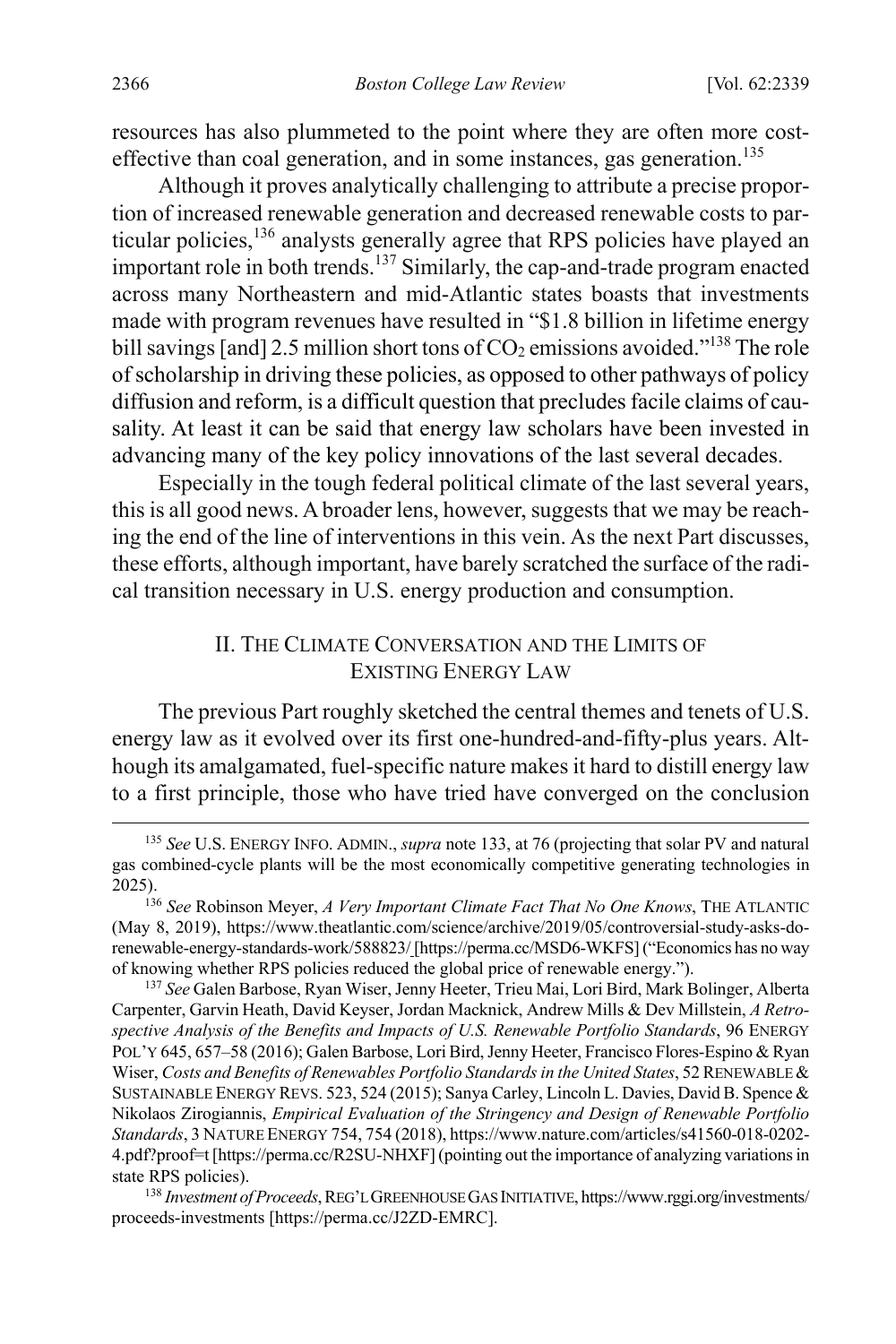that, "[p]ut simply, modern energy law has sought to keep energy prices low and supplies ample."139 The core theories and doctrines in support of this deeply material goal—the law of capture, public utility law in its many iterations, rural electrification, and conservation statutes—each brought considerable good, and they remain foundational components of energy law today. To acknowledge these laws as positive developments, however, does not excuse scholars today from interrogating what about these models still serves us and what must change.

On this last point, I worry that the regulatory theories and structures bequeathed to us by a century of fossil-fueled development are simply not up to the task of driving the decarbonization transformation that our energy system demands today. To date, energy law scholars—myself decidedly included $140$  have focused on developing climate change mitigation strategies that essentially color within the lines of the grand bargain struck last century between regulators, regulated utilities, and in some places, newer market players within the energy space. Many of these ideas, including RPS, energy efficiency policies, and energy and carbon pricing reforms, have contributed greatly to the limited and uneven progress we have made in mitigating greenhouse gas emissions to date.

As we have written, spoken, and advocated, however, overall-U.S. emissions have barely budged, and even electricity sector emissions have failed to fall fast enough.<sup>141</sup> This Part argues that to achieve the necessary transformation, energy law scholarship going forward must grapple with the limits of existing tools and frameworks, through situating and analyzing energy as part of a broader conversation about the shape of the U.S. economy and society. Section A focuses on energy law's embrace of electricity to achieve decarbonization and the efforts of fossil fuel companies to undermine renewable energy initiatives.<sup>142</sup> Section B advocates for a reorientation of energy law scholarship in the United States towards addressing social injustice.<sup>143</sup>

 <sup>139</sup> Freeman, *supra* not[e 20,](#page-7-1) at 341; *see also* Heffron & Talus, *supra* not[e 16,](#page-6-1) at 4 ("In effect, the purpose of the energy sector has been the provision of energy at a reasonable cost and there has been little focus on the merits or value of other directions."); Tomain, *supra* not[e 16,](#page-6-1) at 355 ("[O]ver the last 100 years, the United States government has fairly consistently implemented energy policies that are guided by efficiency, that support the market, and that seek to correct market defects."); Welton, *supra* not[e 59](#page-14-0) (arguing that energy law's response to equity challenges has been to focus on ensuring widespread access to affordable energy).

<sup>140</sup> *See generally* Welton, *supra* note [59;](#page-14-0) Welton, *supra* note [125;](#page-26-0) Shelley Welton, *Non-Transmission Alternatives*, 39 HARV. ENV'T L. REV. 457 (2015).

<sup>141</sup> *Inventory of U.S. Greenhouse Gas Emissions and Sinks*, *supra* not[e 132](#page-27-2) (showing U.S. total emissions as roughly equivalent in 1990 and 2018).

<sup>142</sup> *See infra* Part II, Section A.

<sup>143</sup> *See infra* Part II, Section B.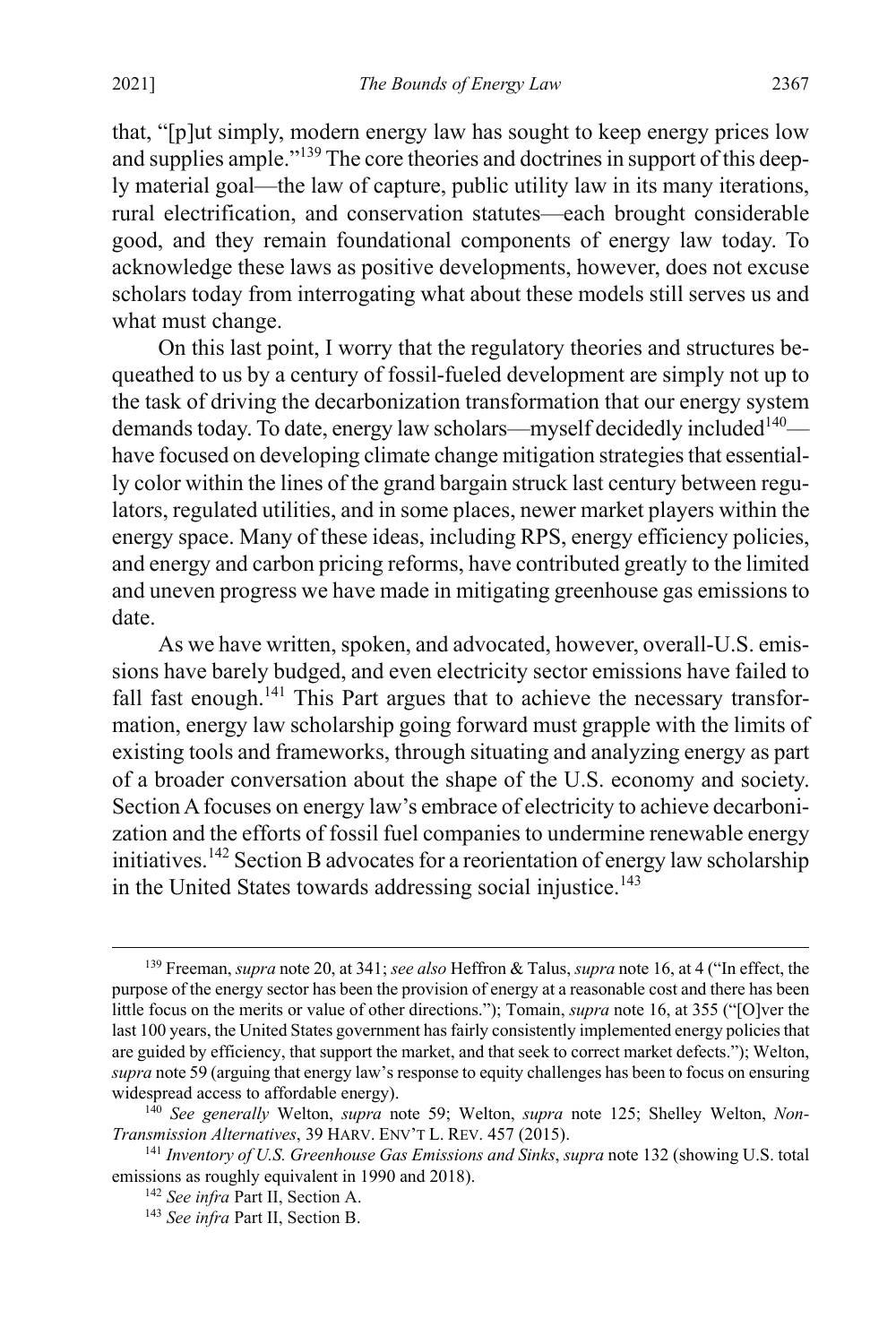#### <span id="page-30-0"></span>*A. Energy Law and the Decarbonization Imperative*

Starting from a place of climate science, rather than a catalogue of U.S. greenhouse gas emissions data, reveals a bleak picture. Because the United States and the world have delayed adequate climate action for several decades, scientists now calculate that we must embrace a dramatic and rapid transformation away from fossil fuels to avoid massive human suffering and ecological catastrophe.144 To meet the internationally agreed upon goal of limiting global temperature increases to 2°C, the United States will need to reach zero net carbon emissions, or maybe even negative emissions levels, by 2050 at the latest. To reiterate, that's *zero* carbon emissions on balance within three decades—a feat that will require reductions in emissions of 5–7% *per year*, going forward.<sup>145</sup> Only the global recession of 2008 and the worldwide spread of COVID-19 have ever caused emissions to fall this rapidly in the past, and neither of those presents a desirable model for durable decarbonization.<sup>146</sup> Moreover, emissions already appear to be rapidly bouncing back from their COVID-19-induced dip,147 which further highlights the need for more transformative models.

<sup>146</sup> Corinne Le Quéré, Robert B. Jackson, Matthew W. Jones, Adam J.P. Smith, Sam Abernethy, Robbie M. Andrew, Anthony J. De-Gol, David R. Willis, Yuli Shan, Josep G. Canadell, Pierre Friedlingstein, Felix Creutzig & Glen P. Peters, *Temporary Reduction in Daily Global CO2 Emissions During the COVID-19 Forced Confinement*, 10 NATURE CLIMATE CHANGE 647, 651–52 (2020). <sup>147</sup> Patrick Smith, *Carbon Emissions in 2021 to Pass Pre-Pandemic Levels, Report Warns*, NBC

NEWS (Apr. 20, 2021), https://www.nbcnews.com/science/environment/carbon-emissions-2021-passpre-pandemic-levels-report-warns-n1264591 [https://perma.cc/D5M2-U76D] ("[A] s the United States and Europe tentatively end pandemic restrictions, the IEA predicts an increase in global energy demand of 4.6 percent this year, 0.5 percent higher than in 2019. Such an increase would be beaten only by the surge seen after the 2008–09 financial crisis, when carbon emissions halved before rebounding strongly.").

<span id="page-30-1"></span> <sup>144</sup> INTERGOVERNMENTAL PANEL ON CLIMATE CHANGE, *Summary for Policymakers*, *in* GLOBAL WARMING OF 1.5°C 12 (2018), https://www.ipcc.ch/site/assets/uploads/sites/2/2019/05/SR15\_SPM version\_report\_LR.pdf [https://perma.cc/2GQ4-V4CF] (finding that to limit warming to 1.5°C, "global net anthropogenic CO<sub>2</sub> emissions [must] decline by about 45% from 2010 levels by 2030 . . . reaching net zero around 2050" (emphasis omitted)).

<sup>145</sup> Bill McKibben, *How We Got to the Green New Deal*, *in* WINNING THE GREEN NEW DEAL: WHY WE MUST, HOW WE CAN 55, 56 (Varshini Prakash & Guido Girgenti eds., 2020) (describing how if the world had started taking action in the 1980s, it would have only required a reduction in carbon emissions of 1–2% per year, not 5–7%). The year 2050 is typically the latest date proposed for completing this transformation; the faster the energy system transforms, the more likely it is that the temperature rise will not reach a catastrophic level. *See* INTERGOVERNMENTAL PANEL ON CLIMATE CHANGE, *Mitigation Pathways Compatible with 1.5°C in the Context of Sustainable Development* ("Pathways with higher chances of holding warming to below 1.5°Cgenerally show a faster decline in the carbon intensity of electricity by 2030 . . . ."), *in* GLOBAL WARMING OF 1.5°C,*supra* not[e 144,](#page-30-0) at 97; MAJORITY STAFF OF HOUSE SELECT COMM. ON THE CLIMATE CRISIS, 116TH CONG., SOLVING THE CLIMATE CRISIS:THE CONGRESSIONAL ACTION PLAN FOR A CLEAN ENERGY ECONOMY AND A HEALTHY, RESILIENT, AND JUST AMERICA 3 (Comm. Print 2020) (presenting the current situation and a plan to get to zero emissions).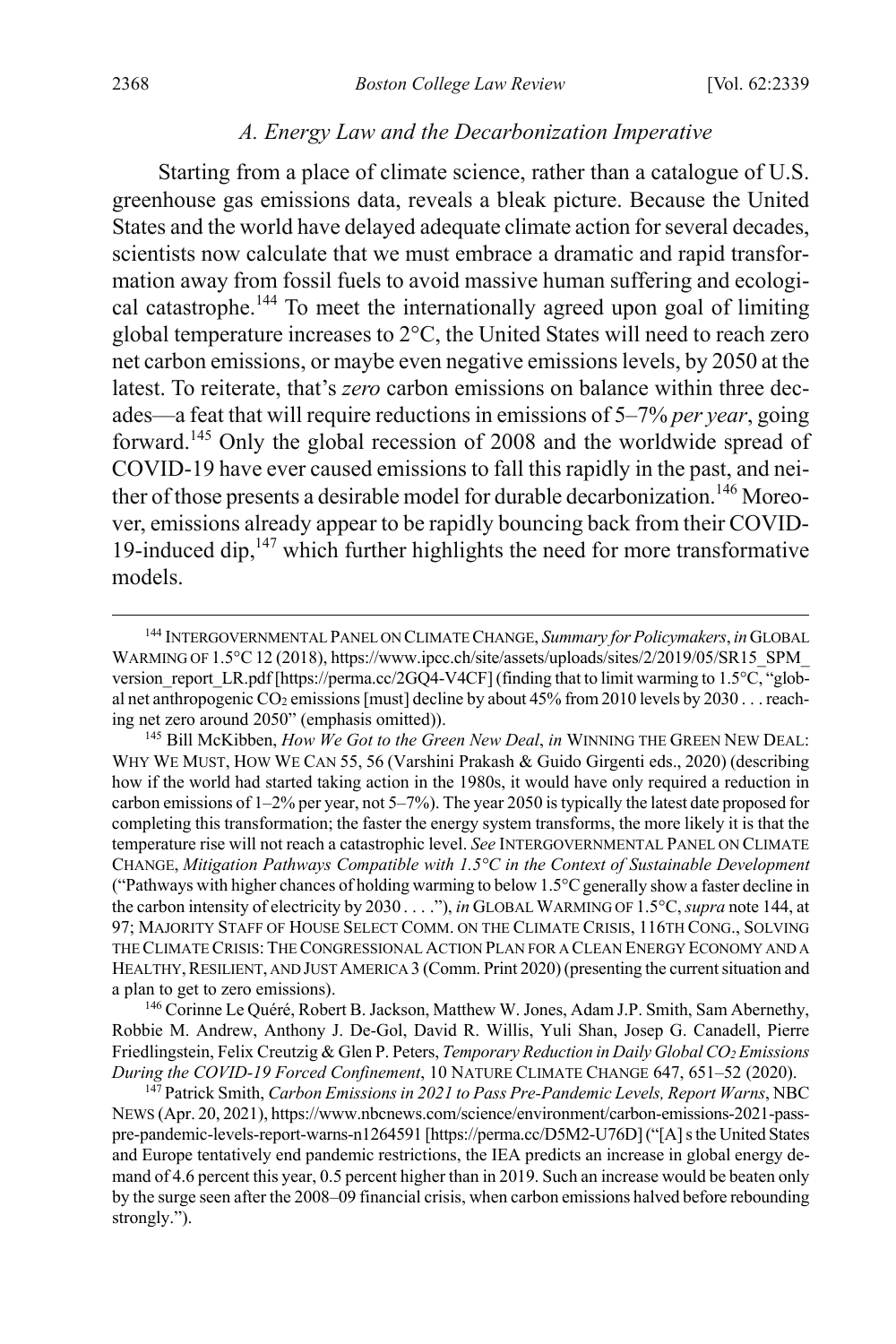2021] *The Bounds of Energy Law* 2369

<span id="page-31-1"></span>Rapid emissions reductions will need to occur across essentially every economic sector, particularly the energy-intensive sectors. The U.S. transportation sector now ranks first in terms of carbon pollution (29%), followed by electricity (25%), industry (23%), commercial and residential (13%), and agriculture (10%).<sup>148</sup> But these sectors are also linked: the plan for decarbonizing transportation, the commercial and residential sectors, and large portions of the industrial sector is to electrify them.<sup>149</sup> That means that the transformation of the electricity system will need to occur even earlier so that these sectors can turn to electricity as their pathway to decarbonization. To facilitate electrification, in the next several decades, the U.S. electricity system will need to approximately triple in size while reducing its emissions 95–100% and reducing final energy demand by around  $40\%$ .<sup>150</sup>

Because of electricity's centrality to decarbonization, and also likely because it has proven materially easier to tackle, energy law scholarship has focused the bulk of its attention towards climate change on how to clean up the electricity sector. As noted above, emissions in this sector *have* come down, for a variety of reasons.<sup>151</sup> Some states have achieved impressive drops in emissions through enacting strong policies in support of renewable energy, which help strengthen economic coalitions that favor a clean energy transition.<sup>152</sup> Renewable energy, however, is not the primary driver of falling emissions in the U.S. electricity sector. Instead, it has been the untenable "solution" of replacing one fossil fuel—coal—with another slightly less dirty fossil fuel—natural gas.<sup>153</sup> The buildout of substantial and long-lasting natural gas infrastructure

150 INTERGOVERNMENTAL PANEL ON CLIMATE CHANGE, *supra* not[e 145,](#page-30-1) at 95; STEPHEN NAI-MOLI & SARAH LADISLAW, CTR. STRATEGIC & INT'L STUDIES, DEEP DECARBONIZATION PATHWAYS 2 (2020), https://csis-website-prod.s3.amazonaws.com/s3fs-public/publication/200310\_NaimoliLadis law\_Decarbonization\_WEB%20FINAL.pdf?XurVZpZFoQx8.uDxr6jGSUA.gHJK4\_Oz [https://perma. cc/AE28-2L34]; *see also* Jenkins et al., *supra* not[e 149,](#page-31-1) at 2506.

<sup>151</sup> *See supra* note[s 132](#page-27-2)[–138](#page-28-0) (discussing the decline in emissions over the last few years as a function of increased renewable energy generation and declining costs).

<sup>152</sup> *See* Biber, *supra* not[e 21,](#page-7-0) at 425–34 (providing California as an example); *id.*, *supra* not[e 21,](#page-7-0) at 605 (explaining the brutal impacts of climate change if society does not adapt); Jonas Meckling, Nina Kelsey, Eric Biber & John Zysman, *Winning Coalitionsfor Climate Policy*, 349 SCIENCE 1170, 1170–71 (2015) (outlining how coalitions can assist decarbonization).

<sup>153</sup> *See* Trevor Houser & Hannah Pitt, *Preliminary US Emissions Estimates for 2019*, RHODIUM GRP.(Jan. 7, 2020), https://rhg.com/research/preliminary-us-emissions-2019 [https://perma.cc/5YLL-QXBQ] (describing how despite the fall in usage of coal, natural gas has increased in use to fill the gap). Natural gas combustion has half the carbon emissions of coal and considerably fewer local air pollutant emissions, however methane leaks during natural gas production offset a contested portion of its carbon benefits. *See* Ramón A. Alvarez, Daniel Zavala-Araiza, David R. Lyon, David T. Allen,

<span id="page-31-0"></span> <sup>148</sup> *Sources of Greenhouse Gas Emissions*, U.S. ENV'T PROT. AGENCY, https://www.epa.gov/ ghgemissions/sources-greenhouse-gas-emissions [https://perma.cc/Z5FW-LVEB] (July 27, 2021).

<sup>149</sup> *See* Jesse D. Jenkins, Max Luke & Samuel Thernstrom, *Getting to Zero Carbon Emissions in the Electric Power Sector*, 2 JOULE 2498, 2498, 2506 (2018) (identifying electric power as the "linchpin of efforts" to limit greenhouse gas emissions).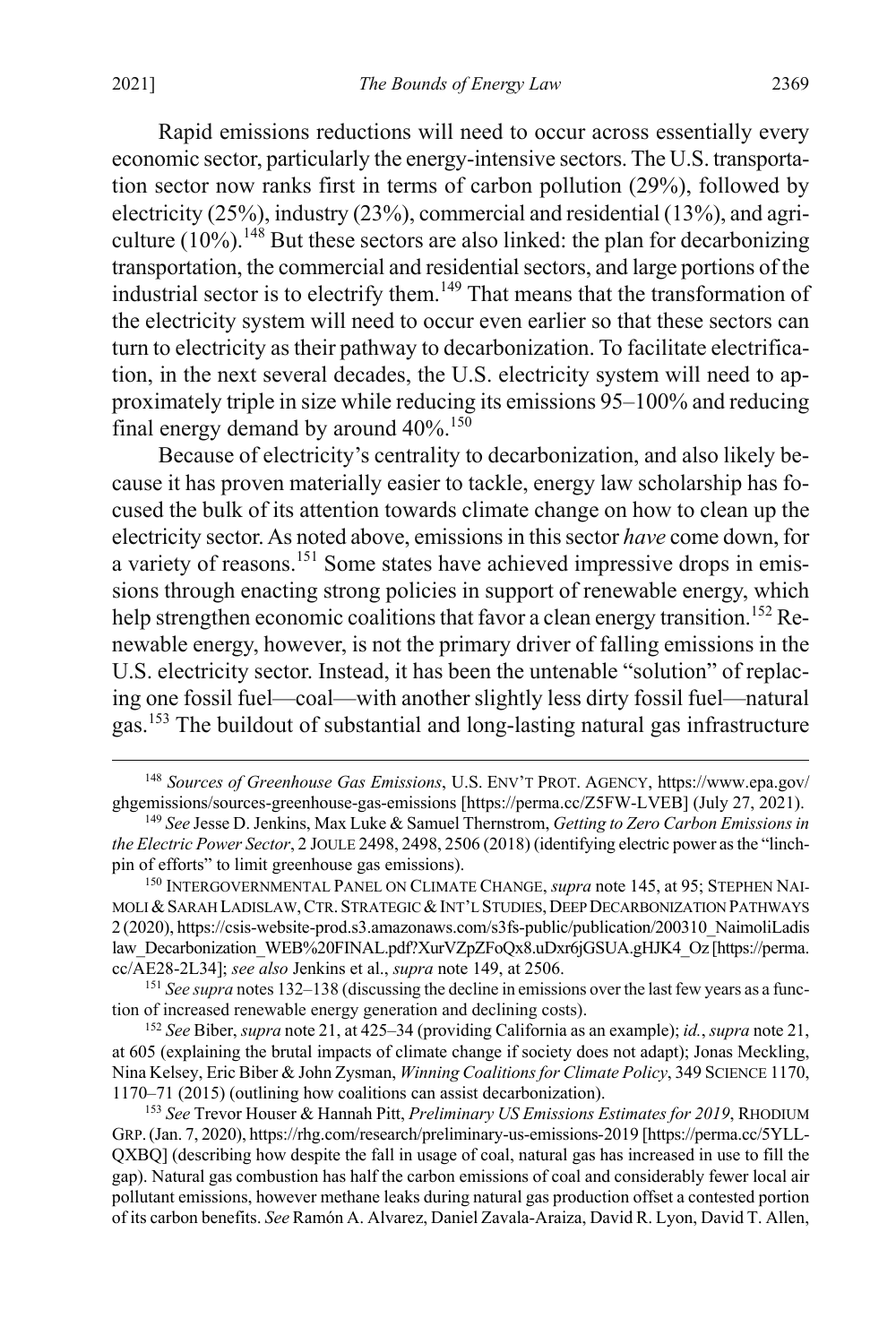<span id="page-32-1"></span>creates a formidable constituency opposed to renewable energy as a competitor technology.154

In this vein, several researchers have documented how fossil fuelcentered coalitions continue to stymie or reverse clean energy progress at various levels of government. For example, Leah Stokes's 2020 book, *Short Circuiting Policy*, carefully examines the politics of renewable energy in several "red" states that passed clean energy legislation. Focusing on policy battles in Texas, Kansas, Arizona, and Ohio, her research illustrates how powerful fossil fuel-allied interest groups worked to erode these clean energy victories over time through their influence in both statehouses and public utility commissions.<sup>155</sup> Even in California, big oil and gas interests have thwarted statewide efforts to tighten the carbon pricing system.<sup>156</sup>

<span id="page-32-2"></span><span id="page-32-0"></span>Matto Mildenberger extends this analysis to the federal level in his 2020 book, *Carbon Captured*, which describes how high-carbon business sectors and workers form coalitions to effectively block robust federal climate legislation.<sup>157</sup> Other legal scholarship similarly traces how anti-clean energy efforts permeate federal regulatory agencies.<sup>158</sup>

Although COVID-19 has destabilized the oil and gas industry in the short term, it is not clear that this pattern will persist without enhanced regulatory

<sup>154</sup> *See* Richard Newell & Daniel Raimi, *Despite Renewables Growth, There Has Never Been an Energy Transition*, AXIOS (Aug. 17, 2018), https://www.axios.com/despite-renewables-growth-therehas-never-been-energy-transition-e11b0cf5-ce1d-493c-b1ae-e7dbce483473.html [https://perma.cc/ 6NLM-WTBW] (arguing that to effectuate an energy transition, "renewables and new technologies will need to do more than build atop CO<sub>2</sub>-intensive fossil fuels—they will need to push out incum-

bents"). 155 STOKES, *supra* not[e 11,](#page-4-0) at 3–4. *See generally* Peskoe, *supra* not[e 123;](#page-24-0) Troy A. Rule, *Solar Energy, Utilities, and Fairness*, 6 SAN DIEGO J. CLIMATE & ENERGY L. 115 (2015) (demystifying the arguments from pro-fossil fuel legislators and rooftop solar advocates to spur an informed debate around solar energy and debunk the utility of fairness-based reasoning).

<sup>156</sup> Matto Mildenberger & Leah C. Stokes, *The Trouble with Carbon Pricing*, BOS. REV. (Sept. 24, 2020), http://bostonreview.net/science-nature-politics/matto-mildenberger-leah-c-stokes-troublecarbon-pricing [https://perma.cc/KC3G-EBD4] ("Though legislators aimed to tighten [California's cap-and-trade] law in 2017, oil and gas lobbyists thwarted their efforts.").

<sup>157</sup> MILDENBERGER, *supra* not[e 11,](#page-4-0) at 20–21, 42–43. 158 *See, e.g.*, Cullenward & Welton, *supra* not[e 125;](#page-26-0) Macey & Salovaara, *supra* not[e 121;](#page-23-0) Welton, *supra* not[e 121.](#page-23-0)

Zachary R. Barkley, Adam R. Brandt, Kenneth J. Davis, Scott C. Herndon, Daniel J. Jacob, Anna Karion, Eric A. Kort, Brian K. Lamb, Thomas Lauvaux, Joannes D. Maasakkers, Anthony J. Marchese, Mark Omara, Stephen W. Pacala, Jeff Peischl, Allen L. Robinson, Paul B. Shepson, Colm Sweeney, Amy Townsend-Small, Steven C. Wofsy & Steven P. Hamburg, *Assessment of Methane Emissions from the U.S. Oil and Gas Supply Chain*, 361 SCIENCE 186, 186 (2018) (finding considerably higher methane emissions from natural gas than were reported by the U.S. Environmental Protection Agency); Ellen Knickmeyer & Seth Borenstein, *Americans' Energy Use Surges Despite Climate Change Concern*, ASSOCIATED PRESS (Apr. 18, 2019), https://www.apnews.com/7d4c9cc8f8c344fb 9b800a5fd9c48866 [https://perma.cc/85AS-4DEN] (reflecting a 10% increase in U.S. natural gas consumption in 2018).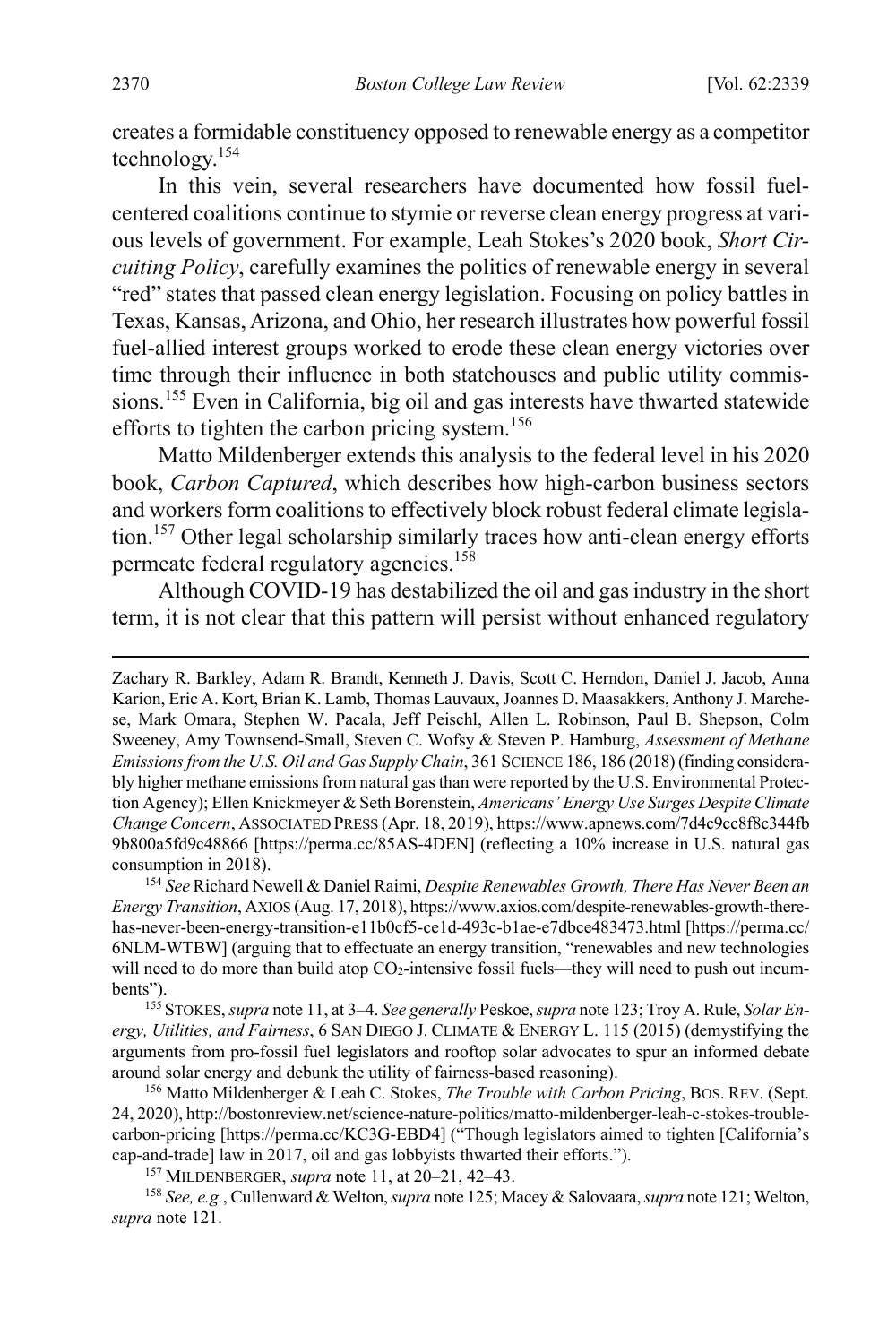interventions.159 Even with rapid growth in the renewable energy sector over the last decade, researchers have found that fossil fuel companies' political spending at the federal level has continued to outpace renewable companies' spending by at least thirteen to one.160 Utilities also engage heavily in lobbying and political spending and donate disproportionately to Republican candidates.<sup>161</sup>

<span id="page-33-0"></span>This research and reality cast doubt on the optimistic view that cheap renewables will inevitably force fossil fuels out of existence.<sup>162</sup> The legal tools that scholars and policy-makers have developed and selectively deployed are working, but these tools are not spreading fast enough and, in most places, are not demanding deep or swift enough transformations of the electricity sector. The projections from the Energy Information Administration (EIA) are telling: based on current policies, the EIA projects that electricity generation will grow modestly through 2050, with additions to the sector dominated by renewables and natural gas.<sup>163</sup> Relatedly, the EIA projects that electricity sector emissions will decline only slightly, as economic growth ultimately overtakes gains made through greater sectoral deployment of renewables.<sup>164</sup> Hopefully, these EIA projections will prove to be too conservative, as they frequently have been in the past, but they would have to be wrong by orders of magnitude to accord with decarbonization imperatives.<sup>165</sup>

<span id="page-33-1"></span>To summarize: gains made in public utility law and various forms of carbon pricing have put us only on a course to stabilize U.S. electricity emissions—a far cry from the precipitous plunge to zero demanded by climate sci-

 <sup>159</sup> *See* Kevin M. Camp, David Mead, Stephen B. Reed, Christopher Sitter & Derek Wasileski, *From the Barrel to the Pump: The Impact of the COVID-19 Pandemic on Prices for Petroleum Products*, MONTHLY LAB. REV. (U.S. Bureau of Lab. Stat., Washington, D.C.), Oct. 2020, https://www.bls.<br>gov/opub/mlr/2020/article/from-the-barrel-to-the-pump.htm [https://perma.cc/Y2PH-E3WR].

<sup>&</sup>lt;sup>160</sup> Karin Kirk, *Fossil Fuel Political Giving Outdistances Renewables 13 to One*, YALE CLIMATE CONNECTIONS (Jan. 6, 2020), https://yaleclimateconnections.org/2020/01/fossil-fuel-political-givingoutdistances-renewables-13-to-one/ [https://perma.cc/6ZGZ-QRK7]. 161 *Energy/Natural Resources*, OPENSECRETS.ORG https://www.opensecrets.org/industries/indus.

php?Ind=E [https://perma.cc/MC7A-DC3H] (July 16, 2021) (listing political donations by energy companies to political entities); *Electric Utilities*, OPENSECRETS.ORG, https://www.opensecrets.org/ industries/summary.php?cycle=2020&ind=E08 [https://perma.cc/8YZ3-ZQZY] (Mar. 22, 2021) (detailing political spending by electric utility companies). In the United States, the Republican Party has typically opposed action on climate change, helping to explain these spending patterns.

<sup>162</sup> *E.g.*, Jeffrey Sachs, *Getting to A Carbon-Free Economy*, AM. PROSPECT (Dec. 5, 2019), https:// prospect.org/greennewdeal/getting-to-a-carbon-free-economy/[https://perma.cc/LLN3-BVW6] (suggesting that from this point forward, "[d]ecarbonization of electric power will be relatively straightforward").

<sup>163</sup> *See* U.S. ENERGY INFO. ADMIN., *supra* not[e 133,](#page-27-1) at 67–68.

<sup>164</sup> *See id.* at 154.

<sup>165</sup> *See* Michael Wara, Danny Cullenward, & Rachel Teitelbaum, *Peak Electricity and the Clean Power Plan*, ELEC.J., May 2015, at 18 (arguing that EIA models tend to over-predict actual electricity sales and under-predict energy efficiency).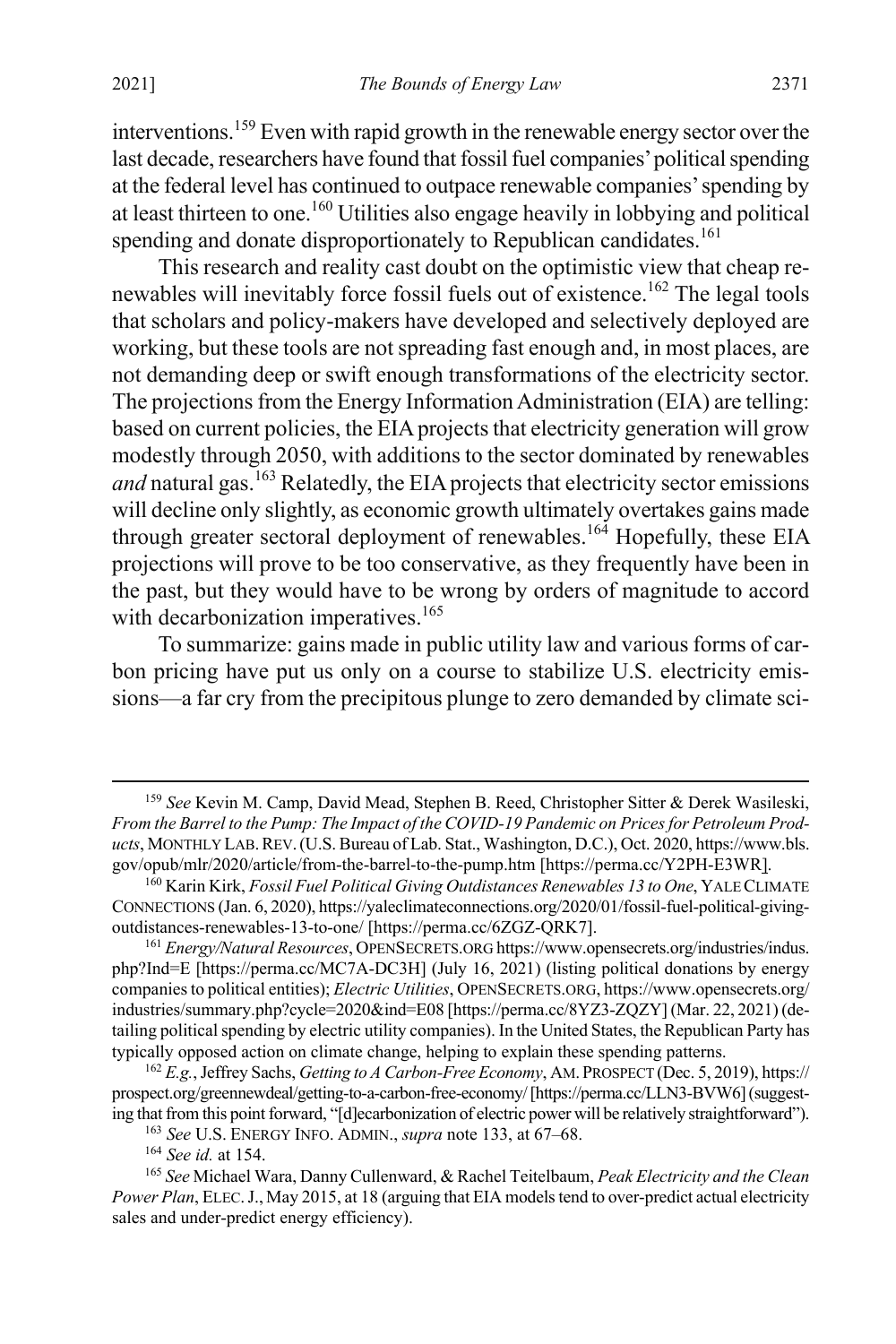ence.<sup>166</sup> Moreover, the stark partisan divide in the United States is likely to impede substantial additional cross-state policy profusion in this space.<sup>167</sup> All of this means that the field needs something beyond a sustained focus on refining traditional electricity law frameworks to fully decarbonize the U.S. electricity sector. Many are now pinning their hopes on a federal clean electricity incentive program—a step endorsed by the Biden Administration, but one that is going to require careful political calculations to eke its way through Congress.<sup>168</sup>

<span id="page-34-0"></span>Such a program would be a critical victory toward robust U.S. decarbonization policy—but even so, it represents but one relatively straightforward component of necessary structural reforms. The policy space beyond electricity decarbonization is far thornier to navigate. Energy law scholars have focused less attention on tracing the ways that fossil fuels permeate sectors other than electricity. But if the key strategy for decarbonization is cleaning up electricity *plus* electrifying everything, then the question of how—strategically and politically—to shift entire industrial and human systems from their current infrastructure to an electrified future merits equal attention. This query, however, requires focusing on topics beyond the material characteristics of energy supply and delivery.

These cross-sectoral questions are difficult. Even in states leading the charge on decarbonization, reducing transportation sector emissions has proven largely intractable.<sup>169</sup> The Obama Administration made valiant efforts to improve miles per gallon under the CAFE framework only to have these rebuffed by the Trump Administration.<sup>170</sup> New efforts toward decarbonization will need to redouble the commitment to figuring out the best strategies to rapidly electrify transportation, as well as transition our building stock away from

 <sup>166</sup> *See supra* note[s 144](#page-30-0)[–154](#page-32-1) (describing how advances in renewable energy use, technology, and cost-effectiveness has caused emissions to decline, but not enough).

<sup>167</sup> *See supra* note[s 155](#page-32-0)[–165](#page-33-1) (outlining how political forces stymie climate policy).

<sup>168</sup> As this Article went to press, the House of Representatives had approved the outlines of a \$150 billion Clean Energy Performance Program (CEPP) as part of its budget reconciliation package—a program that would help decarbonize electricity 80% by 2030. The CEPP's political fate, though, remained very much in question. *See* Nick Sobczyk, *Democrats Advance Climate Bill as Advocates Gird for a Fight*, E&ENEWS:E&EDAILY (Sept. 15, 2021), https://www.eenews.net/articles/ democrats-advance-climate-bill-as-advocates-gird-for-a-fight/ [https://perma.cc/3ANE-X6PU] ("Senate Energy and Natural Resources Chair Joe Manchin (D-W.Va.) has said he opposes the CEPP and the \$3.5 trillion in spending, complicating the path forward in the 50-50 Senate.").

<sup>169</sup> NEXT 10, 2019 CALIFORNIA GREEN INNOVATION INDEX (11th ed. 2019), https://www.next 10.org/sites/default/files/2019-10/2019-california-green-innovation-index-final.pdf [https://perma.cc/ GN2B-9JWS] (finding that California's clean energy transition may be delayed by decades due to transportation emissions).

<sup>&</sup>lt;sup>170</sup> The Safer Affordable Fuel-Efficient (SAFE) Vehicles Rule for Model Years 2021-2026 Passenger Cars and Light Trucks, 85 Fed. Reg. 24,174 (Apr. 30, 2020) (to be codified at 40 C.F.R. pts. 86, 600, and 49 C.F.R. pts. 523, 531, 533, 536, 537).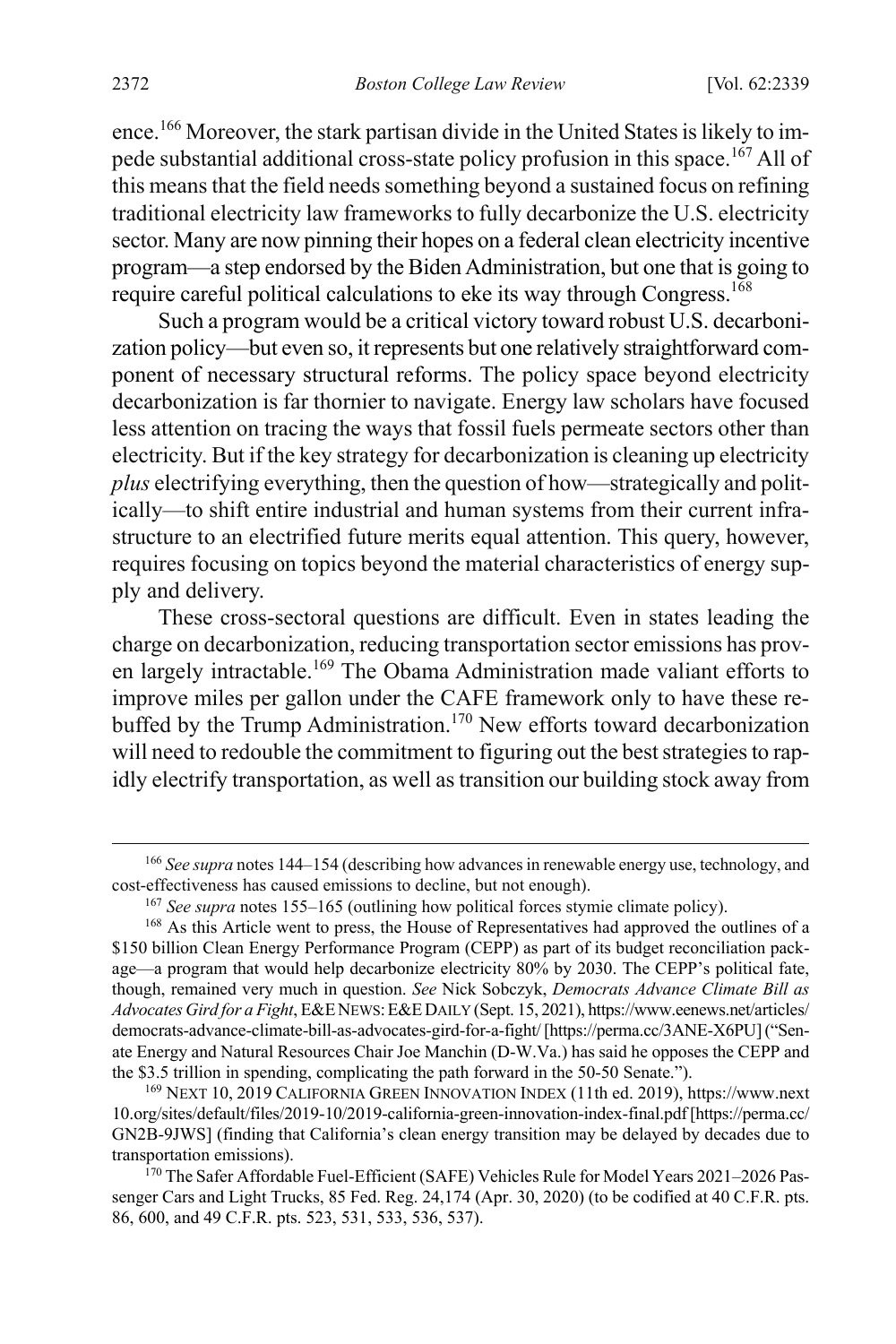reliance on natural gas for heating and cooking. Similarly, the work of decarbonizing industry needs more sustained focus.

Here, then, is an opening for energy law scholars to redefine what the contours of the field are in order to confront a new set of material challenges. If the challenge is decarbonization through and through, then the field can no longer focus only on physical and market challenges in energy extraction, movement, and distribution. Part III discusses ways to expand energy law to cover a broader scope of emissions.<sup>171</sup> But first, the strictures of energy law warrant critique from a different angle.<sup>172</sup>

#### *B. The End of the Energy Law Silo*

Decades of climate delay have left us with no good option other than radical and rapid restructuring of our fossil fuel dominated economy and society. Recognizing as much, activists, particularly young activists, are shifting the political conversation about what "solving" climate change requires. An increasingly prevalent organizing refrain among progressives is that climate change must be seen as one component of a larger struggle against corporate domination, rising inequality, and structural racism in the United States. Only by uniting these issues to galvanize a cohesive progressive agenda, this thinking goes, can true progress on climate change be accomplished.

As energy law scholars grapple with this new approach, I have frequently been involved in conversations involving some version of this question: Are these activists right? Do energy law scholars really need to tackle race and inequality as part of the charge of decarbonization? To many, it sounds like a lot to add to an already complex agenda. Here, I want to assert two critical reasons that I believe our scholarship needs to orient more toward these issues—one to do with political economy and the other to do with moral imperative.

On the topic of political economy, it is difficult to prognosticate about what kind of climate legislation, if any, might ultimately pass at the federal level. Nevertheless, many pundits are trying to parse potential ways to amass a sufficiently robust political coalition in favor of climate policy. One way to understand the GND is as a tactical response to past climate politics, rooted in concerns that conservative politicians have not been negotiating in good faith. The early predominant conservative position on climate change policy was to push for market mechanisms as key solutions while refusing to support more direct government interventions. But when congressional Democrats finally put forward a federal climate bill shaped along these lines in 2009, corporate and conservative supporters flipped, opposing action altogether and killing the

 <sup>171</sup> *See infra* Part III.

<sup>172</sup> *See infra* Part II, Section B.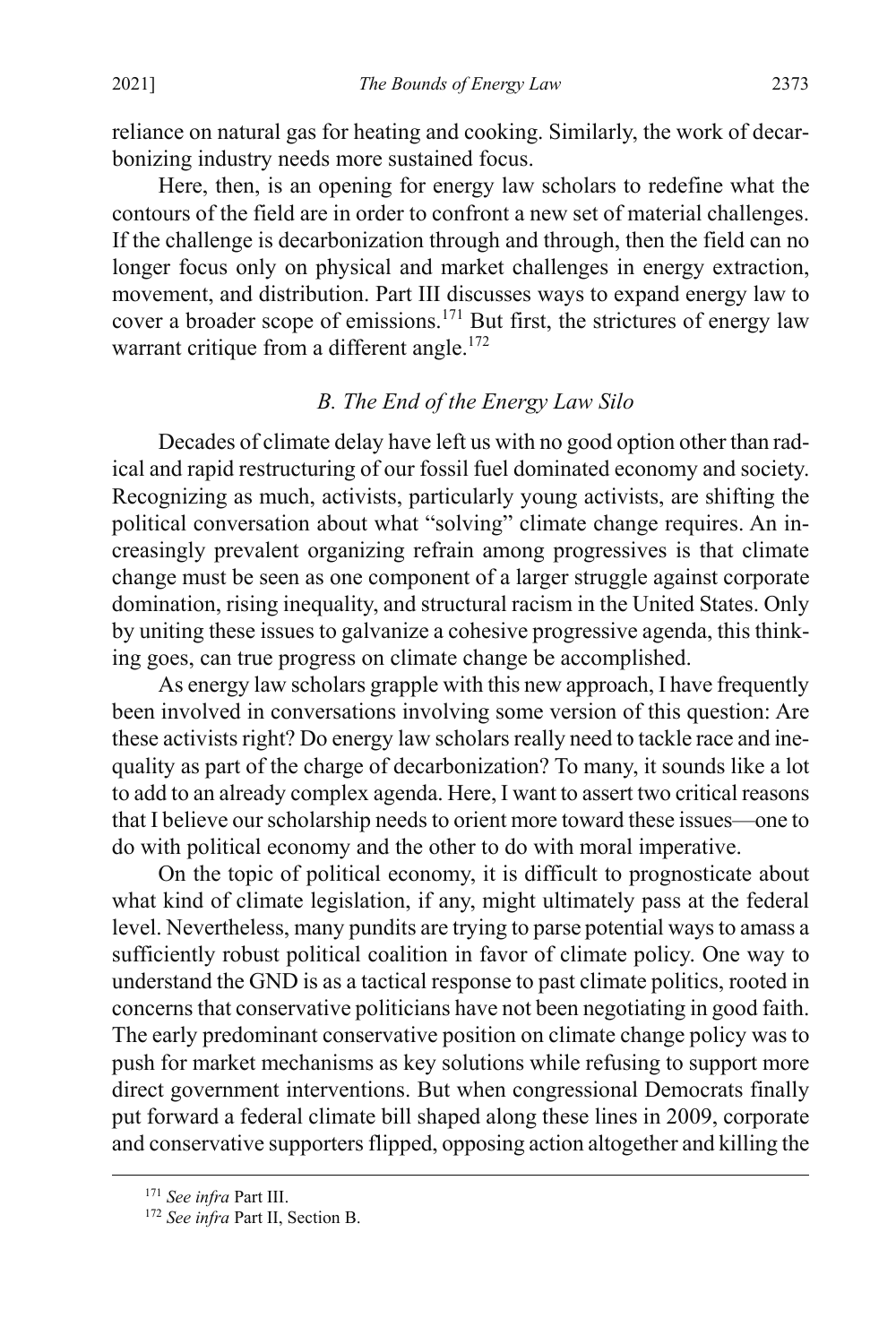only serious attempt ever made at federal climate change legislation.<sup>173</sup> The issue has only become more politicized in the ensuing years, such that many on the left see little remaining point in negotiating across the aisle on climate change policy.<sup>174</sup>

<span id="page-36-0"></span>Consequently, the new thinking goes, climate change must be framed as an issue that unites *everyone* across the left, and draws in new working-class partners, to agglomerate enough support to move forward.<sup>175</sup> GND proponents compellingly trace not just the ways that energy facilities disproportionately benefit white people and burden people of color, but the more fundamental ways in which fossil fuels undergird a neoliberal economic system. This system depends on exploitation and oppression, in which racism is used to splinter class-based interests and a sense of common purpose, creating tremendous precarity that in turn breeds fear of change.<sup>176</sup> Thus, as Bill McKibben has argued, there is no way to enact sufficiently drastic climate policy "without simultaneously addressing the economic insecurity that makes it so hard for people to imagine change."177 And indeed, California, the state that has accomplished the most on climate change, has integrated distributive justice considerations much more thoroughly into its climate change policies than have other states. 178

Proponents of the GND believe it presents the kind of galvanizing force necessary to jointly tackle the issues of climate change, structural racism, and inequality. They are, however, quick to admit that so far it is more of a vision than a set of discrete policy proposals.179 As outlined in a resolution Representative Alexandria Ocasio-Cortez and Senator Ed Markey introduced to both houses of Congress in February 2019, the central demand of the platform is a

 <sup>173</sup> *See generally* Theda Skocpol, Naming the Problem: What It Will Take to Counter Extremism and Engage American in the Fight Against Global Warming (Jan. 2013) (unpublished symposium paper), https://scholars.org/sites/scholars/files/skocpol\_captrade\_report\_january\_2013\_0.pdf [https:// perma.cc/R4Y9-8VW8] (providing a history of opposition to climate legislation and suggesting avenues to place the issue at the forefront of the political agenda).

<sup>174</sup> *See* Sean Sweeney, *The Green New Deal's Magical Realism*, NEW LAB. F. (Feb. 19, 2019), https://newlaborforum.cuny.edu/2019/02/19/green\_new\_deal/ [https://perma.cc/XL6Y-ACLJ] (outlining the Green New Deal as a ground-breaking progressive legislation that even the more moderate democrats criticize).

<sup>175</sup> *See, e.g.*, Ian Haney López, *Averting Climate Collapse Requires Confronting Racism*, *in* WIN-NING THE GREEN NEW DEAL, *supra* note [145,](#page-30-1) at 38, 41.<br><sup>176</sup> *See, e.g., id.* at 39 ("Decades of right-wing narratives linking people of color, hostility toward

government, and class war have culminated in a strong connection between racial resentment and climate denial.").

<sup>177</sup> McKibben, *supra* not[e 145,](#page-30-1) at 61.

<sup>178</sup> *See* Kaswan, *supra* not[e 21,](#page-7-0) at 88–92 (explaining the central role of environmental justice in California's climate change policy).

<sup>179</sup> Rhiana Gunn-Wright, *Policies and Principles of a Green New Deal*, *in* WINNING THE GREEN NEW DEAL, *supra* note [145,](#page-30-1) at 67, 70.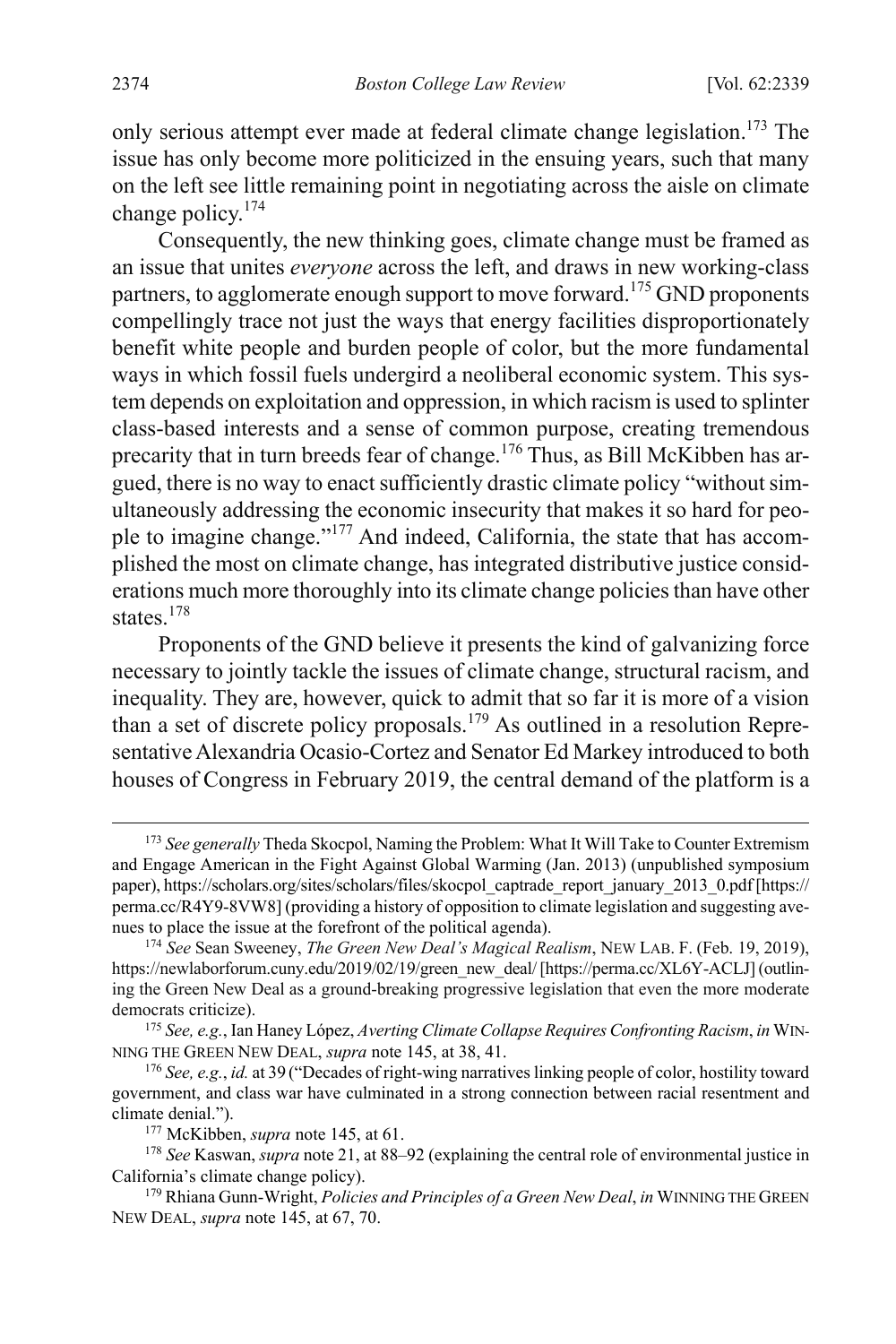<span id="page-37-0"></span>rapid, cross-sectoral transition to net-zero greenhouse gas emissions.<sup>180</sup> To ensure that these climate objectives are accompanied by economic and social transformation, the GND pairs these reforms with community ownership of resources, a federal jobs guarantee, "high-quality health care," and "affordable, safe, and adequate housing" for all Americans.<sup>181</sup>

This broad agenda has faced considerable criticism from both conservatives and the more centrist wing of the Democratic party,  $182$  making its political fate uncertain. At the state level, it has already met with some success. Following California's lead,<sup>183</sup> both New Mexico and New York have recently passed climate legislation containing significant economic justice components.184 At the federal level, even though President Biden has disavowed being a supporter of the GND, his climate change strategy has adopted many of its central tenets, including 100% clean electricity by 2035, two trillion dollars in federal infrastructure spending, and a dedicated 40% of all federal green spending targeted to disadvantaged communities.<sup>185</sup>

<sup>181</sup> H.R. Res. 109, § 4(O)(i)–(ii); *see also* Gunn-Wright & Hockett, *supra* not[e 180,](#page-37-0) at 10 (listing similarly worded goals).

<sup>182</sup> *See* Dan Drollette, Jr., *We Need a Better Green New Deal—An Economist's Take*, BULL. ATOMIC SCIENTISTS (Mar. 25, 2019), https://thebulletin.org/2019/03/we-need-a-better-green-newdeal-an-economists-take/ [https://perma.cc/5LGG-AJQ8] (presenting an interview with a leading economist who suggests improvements to the Green New Deal); Noah Smith, *How to Design a Green New Deal That Isn't Over the Top*, SALT LAKE TRIB.(Feb. 13, 2019), https://www.sltrib.com/opinion/ commentary/2019/02/13/noah-smith-how-design/ [https://perma.cc/3SN9-HHUX] ("[T]he plan overreaches in its desire to deliver a raft of expensive new entitlements—guaranteed jobs, benefits, health care, housing, education, income and more."); Sweeney, *supra* not[e 174](#page-36-0) (describing a "war between the rising left wing of the Democratic Party . . . and the party's pro-market neoliberal mainstream" (internal quotations omitted)).<br><sup>183</sup> See Kaswan, *supra* note 21, at 88–92.

<sup>184</sup> See Energy Transition Act, S.B. 489, 54th Legis., Reg. Sess. (N.M. 2019) (providing funds for just worker transition following plant closures); Climate Leadership and Community Protection Act, S. 6659, 2019–2020 Sess., Reg. Sess. (N.Y. 2019) (requiring at least 35% of the benefits of clean energy and energy efficiency funded to go to "disadvantaged" communities).

<sup>185</sup> Press Release, The White House Briefing Room, Executive Order on Tackling the Climate Crisis at Home and Abroad, Sec. 223 (Jan. 27, 2021), https://www.whitehouse.gov/briefing-room/ presidential-actions/2021/01/27/executive-order-on-tackling-the-climate-crisis-at-home-and-abroad/ [https://perma.cc/PCC8-9LN3] (describing the Justice40 initiative to direct funding to disadvantaged communities); *The Biden Plan to Secure Environmental Justice and Equitable Economic Opportunity*, BIDEN HARRIS, https://joebiden.com/environmental-justice-plan/[https://perma.cc/H3TQ-VS53]; *The* 

 <sup>180</sup> *See* H.R. Res. 109, 116th Cong., §§ 1(A)–(E), 2 (calling for a ten-year mobilization to reach net-zero emissions). Data for Progress—the most comprehensive blueprint to date—calls for achieving "100% clean energy" by 2035 and net-zero emissions by 2050. *See* GREG CARLOCK & EMILY MANGAN, DATA FOR PROGRESS, A GREEN NEW DEAL: A PROGRESSIVE VISION FOR ENVIRONMEN-TAL SUSTAINABILITY AND ECONOMIC STABILITY 4–5 (2018), https://www.filesforprogress.org/pdfs/ Green\_New\_Deal.pdf [https://perma.cc/96SB-JWKJ]. *See generally* Rhiana Gunn-Wright & Robert Hockett, *Mobilizing for a Just, Prosperous, and Sustainable Economy: The Green New Deal* (Cornell L. Sch., Legal Stud. Rsch. Paper Series, Research Paper No. 19-09, 2019) (providing an overview of the Green New Deal).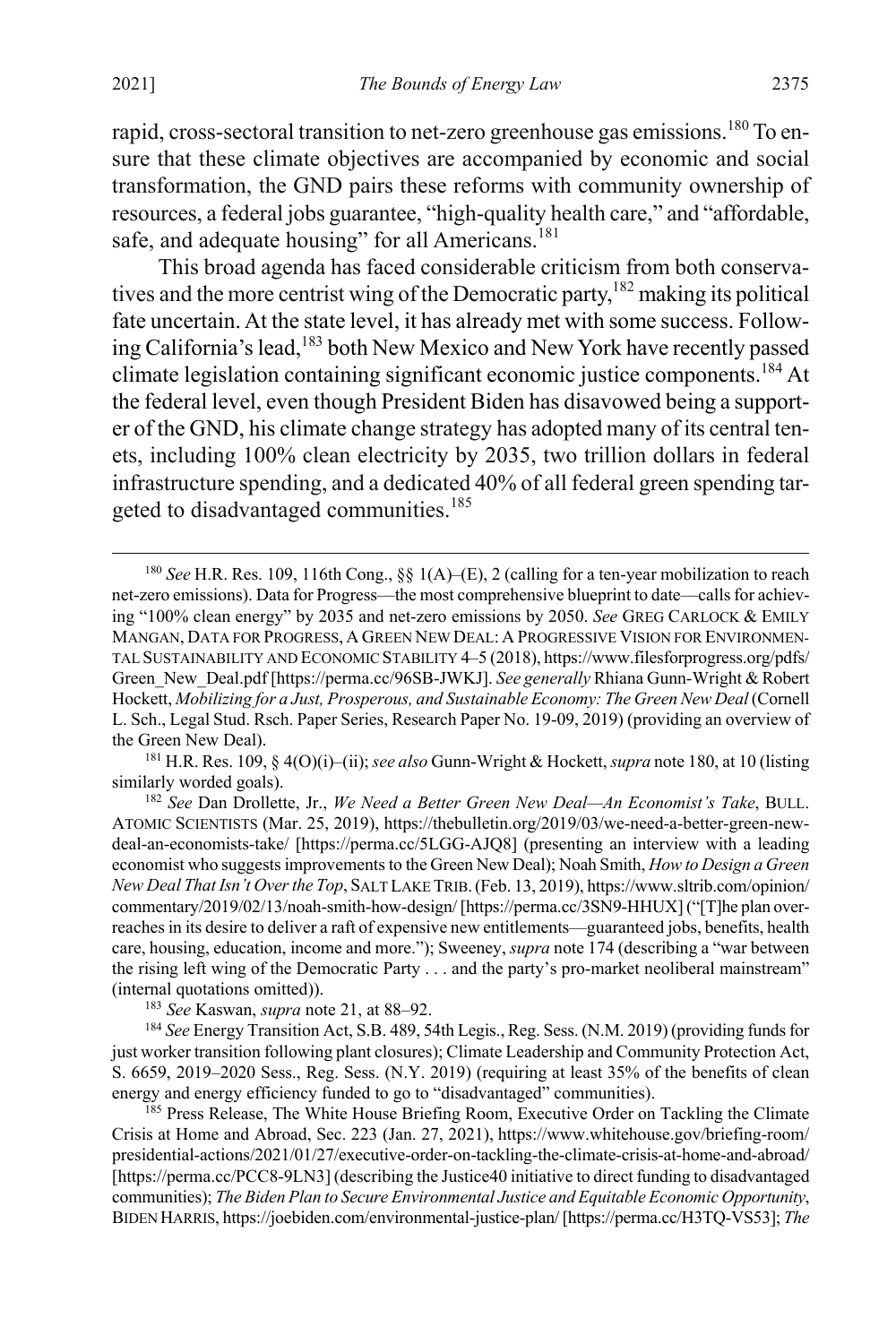It is not clear whether the Biden Administration will succeed in helping to pass federal legislation that accomplishes these aims. Nevertheless, the broad contours of these agendas deserve careful consideration and development as alternatives—or additions—to a tax, cap-and-trade, or bare mandates approach to climate policy. The power of these approaches is that they reframe climate change away from being merely a problem that must be dealt with into an opportunity for real, durable change for the vast majority of Americans losing out in the current economic ordering.<sup>186</sup> Even if the GND moniker proves polarizing, its pivot toward focusing on economic opportunity offers room for creative cross-partisan thinking about new industrial development, economic recovery, and infrastructure investment centered on clean energy.

So far, I have focused on the politics of climate, suggesting that scholars should explore the possibility that sufficient progress on climate change might require forging broader and deeper coalitions and multi-purpose policy solutions that unite allied progressive causes. But the pivot of young activists towards framing climate change and decarbonization as part of a larger justice agenda is more than just a tactical one. It arises from a deep, considered understanding of how the issues of energy, environment, inequality, and racism are fundamentally interconnected.187 This interconnection creates a deeper moral imperative for scholars focused on energy and decarbonization to think about how U.S. energy law has historically, and might in the future, exacerbate or ameliorate problems of structural racism and inequality.

<span id="page-38-0"></span>As described in Part I, energy law typically traces its origins to the early days of fossil fuels. But one could imagine beginning the history of energy law in the United States where anthropologist Myles Lennon does, with the Trans-Atlantic Slave Trade.<sup>188</sup> As Lennon compellingly argues, this trade was "the first industrial-scale energy infrastructure" that "commoditized human beings by violently disciplining them to elicit profitable changes in matter through commercialized land transformations."<sup>189</sup> This notion of converting energy into a commercialized force, Lennon asserts, then transferred over to fossil fuels, but under conditions where Black bodies and other people of color were al-

*Biden Plan for a Clean Energy Revolution and Environmental Justice*, BIDEN HARRIS, [https://joe](https://joebiden.com/climate-plan/) [biden.com/climate-plan/#](https://joebiden.com/climate-plan/) [https://perma.cc/2PYK-AT3R]. 186 *See* Mildenberger & Stokes, *supra* not[e 156](#page-32-2) (explaining why the dominant climate policy, car-

bon pricing, is flawed, and suggesting a new theory).

<sup>187</sup> Gunn-Wright & Hockett, *supra* note [180,](#page-37-0) at 1, 5–6 (outlining how the Green New Deal and other progressive movements have arisen out of a serious effort to combat racial injustice and inequal-

<sup>&</sup>lt;sup>188</sup> Myles Lennon, *Decolonizing Energy: Black Lives Matter and Technoscientific Expertise Amid Solar Transitions*, ENERGY RSCH. & SOC. SCI., Aug. 2017, at 18, 24.

<sup>189</sup> *Id.* at 24.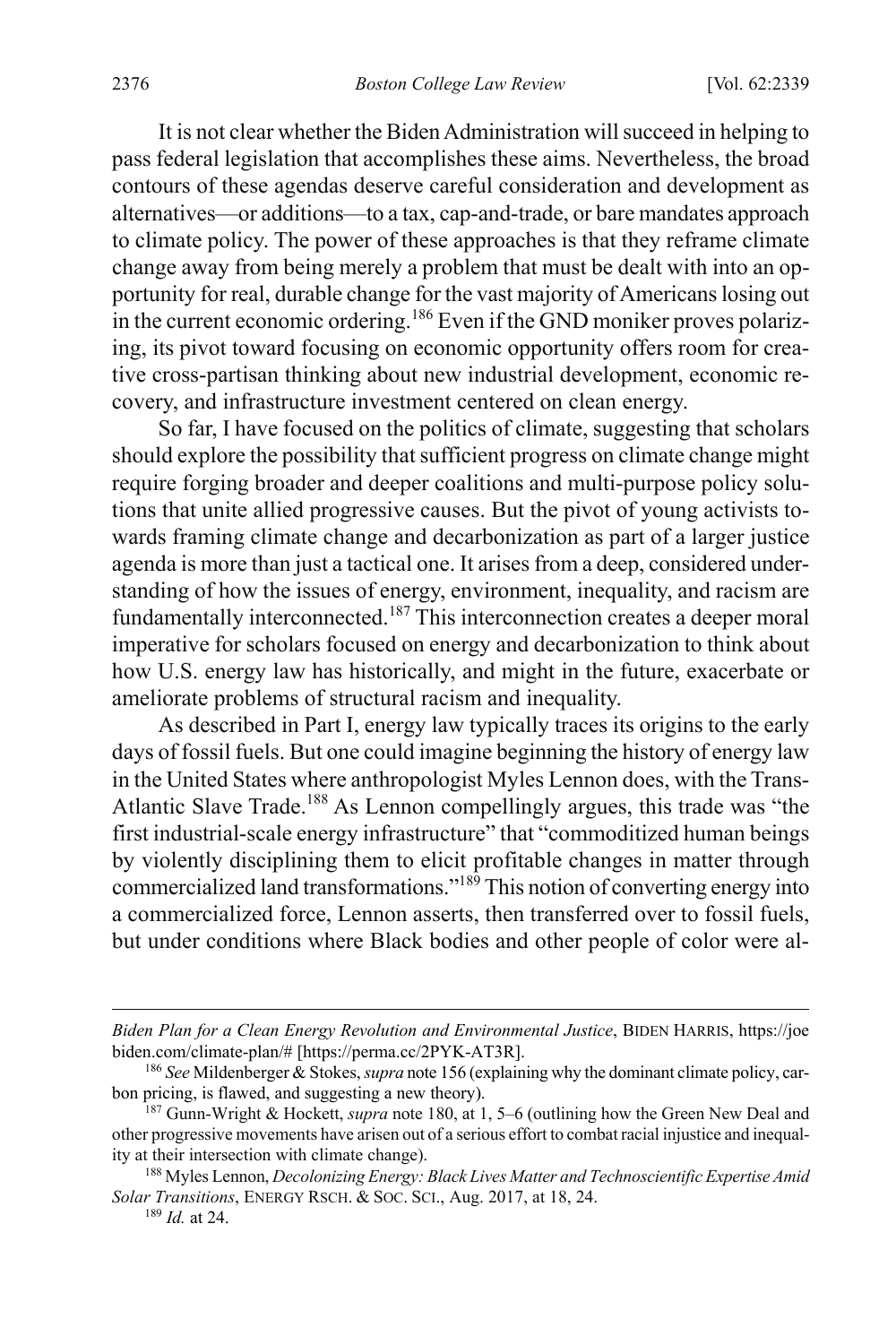<span id="page-39-1"></span>ready subjugated and continue to be so.<sup>190</sup> At the same time, both slavery and the rise of fossil fuels are intimately tied to the history of wealth in this country, with coal, oil, and railroad barons emerging as the nineteenth century "one percent" in a pattern that carries through to utility and oil company executives today.191

I would describe the role of energy law in facilitating the structural racism and inequality that has long pervaded the United States as largely one of neglect. To be sure, energy law has often focused on ensuring low consumer prices at the expense of producers who might like to pump oil more quickly, or monopoly utilities who might like to price gouge their captive customers. But the focus on "consumers" or "ratepayers" as a class in energy law serves to obscure differences between the people actually doing the consuming and ratepaying—differences that many Progressives found not only acceptable, but justifiable. This attitude continues to undergird energy law's dominant strategy: "low prices for all!" In this way, energy law is a classic example of presumptive equality masking inequities and racism.

Consequently, even as energy law has proven successful at delivering electricity, natural gas, and oil to a majority of the U.S. population, it has not been able to ensure that everyone has access, that everyone can afford this energy, or that everyone equally shares in the burdens our fossil-fueled lifestyles create. The budding scholarly literature on energy justice has begun to interrogate many of these topics, critiquing a host of injustices in the contemporary energy system.<sup>192</sup>

<span id="page-39-0"></span><sup>&</sup>lt;sup>190</sup> See id. at 25 ("From the relegation of former black slaves and their descendants to the 'least desirable jobs' on coal-powered assembly lines to the exploitation of poor Chinese immigrants through the development of the first coal-powered transportation system, the railroad; from the swelling ranks of infirm, indigent black and white coal miners, to the proliferation of racist policies that pitted the white working masses against people of color for control over the wealth created by this industrialized system (such as redlining and the Chinese Exclusion Act), the transition to fossil fuels institutionalized racial hierarchies in ways that intersected with regimes of capitalist exploitation." (citations omitted)); *see also* Hop Hopkins, *Racism Is Killing the Planet*, SIERRA (June 8, 2020), https://www.sierraclub.org/sierra/racism-killing-planet [https://perma.cc/SBG2-DCS9] ("You can't have climate change without sacrifice zones, and you can't have sacrifice zones without disposable people, and you can't have disposable people without racism." (emphasis omitted)); Timothy Mitchell, *Carbon Democracy*, *in* ENERGY HUMANITIES, *supra* not[e 17,](#page-6-2) at 160.

<sup>191</sup> *See* Tim McLaughlin & David French, *Why U.S. Energy CEOs Will Get Big Payouts Despite Oil Meltdown*, REUTERS (May 27, 2020), https://www.reuters.com/article/us-global-oil-shale-executivesinsight/why-u-s-energy-ceos-will-get-big-payouts-despite-oil-meltdown-idUSKBN2331IC [https:// perma.cc/GS5S-7PHH] ("U.S. energy executives have retained . . . lavish payouts even as they have struggled for years to deliver shareholder returns—despite massive growth in domestic shale oil production.").<br><sup>192</sup> For a sampling of scholarly work on energy justice, see generally Karen Bickerstaff, Gordon

Walker & Harriet Bulkeley, *Introduction: Making Sense of Energy Justice* to ENERGY JUSTICE IN A CHANGING CLIMATE: SOCIAL EQUITY AND LOW-CARBON ENERGY (Karen Bickerstaff, Gordon Walker & Harriet Bulkeley eds., 2013); BRENDA BOARDMAN, FIXING FUEL POVERTY:CHALLENGES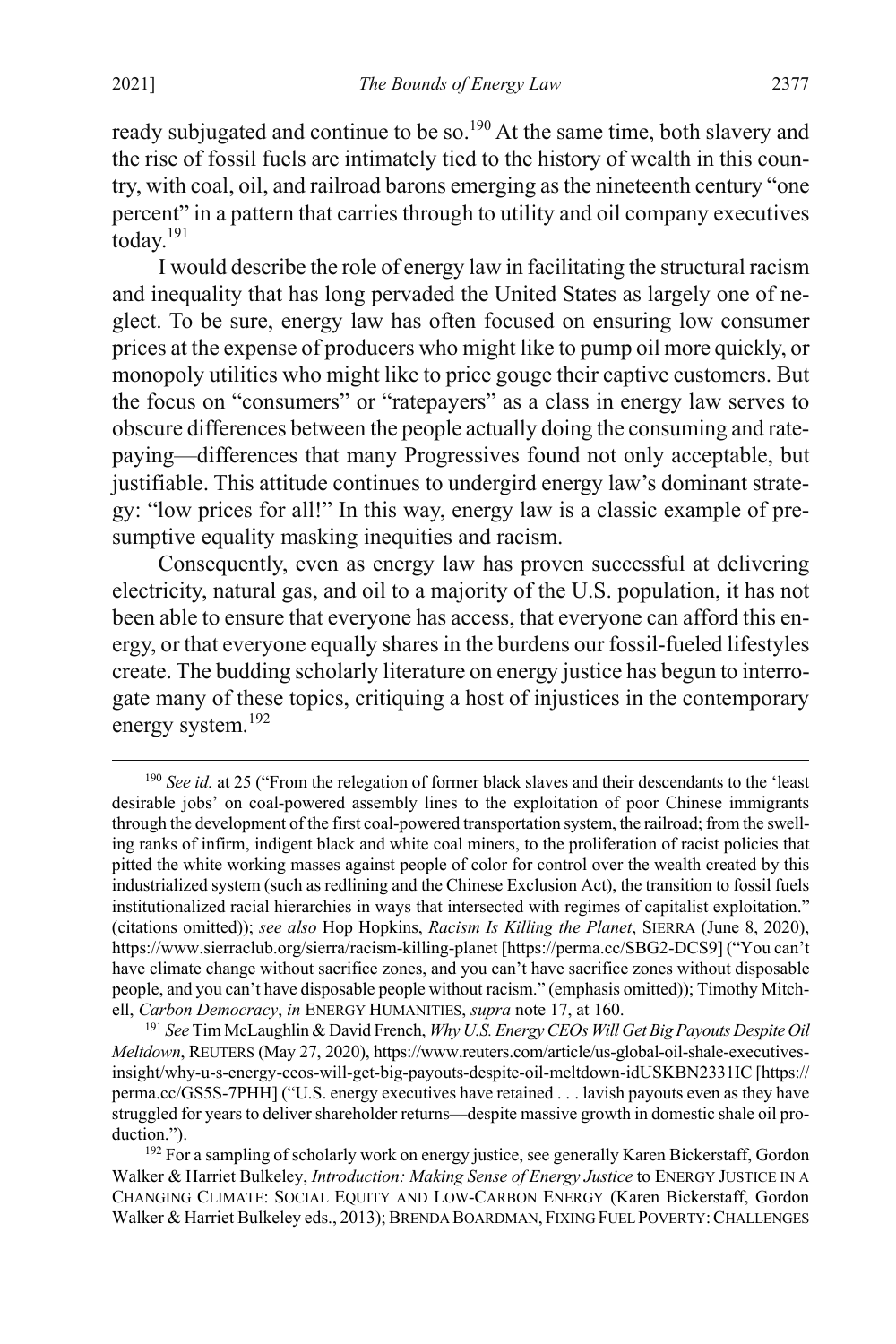<span id="page-40-0"></span>These researchers have charted a growing problem of energy poverty, or the inability of low-income households to afford adequate energy services.<sup>193</sup> Two-thirds of low-income households in the United States now suffer from a high energy burden, defined as spending more than six percent of income on energy bills,<sup>194</sup> and in some places, low-income residents routinely spend over half of their income on energy.<sup>195</sup> These high energy burdens force difficult

<sup>193</sup> *See, e.g*., Diana Hernández, *Sacrifice Along the Energy Continuum: A Call for Energy Justice*, 8 ENV'T JUST. 151, 154 (2015); Tony Gerard Reames, *Targeting Energy Justice: Exploring Spatial, Racial/Ethnic and Socioeconomic Disparities in Urban Residential Heating Energy Efficiency*, 97 ENERGY POL'Y 549, 549 (2016); Benjamin K. Sovacool, *Fuel Poverty, Affordability, and Energy Justice in England: Policy Insights from the Warm Front Program*, ENERGY, Dec. 2015, at 362.

<sup>194</sup> ARIEL DREHOBL, LAUREN ROSS & ROXANA AYALA, AM. COUNCIL FOR AN ENERGY-EFFICIENT ECON., HOW HIGH ARE HOUSEHOLD ENERGY BURDENS?:AN ASSESSMENT OF NATIONAL AND METROPOLITAN ENERGY BURDEN ACROSS THE UNITED STATES, at ii (2020).

<sup>195</sup> Adam Chandler, *Where the Poor Spend More Than 10 Percent of Their Income on Energy*, THE ATLANTIC (June 8, 2016), https://www.theatlantic.com/business/archive/2016/06/energy-poverty-lowincome-households/486197/ [https://perma.cc/YCU5-QVP9].

AND SOLUTIONS (2013); BENJAMIN K. SOVACOOL & MICHAEL H.DWORKIN,GLOBAL ENERGY JUS-TICE:PROBLEMS, PRINCIPLES, AND PRACTICES (2014); Noel Healy & John Barry, *Politicizing Energy Justice and Energy System Transitions: Fossil Fuel Divestment and a "Just Transition*,*"* 108 ENERGY POL'Y 451 (2017); Raphael J. Heffron & Darren McCauley, *The Concept of Energy Justice Across the Disciplines*, 105 ENERGY POL'Y 658, 658 (2017) (noting "accelerating" research across disciplines into energy justice); Raphael J. Heffron, Darren McCauley & Benjamin K Sovacool, *Resolving Society's Energy Trilemma Through the Energy Justice Metric*, 87 ENERGY POL'Y 168 (2015); Kirsten Jenkins, Darren McCauley, Raphael Heffron, Hannes Stephan & Robert Rehner, *Energy Justice: A Conceptual Review*, ENERGY RSCH.&SOC.SCI., May 2016, at 174, 175 ("Energy justice has emerged as a new crosscutting social science research agenda . . . ."); Kirsten Jenkins, Darren McCauley, Raphael Heffron & Hannes Stephan, *Energy Justice, a Whole Systems Approach*, QUEEN'S POL.REV., Feb. 2014, at 74. For literature on climate justice, which more broadly interrogates the disparate causes and impacts of climate change, see Barry Barton & Jennifer Campion, *Energy Justice and the Design of Climate Change Legislation: Avoiding Regressive Measures*, *in* ENERGY JUSTICE AND ENER-GY LAW 203 (Iñigo del Guayo, Lee Godden, Donald D. Zillman, Milton Fernando Montoya & José Juan González eds., 2020) (noting how climate change policy itself raises energy justice concerns); Maxine Burkett, *Behind the Veil: Climate Migration, Regime Shift, and a New Theory of Justice*, 53 HARV.C.R.-C.L.L.REV. 445, 447, 452 (2018); Maxine Burkett, *Just Solutions to Climate Change: A Climate Justice Proposal for a Domestic Clean Development Mechanism*, 56 BUFF.L.REV. 169, 170 (2008); Carmen G. Gonzalez, *Climate Justice and Climate Displacement: Evaluating the Emerging Legal and Policy Responses*, 36 WIS.INT'L L.J. 366, 370 (2019); Rachel Jean-Baptiste, Senior Att'y, Env't L. Inst., Randall S. Abate, Assoc. Dean for Acad. Affs. & Prof. of L., Fla. A&M Coll. of L., Maria Antonia Tigre, Senior Att'y, Cyrus R. Vance Ctr. for Int'l Just., Patricia Ferreira, Fellow, Ctr. for Int'l Governance Innovation, Wil Burns, Co-Director of the F. for Climate Eng'g Assessment, Am. U. Sch. of Int'l Serv., Seminar on Recent Developments in Climate Justice Before the Environmental Law Institute (2017), *in* 47 ENV'T L.REP. 11005 (2017) (describing interrelationship of environmental and climate justice literatures); *see also* Bickerstaff et al., *supra*, at 193 (observing that "climate mitigation policies could push increasing numbers of low-income households into energy poverty").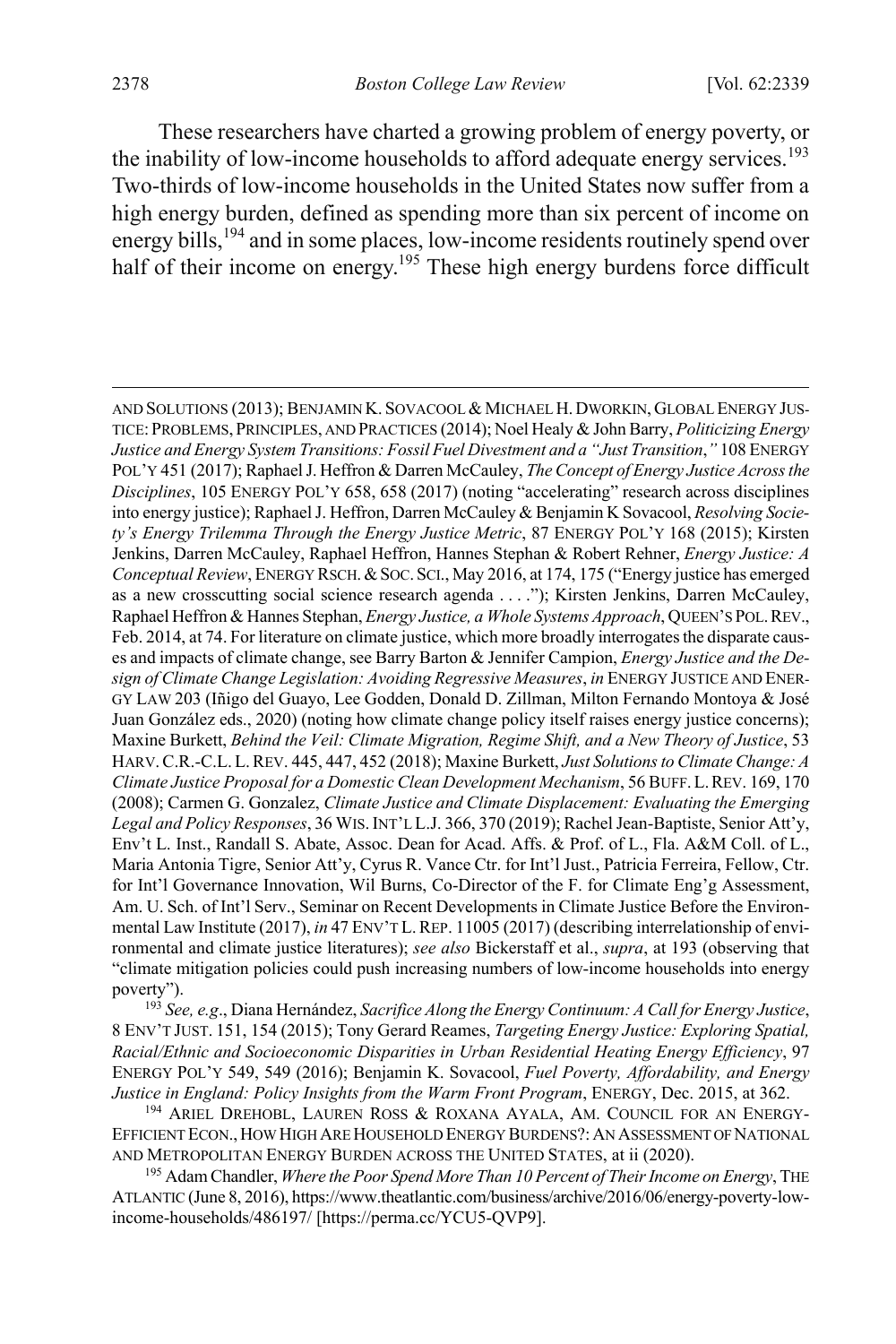decisions between "heating and eating" and threaten physical and mental health and social stability.<sup>196</sup>

Research has also revealed how the laws around energy production and generation have neglected considerations of racism and inequality.197 Because conservation statutes have largely focused on waste minimization, they offer limited protection to surface landowners or other community members harmed by the efficient production of coal, oil, and gas.<sup>198</sup> Nor have state energy siting laws done much work to limit inequitable siting of production or generation facilities that tend to be concentrated in low-income communities of color.<sup>199</sup> More recent research into clean energy justice suggests that a transformation to renewable energy may exacerbate many of these long-standing inequalities, rewarding affluent homeowners for putting solar panels on their roofs while continuing to shunt the burdens of large renewable energy infrastructure onto marginalized rural communities.<sup>200</sup>

<span id="page-41-1"></span>In the past, energy law's focus on the material characteristics of fuels themselves has allowed it to disavow these challenges. Energy poverty can be cast as simply a logical corollary to poverty more generally—a topic outside the scope of energy law. Similarly, energy-related health and ecological challenges, including the energy industry's egregious pollution of air and water, are typically left for environmental law to remedy—or fail to remedy.<sup>201</sup>

More recently, several voices in the legal academy have begun to center these justice concerns within energy law scholarship. Three recent books, for example, explore the intersections of energy law and energy justice on an international scale.<sup>202</sup> These are welcome additions to a lean literature. Benjamin

<sup>200</sup> *See* Tony Reames, *Distributional Disparities in Residential Rooftop Solar Potential and Penetration in Four Cities in the United States*, ENERGY RSCH. &SOC.SCI., Nov. 2020, at 2 (documenting disparate rooftop solar penetration); Welton & Eisen, *supra* not[e 21,](#page-7-0) at 357–60 (discussing rural burdens of utility-scale renewables).

<sup>201</sup> Aagaard, *supra* not[e 20,](#page-7-1) at 1531–33 (arguing that this divide between energy and environmental law, given their overlapping concerns, is problematic).

<sup>202</sup> *See* SOVACOOL & DWORKIN, *supra* note [192,](#page-39-0) at 12–13. Michael Dworkin and Benjamin Sovacool published *Global Energy Justice* in 2014. *Id.* For the other books exploring the social justice implications of energy law, see generally Iñigo del Guayo, Lee Godden, Donald D. Zillman, Milton

<span id="page-41-0"></span> <sup>196</sup> *See* Hernández, *supra* not[e 193,](#page-40-0) at 154 (explaining the difficulties of high energy burdens); Sovacool, *supra* not[e 193,](#page-40-0) at 362 (same).

<sup>&</sup>lt;sup>197</sup> *See supra* not[e 192](#page-39-0) (providing a list of scholarship concerning the implications of our current infrastructure on energy and climate justice).

<sup>198</sup> *See supra* note[s 80](#page-17-0)[–82](#page-17-1) (describing the goals and effects of conservation statutes).

<sup>199</sup> Brian Bienkowski, *Poor Communities Bear Greatest Burden from Fracking*, SCI.AM. (May 6, 2015), https://www.scientificamerican.com/article/poor-communities-bear-greatest-burden-fromfracking/ [https://perma.cc/RP9R-9B7R]; Maninder P.S. Thind, Christopher W. Tessum, Ines L. Azevedo & Julian D. Marshall, *Fine Particulate Air Pollution from Electricity Generation in the US:*  Health Impacts by Race, Income, and Geography, ENV'T SCI. & TECH., Nov. 2019, at 14010 (finding Black Americans' exposure to PM2.5 emissions from power plants exceed those of all other races).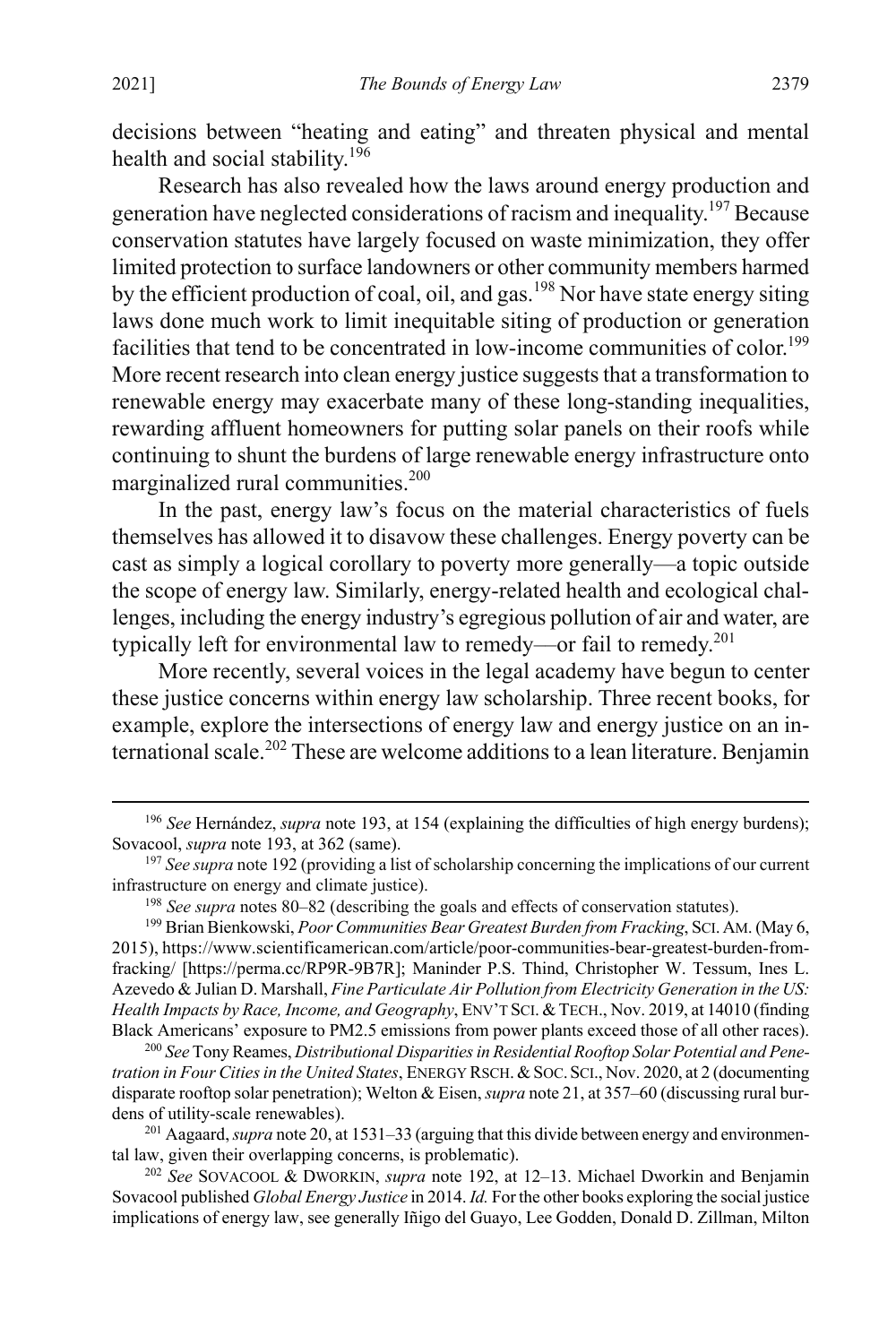Sovacool and Michael Dworkin's book has proven particularly influential, as many social scientists adopt and apply their eight principles of energy justice as an analytical tool.<sup>203</sup> But I am concerned that, even here, energy law scholars sometimes fall back on in-the-box solutions. For example, in a chapter on utility and energy externalities, Sovacool and Dworkin suggest remedies such as the tools of carbon pricing, accurate energy price signals and taxation, and environmental bonds.<sup> $204$ </sup> These are useful tools, to be sure, but hardly radical new ideas for the field. Similarly, Roger Colton suggests that energy efficiency programming in the United States could be improved by better incorporating equity into considerations of how to allocate utility investments.<sup>205</sup> And, he insists, such a shift "does not require a revolution in regulatory thinking," but instead "can be pursued using well-accepted legal, economic, and public policy doctrine."206

There is obvious appeal to couching solutions in these terms. Lawyers, as a rule, are cautious. We are ostensibly precedent-bound and taught to navigate within legal constraints. It is comforting to think that our existing frameworks might simply need adjustments to make them fairer. But as Section Asuggested, the need for climate progress on a scale never realized to date is likely to require a more fundamental shift in our analysis.207 Shalanda Baker's formidable article, *Anti-Resilience: A Roadmap for Transformational Justice Within the Energy System*, is one of the few to make this case forcefully.<sup>208</sup> Baker points out the perversity of efforts to create "resilience" in the energy system, or the ability to bounce back from stresses.<sup>209</sup> In particular, she argues compellingly against efforts to simply fortify an energy system, and energy laws, that have inflicted so much violence upon communities of color and low-income communities. 210

Fernando Montoya & José Juan González, *Introduction* to ENERGY JUSTICE AND ENERGY LAW, *supra* not[e 192,](#page-39-0) at 3; ENERGY JUSTICE (Raya Salter, Carmen G. Gonzalez & Elizabeth Ann Kronk Warner eds., 2018).

<sup>203</sup> *See* SOVACOOL &DWORKIN, *supra* not[e 192,](#page-39-0) at 145–56; Jessica Smith & Mette M. High, *Exploring the Anthropology of Energy: Ethnography, Energy and Ethics*, ENERGY RSCH. & SOC. SCI., Aug. 2017, at 1 (noting the widespread use of this analytical framework in energy justice research).

<sup>204</sup> *See* SOVACOOL & DWORKIN, *supra* not[e 192,](#page-39-0) at 145–56.

<sup>205</sup> *See generally* Roger Colton, *The Equities of Efficiency: Distributing Energy Usage Reduction Dollars* (proposing a economics-based approach for assessing the equity of energy efficiency investment efforts), *in* ENERGY JUSTICE, *supra* not[e 202,](#page-41-0) at 105.

<sup>206</sup> *Id.* at 107; *see also* Welton, *supra* not[e 59,](#page-14-0) at 639–49 (considering how public utility commissions might incorporate equity within their mission).

<sup>207</sup> *See supra* Part II, Section A.

<sup>208</sup> Shalanda H. Baker, *Anti-Resilience: A Roadmap for Transformational Justice Within the Energy System*, 54 HARV. C.R.-C.L. L. REV. 1, 6 (2019).

<sup>209</sup> *Id.* <sup>210</sup> *Id.*

<span id="page-42-0"></span>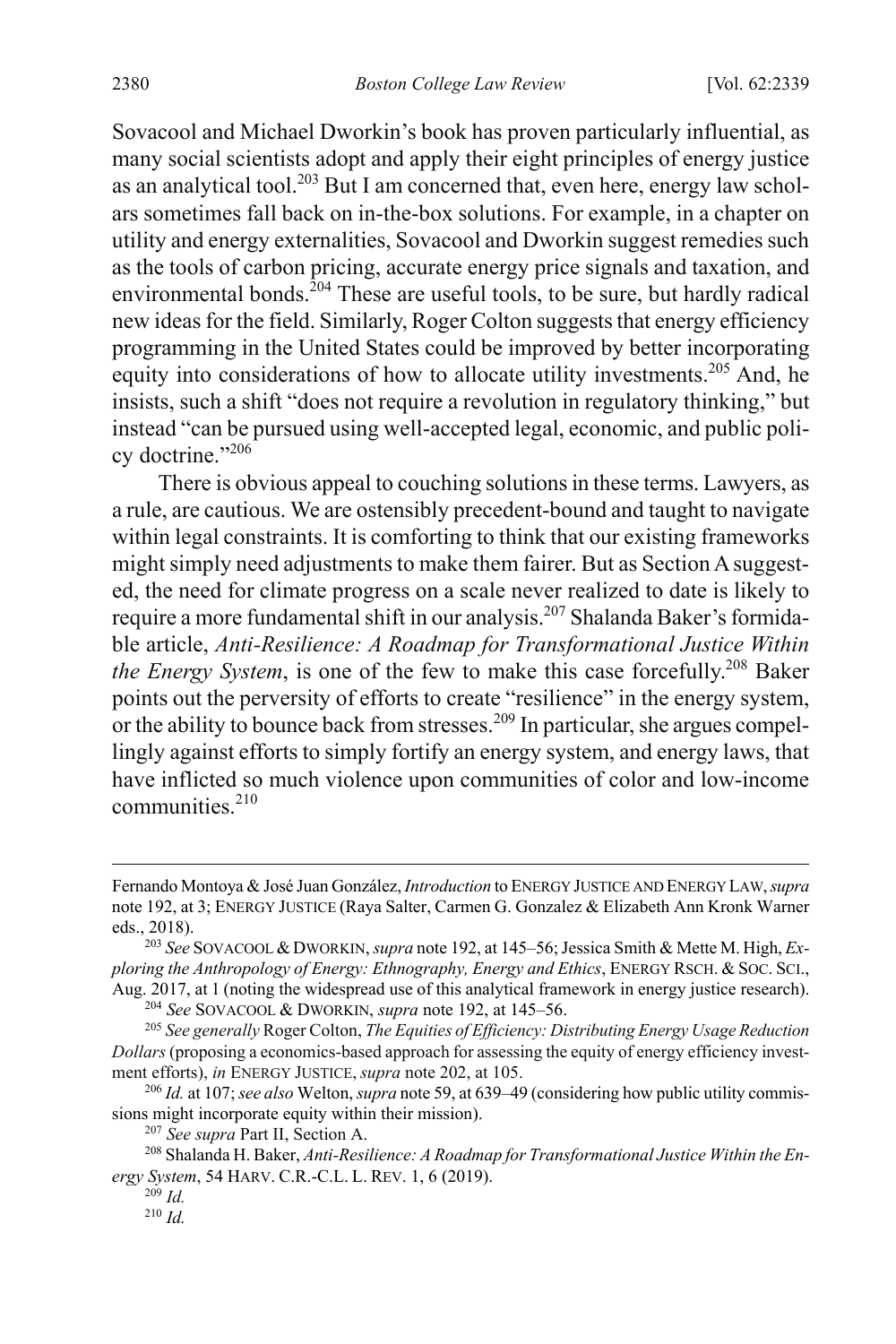Even if one is untroubled by energy law's past inattention to these issues, the field can hardly continue to turn a blind eye to them going forward. The reason is simple: decarbonization requires a near-total material transformation not just in fuel delivery, but in how we live our lives together. We cannot decarbonize without enormous infrastructure investment—whether financed publicly or privately—and without substantial changes in life-shaping determinants including settlement patterns, modes of mobility, and a collective reexamination of what makes for a satisfying life. $2^{11}$  Because of the wide-ranging changes that decarbonization demands, it presents a critical juncture for either addressing inequality and structural racism, or shunting aside these concerns for another generation or more.

<span id="page-43-0"></span>A focus on these intensive material realities of decarbonization casts energy law's debate over policy instruments in a new light. Many harbor an understandable hope that the Biden Administration might yet achieve a centrist, market-based solution to climate change that sidesteps these messy distributional issues.<sup>212</sup> To be fair, some carbon tax proposals suggest eliminating regressivity through rebates or dividends to the poor—a good accommodation, but hardly the kind of structural fix that GND advocates have in mind.<sup>213</sup> I think it is worth making clear, however, that when energy law scholars, policy

 <sup>211</sup> *See* JEDEDIAH PURDY, THIS LAND IS OUR LAND: THE STRUGGLE FOR A NEW COMMON-WEALTH, at xxiii (2019) (suggesting that to forge a new politics, we must "ask what wealth itself is and what is the value of life"); *id.* at 82 (discussing the importance of infrastructure to our species today); Frank W. Geels, Benjamin K. Sovacool, Tim Schwanen & Steve Sorrell, *Sociotechnical Transitions for Deep Decarbonization*, 357 SCI., Sept. 22, 2017, at 1242 ("Rapid and deep decarbonization requires transformation of sociotechnical systems—the interlinked mix of technologies, infrastructures, organizations, markets, regulations, and user practices that together deliver societal functions such as personal mobility.").

<sup>212</sup> For articles expressing this hope, see Matthew DeBord, *Joe Biden's Election Could Give Elon Musk the Carbon Tax He's Wanted for Years*, INSIDER (Nov. 14, 2020), https://www.businessinsider. com/elon-musk-might-get-a-carbon-tax-from-president-biden-2020-11 [https://perma.cc/DL6H-VC48]; Matthew Green, *U.S. Could Adopt Carbon Tax Under a Biden Presidency, Ex-Fed Chair Yellen Says*, REUTERS (Oct. 8, 2020), https://www.reuters.com/article/us-usa-climate-tax/u-s-could-adopt-carbontax-under-a-biden-presidency-ex-fed-chair-yellen-says-idUSKBN26T23L [https://perma.cc/82AB-482X]; Bob Inglis, Opinion, *Joe Biden Can Work with Conservatives on Climate Change. Many of Them Are Ready to Act.*, USATODAY, https://www.usatoday.com/story/opinion/2020/12/10/how-joebiden-can-work-conservatives-climate-change-column/6505381002/ [https://perma.cc/R3Z4-45XD]

<sup>(</sup>Dec. 10, 2020, 12:38 PM).<br><sup>213</sup> *See generally* CHAD STONE, CTR. ON BUDGET & POL'Y PRIORITIES, THE DESIGN AND IMPLE-MENTATION OF POLICIES TO PROTECT LOW-INCOME HOUSEHOLDS UNDER A CARBON TAX (2015), https://www.cbpp.org/research/climate-change/the-design-and-implementation-of-policies-to-protectlow-income-households [https://perma.cc/E7Y7-95P3] (advocating for rebates to benefit low-income households against the impacts of climate change); JOSEPH ROSENBERG, ERIC TODER & CHENXI LU, TAX POL'Y CTR.,DISTRIBUTIONAL IMPLICATION OF A CARBON TAX (Noah Kaufman ed., 2018), https:// www.taxpolicycenter.org/publications/distributional-implications-carbon-tax/full [https://perma.cc/ 7UKB-57MR] (arguing that the effect of distributing the proceeds from a climate tax may insulate vulnerable populations).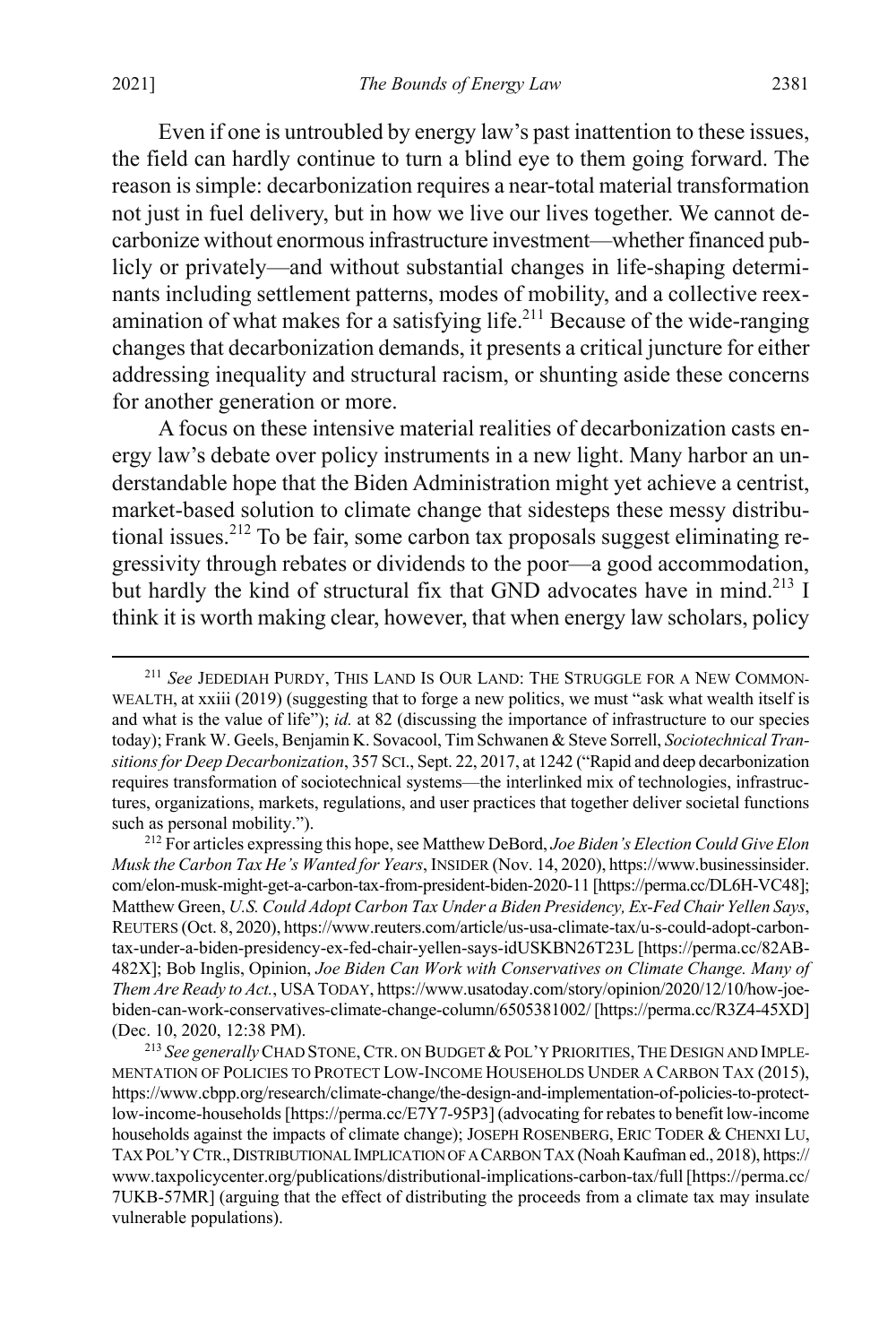advocates, or politicians champion decarbonization bills that fundamentally overhaul U.S. infrastructure but do little to address structural distributional and racial inequities, they are making a conscious choice to lock in these inequities. In other words, just because gross inequity is the status quo does not mean it is a defensible choice during conversations about what the shape of infrastructure and social structure should look like over the next several generations. To pretend that it is the GND, or problematic progressives, who inject equity and racial justice considerations into an otherwise pure climate conversation is itself a convenient fiction. 214

In sum, this Part has suggested that energy law scholars need to approach decarbonization not from within the bounds of existing energy law, but instead from exigent planetary imperatives. If we begin here, however, it quickly becomes apparent that decarbonization is inescapably bound up with the pervasive issues of inequality and racism. For these reasons, I am eager to see scholars explore and develop the legal and policy contours of a climate change program that embraces these interconnections. But as tactically and ethically important as these new directions may be, they also pose a challenging agenda for energy law scholars who are used to operating within more technocratic domains. How exactly should we proceed if we accept the arguments of activists who insist that decarbonization be linked to larger challenges of systemic racism and inequality?

What we should do, Part III argues, is support this movement with a new generation of scholarship that rises to the scale of the challenge presented by climate change. Energy law scholars have considerable expertise they could offer in support of more capacious decarbonization agendas. But to do so, the field will have to leave the zone of tweaks and instead ask what an energy law centered around the imperatives and technologies of today might look like.

#### III. PUSHING THE BOUNDS OF ENERGY LAW

The climate change solution that can be derived from twentieth-century energy law may be nearing its end point. What the field now needs is an enlarged legal imaginary that matches the central material challenges the field confronts today. This new materiality demands less, and less unequal, energy consumption, dramatically altered energy production, and rapid action. To help achieve these goals, this final Part advocates for expanding energy law scholarship in three directions, which it elucidates in turn. Section A calls for more

 <sup>214</sup> *See, e.g.*, Heather Caygle & Sarah Ferris, *Dem Leaders Warn Liberal Rhetoric Could Blow Georgia Races*, POLITICO, https://www.politico.com/news/2020/11/05/house-democrats-warn-caucusleft-434428 [https://perma.cc/QM6L-TMHR] (Nov. 5, 2020, 5:06 PM) (noting that in reality much of this rhetoric comes from Republicans attempting to scare their constituents).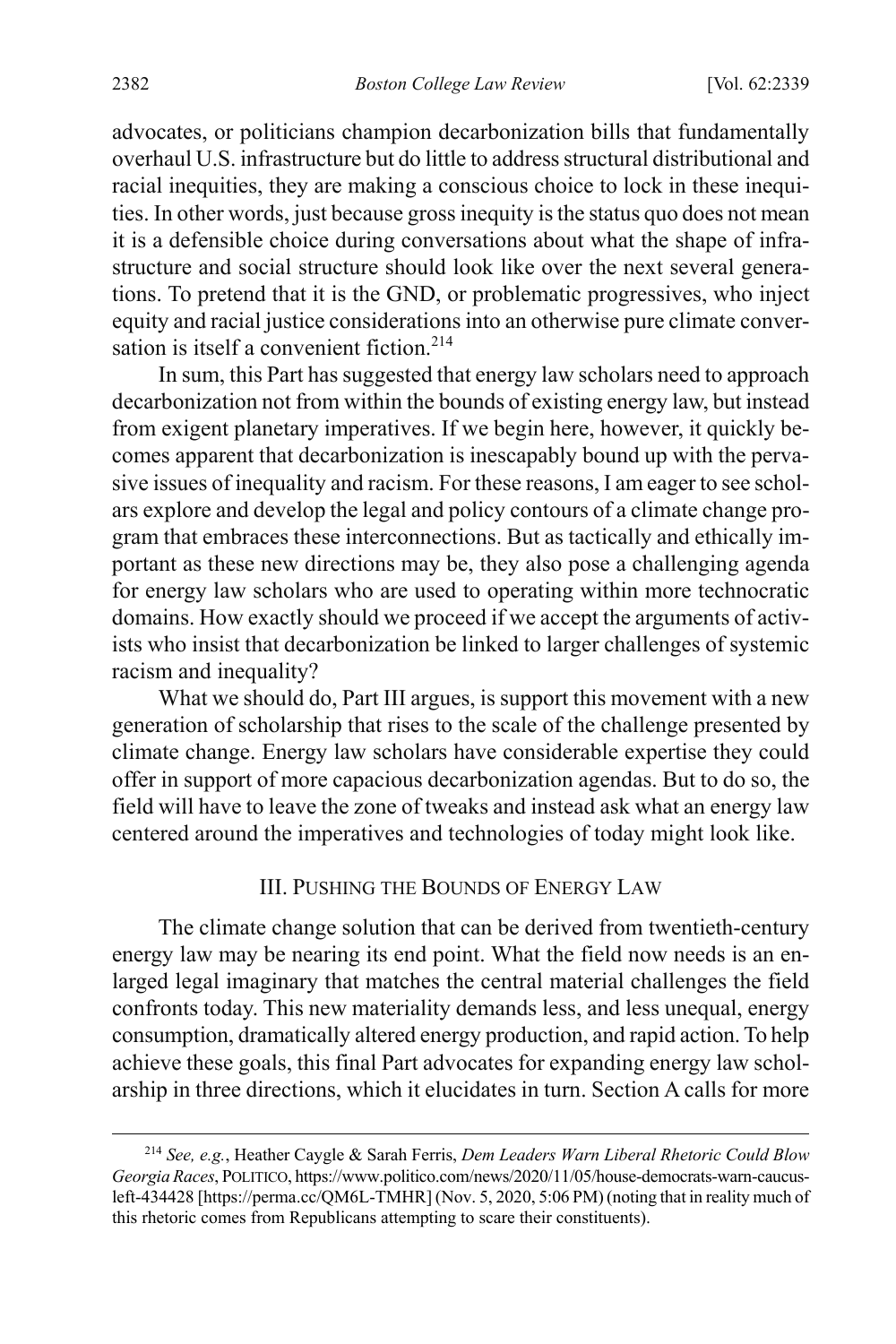attention to the politics impeding technologically feasible rapid decarbonization. <sup>215</sup> Section B highlights the importance of interrogating the intersection of energy policy with the pressing priorities of inequality and systemic racism.<sup>216</sup> Finally, Section C advocates for an expanded notion of what counts as "energy" worthy of attention from scholars of the topic.<sup>217</sup>

#### *A. Politics and Power as Central to the Analysis*

Most economists emphasize the role of accurate price signals in decarbonizing the energy system.<sup>218</sup> And indeed, it is hard to argue with the basic premise that energy prices should better reflect true costs, including the costs of carbon. But the existence of pricing flaws in energy is not new information.<sup>219</sup> Yet economists have made limited real-world headway in redesigning retail rates and internalizing externalities.

The idea of fixing the energy system through pricing reforms has not failed theoretically—it has failed politically.<sup>220</sup> There is ample evidence at this point that electricity decarbonization—at least up to ninety percent—is not only technologically possible, but might deliver electricity at lower cost by 2035.221 There is simply not the political will, at least not yet, to adopt the policies needed to propel this transition in Congress or most sub-jurisdictions in

<sup>219</sup> *See, e.g.*, Harvey Averch & Leland L. Johnson, *Behavior of the Firm Under Regulatory Constraint*, 52 AM. ECON. REV. 1052, 1068 (1962) (suggesting that rate-regulated firms over-invest in capital projects on which they receive a guaranteed rate of return). For additional literature regarding carbon taxes and energy pricing see *supra* note[s 123](#page-24-0)[–125.](#page-26-0) 220 *See generally* DANNY CULLENWARD &DAVID G. VICTOR,MAKING CLIMATE POLICY WORK

(2020) (arguing that market-based incentives are insufficient to address the climate crisis); Alice Kaswan, *Carbon Pricing: Essential But Insufficient* (Univ. S.F. Sch. L., Research Paper No. 2020-11, 2019), https://cpr-assets.s3.amazonaws.com/documents/Kaswan-Carbon-Pricing-0619.pdf [https:// perma.cc/8RK5-7GJS] (advocating for an innovative solution beyond carbon pricing to address climate change). At a theoretical level, however, one might argue about whether price signals *alone* are enough to get us to the outcomes we want—and I fall in the camp that thinks they are not.

<sup>221</sup> *See* GOLDMAN SCH. OF PUB.POL'Y,UNIV. OF CAL.BERKELEY, 2035 THE REPORT:PLUMMET-ING SOLAR, WIND, AND BATTERY COSTS CAN ACCELERATE OUR CLEAN ELECTRICITY FUTURE 4 (2020), https://www.2035report.com/wp-content/uploads/2020/06/2035-Report.pdf [https://perma.cc/ 8RLD-JLSX] (providing a high-level and optimistic overview of alternative energies).

 <sup>215</sup> *See infra* Part III, Section A.

<sup>216</sup> *See infra* Part III, Section B.

<sup>217</sup> *See infra* Part III, Section C.

<sup>218</sup> *See, e.g.*, Kenneth Gillingham & James H. Stock, *The Cost of Reducing Greenhouse Gas Emissions*, J. ECON. PERSPS., Fall 2018, at 53, 53 (suggesting that basic economic incentives will encourage successful, and efficient reduction of greenhouse gas emissions if the marginal benefit equals the marginal cost).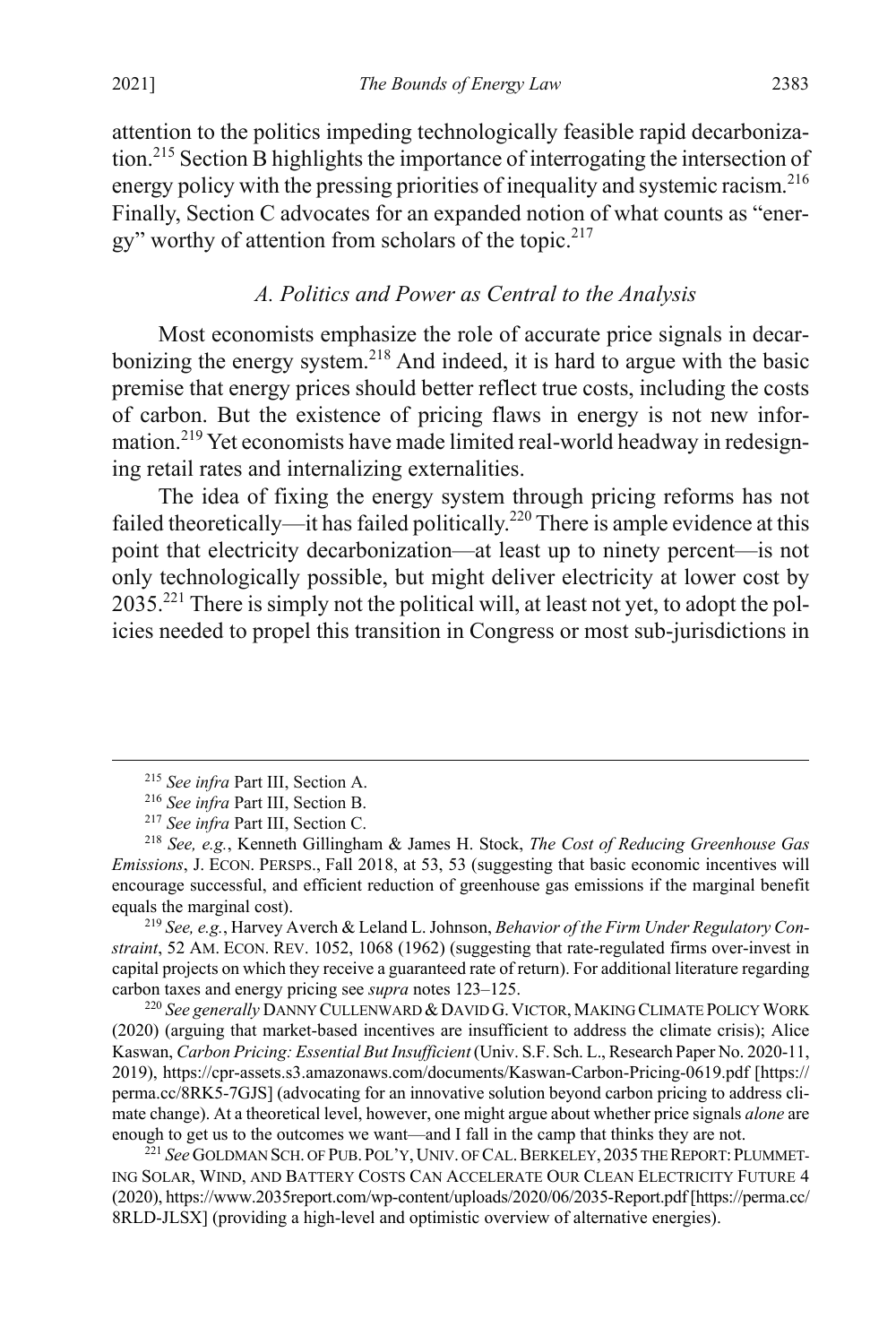the United States.<sup>222</sup> After all, solutions like carbon taxes or cap-and-trade programs are only useful if they can survive the legislative process.<sup>223</sup>

For this reason, whereas the first generation of energy law scholarship to incorporate climate change focused on tools, $^{224}$  the next generation must focus on tactics. Fossil fuel companies and utilities have a tremendous amount of structural power that goes unattended in technical discussions of decarbonization tools. Utilities can and do use their combined economic and political clout to block reforms at the state and federal levels and to roll back progress made in combating climate change.<sup>225</sup> Accordingly, to rise to the scope and scale of the current climate crisis, energy law must become much more agonistic, ready to confront the "existential politics" that climate change presents.<sup>226</sup>

<span id="page-46-0"></span>The notion that utilities and fossil fuel companies might use their power to privilege profits over the general welfare is no shocking revelation––quite the contrary. Progressives at the turn of the twentieth century were keenly attuned to the challenges of consolidated and monopoly power, in fact, cabining such power was a key goal of public utility commissions and rate regulation.<sup>227</sup> Over a century later, we know that this model has strengths and weaknesses. It has largely kept prices low and supplies ample. Nevertheless, although not as thoroughly captured as the public choice theorists of the 1970s asserted, the field is rife with well-documented regulatory and legislative capture.<sup>228</sup>

Energy law has not yet developed an adequate set of responses to contend with the level of capture in the field—a prerequisite to implementing the kinds of incentive reforms popular among energy law scholars. There is, of course, a risk in dignifying concerns of capture. The conservative response to these alle-

<sup>&</sup>lt;sup>222</sup> See supra note [168](#page-34-0) (discussing the advocacy for a federal clean energy standard); Healy & Barry, *supra* note [192,](#page-39-0) at 452 (describing the energy transition as "a deeply political struggle").

<sup>223</sup> David Leonhardt, Opinion, *Less Hope, More Change*, N.Y. TIMES (May 6, 2019), https:// www.nytimes.com/2019/05/06/opinion/climate-change-beto-orourke-inslee.html [https://perma.cc/ 35BB-6XMC]. Even in jurisdictions with carbon prices, these prices are too low to induce rapid decarbonization. *See* Mildenberger & Stokes, *supra* not[e 156](#page-32-2) (outlining flaws with the traditional carbon pricing climate policy).

<sup>&</sup>lt;sup>224</sup> See supra note[s 122–](#page-24-1)[138](#page-28-0) (discussing innovative ideas and scholarly articles from energy law scholars).

<sup>225</sup> *See supra* note[s 155](#page-32-0)[–161](#page-33-0) (outlining the lobbying efforts of utility companies, fossil fuel industry, and partisan groups to prevent climate change legislation).

<sup>226</sup> Jeff D. Colgan, Jessica F. Green & Thomas N. Hale, *Asset Revaluation and the Existential Politics of Climate Change*, 75 INT'L ORG. 586, 592 (2021) ("[T]here is a contest over whose way of life gets to survive. Should we have Miami Beach and the Marshall Islands, or should we have coal miners, ExxonMobil and Chevron?" (footnote omitted)).

<sup>227</sup> *See supra* note[s 110](#page-21-1)[–121](#page-23-0) (describing regulatory attempts to limit the monopolistic control utilities operated over energy access).

<sup>228</sup> *See generally* STOKES, *supra* not[e 11](#page-4-0) (discussing how climate policy has been undermined by industry and corporations); Rule, *supra* not[e 155](#page-32-0) (describing the ways in which utilities utilize fairness arguments to limit reform).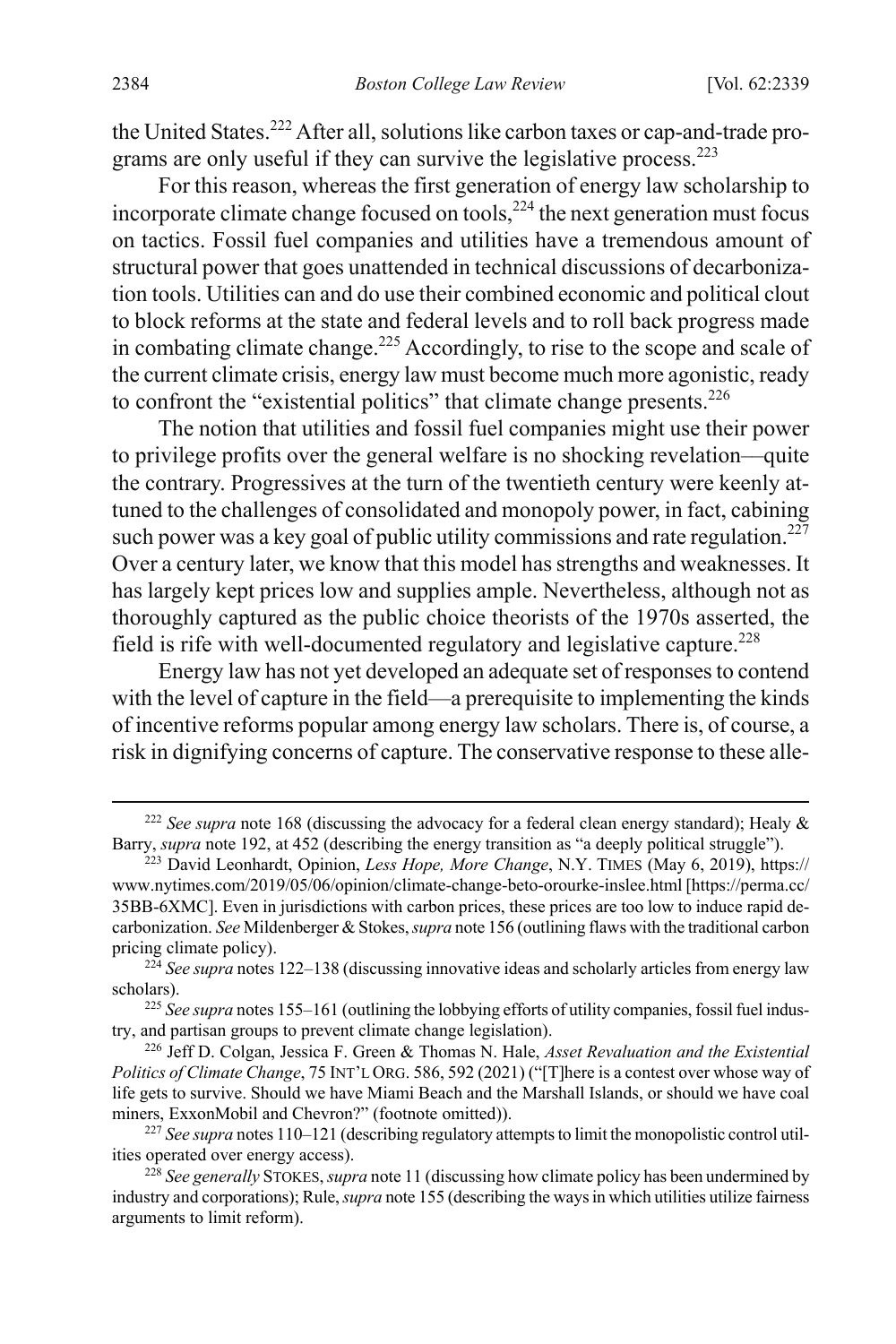gations is to impugn the ability of government to ever rise above these tendencies.<sup>229</sup> But there is an underdeveloped potential progressive response to these critiques as well, which is to ask: how can energy institutions be strengthened or reformed to act as the guardians of the evolving public interest? $2^{230}$ 

It is time for energy law scholars to return to the best of the field's Progressive roots and pay more attention to these structural challenges.<sup>231</sup> Scholars must diagnose what features of modern utility regulation allow for structural dominance in the twenty-first century and identify what must be done to combat this barrier to transformational change in the field. The scholarship of William Boyd and William Novak provides a useful starting point.<sup>232</sup> These scholars argue for the continued vitality of the concept of public utility that they describe not as a convoluted set of commission regulations but as "a normative effort,"<sup>233</sup> or an "idea" once capable of rousing the very best minds to puzzle through the challenge of how to harness business in the public interest.<sup>234</sup>

In the spirit of this broad inquiry, energy law scholars need to focus, again, on institutions. If politics is the problem, scholarship on institutional design will prove more potent than additional scholarship on substance. And so, scholars might now ask: why are the forms of control that we set up to manage the energy industry—namely commissions—not enough to fully regulate utilities in the broader public interest? Why have so many of these commissions not implemented the host of excellent ideas for rationalizing electricity pricing and reducing consumption offered to them by the academy? Such analysis could lead to recommended antecedent institutional reforms that may be more politically feasible than direct climate change policy.<sup>235</sup>

 <sup>229</sup> *See* STEVEN P. CROLEY, REGULATION AND PUBLIC INTERESTS: THE POSSIBILITY OF GOOD REGULATORY GOVERNMENT 4 (2008) (arguing that "the cynical view of regulation shows far too little attention to the actual processes through which administrative agencies regulate, and that such inattention is largely responsible for the dominant, jaundiced view of regulation"); Purdy et al., *supra*  not[e 19,](#page-6-0) at 1811 (tracing how the capture hypothesis caused "influential academics to argue that the only appropriate response was a move to market-mediated technocracy" (footnote omitted)).

<sup>230</sup> *See* JERRY L. MASHAW, GREED, CHAOS & GOVERNANCE: USING PUBLIC CHOICE TO IM-PROVE PUBLIC LAW 4 (1997) ("If we would reform or renew our democratic faith, we need a better understanding of what it is reasonable to expect from institutions of governance and how we might design them.").

<sup>&</sup>lt;sup>231</sup> *Cf.* Novak, *supra* not[e 108,](#page-21-0) at 666 (noting the trend for scholars of law and policy "to systematically excavate earlier periods of American political-economic history in search of new foundations for the construction of alternative paradigms and policy proposals").

<sup>232</sup> *See* Boyd, *supra* not[e 21,](#page-7-0) at 1682–1707; Novak, *supra* not[e 54,](#page-13-1) at 139; Novak, *supra* not[e 108,](#page-21-0) at 686–93.

<sup>233</sup> Boyd, *supra* not[e 21,](#page-7-0) at 1619.

<sup>234</sup> Novak, *supra* not[e 54,](#page-13-1) at 140–41, 159.

<sup>&</sup>lt;sup>235</sup> For example, my home state of South Carolina—none too eager to embrace climate regulation as such—has recently "overhauled" its public service commission in the wake of a major utility scandal. Sammy Fretwell & Joseph Bustos, *South Carolina Utility Commission Overhauled Three Years*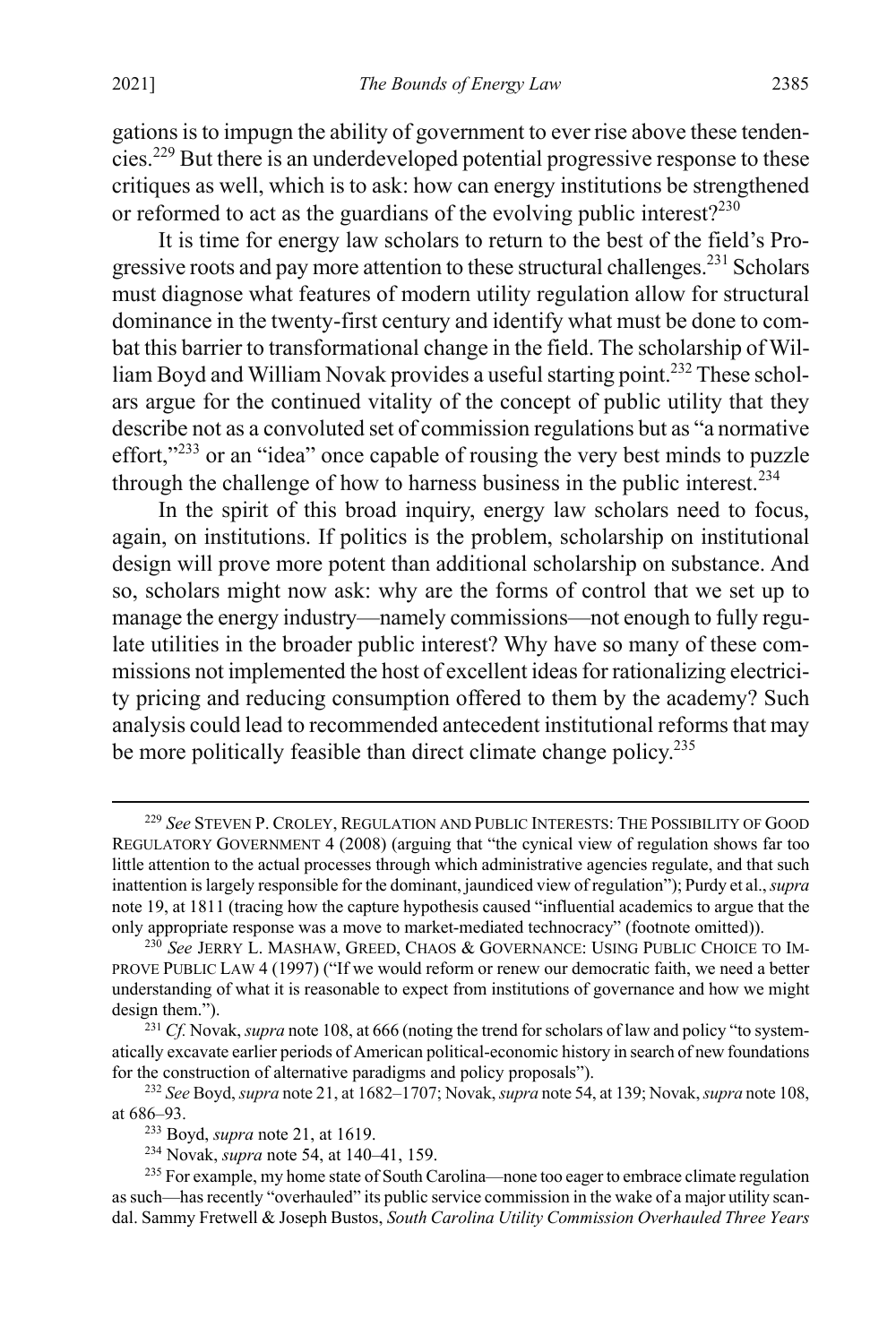<span id="page-48-0"></span>Another area relating to power and politics that is ripe for more research is the level of corporate agglomeration in the energy sector. Facilitated by the 2005 repeal of New Deal-era protections limiting the size of these companies, the energy sector has recently reached the highest levels of consolidation since before the New Deal.<sup>236</sup> As of 2016, there were fifty remaining utility systems, down from hundreds a few decades earlier.237 Experts are still working to analyze the effects of this rapid reconsolidation, but one can surmise that concentrating power in a limited number of companies may not help with problems of capture or political dominance.<sup>238</sup> Tackling the regulation of consolidation may thus open up space for more substantive progress on climate change.

More broadly, at a moment of change in the industry nearly as monumental as the early days of the electricity grid, it is worth probing more thoroughly the idea of public utility as a *project.* One of the strengths of public utility, writ large, is its ability to socialize infrastructure costs—a vital component of the clean energy transition. But that ability has become cramped under public utility rate regulation by narrow in-fighting about cross-subsidization among classes and categories of consumers.<sup>239</sup>

If the goal is developing clean energy technologies and related infrastructure in the public interest, and against incumbent interests, forms other than commission-regulated utilities might prove the best agents of change. For example, Bernie Sanders proposed that federal clean energy authorities, modeled after the Tennessee Valley Authority (TVA), may prove a vital strategy for rapid clean energy infrastructure deployment.<sup>240</sup> "Public options" of this sort<sup>241</sup> are

*After Nuclear Project Fiasco*, THE STATE (Sept. 24, 2020), https://www.thestate.com/news/local/ environment/article245953960.html [https://perma.cc/AJC9-5L9R]. This new commission rapidly proved itself friendlier to renewable energy, rejecting a proposed rate increase from a major utility for failing to adequately consider renewables. Iulia Gheorghiu, *South Carolina Directs Dominion to Model Early Coal Fleet Retirement, Pre-2026 Additions of Solar and Storage*, UTILITYDIVE, https://www. utilityive.com/news/south-carolina-regulators-reject-dominion-irp-due-to-insufficient-renewable/ 592107/ [https://perma.cc/BQ9B-XNKK] (Jan. 5, 2021).

<sup>236</sup> *See* Scott Hempling, *Inconsistent with the Public Interest: FERC's Three Decades of Deference to Electricity Consolidation*, 39 ENERGY L.J. 233, 265 (2018); Welton, *supra* not[e 121,](#page-23-0) at 261– 64; *see also* Public Utility Holding Company Act of 1935, ch. 687, 49 Stat. 803 (codified as amended at 15 U.S.C. §§ 79–79z-6) (repealed 2005). 237 Hempling, *supra* not[e 236,](#page-48-0) at 251 n.32.

<sup>238</sup> *See* Jim Rossi, *Lowering the Filed Tariff Shield: Judicial Enforcement for a Deregulatory Era*, 56 VAND. L. REV. 1591, 1593–94 (2003) (discussing the effect of the filed tariff doctrine on regulators, and arguing it has had the effect of discouraging the exercise of jurisdiction over utilities).

<sup>&</sup>lt;sup>239</sup> See generally Rule, *supra* not[e 155](#page-32-0) (outlining the contentious dialogue about "fairness" between utilities and regulators).

<sup>240</sup> *The Green New Deal*, BERNIE SANDERS, https://berniesanders.com/en/issues/green-new-deal/ [https://perma.cc/E3WB-HPWB]; *see also* Novak, *supra* not[e 34,](#page-10-0) at 400 (tying the public utility concept to the creation of the TVA).

<sup>241</sup> *See* GANESH SITARAMAN & ANNE L. ALSTOTT, THE PUBLIC OPTION: HOW TO EXPAND FREEDOM, INCREASE OPPORTUNITY, AND PROMOTE EQUALITY 2 (2019) (advocating for a more ex-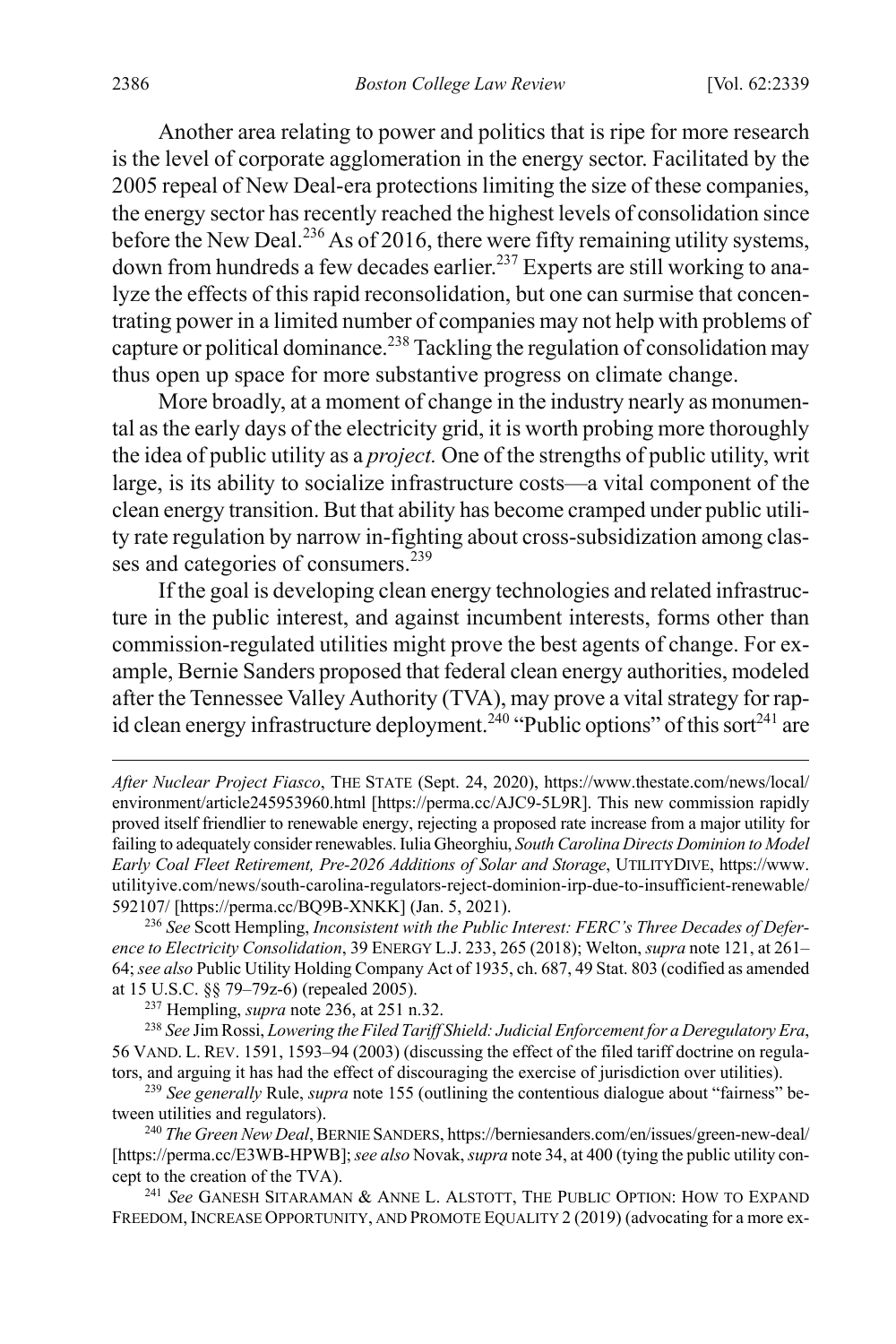often derided based on the historical record of the TVA on clean energy, which is, in short, abysmal.<sup>242</sup> But simply pointing to the historical record of the TVA is an incomplete critique. A federally-owned utility specifically charged with deploying clean energy might behave quite differently from the TVA, which has long seen its mission as conflicting with clean energy development. We might also interrogate whether we have the right agencies overseeing the transition, or whether new or differently constituted entities could better perform this role. $243$ 

A focus on politics also demands more creative and careful thinking about how to cabin the political might of the oil and gas sectors that are fighting against their obsolescence. Energy law scholars have made limited headway in examining how to manage the clash between the U.S. fracking boom and planetary decarbonization imperatives. That islikely because there are few options for resolving this tension within current energy laws. But to ignore this issue presents peril. As observed by Noel Healy and John Barry, scientifically recommended levels of decarbonization "necessitate[] leaving approximately 33% of oil reserves, 50% of gas reserves, and over 80% of current coal reserves in the ground by 2050."244 Meanwhile, fossil fuel companies continue to seek new reserves that would make these percentages even more challenging. Similarly, the International Energy Agency recently made headlines by proclaiming that nations around the world need to cease approving new coal-fired power plants and oil and gas fields in 2021, in order to avert catastrophic climate change.<sup>245</sup> These

pansive view of the "public option," a uniquely American phenomenon that utilizes public resources without invading "private provision").

<sup>242</sup> *See, e.g.*, Stephen Smith & Maggie Shober, *TVA Deceives the Public and the Press with Misleading Claim of Solar Commitment*, CLEANENERGY.ORG (Sept. 19, 2019), https://cleanenergy.org/ blog/tva-deceives-the-public-and-the-press-with-misleading-claim-of-solar-commitment/ [https:// perma.cc/SJK4-MXXN] (arguing that TVA's announcement that it was adding 14 gigawatts of solar to its system was misleading because it only budgeted for 5.5 gigawatts, and that this demonstrates TVA is not serious about sustainable energy); Daniel Tait & Joe Smyth, *TVA Attempts to Chain Local Power Companies to Longer Contracts in Effort to Prevent Defection Risk*, ENERGY & POL'Y INST. (Sept. 22, 2019), https://www.energyandpolicy.org/tva-local-power-companies-defection/ [https://perma. cc/C9YH-VSHD] (describing barriers that TVA has erected to local communities' efforts to adopt renewables). 243 *See, e.g.*, Arianna Skibell, *Biden's Clean Electricity Plan May Hinge on FERC*, E&E NEWS:

ENERGYWIRE (Aug. 24, 2020), https://www.eenews.net/stories/1063712293 [https://perma.cc/2V6H-JL3D] (noting suggestions from Elizabeth Warren and Bernie Sanders to turn FERC into a renewable energy agency); *see also* Sharon B. Jacobs, *Agency Genesis and the Energy Transition*, 121 COLUM. L. REV. 835, 836–861 (2021) (discussing how and why new agencies are created through the lens of state energy policy).

<sup>244</sup> Healy & Barry, *supra* not[e 192,](#page-39-0) at 453.

<sup>245</sup> Brad Plumer, *Nations Must Drop Fossil Fuels, Fast, World Energy Body Warns*, N.Y. TIMES, <https://www.nytimes.com/2021/05/18/climate/climate-change-emissions-IEA.html> [https://perma.cc/ QP24-HXVG] (July 13, 2021).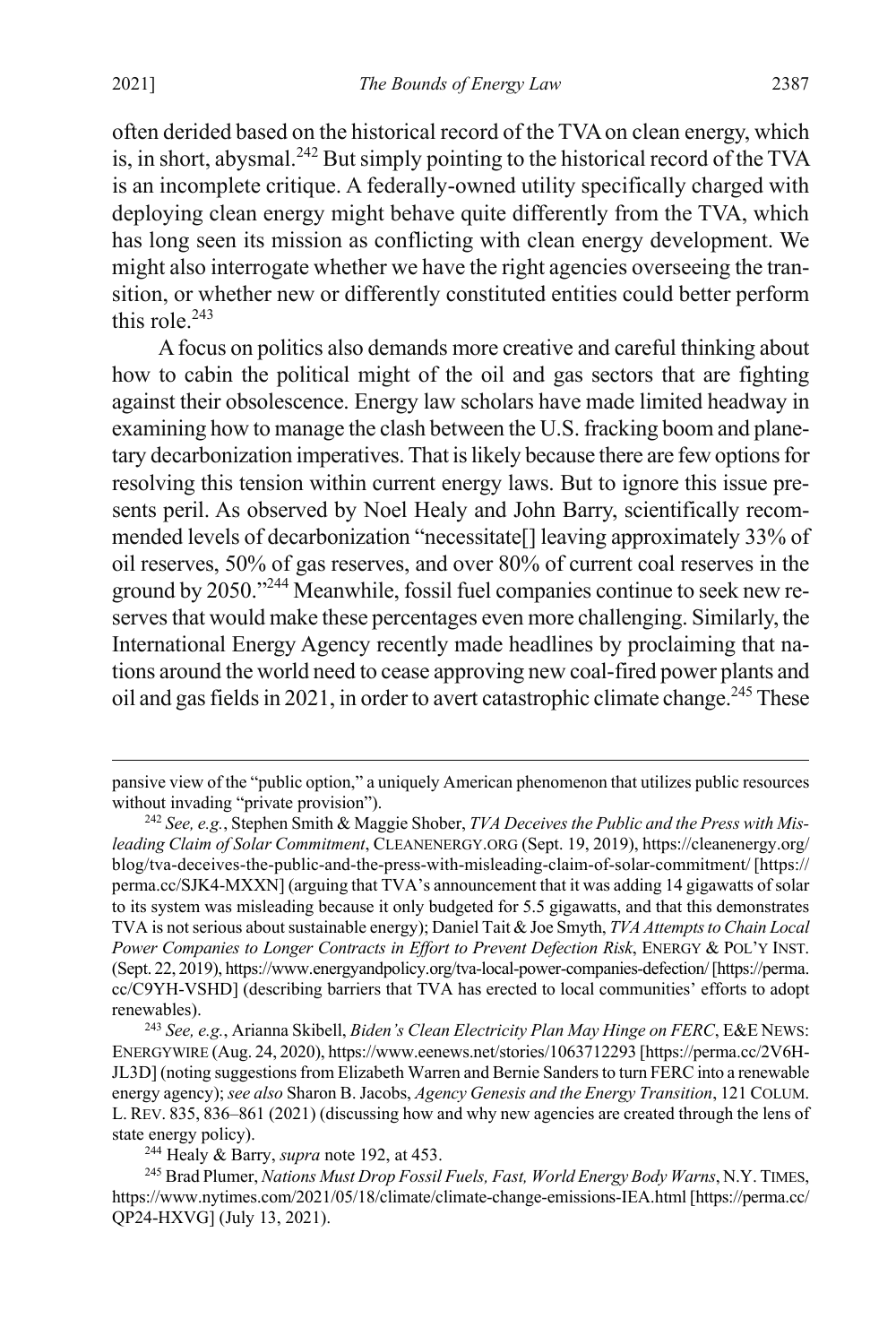figures suggest that the only way for the planet not to overshoot viable warming limits is for these companies to suffer the loss of planned profits.<sup>246</sup>

In October 2020, during the most substantive exchange on climate change ever in a presidential debate, President Biden committed to "transition from the oil industry," acknowledging this as a "big statement."<sup>247</sup> Supporting this goal will require a two-fold effort from energy law scholars. First, we need fresh ideas about how the law might directly target fossil fuel extraction and production. <sup>248</sup> Second, we need more robust thinking about how to support the interests of fossil fuel *workers*, even when the interests of their companies endure legislative challenges. A recent article by Alexandra Klass exemplifies the kind of creativity needed on the production side of energy law. 249 In *Eminent Domain Law as Climate Policy*, Klass argues for overhauling state eminent domain laws to favor clean energy projects while disfavoring fossil fuel development.<sup>250</sup> FERC Chair Richard Glick and General Counsel Matt Christiansen have also made the case for altering pipeline approval standards under the Natural Gas Act to account for climate change—a change that is well within their professional domain.<sup>251</sup> Steps like these, which chip away at the power of fossil fuel companies, will be critical building blocks to larger structural interventions.

On the topic of the fossil fuel workforce, energy law scholars could add considerably to the conversations underway in labor law and rural law about how to ensure a "just transition" for these workers.<sup>252</sup> For example, energy law scholars might consider: is there space within public utility law to support

<sup>249</sup> Alexandra B. Klass, *Eminent Domain Law as Climate Policy*, 2020 WIS. L. REV. 49, 51.

 <sup>246</sup> *See* Colgan et al., *supra* not[e 226,](#page-46-0) at 587 (noting the centrality of asset re-evaluation to successful decarbonization policy); *cf.* Coleman, *supra* note [44,](#page-12-3) at 392 ("[F]or the first time, countries around the world are realizing that climate regulation may limit oil consumption long before dwindling oil supply does.").

<sup>&</sup>lt;sup>247</sup> Scott Waldman, *Wind 'Fumes' and Ending Oil Roil Final Trump-Biden Debate*, E&E NEWS: CLIMATEWIRE (Oct. 23, 2020), https://www.eenews.net/climatewire/2020/10/23/stories/1063716937

<sup>&</sup>lt;sup>248</sup> See Healy & Barry, *supra* not[e 192,](#page-39-0) at 454 ("In over 20 years of international climate negotiations (including Paris COP21), the issue of limiting fossil fuel extraction and production has been systematically ignored." (citations omitted)).

<sup>&</sup>lt;sup>250</sup> See id. at 71–72 (suggesting that reforms to state eminent domain laws could bolster the efficacy of existing state-level clean energy policies).

<sup>251</sup> *See* Rich Glick & Matthew Christiansen, *FERC and Climate Change*, 40 ENERGY L.J. 1, 6 (2019). 252 *See generally* David J. Doorey, *A Law of Just Transitions?: Putting Labor Law to Work on Cli-*

*mate Change* (Osgoode Hall L. Sch., Legal Stud. Rsch. Paper Series, Research Paper No. 35, 2016), https://digitalcommons.osgoode.yorku.ca/cgi/viewcontent.cgi?referer-https://www.google.com/&http sredir=1&article=1166&context=olsrps [https://perma.cc/74R2-5V8Y] (advocating for a reformulation of the term "just transition" to include labor law and environmental law); Ann M. Eisenberg, *Just Transitions*, 92 S.CAL. L.REV. 273 (2019) (assessing the use of the term "just transition" to describe shifting to a green economy, with a focus on impacts to labor).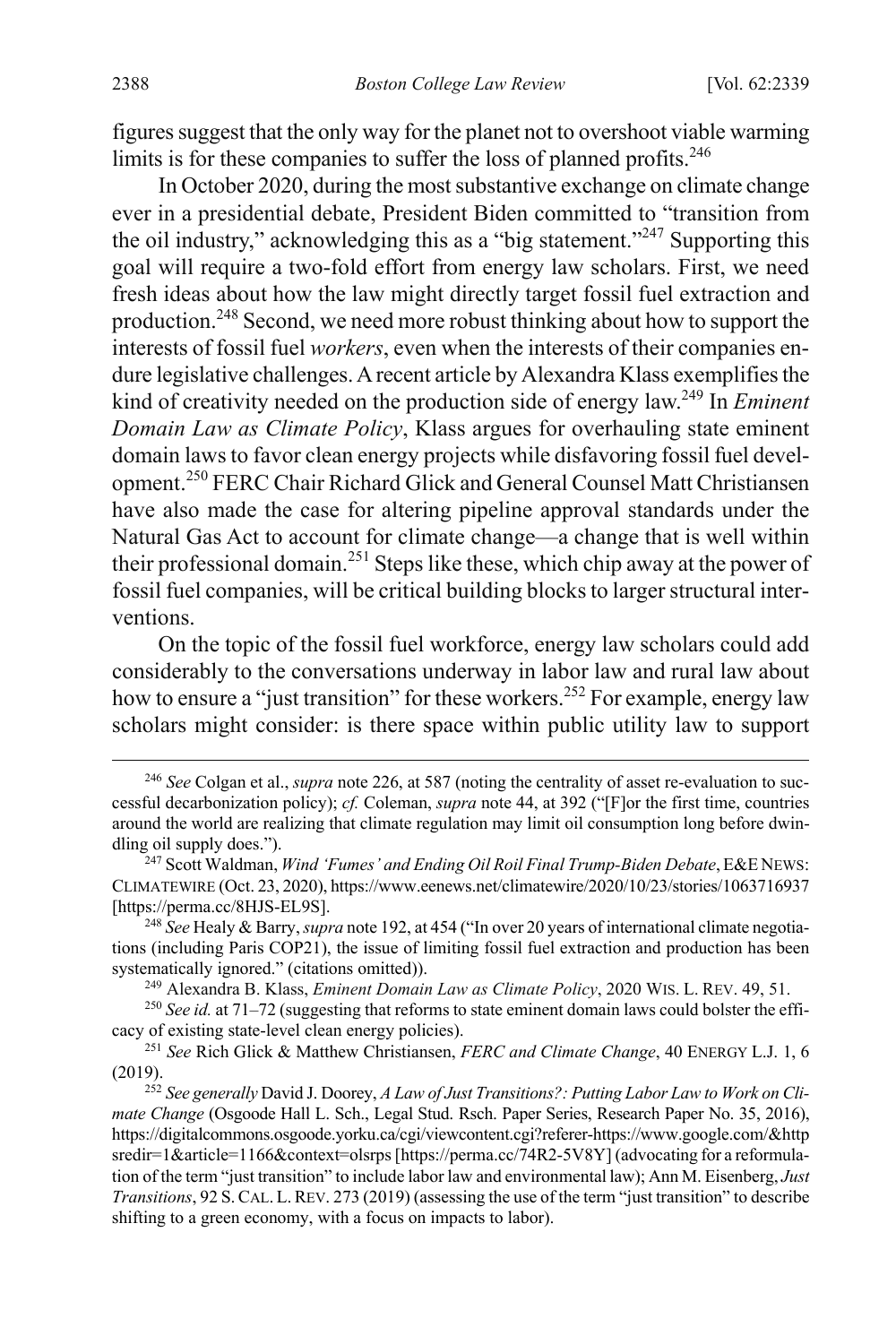transitional programs for utility employees? How might state or federal efforts to limit fossil fuel exploration or production be coupled with programs to aid affected workers? How might revenue-generating climate change policies be harnessed for just transition purposes? Again, a focus on the politics of such reforms will be key to the success of decarbonization and, in particular, the ability to splinter the very different interests of fossil fuel workers from those of fossil fuel executives and corporations.

The final point regarding politics relates back to the hopes of some for a nonantagonistic, centrist, market-based solution to emerge in the Biden Administration.<sup>253</sup> In analyzing and potentially supporting these solutions, scholars should carefully consider how such legislation fits within the material exigencies of the moment—that is, the need to decarbonize completely by 2050. Here, the growing literature on policy feedback might prove instrumental.<sup>254</sup> So too might the emerging law and political economy framework, whose proponents suggest a methodology that goes beyond policy feedback to examine broadly the ways in which politics shape the economy and the laws that undergird it.255 When analyzing policies like a new potential carbon tax, scholars should ask: is this proposal in accord with planetary imperatives? If not, is there a plausible theory of how the instrument will induce ratcheting over time based on the parties involved and their track records on climate? If not, then caution is due, as meliorative half-measures might damage more than they assist $256$ 

This Section has suggested broadening the analytical lens of energy law scholarship to focus more on politics and power. But especially in the present political moment, this pivot alone is inadequate. The field also needs a deeper reckoning and consequent broadening into less comfortable analytical terrain.

 <sup>253</sup> *See* Josh Siegel, *Here's What Congressional Republicans Are Thinking on Climate Following the Election*, WASH. EXAM'R (Nov. 12, 2020), https://www.washingtonexaminer.com/policy/energy/ heres-what-congressional-republicans-are-thinking-on-climate-following-the-election [https://perma. cc/8BL9-Z5NM] ("Republicans remain opposed to any policies that would reduce fossil fuel use . . . ."). For a collection of scholarly works on the carbon tax, see *supra* note [125.](#page-26-0)

<sup>&</sup>lt;sup>254</sup> See supra not[e 11 \(](#page-4-0)gathering sources approaching climate change policy from a policy feedback angle).

<sup>255</sup> *See* Purdy et al., *supra* not[e 19,](#page-6-0) at 1792 (describing law as "the essential connective tissue between political judgment and economic order").

<sup>256</sup> *See* David Roberts, "*All of the Above*,*"* VOLTS (Dec. 10, 2020), https://www.volts.wtf/p/all-ofthe-above [https://perma.cc/GU7R-JQAF] (arguing that legislation focused on carbon capture and storage—a plausible centrist strategy—might further empower the fossil fuel industry without transforming the energy sector toward much-needed clean electrification); *see also* Kevin Crowley & Akshat Rathi, *Exxon Holds Back on Technology That Could Slow Climate Change*, BLOOMBERG GREEN (Jan. 8, 2021), https://www.bloomberg.com/news/features/2020-12-07/exxon-s-xom-carboncapture-project-stalled-by-covid-19 [https://perma.cc/722R-ELEV] (reporting interview suggesting that oil companies push carbon capture and storage "to help justify ongoing operations and persuade regulators not to intervene").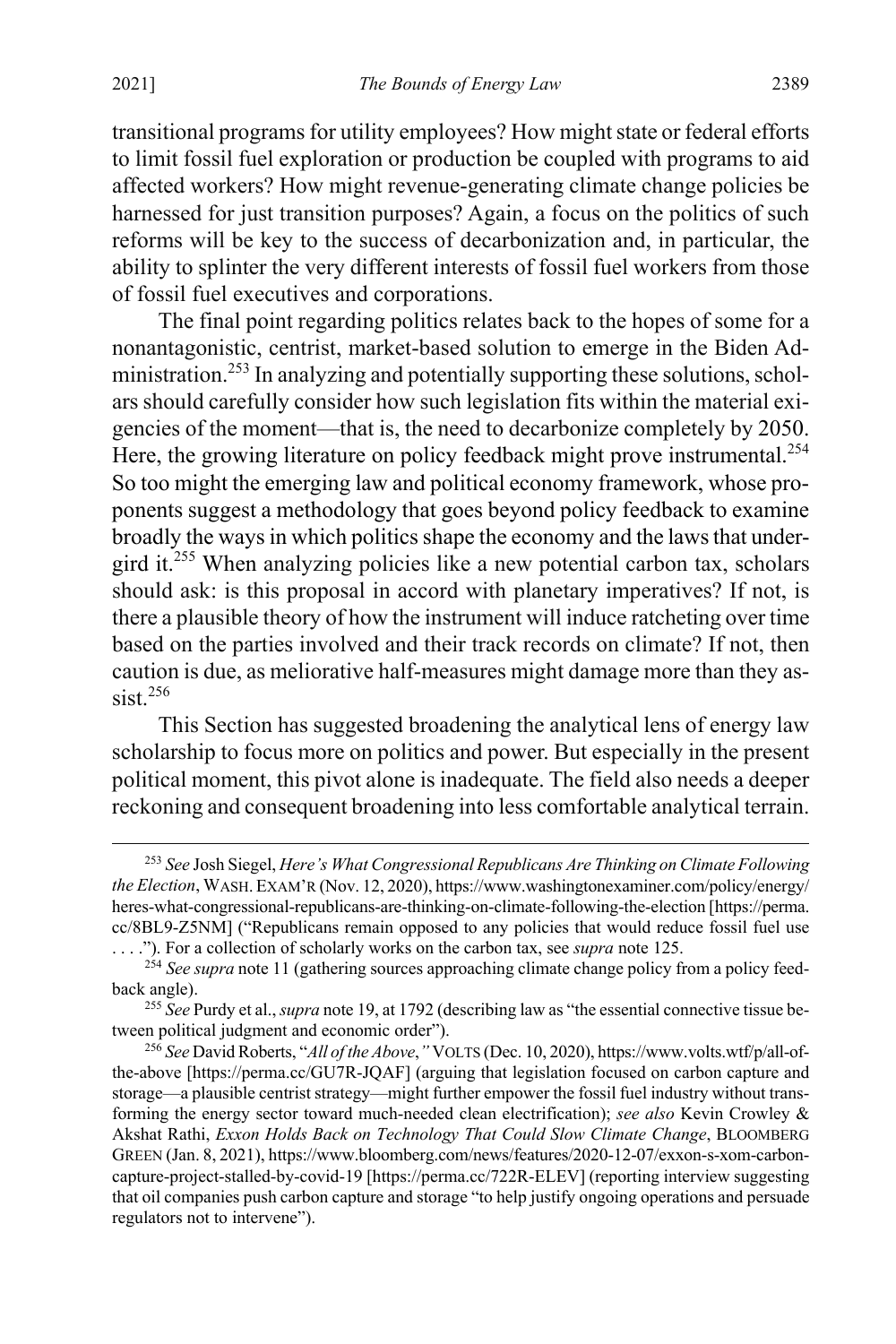#### <span id="page-52-0"></span>*B. Race, Inequality, and Energy*

Both as a matter of politics and principle, progressives increasingly insist that "there can be no climate justice without racial and economic justice."<sup>257</sup> This resolve forms the backbone of a new political movement. It can be difficult to discern what role energy law scholars should play in this conversation. The new movement is centered on raising the voices and ideas of affected communities, thereby demanding something different and difficult of the scholarly community.<sup>258</sup> Nevertheless, there is much support work that energy law scholars could do to help these communities link their goals to viable and fruitful policy reforms. A better accounting of these linkages could expand energy law in two meaningful directions. Subsection 1 details how energy law scholars might push the field to prioritize and frame reform proposals differently. Subsection 2 explores the viability and efficacy of more radical institutional reforms.

#### 1. Adopting an Intersectional Framework for Energy Law Proposals

There is an understandable tendency to filter all reform proposals in energy law almost exclusively through the lens of economic efficiency.259 Why promote investment in energy efficient appliances? Because they cost less over time.<sup>260</sup> Why allow net metering of rooftop solar? Because "value-of-solar" studies show that net-metered energy brings more benefits than costs to the system.<sup>261</sup> Why allow demand response technologies to participate in wholesale energy markets? Because, as the Supreme Court has explained, these peak-demand-reduction programs are "all about reducing wholesale rates."<sup>262</sup>

<span id="page-52-1"></span>The modern ratemaking formula is the cause for much of this narrow framing. It is difficult to articulate compelling theories of justice within this paradigm's emphases on cost-causation and efficiency. But rapid decarboniza-

 <sup>257</sup> Press Release, Wilderness Soc'y, 39 Groups Launch Diverse Coalition for Clean Energy and Healthy Communities (June 25, 2020) (on file with author), https://www.wilderness.org/articles/pressrelease/39-groups-launch-diverse-coalition-clean-energy-and-healthy-communities# [https://perma. cc/LK5J-Q6TG] (quoting Ken Berlin, President and CEO of the Climate Reality Project).

<sup>258</sup> *Cf.* Akbar et al., *supra* not[e 22,](#page-8-0) at 826 (calling for a turn to "movement law" that "approaches scholarly thinking and writing about law, justice, and social change as work done in solidarity with social movements, local organizing, and other forms of collective struggle").

<sup>259</sup> *Cf.* Purdy et al., *supra* not[e 19,](#page-6-0) at 1784, 1790 (chronicling a broader twentieth-century trend to filter legal proposals through a lens of efficiency that "encases 'the market' from claims of justice").

<sup>&</sup>lt;sup>260</sup> KATHERINE FRIEDRICH, MAGGIE ELDRIDGE, DAN YORK, PATTI WITTE & MARTY KUSHLER, AM. COUNCIL FOR AN ENERGY-EFFICIENT ECON., SAVING ENERGY COST-EFFECTIVELY 15 (2009), https://www.aceee.org/sites/default/files/publications/researchreports/U092.pdf [https://perma.cc/ Q5KF-SKB4] (evaluating energy efficiency for its cost-effectiveness and explaining how commissions prioritize it when it is the least-cost resource).

<sup>261</sup> *Value of Solar Tariffs*, NAT'L RENEWABLE ENERGY LAB'Y, https://www.nrel.gov/state-localtribal/basics-value-of-solar-tariffs.html [https://perma.cc/M2ZK-Y9SY]. 262 FERC v. Elec. Power Supply Ass'n, 577 U.S. 260, 279 (2016).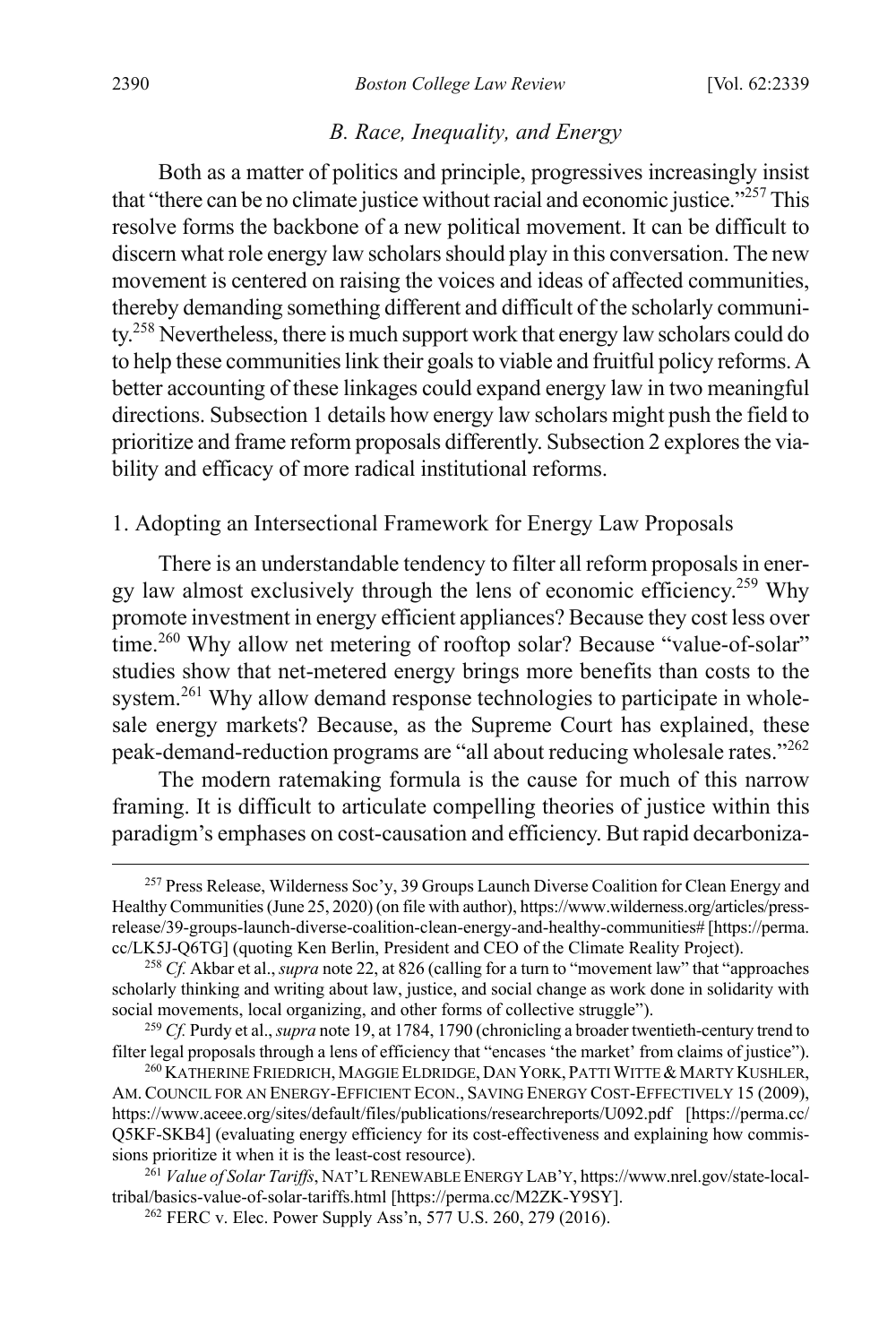tion is going to require new legislative proposals, and possibly new or reformed bodies to carry them out. In thinking about the future of the field, then, scholars should consider moving beyond the constraints of present-day ratemaking to think and talk about proposals in ways that highlight their intersectionality, not suppress it.<sup>263</sup>

<span id="page-53-1"></span><span id="page-53-0"></span>In particular, energy law scholars might more explicitly and expansively explore the links between the energy system, racism, and inequality. For example, the same infrastructure that causes transportation to be the highestemitting sector in the United States also has a long history of institutional racism. During the heyday of federal interstate construction in the 1950s, interstates were frequently built so as to destroy Black communities and keep Black and white neighborhoods apart.<sup>264</sup> Today, these same highways running through communities of color create pockets of concentrated auto emissions linked to higher rates of many severe and chronic illnesses.<sup>265</sup> Similarly, the suburban infrastructure that proliferated during this time was enabled by federal and local policies designed to limit Black homeownership and maintain segregated communities.<sup>266</sup> All of these policies contributed to today's racial wealth gap and ingrained patterns of neighborhood segregation. President Donald Trump clearly understood the persistence of these patterns when he attempted to appeal to voters by marrying racism and climate denial through

 <sup>263</sup> *See* PEW CTR. ON GLOBAL CLIMATE CHANGE, U.S. DEPARTMENT OF ENERGY'S RECOVERY ACT SPENDING 7–8 (2009), https://www.issuelab.org/resources/11536/11536.pdf [https://perma.cc/ HX9Y-MF69]. Energy and inequality have been successfully linked in recent legislation: in the wake of the great recession, Congress provided a short-term *five-fold* increase in the amount of money it typically gives to weatherize low-income houses, as part of the American Recovery and Reinvestment Act. *Id.*

<sup>264</sup> HIGHWAY ROBBERY: TRANSPORTATION RACISM AND NEW ROUTES TO EQUITY (Robert D. Bullard, Glenn S. Johnson, Angel O. Torres eds., 2004); David Karas, *Highway to Inequity: The Disparate Impact of the Interstate Highway System on Poor and Minority Communities in American Cities*, NEW VISIONS PUB. AFFS., Spring 2015, at 9; Kevin M. Kruse, *What Does a Traffic Jam in Atlanta Have to do with Segregation? Quite a Lot.*, N.Y. TIMES MAG. (Aug. 14, 2019), https://www. nytimes.com/interactive/2019/08/14/magazine/traffic-atlanta-segregation.html[https://perma.cc/LN6D-ERAL]; Alana Semuels, *The Role of Highways in American Poverty*, THE ATLANTIC (Mar. 18, 2016), https://www.theatlantic.com/business/archive/2016/03/role-of-highways-in-american-poverty/474282/ [https://perma.cc/5GFE-HUEW].

<sup>265</sup> Lee Paddock & Achinthi Vithanage, *Collaborating with Underserved Communities to Contribute to Decarbonization in the United States*, *in* ENERGY JUSTICE AND ENERGY LAW, *supra* note [192,](#page-39-0) at 105; Ann E. Carlson, *The Clean Air Act's Blind Spot: Microclimates and Hotspot Pollution*, 65 UCLA L.REV. 1036, 1036 (2018) (describing how microclimates of pollution, which are not captured by the Clean Air Act's design, "exacerbate asthma, increase respiratory and cardiac deaths, may cause developmental problems in children, and increase cancer risks").

<sup>266</sup> *See generally* ROTHSTEIN, *supra* note [22](#page-8-0) (providing an overview of policies at the federal, state, and local level that supported and advanced racial segregation).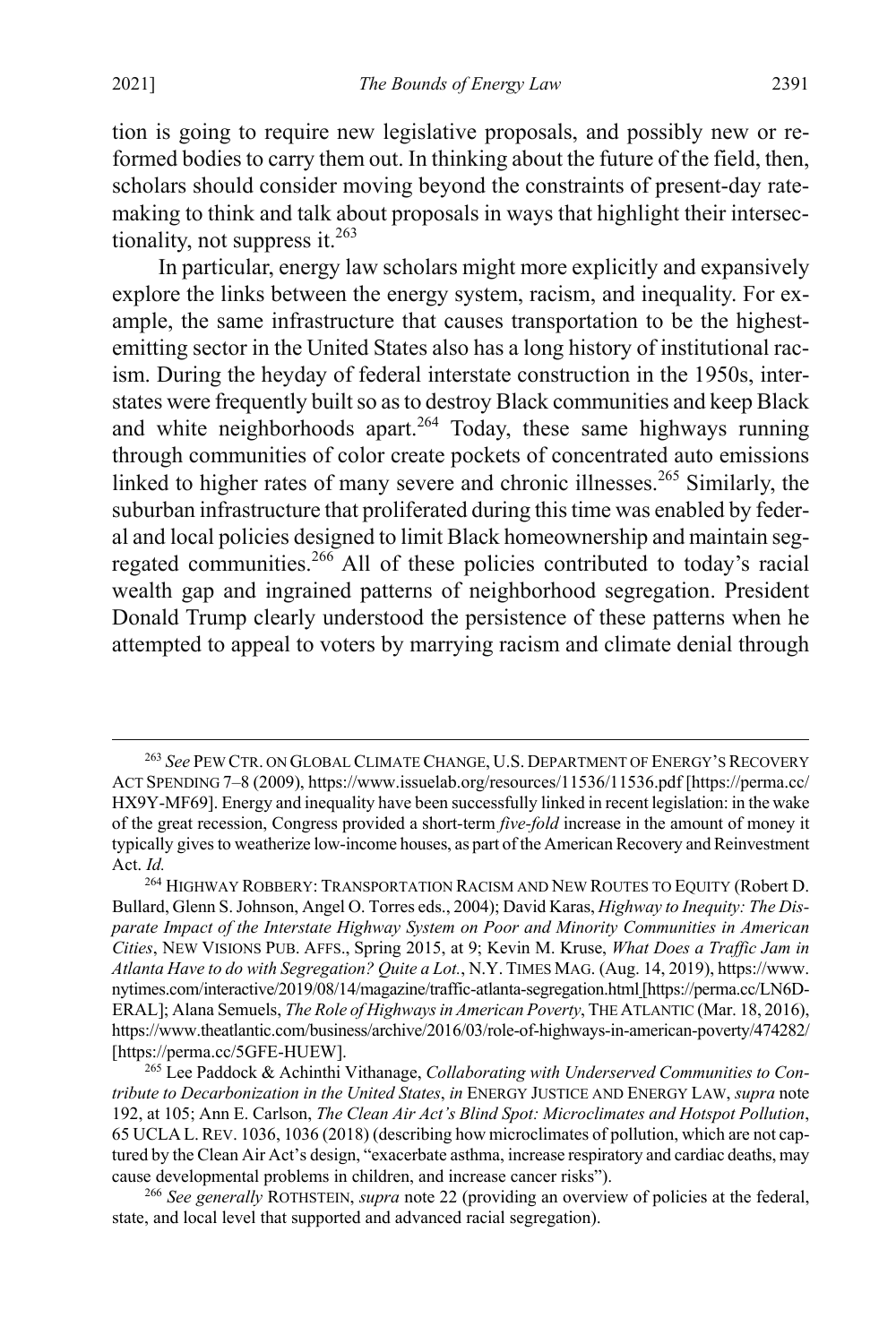dog whistle rhetoric such as "[t]hey want to eliminate single-family zoning, bringing who knows into your suburbs."<sup>267</sup>

Racism and inequality are not topics that arise often in energy law, given its material focus on producing, moving, and delivering fossil fuels. But these topics are intimately related to an emerging set of energy policy challenges because decarbonization policy relies, in large part, on shifting the ways people settle and convene together to reduce building and transportation emissions.<sup>268</sup> This draws out an important synergy: antiracist housing policy and antiracist transportation policy share considerable overlap with decarbonization strategies for these sectors.

Thus, scholars should spend more time considering what these interrelationships suggest about decarbonization priorities. For example, rezoning for density has the potential to address structural racism even as it reduces carbon emissions from the building and transportation sectors. Electrification of public transportation may deserve prioritization over the buildout of electric vehicle infrastructure because it transforms both the landscapes and the daily lives for communities of color.<sup>269</sup> Net metering and community solar programs can redress energy poverty and build neighborhood solidarity around decarbonization—which may at times make them worthwhile initiatives even if they are more expensive than utility-scale renewables.<sup>270</sup> More broadly, analysts might begin measuring decarbonization initiatives not only by their total carbon reduction, but also by their co-benefits and distributional consequences, such as the alleviation of conventional air pollutants in historically overburdened neighborhoods. <sup>271</sup> Currently, however, not enough scholars are evaluating poli-

 <sup>267</sup> *See* Lauren Sommer, *Why Sprawl Could Be the Next Big Climate Change Battle*, NPR (Aug. 6, 2020), https://www.npr.org/2020/08/06/812199726/why-sprawl-could-be-the-next-big-climatechange-battle [https://perma.cc/4YFS-ENQD].

<sup>&</sup>lt;sup>268</sup> KATE ARONOFF, ALYSSA BATTISTONI, DANIEL ALDANA COHEN & THEA RIOFRANCOS, A PLANET TO WIN: WHY WE NEED A GREEN NEW DEAL 53 (2019); JESSICA LEUNG, CTR. CLIMATE & ENERGY SOLUTIONS, DECARBONIZING U.S.BUILDINGS 1 (2018), https://www.c2es.org/wp-content/ uploads/2018/06/innovation-buildings-background-brief-07-18.pdf [https://perma.cc/UT7A-DYG4] ("Fossil-fuel combustion attributed to residential and commercial buildings accounts for roughly 29 percent of total U.S. greenhouse gas emissions.").

<sup>269</sup> *See* HIGHWAY ROBBERY, *supra* not[e 264,](#page-53-0) at 4 (documenting how people of color use public transportation at higher rates and how public transportation commutes are much longer than car commutes on average); *cf.* Paddock & Vithanage, *supra* not[e 265,](#page-53-1) at 105 (describing barriers that make it harder for low-income communities to take advantage of electric vehicles).

<sup>270</sup> *See* Nikki Luke & Nik Heynen, *Community Solar as Energy Reparations: Abolishing Petro-Racial Capitalism in New Orleans*, 72 AM.Q. 603, 605 (2020) (conceptualizing "emancipatory energy futures" as a sort of reparations for Black communities).

<sup>271</sup> *See* REBECCA BRATSPIES, DATA FOR PROGRESS, STRUGGLING TO BREATHE: ASTHMA,POL-LUTION, AND THE FIGHT FOR ENVIRONMENTAL JUSTICE 3 (2020), https://www.filesforprogress.org/ memos/struggling-to-breathe.pdf [https://perma.cc/67ME-WKDW] (describing disparate rates of airpollution-induced asthma across the United States); Carlson, *supra* not[e 265,](#page-53-1) at 1040.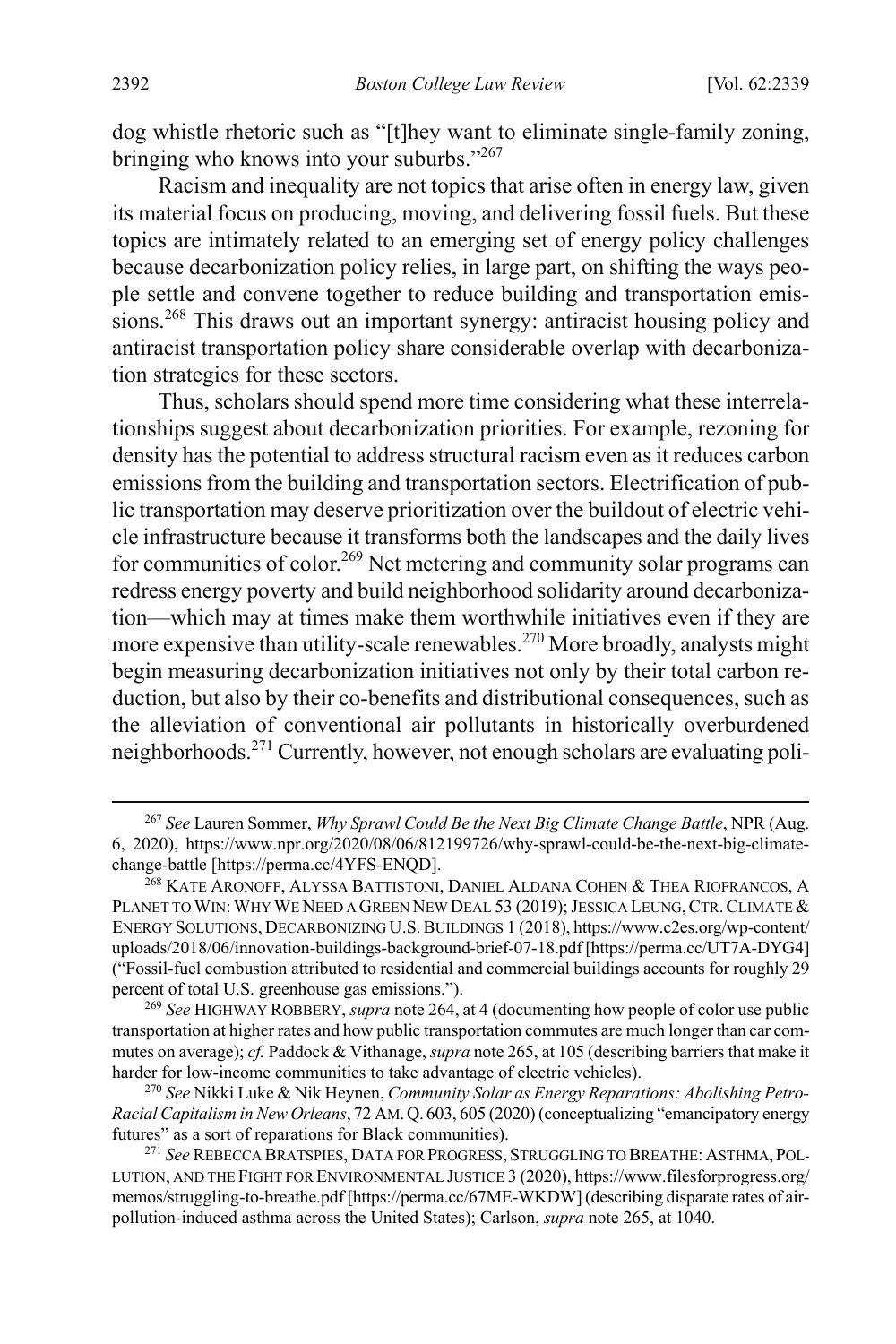<span id="page-55-0"></span>cy ideas or efforts across the multiple frames of decarbonizing the economy, redressing racial discrimination, and reducing inequality.272 Efforts in this vein could go a long way toward helping flesh out and test key elements of broader and deeper reforms.

#### 2. Promoting Energy Democracy

A greater understanding of the joint legacy of fossil fuels and racism also demands an inquiry into how to better center long-marginalized voices in the shaping of energy institutions.<sup>273</sup> Black Lives Matter activists have pointed out the ways in which the horrific utterance, "I can't breathe," relates to both police violence and violence perpetrated by energy injustices.<sup>274</sup> Communities that have borne the brunt of this violence understandably harbor distrust of both police and energy institutions, which makes them more interested in dismantling these institutions than reforming them.<sup>275</sup> Today, regulatory proceedings regarding energy infrastructure routinely exclude communities of color, who are seen as having limited useful knowledge to contribute.<sup>276</sup> This marginalization then relegates these communities to the dual roles of ratepayers and sacrifice zones, disproportionately hosting the polluting infrastructure necessary to fuel society and bearing the brunt of climate impacts.<sup>277</sup> Conversely, activists note that en-

 <sup>272</sup> For notable exceptions to this statement, see generally Shalanda H. Baker, *Unlocking the Energy Commons: Expanding Community Energy Generation*, *in* LAW AND POLICY FOR A NEW ECON-OMY 211 (Melissa K. Scanlan ed., 2017); Kaswan, *supra* note [21;](#page-7-0) Mormann, *supra* not[e 21;](#page-7-0) Outka, *supra* note [21.](#page-7-0) Uma Outka and Alice Kaswan have done pioneering work on incorporating justice considerations into clean energy policy. Kaswan, *supra* not[e 21,](#page-7-0) at 111–19; Outka, *supra* not[e 21,](#page-7-0) at 818–24. Shalanda Baker has considered the promise of community energy in this regard. Baker, *supra*  not[e 272.](#page-55-0) Felix Mormann has proposed means for evaluating equity as a guiding criterion in renewable energy program design. Mormann, *supra* not[e 21,](#page-7-0) at 346–48.

<sup>273</sup> Baker, *supra* not[e 208,](#page-42-0) at 43; Lennon, *supra* not[e 188,](#page-38-0) at 22 (observing how "solar's material capacity to transform the grid coheres smoothly with [Black Lives Matter]'s vision for communal self-determination (as opposed to top-down governance)").

<sup>274</sup> Alexandria Herr, *An Illustrated Guide to Police Brutality and Pollution*, GRIST (Sept. 9, 2020), https://grist.org/justice/illustration-what-does-the-fossil-fuel-industry-have-to-do-with-policebrutality/ [https://perma.cc/SC5X-9B7C];*see also* Lennon, *supra* not[e 188,](#page-38-0) at 21 (noting that activists in support of energy democracy carry "I can't breathe" signs "to connect the incidence of fossil fuel pollution and asthma in black communities with police brutality and the systematic de-mattering of black lives").

<sup>275</sup> *See Defund the Police*, MOVEMENT FOR BLACK LIVES (M4BL), https://m4bl.org/defund-thepolice/ [https://perma.cc/ED5L-CW3G] (presenting the defunding movement as one intended to enhance safety and accountability).

<sup>276</sup> Lennon, *supra* note [188,](#page-38-0) at 19; Welton & Eisen, *supra* note [21,](#page-7-0) at 342–55 (documenting community group participation rates in clean energy rulemakings at public utility commissions).

<sup>277</sup> *See* Hopkins, *supra* not[e 190](#page-39-1) (connecting the fact that climate change often has substantial impacts in areas that society is willing to sacrifice, where "disposable people" live).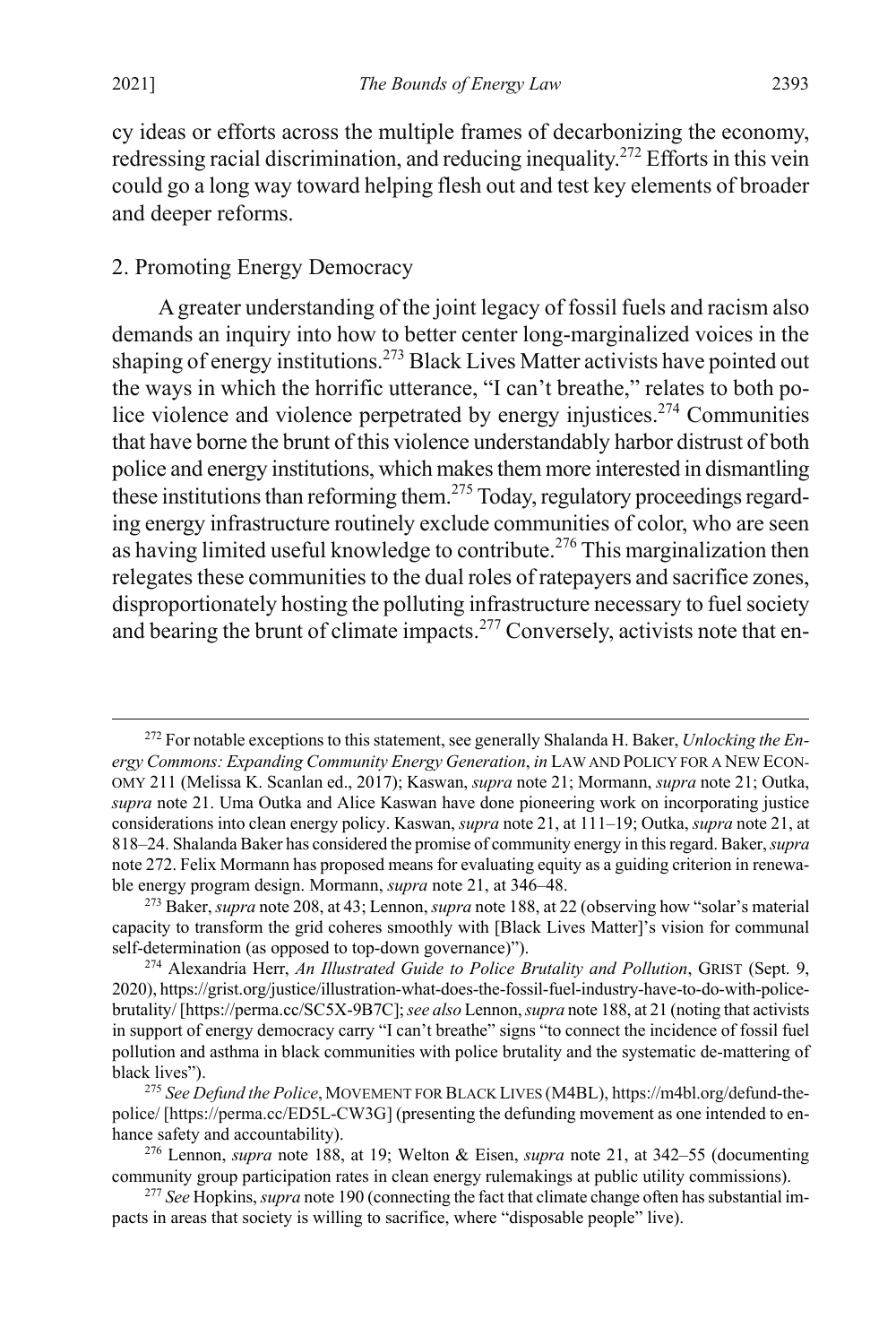ergy regulators give limited priority to the promotion of clean energy technologies in these same communities. $278$ 

<span id="page-56-0"></span>These alienating experiences with energy institutions have caused activists to call for "energy democracy" as a response to systemic energy injustices.<sup>279</sup> Groups advocating for democratic reforms articulate their vision as "a shift from the corporate, centralized fossil fuel economy to one that is governed by communities, is designed on the principle of no harm to the environment, supports local economies, and contributes to the health and well-being for all peoples."<sup>280</sup>

To this end, the material characteristics of renewable energy might prove advantageous. Unlike fossil fuel-fired electricity generation, which is best done at large scale, renewable energy is far more modular. Wind farms can range from a single turbine to seven thousand.<sup>281</sup> Solar arrays range from rooftop scale to 1.7 million panels spread out over an area four times the size of Central Park.<sup>282</sup> This variation in scale creates opportunities for projects of multiple sizes, from traditional, utility-scale endeavors, to community-based projects, to microgrids and off-grid operations.283 In turn, this scalability opens up possibilities for different ownership structures and forms of institutional oversight, such as more community control over energy and more equitable ownership of distributed energy resources.<sup>284</sup> The question for energy law scholars,

 <sup>278</sup> *See* Lennon, *supra* not[e 188,](#page-38-0) at 22–23 (noting the disparate impacts of climate change on vulnerable communities, who are similarly de-prioritized for clean energy investment).

<sup>&</sup>lt;sup>279</sup> Climate Justice Alliance, https://climatejusticealliance.org/workgroup/energy-democracy/[https:// perma.cc/G24G-UTAC]. *See also* Invest-Divest, Movement for Black Lives (M4BL), https://m4bl.org/ policy-platforms/invest-divest/ [https://perma.cc/72G6-DAXA] (calling for "investment in communitybased sustainable energy solutions"); Energy Democracy Project, https://energydemocracy.us [https:// perma.cc/53SH-95SQ] (same). *See generally* Denise Fairchild & Al Weinrub, *Introduction* to ENER-GY DEMOCRACY: ADVANCING EQUITY IN CLEAN ENERGY SOLUTIONS 1 (Denise Fairchild & Al Weinrub eds., 2017) (surveying various movements, individuals, and entities dedicated to "energy democracy" and reforming energy policy to address the looming threats to global climate).

<sup>280</sup> Climate Justice Alliance, *supra* note [279.](#page-56-0) 281 *Top 10 Biggest Wind Farms*, POWERTECHNOLOGY, https://www.power-technology.com/ features/feature-biggest-wind-farms-in-the-world-texas/ [https://perma.cc/M3LM-3ULA] (Jan. 20,

<sup>2021). 282</sup> Scott Becker, *A Look into America's Largest Solar Farm*, SOLSTICE (Mar. 22, 2019), https://solstice.us/solstice-blog/a-look-into-americas-largest-solar-farm/ [https://perma.cc/9XFK-SDTW]. 283 *See* KEVIN BREHM, THOMAS KOCK BLANK&LEAH MOSIER,ROCKY MOUNTAIN INST., PRO-

GRESS AND POTENTIAL FOR COMMUNITY-SCALE SOLAR (2018), https://rmi.org/wp-content/uploads/ 2018/04/Progress-and-Potential-for-Community-Scale-Solar.pdf [https://perma.cc/HVV5-GWCM] (pointing out how solar is growing and how it will present opportunities for everyday people who adopt the technology).

<sup>284</sup> *See* Reames, *supra* not[e 200,](#page-41-1) at 2 (discussing disparities in rooftop solar); Welton, *supra* note [50,](#page-12-4) 285–89 (discussing public ownership).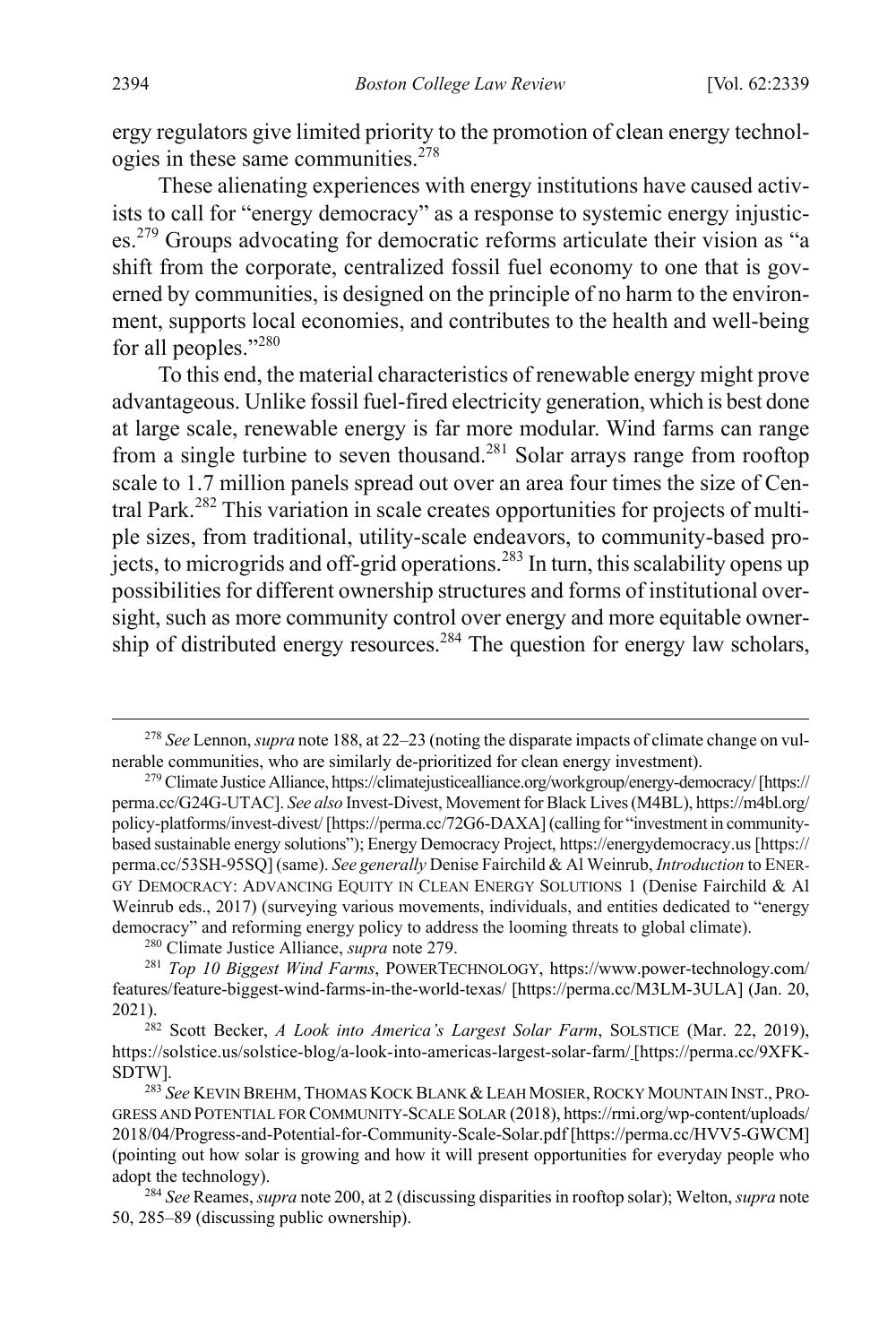then, is how to adapt institutional analysis to accommodate these different material characteristics and the long-ignored material needs of communities of color.

Many scholars of energy policy remain wary of the energy democracy agenda, viewing it as too locally focused, too expensive, and no panacea for racial justice.<sup>285</sup> These are logical objections from the angle of maximum efficiency.<sup>286</sup> But these critiques miss much of what energy democracy activists seek. Decentralizing energy decision-making is, in this conversation, centrally about empowering communities to protect their own health and welfare and to build "community wealth."<sup>287</sup> The desire for community control does not stem from a cost-benefit analysis of the most efficient scale for renewable energy systems; it stems from a profound distrust between communities of color and dominant energy institutions.<sup>288</sup>

Energy law scholars have not yet done much work to investigate the extent to which decentralizing energy decision-making might advance the dual aims of community empowerment and decarbonization. Nor have scholars thoroughly examined what tools—for example, community choice aggregation, municipalization efforts, community-owned energy, or targeted efforts at net metered rooftop solar—might be most effective at achieving these goals.<sup>289</sup> Moreover, scholars might think about how to link and embed these community-level efforts within frameworks proposed at state and federal levels. These are all areas where energy law scholars could devote their research skills and time to serving a more diverse movement and project—rather than dismissing these conversations as a sideshow to the project of industrial decarbonization.

#### *C. A Deeper Materiality*

The final expansion that energy law needs is to get *a whole lot more material*. Right now, the field mostly concerns itself with Victorian-era units of

 <sup>285</sup> *See* Scott Burger, Jesse D. Jenkins, Samuel C. Huntington & Ignacio J. Pérez-Arriaga, *Why Distributed?: A Critical Review of the Tradeoffs Between Centralized and Decentralized Resources*, IEEE POWER &ENERGY MAG., Mar.–Apr. 2019, at 23–24 (weighing the costs and benefits of modern energy policy); Severin Borenstein, *What Can Distributed Generation Do for the Grid?*, ENERGY INST. AT HAAS: BLOG (Sept. 28, 2020), https://energyathaas.wordpress.com/2020/09/28/what-candistributed-generation-do-for-the-grid/ [https://perma.cc/52BX-XGWD] (remarking upon how needlessly costly the current energy agenda is). 286 *See supra* note[s 259](#page-52-0)[–262](#page-52-1) and accompanying text.

<sup>287</sup> Lennon, *supra* not[e 188,](#page-38-0) at 21.

<sup>288</sup> *See id.* at 26 (calling for "decolonization" of the energy system, which insists that it is "inadequate to merely include people of color in untransformed institutions" (internal quotations omitted) (footnote omitted)).

<sup>289</sup> For one notable exception, see Baker, *supra* not[e 272,](#page-55-0) at 211–12 (delving into community energy model that has benefits but fails to grant equal access to low-income and vulnerable communities).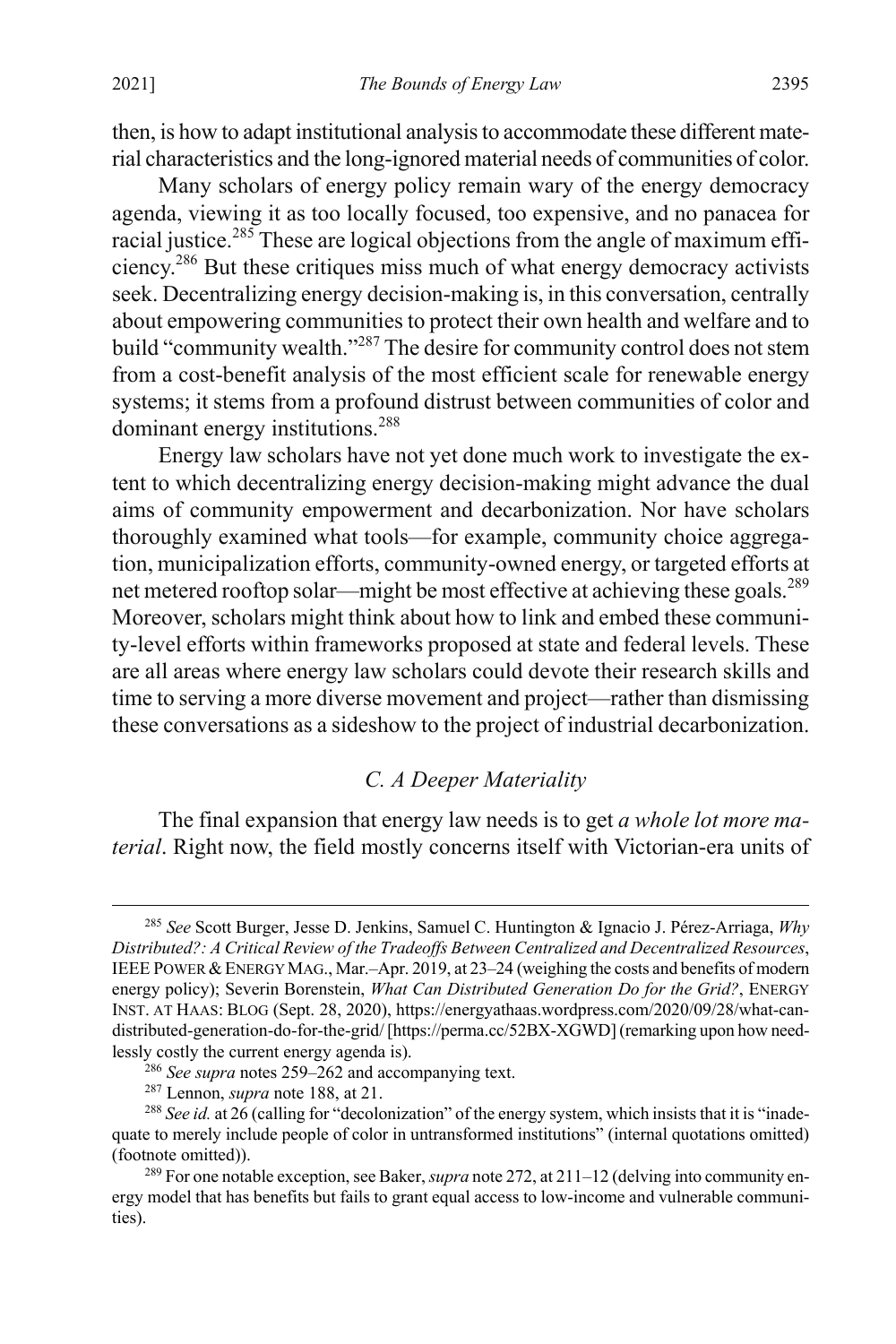<span id="page-58-1"></span><span id="page-58-0"></span>energy, such as British thermal units (BTUs), megawatt-hours, and barrels.<sup>290</sup> But some combination of fossil fuels, solar energy, and human labor is embedded in all things produced and consumed.<sup>291</sup> That means that large swaths of emissions are left unaccounted for if energy law stops tracking its barrels and electrons at the point of delivery. It also means that widening income and wealth inequality, which beget widening disparities in material consumption, create a growing gulf in energy usage between the wealthiest Americans and the rest of the country. And this gap is beyond what experts can measure by looking at energy expenditures alone. This final subpart urges energy law scholars to redefine the field by tracing energy more fully through its consumptive uses in our economy and society. This tracing, in turn, reveals the need for a renewed commitment to energy conservation.

The first expansion needed is sectoral. Existing energy law is all about ensuring robust markets in raw energy products. But the activity occurring in major sectors beyond the account of energy law creates the most carbon pollution.<sup>292</sup> The lack of scholarly attention to other high-energy sectors is most surprising with respect to transportation, which seems like a natural subject for energy law research. Until recently, scholars have largely ignored this oilfueled sector because oil law has focused on production, and to a lesser extent, pipeline construction and siting challenges as key to ensuring widespread, ac- $\csc{s}$  cessible supplies.<sup>293</sup> Now, however, the end-use side of transportation policy looms as a key underexplored conundrum for climate-aware energy law research. The challenges of decarbonizing transportation appear to be far more complex and intractable than those of electricity, as they are centered on where we work, live, and recreate, and how we navigate among these spaces.<sup>294</sup>

A few energy law scholars have made forays into transportation decarbonization by considering the ways in which the transportation sector is increasingly overlapping with public utility law through vehicle electrification

<sup>&</sup>lt;sup>290</sup> See generally CARA NEW DAGGETT, THE BIRTH OF ENERGY: FOSSIL FUELS, THERMODYNAM-ICS, AND THE POLITICS OF WORK (2019) (tracing the history of the modern energy field to thermodynamics and industrialization and discussing how certain antiquated tropes persist).

<sup>291</sup> *See* Lucy Baker, *Of Embodied Emissions and Inequality: Rethinking Energy Consumption*, ENERGY RSCH. & SOC. SCI., Feb. 2018, at 52 (situating energy consumption within the context of global inequalities, and supply and demand).

<sup>292</sup> Spence & Prentice, *supra* note [56,](#page-13-2) at 140.

 $^{293}$  Oil prices have long since eluded domestic regulation, because "the price for crude oil is now set largely by world supply and demand." *Id.*

<sup>294</sup> Nichola Groom, *A Climate Problem Even California Can't Fix: Tailpipe Pollution*, REUTERS (Feb. 1, 2019), https://www.reuters.com/article/us-usa-climatechange-california-insight/a-climate-problemeven-california-cant-fix-tailpipe-pollution-idUSKCN1PQ4MJ[https://perma.cc/WR6P-2SDX]; Nathanael Johnson, *What's Driving California's Emissions? You Guessed It: Cars*, GRIST (Oct. 8, 2019), https:// grist.org/article/whats-driving-californias-emissions-you-guessed-it-cars/ [https://perma.cc/N57K-P5M6].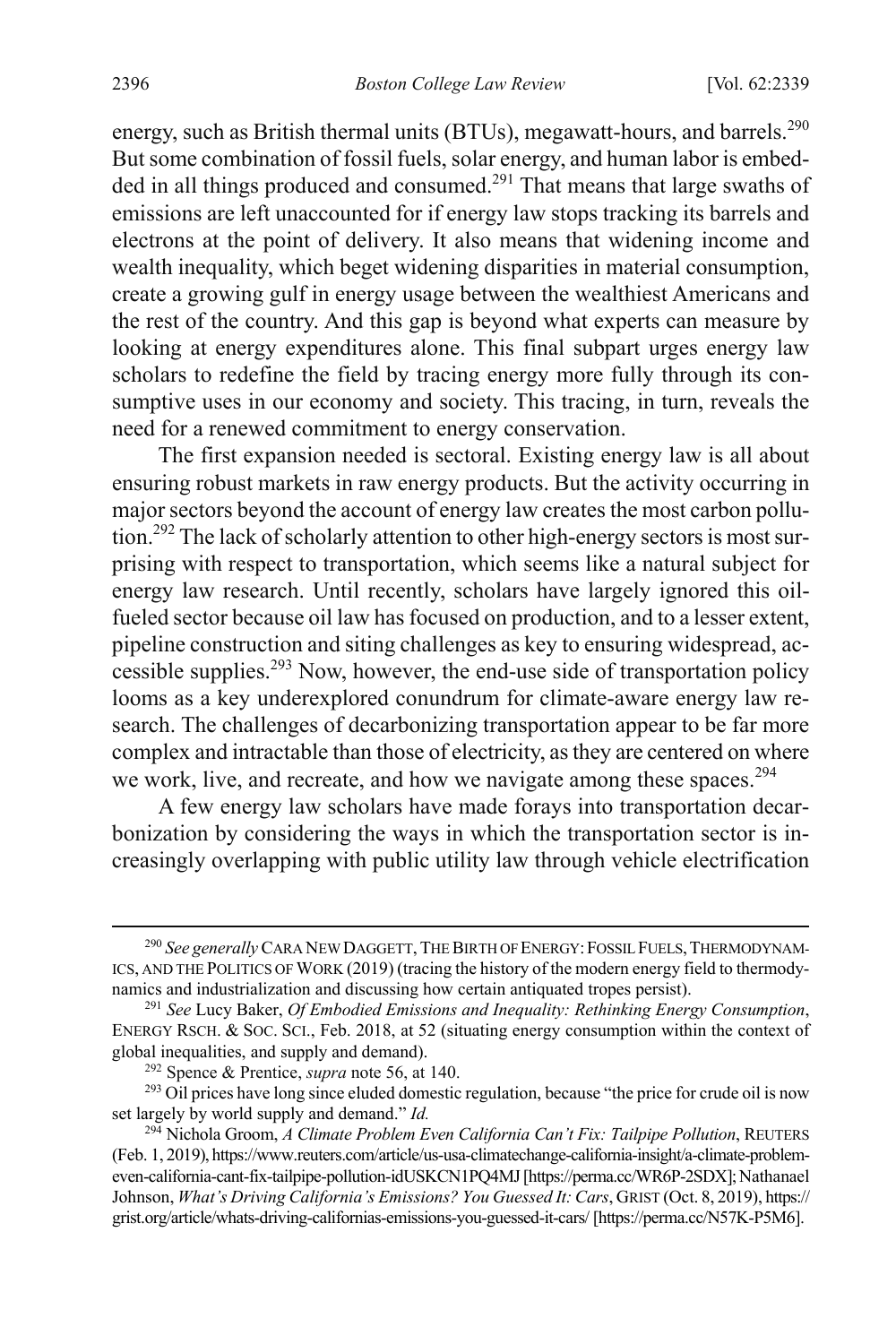efforts.<sup>295</sup> But the field could stand to push further into theories of how to best manage the energy flows that empower modern mobility, or how to reshape that mobility itself. Such research might also highlight the equity impacts of decarbonizing transportation. Wealthy people contribute far more transportation-related emissions, particularly due to frequent airplane flights but also due to increased vehicle usage.<sup>296</sup> Solutions that address this wealth gap might look quite different from the current emphasis on personal vehicle electrification as a key policy aim—and might more deeply contend with the roles of public transportation, aviation, and shipping in an equitable no-carbon future.<sup>297</sup>

Many of the most impactful changes in transportation emissions may also come from shifts in what geographer Matt Huber terms the "social production of space."298 To this end, many land use law scholars are already engaged in questions of how to reform the regulation of space to respond to climate change.<sup>299</sup> But here too, energy law scholars have important perspective to offer. Energy and its flows through society are central to the way that spaces are designed and constructed—meaning that "new energy systems will also require new spatialities and new spatial imaginations."<sup>300</sup> Better connecting en-

ing mass transit programs in frontline and low-income communities as a key feature of a just transition in transportation policy. *See* Alexandra B. Klass, Hannah J. Wiseman & Alice Kaswan, *Transportation Policy and the Climate Crisis*, *in* CLIMATE, ENERGY, JUSTICE: THE POLICY PATH TO A JUST TRANSITION FOR AN ENERGY-HUNGRY AMERICA 19, 29–31 (2020). 298 Huber, *supra* note 23, at 327.

<sup>299</sup> For land use scholars engaged in thisissue,see generally Elizabeth Burleson, *Climate-Energy Sinks and Sources: Paris Agreement & Dynamic Federalism*, 28 FORDHAM ENV'T L.REV. 1 (2016); David Markell, *Climate Change and the Roles of Land Use and Energy Law*, 27 J. LAND USE & ENV'T L. 231, 233–34 (2012) (observing the importance of "land use legal regimes" in tackling decarbonization); John R. Nolon, *Low Carbon Land Use: Paris, Pittsburgh, and the IPCC*, 40 U. ARK. LITTLE ROCK L.REV. 661 (2018); John R. Nolon, *The Land Use Stabilization Wedge Strategy: Shifting Ground to Mitigate Climate Change*, 34 WM. & MARY ENV'T L. & POL'Y REV. 1 (2009); Lee Paddock & Caitlin McCoy, *Deep Decarbonization of New Buildings*, 48 ENV'T L. REP. NEWS & ANALYSIS 10130 (2018).

<sup>300</sup> Huber, *supra* not[e 23,](#page-8-1) at 328 (utilizing the term "spatiality" to consider the spatial requirements of small- and large-scale energy infrastructure) (emphasis omitted).

 <sup>295</sup> *See* Alexandra B. Klass, *Public Utilities and Transportation Electrification*, 104 IOWA L.REV. 545, 567–77 (2019) (examining how state regulations differ on vehicle electrification and why).

<sup>296</sup> *See* Oswald et al., *supra* not[e 6,](#page-4-1) at 235 ("[W]e measure greater inequality in air transport compared to public land transport. Large parts of the population are almost or entirely excluded from aviation, and a similar trend can be observed surrounding the private vehicle." (citation omitted)); Damian Carrington, *1% of People Cause Half of Global Aviation Emissions—Study*, THE GUARDIAN (Nov. 17, 2020), https://www.theguardian.com/business/2020/nov/17/people-cause-global-aviation-emissionsstudy-covid-19?CMP=twt\_a-environment\_b-gdneco [https://perma.cc/J3NW-T45F].<br><sup>297</sup> For example, Alice Kaswan, Hannah Wiseman, and Alex Klass have recommended prioritiz-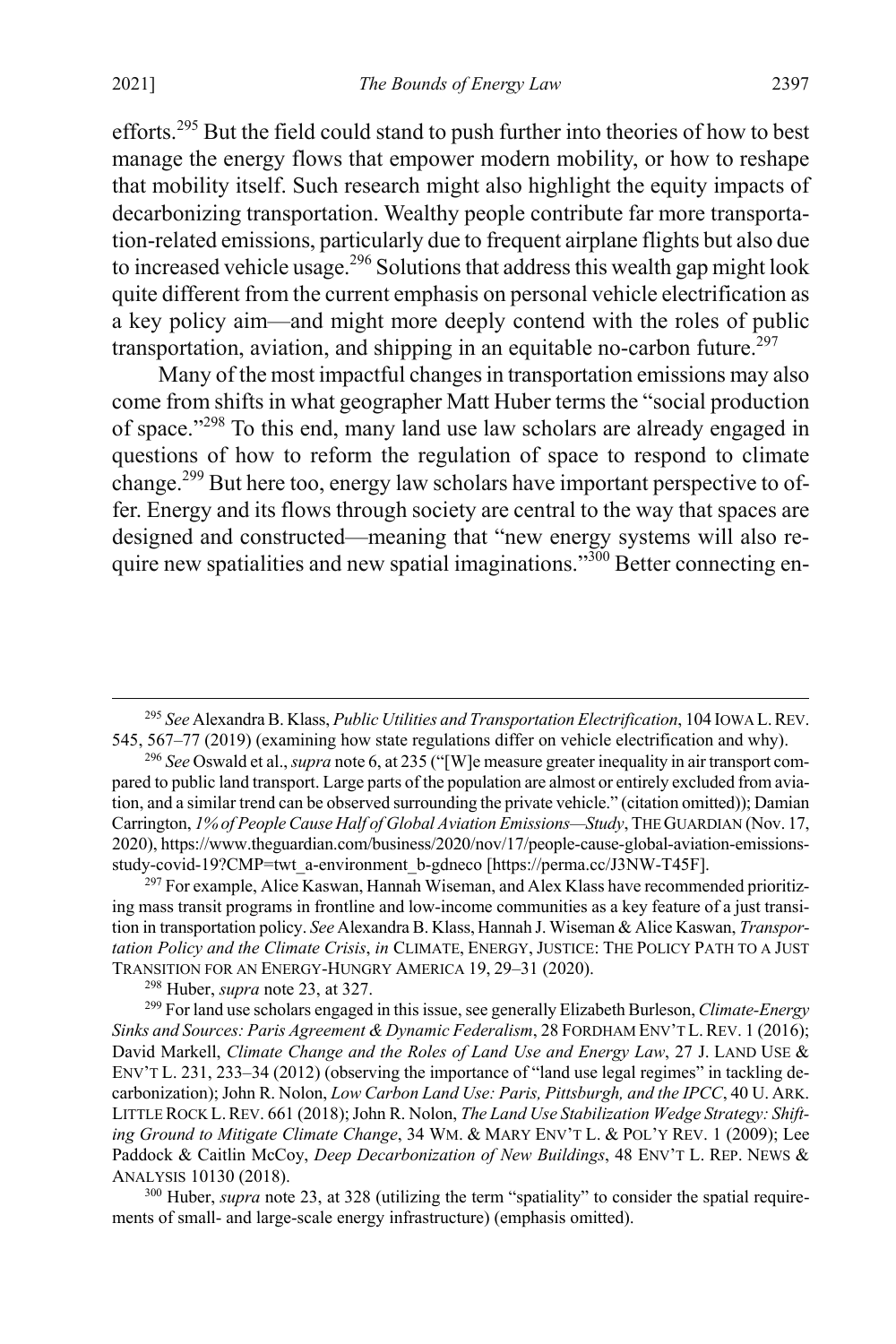ergy, transportation, and land use law will thus be a critical component of successfully decarbonizing these entrenched drivers of emissions.<sup>301</sup>

Moreover, much of what must occur to change these spatialities—or in lay terms, the built environment—involves funding and executing infrastructure transformation. Here, scholars steeped in public utility law and energy infrastructure siting have many useful lessons and ideas to offer about how to build and finance the next generation of transformative infrastructure.<sup>302</sup> The same might be true as we think creatively about how to induce and fund changes in industrial and agricultural fossil fuel consumption, or to productively and equitably harness agricultural emissions.<sup>303</sup>

In sum, energy itself has never stopped at the point of delivery. Energy law long has, but only because the material-turned-intellectual goal was securing abundant fossil fuel resources. As goals shift to include limiting the emissions associated with energy use, intellectual inquiries must as well. We have to follow the BTUs, barrels, and electrons all the way to their catastrophic atmospheric detritus.

This full accounting of energy-related emissions must also extend beyond U.S. borders. Many modern carbon emissions come in the form of "embodied emissions," or the emissions it takes to make the many consumer goods that affluent Western households acquire.<sup>304</sup> These emissions are tricky to reduce through conventional domestic decarbonization policies, as production processes frequently span countries and continents in ways that elude traditional accounting mechanisms. U.S. research on this topic is scant, but research based in the United Kingdom highlights these difficulties. Political economist Lucy Baker finds that although the United Kingdom "has one of the least energyintensive economies in the developed world . . . the country has one of the highest net imports of emissions in the world and is among the highest in terms

<sup>&</sup>lt;sup>301</sup> One example of creative collaboration in this vein comes from Jim Rossi and Christopher Serkin, who examine how the land use law strategy of "exactions" might be extended to the energy context. Jim Rossi & Christopher Serkin, *Energy Exactions*, 104 CORNELL L. REV. 643, 669–90 (2019). <sup>302</sup> Indeed, many scholars outside of energy law contend that public utility could prove a vital tool

in this effort. *See generally* Ann M. Eisenberg, *Economic Regulation and Rural America*, 98 WASH. U. L. REV. 737 (2021); K. Sabeel Rahman, *The New Utilities: Private Power, Social Infrastructure, and the Revival of the Public Utility Concept*, 39 CARDOZO L.REV. 1621 (2018); Ganesh Sitaraman, Morgan Ricks & Christopher Serkin, *Regulation and the Geography of Inequality*, 70 DUKE L.J. 1763 (2021). 303 *See* Nicole G. Di Camillo, Note, *Methane Digesters and Biogas Recovery—Masking the Envi-*

*ronmental Consequences of Industrial Concentrated Livestock Production*, 29 UCLA J. ENV'T L. & POL'Y 365, 386–92 (2011).

<sup>304</sup> *See* Baker, *supra* not[e 291,](#page-58-0) at 53. Baker notes that the United Kingdom's underdeveloped energy sector signals the deterioration in the country's industrial sectors over the past several decades. *Id.*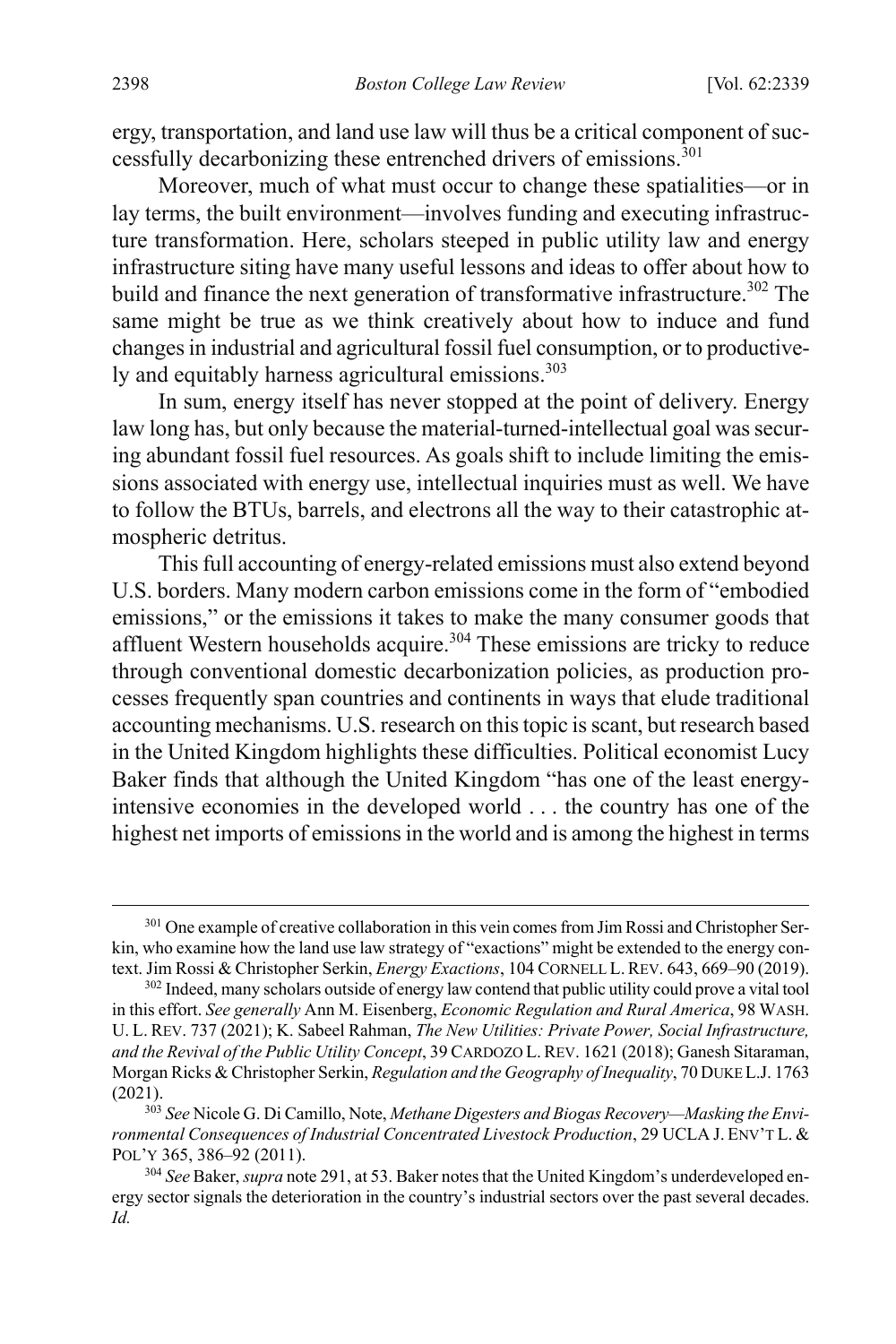of per capita emissions," predominantly due to embodied emissions.305 Embodied emissions represent a new frontier of climate research and climate policy, given that they cannot be tackled through the existing predominant strategies of electrifying everything and moving to one-hundred-percent-clean electricity––unless this is accomplished everywhere on Earth relatively simultaneously.

This consumption-oriented inquiry is a critical but underdeveloped piece of the energy justice concept.306 Energy-overconsuming communities are the flip side of the same coin as the communities overburdened by the impacts of this consumption. Although most people think of between-country dispersions of greenhouse gas emissions as the key problem here––for example, the United States as compared to India––researchers have found that "within-country inequality makes up 50% of the global dispersion of CO2e emissions," making it "crucial to focus on high individual emitters rather than high-emitting countries."<sup>307</sup> This focus becomes more crucial in light of research revealing that income inequality in the United States actually *drives* higher carbon emissions, such that policies that reduce income inequality are climate policies themselves.<sup>308</sup>

Accounting for embodied emissions also has equity implications within and beyond the United States. Traditional energy sources have long created contentious waste problems, including coal ash and spent nuclear fuel rods, with disproportionate, racialized impacts.<sup>309</sup> Although superior by comparison,

<sup>307</sup> Lucas Chancel & Tomas Piketty, *Carbon and Inequality: From Kyoto to Paris*, VOXEU (Dec. 1, 2015), https://voxeu.org/article/carbon-and-inequality-kyoto-paris[https://perma.cc/A3Y4-8TLM]; *see* JOHN HOWAT, JOHN T. COLGAN, WENDY GERLITZ, MELANIE SANTIAGO-MOSIER & KARL R. RÁBAGO, REVERSING ENERGY SYSTEM INEQUITY: URGENCY AND OPPORTUNITY DURING THE CLEAN ENERGY TRANSITION 2 (2019), https://www.nclc.org/images/pdf/special\_projects/climate\_ change/report-reversing-energy-system-inequity.pdf [https://perma.cc/3JZH-ZPHW] (observing that U.S. "households with the lowest incomes are on average the very lowest energy users"); *see also* Oswald et al., *supra* not[e 6,](#page-4-1) at 234.

<sup>308</sup> *See* Andrew K. Jorgenson, Juliet B. Schor, Xiaorui Huang & Jared Fitzgerald, *Income Inequality and Residential Carbon Emissions in the United States: A Preliminary Analysis*, 22 HUM. ECOLOGY REV. 93, 95, 102 (2015) (investigating the connection between state carbon emissions and

income inequality). 309 *See* Brian Bienkowski, *Toxic Coal Ash Hits Poor and Minority Communities Hardest*, SCI. AM.(Jan. 14, 2016), https://www.scientificamerican.com/article/toxic-coal-ash-hits-poor-and-minoritycommunities-hardest/ [https://perma.cc/U99Z-XC2U]; Dean Kyne & Bob Bolin, *Emerging Environmental Justice Issues in Nuclear Power and Radioactive Contamination*, 13 INT'L J. ENV'T RSCH. &

 <sup>305</sup> *Id.*; Kate Scott & John Barrett, *An Integration of Net Imported Emissions into Climate Change Targets*, ENV'T SCI. & POL'Y 150, Oct. 2015, at 150, 153.<br><sup>306</sup> *Cf.* Sarah Marie Hall, *Energy Justice and Ethical Consumption: Comparison, Synthesis and* 

*Lesson Drawing*, 18 LOCAL ENV'T 422, 432 (2013) ("[E]thical consumption literatures have largely marginalised energy justice, and vice versa, making the task of synthesizing them difficult."); Oswald et al., *supra* not[e 6,](#page-4-1) at 231 ("[I]n energy transition research, the production and supply side have been the dominant focus. The demand side has received much less attention and, when it is considered, it is usually from a technological perspective." (footnotes omitted)).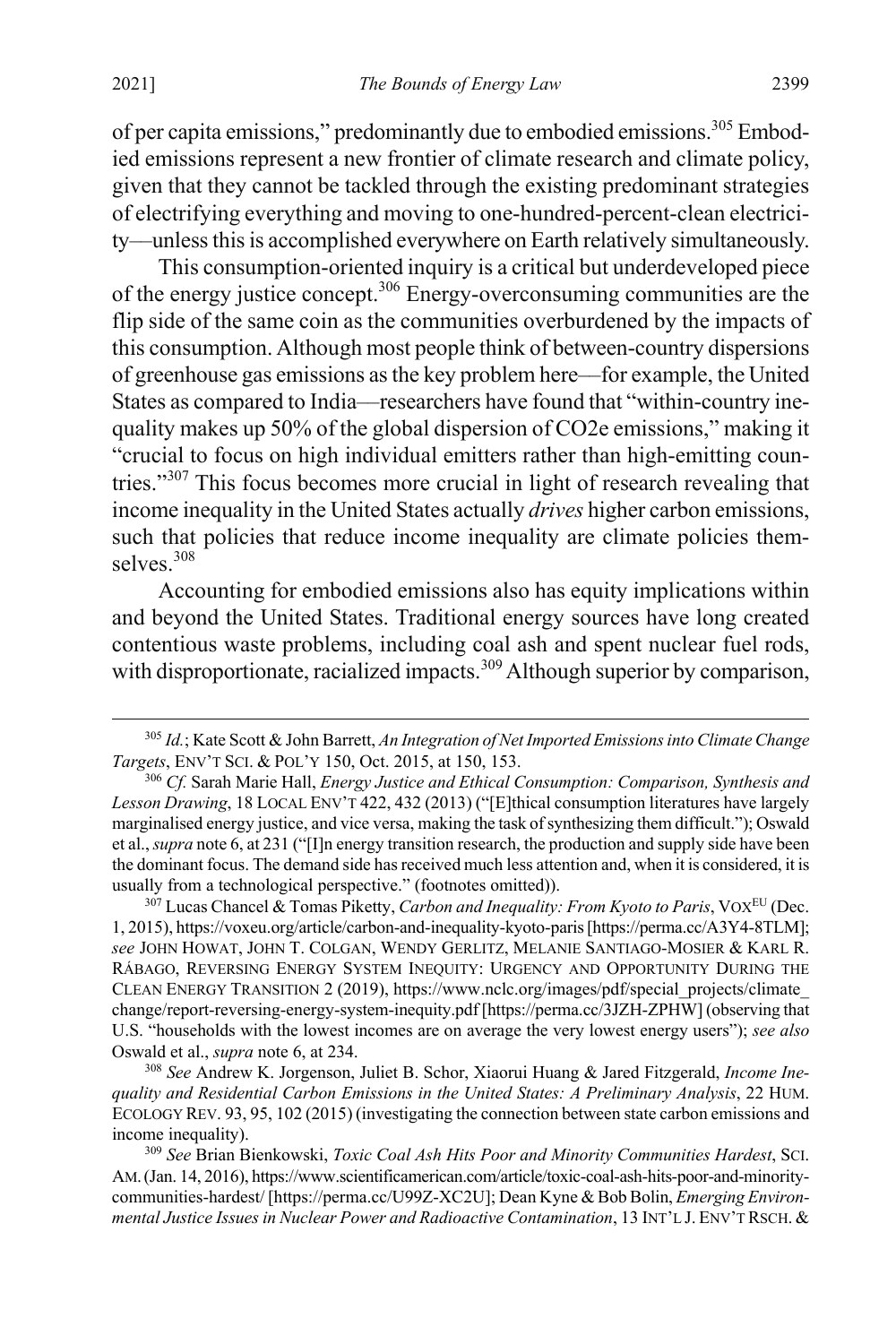renewable resources and electric vehicles still require significant material inputs, some with their own dangerous side effects for local populations in the places where they are produced.<sup>310</sup> Accordingly, any climate strategy that relies on perpetual economic growth powered by renewable energy will leave a host of justice-related challenges unaddressed.311

Policy enthusiasts and academics partially recognize this reality by frequently emphasizing the importance of energy efficiency or, in colloquial terms, doing more with less. <sup>312</sup> In practical terms, this inclination to conserve translates to measures such as LED lightbulbs, better insulation, and improved production processes.<sup>313</sup> Serious decarbonization plans call for using efficiency improvements to cut energy demand by at least 20%, and up to 40%, by 2050.314 Most of these proposals do not acknowledge, however, that domestic improvements in efficiency cannot save us from the challenge of embedded energy and likely cannot, on their own, get us far enough down the path to reduced energy usage.<sup>315</sup>

ERA: THEORY & POL. IN ORG., May 2013, at 206 ("[C]itizens electing to lead a luxurious life within the ideal republic, Socrates demonstrates, must be co-related with the existence of otherwise needless toil and conquest." (emphasis omitted)).

<sup>312</sup> Michael B. Gerrard, *Introduction and Overview* toTHE LAW OFCLEAN ENERGY:EFFICIENCY AND RENEWABLES 1 (Michael B. Gerrard ed., 2011) ("Energy *conservation* reduces the unnecessary use of energy services; it largely involves changes in behavior. Energy *efficiency* involves doing more with less by increasing the ratio of energy output to energy input; it largely involves technology."); *see also* Canay Özden-Schilling, *Economy Electric*, 30 CULTURAL ANTHROPOLOGY 578, 586 (2015) (critiquing the field's focus on "demand-side management").

<sup>313</sup> *Checklists of Energy Saving Measures*, ENERGY STAR https://www.energystar.gov/buildings/ facility-owners-and-managers/existing-buildings/save-energy/find-cost-effective-investments[https:// perma.cc/X7SM-G2UQ].<br><sup>314</sup> *See* THE WHITE HOUSE, UNITED STATES MID-CENTURY STRATEGY FOR DEEP DECARBONIZA-

TION 8 (2016), https://obamawhitehouse.archives.gov/sites/default/files/docs/mid\_century\_strategy\_ report-final.pdf [https://perma.cc/VXP4-J8FA]. 315 *See, e.g.*, Paul E. Brockway, Harry Saunders, Matthew K. Heun, Timothy J. Foxon, Julia K.

Steinberger, John R. Barrett & Steve Sorrell, *Energy Rebound as a Potential Threat to a Low-Carbon Future: Findings from a New Exergy-Based National-Level Rebound Approach*, 10 ENERGIES 51, 54

<span id="page-62-0"></span>PUB. HEALTH 700, 708 (2016) (noting disproportionate impact of nuclear waste on American Indian communities).

<sup>310</sup> *See, e.g.*, Sérgio Faias, Jorge Sousa, Luís Xavier & Pedro Ferreira, *Energy Consumption and CO2 Emissions Evaluation for Electric and Internal Combustion Vehicles Using a LCA Approach*, RENEWABLE ENERGIES &POWER QUALITY J., May 2011, at 1382, https://icrepq.com/icrepq%2711/ 660-faias.pdf [https://perma.cc/DSJ2-S7S8] (evaluating lifecycle emissions of electric vehicles); Lennon, *supra* note [188,](#page-38-0) at 23 (observing public health consequences of solar panel manufacturing); Maddi Stone, *Russian Indigenous Communities Are Begging Tesla Not to Get Its Nickel from this Major Polluter*, GRIST (Sept. 21, 2020), https://grist.org/justice/russian-indigenous-communities-arebegging-tesla-not-to-get-its-nickel-from-this-major-polluter/ [https://perma.cc/T9LB-E3DB]; Maddie Stone, *Solar Panels Are Starting to Die. What Will We Do with the Megatons of Toxic Trash?*, GRIST (Aug. 13, 2020), https://grist.org/energy/solar-panels-are-starting-to-die-what-will-we-do-with-themegatons-of-toxic-trash [https://perma.cc/3GEB-3WBW]. 311 *Cf.* Alan Bradshaw, Norah Campbell & Stephen Dunne, *The Politics of Consumption*, EPHEM-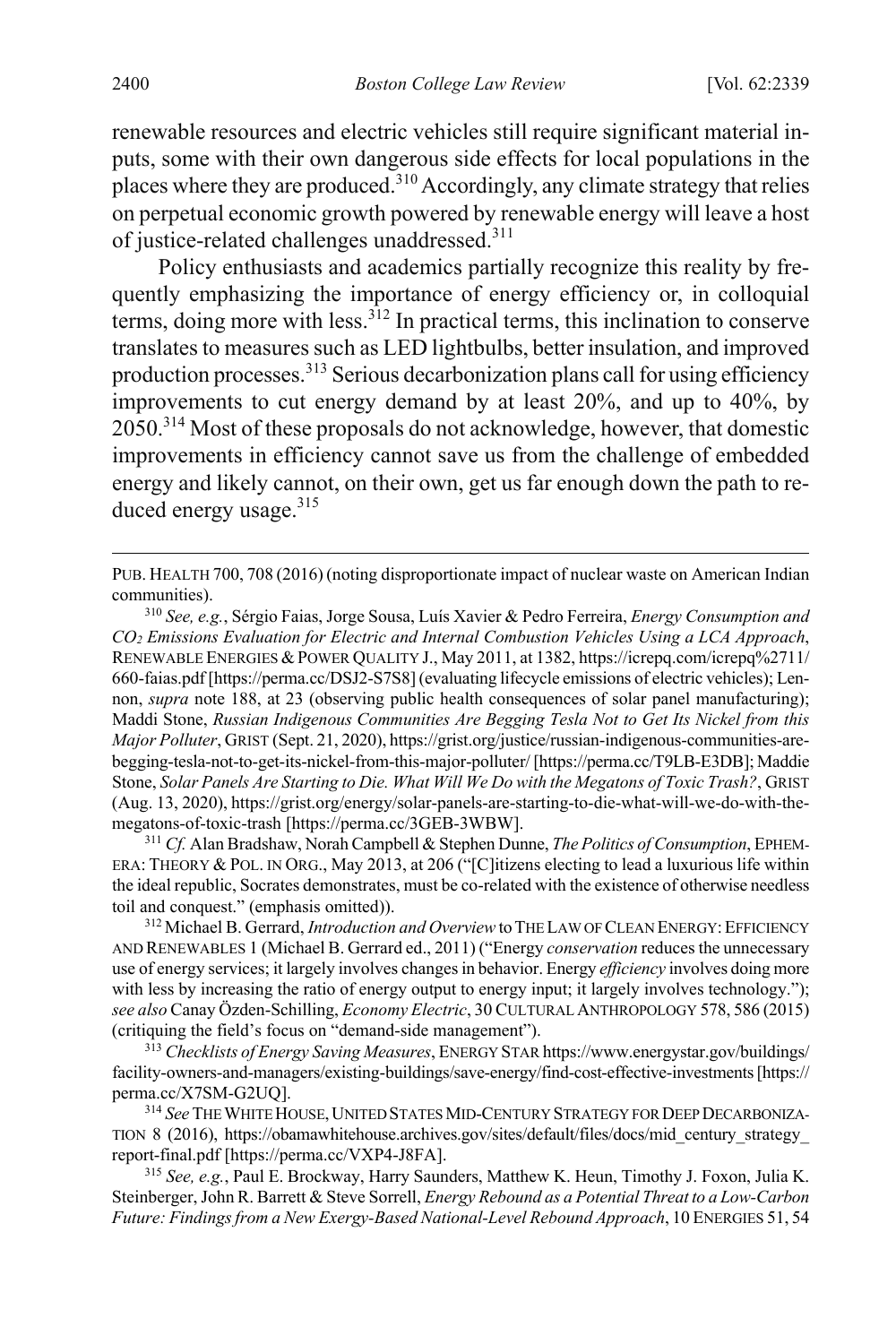This position is an unpopular one. Largescale, mainstream studies of decarbonization in the United States often assert that "the impact of deep decarbonization on daily life in 2050 is likely to be barely perceptible to most people," because "the day to day interaction of most people with using energy goods and services will change very little."316 But this position is tenable only if (1) one is comfortable with the current distribution of energy resources within the United States, and (2) one is willing to ignore the harm this causes beyond our borders. If one refuses to make these concessions, then it becomes unlikely that Americans could continue affluent Western lifestyles as they currently exist, aspire to raise all people and countries to developed status, and also deliver a sustainable energy system.<sup>317</sup> Instead, megawatt-hours will have to be distributed more evenly and more parsimoniously to succeed.

For this reason, it is time to begin to talk seriously again about energy conservation, that is, *doing less* and *consuming less.* It can be difficult to conceptualize what the role of energy law scholars should be in this conversation, focused as it often is on personal morality and psychology. Indeed, energy conservation as a policy topic seems to have fallen out of vogue around the time that President Jimmy Carter donned an infamous sweater in a poorly received White House plea to Americans to use less energy during the Arab Oil Embargo.318 But in advocating for more attention to consumption-related emissions, I do not intend to embrace this individualized notion of conservation. Instead, I join those scholars troubled by the notion that we can or should craft a message of individual sacrifice as the cure to our climate woes.<sup>319</sup> Unnecessary

demand in the face of rising affluence is a hard task").

<sup>318</sup> *See Examining Carter's 'Malaise Speech,' 30 Years Later*, NPR (July 12, 2009), https://www. npr.org/templates/story/story.php?storyId=106508243 [https://perma.cc/6RUR-77GX] (highlighting how Carter "tried to push the energy crisis on to a kind of moral and civic plane" but also describing how strong initial positive reactions to the speech quickly caved into a crisis of confidence in the President (internal quotations omitted)).

<sup>319</sup> For authors that share this message, see LUCIA A. REISCH, CORINNA FISHER, RAINER GRIEßHAMMER, VIOLA MUSTER, ULF SCHRADER,CHRISTIAN THORUN & FRANZISKA WOLFF, SUS-TAINABLE CONSUMPTION NOW! THE GERMAN NATIONAL PROGRAMME FOR SUSTAINABLE CON-SUMPTION ON THE TEST BED 2 (2020), https://papers.ssrn.com/sol3/papers.cfm?abstract\_id=3679773 [https://perma.cc/87QK-2S8H]; Purdy, *supra* not[e 211,](#page-43-0) at 86–87 (framing the problem as one of institutions rather than errors in personal preferences); Huber, *supra* note [23,](#page-8-1) at 328; Risa Palm, Toby

<sup>(2017) (</sup>gathering energy rebound studies and suggesting that most analyses underestimate the extent to which efficiency gains are offset by increased energy consumption in other areas); Steve Sorrell, *Energy Substitution, Technical Change and Rebound Effects*, 7 ENERGIES 2850, 2854 (2014) (explaining why "energy-augmenting technical change will not lead to a proportionate improvement in aggregate energy productivity").

<sup>&</sup>lt;sup>316</sup> JAMES H. WILLIAMS, BENJAMIN HALEY & RYAN JONES, ENERGY & ENV'T ECON., INC., DEEP DECARBONIZATION PATHWAYS PROJECT, 2U.S. 2050: POLICY IMPLICATIONS OF DEEP DECARBONI-ZATION IN THE UNITED STATES 24 (2015), https://usddpp.org/downloads/2015-report-on-policyimplications.pdf [https://perma.cc/CSS3-WYAJ] (emphasis omitted). 317 *See* Brockway et al., *supra* not[e 315,](#page-62-0) at 52 (postulating a "a simple truth: that reducing energy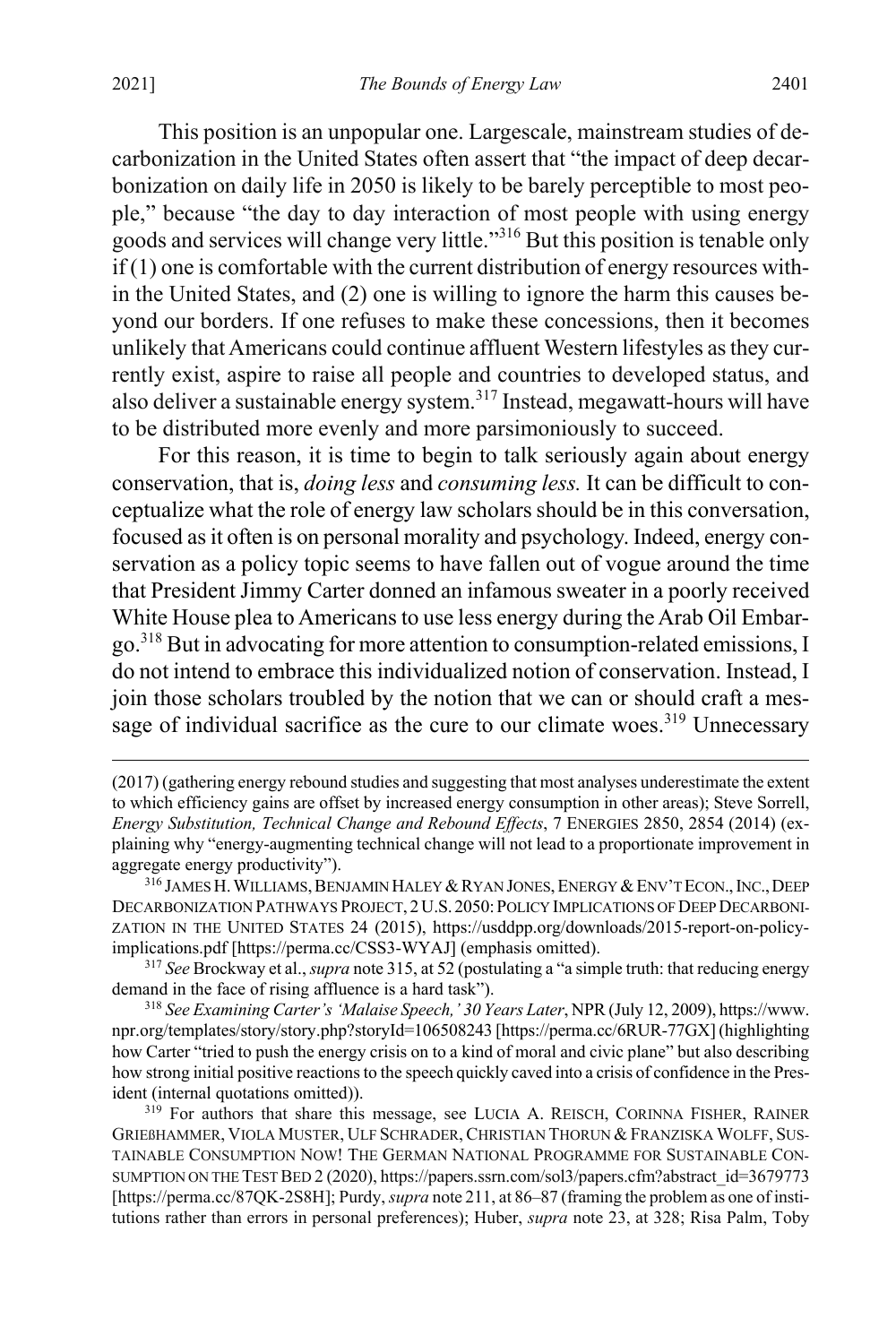consumption should not be thought of as a "private affair,"320 but rather as a collective, though unequally distributed, affliction. This means the focus should be on *structural* energy conservation—or building social structures and infrastructures that empower us to live lower-energy, lower-carbon lives.

Many potential policy approaches to this empowerment lie within the expanded set of sectors discussed above, including changes to land use patterns, zoning laws, transportation options, and aviation regulation. When analyzing these sectors, scholars might prioritize efforts to reduce the structural need for energy consumption. For example, an emphasis on public transportation over individual electric vehicles might not only particularly assist communities of color, but also provoke a more effective shift in the structural determinants of carbon emissions by inducing denser living. $321$ 

Other components of this agenda are newer. For example, distinguishing between luxury-based emissions and needs-driven emissions, and treating the two categories differently, may offer one potential policy solution for unequal emissions.<sup>322</sup> But scholars have devoted limited attention to operationalizing this idea. Another possibility is to assign carbon responsibility for embodied emissions to certain large, midstream domestic entities, such as the Amazons, Walmarts, and Targets of the world, to induce attentiveness to international supply chain emissions and the availability, durability, and cost of consumer  $900\mathrm{ds}$ <sup>323</sup>

Increased attention to unequal emissions might also counsel for reexamining the relationships among energy, work, and affluence. Changes such as a mandatory four-day or forty-hour work week or universal basic income may

Bolsen & Justin Kingsland, *"Don't Tell Me What to Do": Resistance to Climate Change Messages Suggesting Behavior Changes*, 12 WEATHER, CLIMATE, & SOC'Y 827, 835 (2020).

<sup>320</sup> Adam Arvidsson, *The Potential of Consumer Publics*, EPHEMERA: THEORY & POL. IN ORG., May 2013, at 367, 367 ("We are used to thinking of consumption as a private affair.").

<sup>321</sup> *See* David Timmons, Nikolas Zirogiannis & Manuel Lutz., *Location Matters: Population Density and Carbon Emissions from Residential Building Energy Use in the United States*, ENERGY RSCH. & SOC. SCI., Dec. 2016, at 137 (analyzing the correlation between lower-emissions and urban living and addressing the policy issue of whether emissions might be reduced based on housing choices in more rural spaces). 322 *See* GORE, *supra* not[e 5,](#page-3-0) at 7; LUCAS CHANCEL & TOMAS PIKETTY, WORLD INEQUALITY

LAB, CARBON AND INEQUALITY: FROM KYOTO TO PARIS: TRENDS IN THE GLOBAL INEQUALITY OF CARBON EMISSIONS (1998–2013) & PROSPECTS FOR AN EQUITABLE ADAPTATION FUND, 35–38 (2015), https://wid.world/document/chancel-l-piketty-t-carbon-and-inequality-from-kyoto-to-pariswid-world-working-paper-2015-7/ [https://perma.cc/CS7W-WV8H] (proposing a global carbon tax to be paid by top individual emitters globally).

<sup>323</sup> *See* Michael P. Vandenbergh & Jonathan A. Gilligan, *Beyond Gridlock*, 40 COLUM.J. ENV'T L. 217, 270 (2015) (recounting how Walmart is already doing some of this on its own, in ways that could form the basis of broader legal requirements).